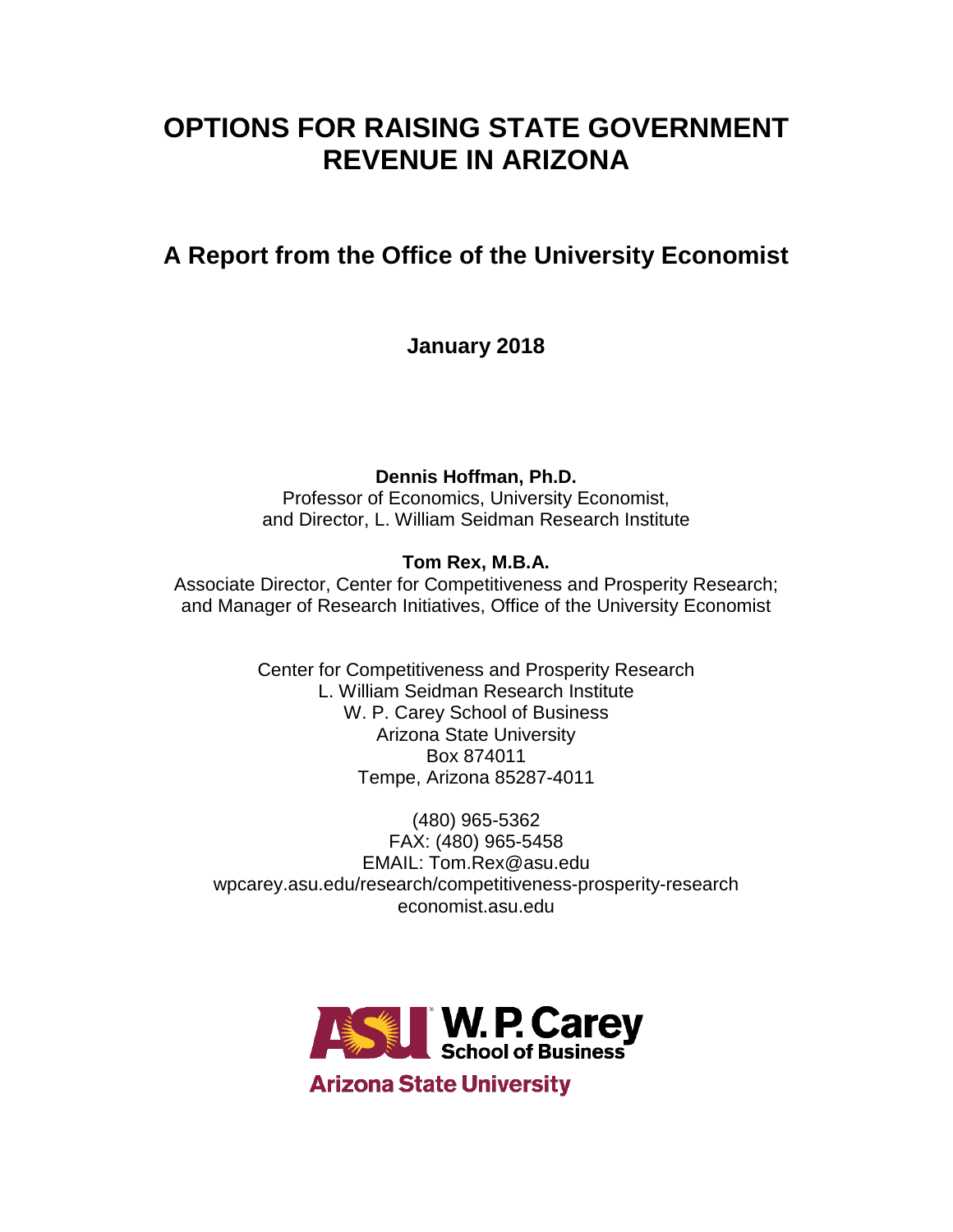## **TABLE OF CONTENTS**

| Summary                                                              |    |
|----------------------------------------------------------------------|----|
| Introduction                                                         | 3  |
| Total State and Local Government Revenues and Expenditures           | 10 |
| State and Local Government Expenditures by Category                  | 18 |
| State and Local Government Revenue by Source                         | 23 |
| <b>State Government General Fund</b>                                 | 40 |
| <b>Fiscal System Guiding Principles</b>                              | 52 |
| Economic Impact of Increases in Government Revenues and Expenditures | 62 |
| <b>Options for Raising State Government Revenue</b>                  | 64 |

## **LIST OF TABLES**

| 1. Noncapital Expenditures Per Capita Adjusted for the Cost of Living Per State in Fiscal Year<br>2015 as a Percentage of the National Average, State and Local Governments | 17 |
|-----------------------------------------------------------------------------------------------------------------------------------------------------------------------------|----|
| 2. Expenditures by Category, State and Local Governments in Arizona                                                                                                         | 19 |
| 3. Representative Expenditures in Arizona, Fiscal Year 2012                                                                                                                 | 22 |
| 4. Revenue by Source, State and Local Governments in Arizona                                                                                                                | 24 |
| 5. Taxes Paid by Households in Phoenix in 2015                                                                                                                              | 26 |
| 6. Taxes Paid by Businesses in Arizona in Fiscal Year 2016                                                                                                                  | 27 |
| 7. Individual Income Taxes Payable in Arizona in 2014, Married Couple Filing Jointly                                                                                        | 29 |
| 8. Residential Property Tax Rates in 2016                                                                                                                                   | 31 |
| 9. Business Property Tax Rates in 2016                                                                                                                                      | 34 |
| 10. Representative Revenues in Arizona, Fiscal Year 2012                                                                                                                    | 39 |
| 11. Budget by Agency, Fiscal Year 2018, Arizona State Government                                                                                                            | 46 |
| 12. Budget by Agency, Percent Change Per \$1,000 of Personal Income, Arizona State<br>Government                                                                            | 47 |
| 13. Ongoing Revenue by Source, Arizona State Government General Fund                                                                                                        | 48 |
| 14. Ongoing Revenue by Source, Share of Total, Arizona State Government General Fund                                                                                        | 49 |
| 15. Effect on Revenue in Fiscal Year 2017 From Tax Changes Implemented Since Fiscal Year<br>1992, Arizona State Government General Fund                                     | 51 |
| 16. A Qualitative Assessment of the Overall State and Local Government Fiscal System as<br>Currently Structured in Arizona                                                  | 57 |
| 17. A Qualitative Assessment of the State and Local Government General Sales Tax in<br>Arizona                                                                              | 58 |
| 18. A Qualitative Assessment of the Property Tax in Arizona                                                                                                                 | 59 |
| 19. A Qualitative Assessment of the Individual Income Tax in Arizona                                                                                                        | 60 |
| 20. Summary of Recommendations of the Citizens Finance Review Commission                                                                                                    | 61 |
| 21. Difference From National Average in Fiscal Year 2015, State and Local Governments in<br>Arizona                                                                         | 64 |
| 22. Difference From Historical Average in Fiscal Year 2017 Per \$1,000 of Personal Income,<br>Arizona State Government General Fund                                         | 65 |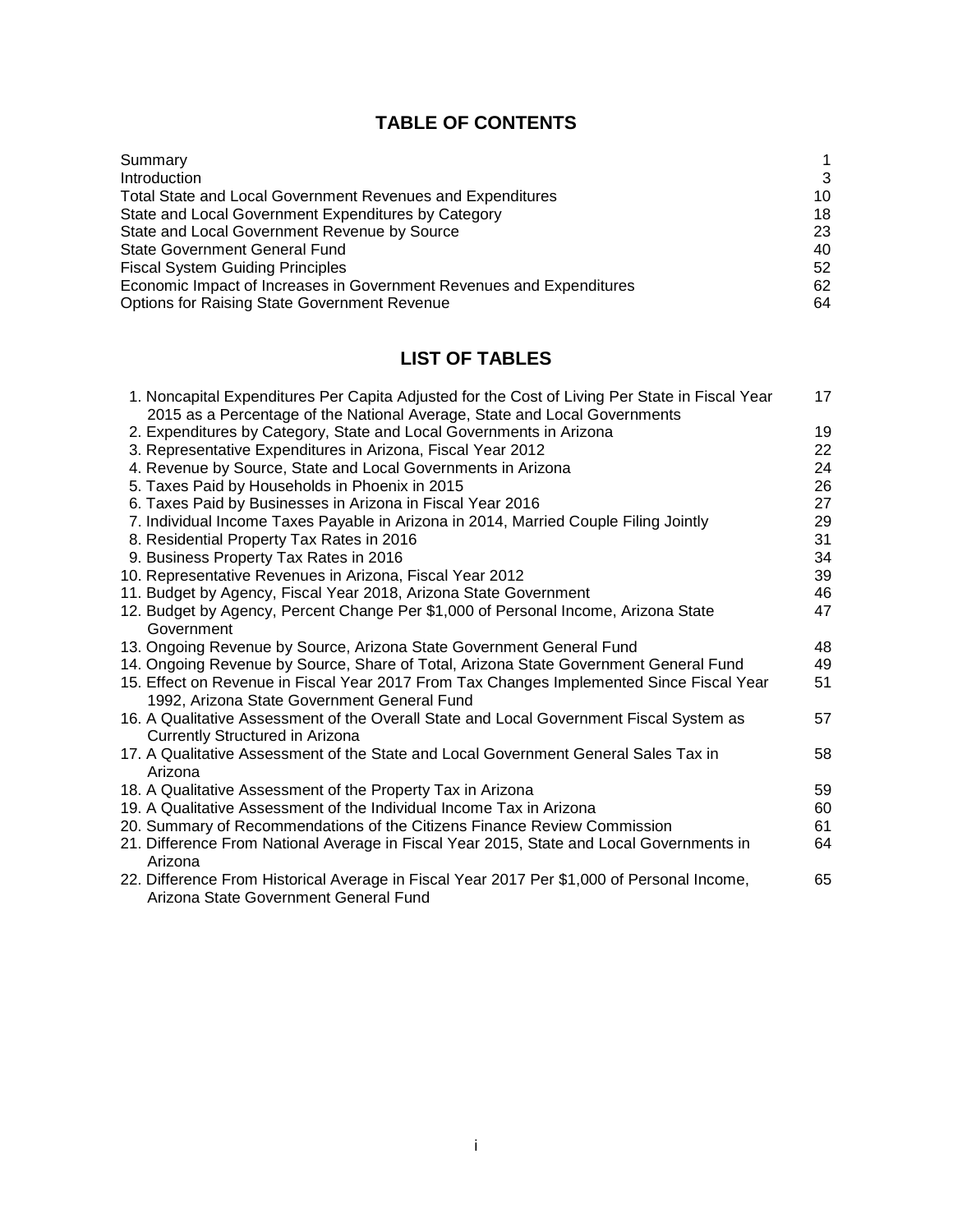## **LIST OF CHARTS**

| 1. Per Capita Personal Income, Arizona as a Percentage of the National Average                                                                      | 5               |
|-----------------------------------------------------------------------------------------------------------------------------------------------------|-----------------|
| 2. Total Revenue, State and Local Governments in Arizona as a Percentage of the National<br>Average                                                 | 11              |
| 3. Revenues Per \$1,000 of Personal Income, State and Local Governments in Arizona as a<br>Percentage of the National Average                       | 12 <sup>2</sup> |
| 4. Tax Burden as a Percentage of Income, State and Local Governments                                                                                | 13              |
| 5. Expenditures Per \$1,000 of Personal Income, State and Local Governments in Arizona as<br>a Percentage of the National Average                   | 16              |
| 6. Revenue Per \$1,000 of Personal Income From Major Tax Sources, State and Local<br>Governments in Arizona as a Percentage of the National Average | 25              |
| 7. Revenue Per \$1,000 of Personal Income From the Income Tax, State and Local                                                                      | 28              |
| Governments in Arizona as a Percentage of the National Average                                                                                      |                 |
| 8. Revenue Per \$1,000 of Personal Income From Selective Sales Taxes, State and Local                                                               | 35              |
| Governments in Arizona as a Percentage of the National Average                                                                                      |                 |
| 9. Revenue Per \$1,000 of Personal Income From Selected Taxes, State and Local                                                                      | 37              |
| Governments in Arizona as a Percentage of the National Average                                                                                      |                 |
| 10. Ongoing Revenues and Expenditures Per \$1,000 of Personal Income, Arizona State<br>Government General Fund                                      | 41              |
| 11. Expenditures Per \$1,000 of Personal Income, Arizona State Government                                                                           | 42              |
| 12. Estimate of Annual Change in Tax Revenue in Millions of Dollars, Arizona State<br>Government General Fund                                       | 43              |
| 13. Tax Revenue Per \$1,000 of Personal Income, Arizona State Government General Fund                                                               | 44              |
| 14. Changes in Tax Revenue in Millions of Dollars, Arizona State Government General Fund                                                            | 44              |
| 15. Ongoing Tax Revenue Per \$1,000 of Personal Income From Major Sources, Arizona State<br>Government General Fund                                 | 50              |
| 16. Individual Income Tax Revenue Per \$1,000 of Personal Income, Arizona State Government<br><b>General Fund</b>                                   | 69              |
| 17. Corporate Income Tax Revenue Per \$1,000 of Personal Income, Arizona State<br>Government General Fund                                           | 72              |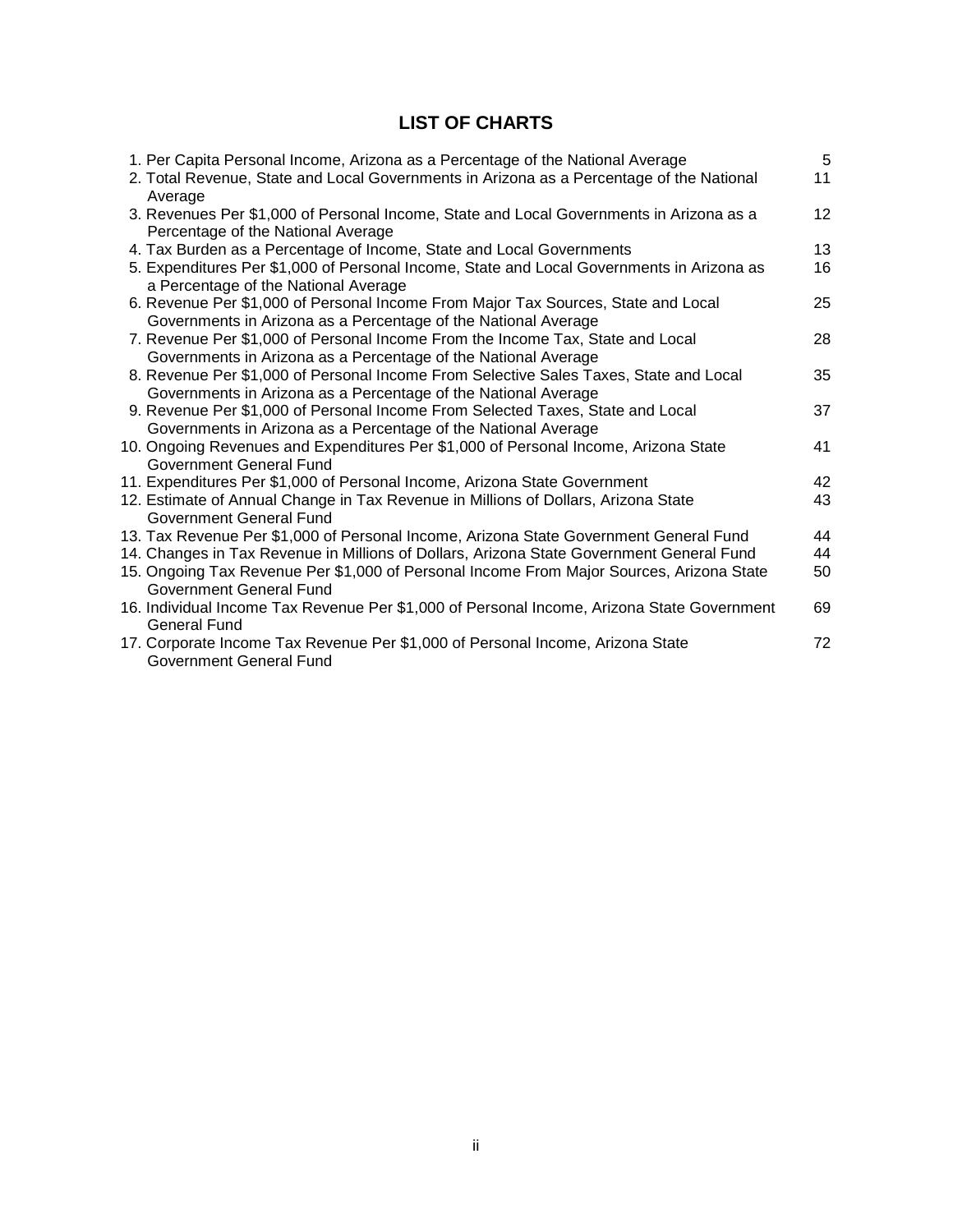### **SUMMARY**

This paper examines a number of possible sources of additional state government revenue. By revenue source, it compares Arizona's combined state and local government finances to the nation and to other states, examines changes over time in state government finances, rates Arizona's fiscal system relative to a set of fiscal system guiding principles, and reviews the recommendations made by an Arizona citizens' group in 2003.

Public revenue and spending in Arizona in recent years has been substantially below both the national average and the state's historical norm. The comparisons are based on revenue/spending per \$1,000 of personal income; the state's shortfalls relative to the nation are much larger on a per capita basis.

State government tax revenue in fiscal year (FY) 2017 in Arizona could have been \$3.5 billion higher without exceeding the historical norm or the national average for state and local governments. Even if all of this additional revenue had been deposited to the general fund, revenue in the general fund still would have been close to \$1 billion below the historical norm.

Nontax revenue of state and local governments in Arizona was about \$2.7 billion below the national average. Only about \$0.4 billion of this revenue could have been deposited in the state's general fund without exceeding the historical average.

Thus, approximately \$4 billion in additional state government general fund revenue could have been raised and spent without exceeding any of the norms. This represents a substantial increase over the \$10 billion actually collected in fiscal year 2017 in Arizona. Even with an additional \$4 billion in expenditures, the total still would have been about \$900 million below the state's expenditure limitation.

The amount of potential revenue is so large because the Arizona Legislature since fiscal year 1992 has made numerous changes to the tax code that have eliminated certain taxes, reduced the tax rates of other taxes, and introduced numerous tax exemptions and credits. The estimated effect of these changes is a reduction in revenue to the state government's general fund of \$4.41 billion in FY 2017. Thus, substantial amounts of additional revenue could be realized simply by rolling back a portion of the tax cuts that have been put into effect over the last 25 years.

In terms of dollar value, 93 percent of the tax reductions passed by the Arizona Legislature since fiscal year 1992 affected four taxes:

- Individual income tax. The reduction in revenue in FY 2017 was nearly \$2.3 billion and collections in FY 2015 were \$2.6 billion less than the national average. Moreover, the individual income tax compares favorably relative to the guiding principles.
- Corporate income tax. The reduction in revenue in FY 2017 was approximately \$750 million and the corporate income tax burden is considerably less than the national average.
- Sales tax (transaction privilege tax): The reduction in revenue in FY 2017 was approximately \$575 million. Despite this reduction, the sales tax burden in Arizona is far above the national average. Moreover, the sales tax compares poorly relative to the guiding principles.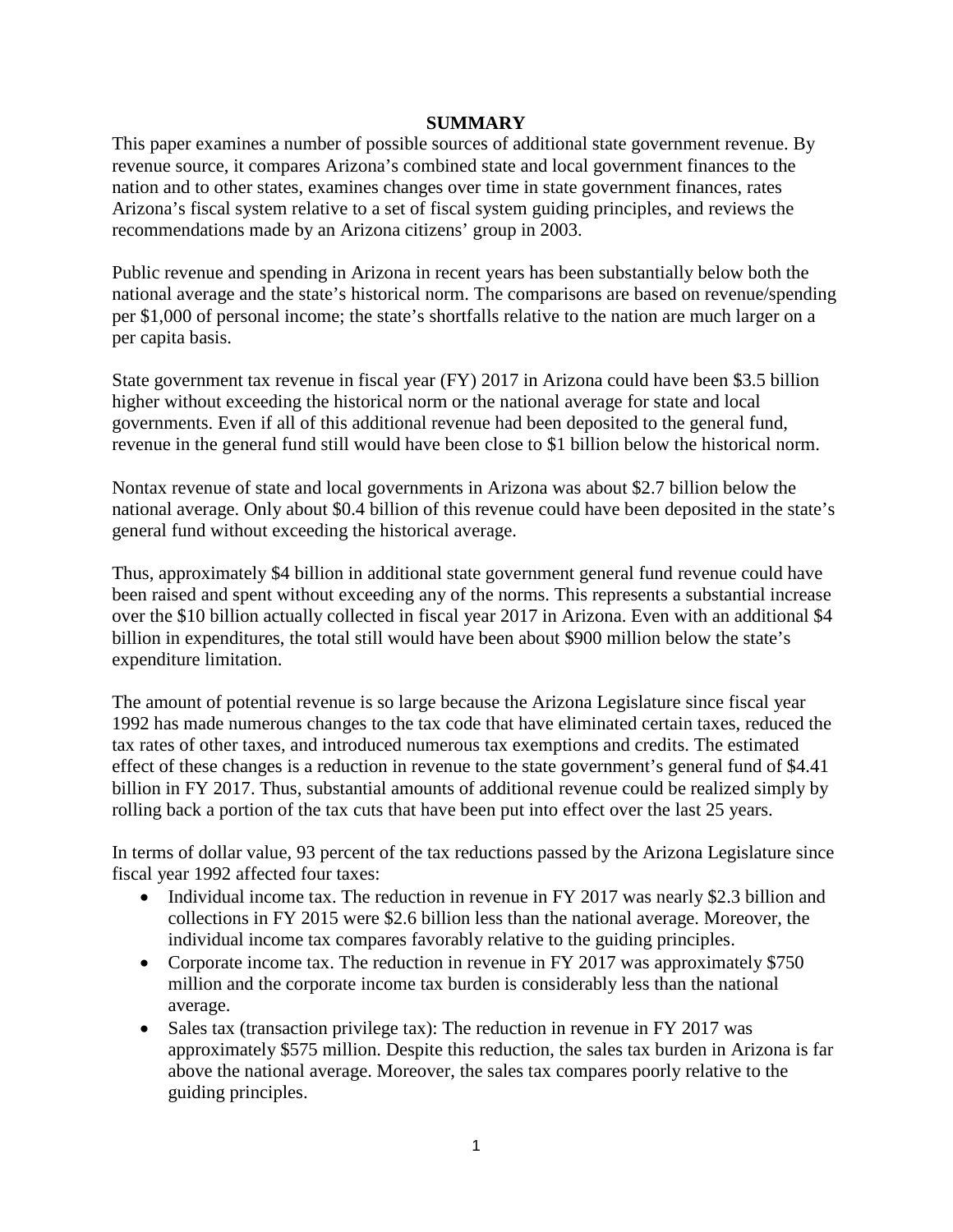• Property tax. The reduction in revenue in FY 2017 was nearly \$500 million and state and local government collections in FY 2015 were \$1.4 billion less than the national average.

There are other options for raising state government revenue. However, for some sources, collections in Arizona already are relatively high. For other sources, revenue generally is deposited in a specialized fund instead of the general fund. For many sources, the amount of revenue that could reasonably be realized is relatively small.

An increase in taxes of less than \$3.5 billion would have only a small negative effect on the economy. However, the positive effect from a spending increase would more than offset the negative effect from the tax increase. The net economic impact does not vary much by tax source, but a tax increase that affects businesses would result in the least positive net effect.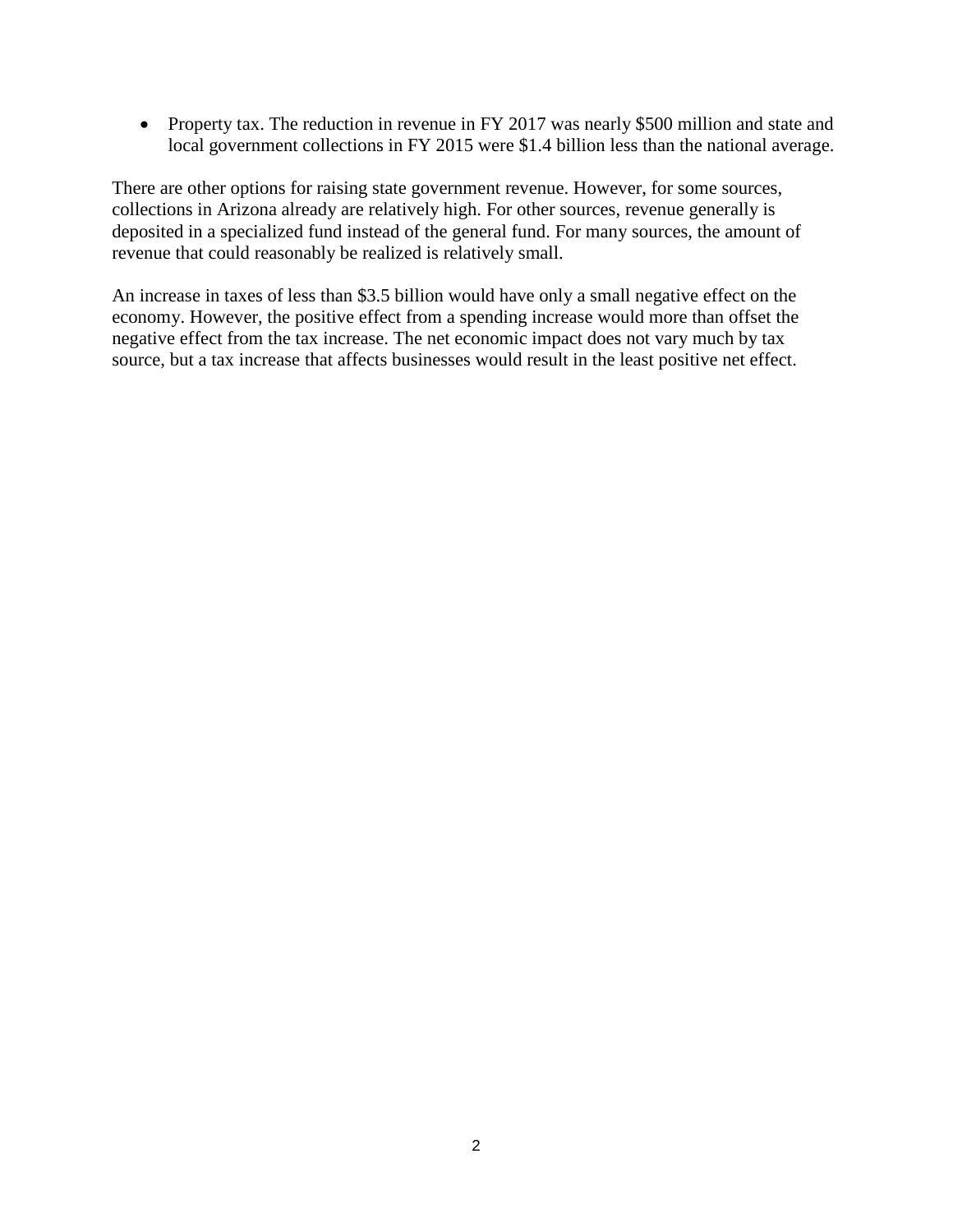### **INTRODUCTION**

The purpose of this paper is to identify potential sources of additional revenue for Arizona's state government. While the focus specifically is state government revenue, in order to make comparisons to other states, state and local government revenue must be combined since the level of government responsible for a particular government function varies by state between state and local governments. Further, when looking at tax burdens on individuals and businesses, state and local government taxes must be combined.

In this report, Arizona's public revenues and expenditures are compared to other states over time. In addition, Arizona state government revenues and expenditures are examined over time.

### **Comparisons of Government Finance Data**

Tax rates sometimes are compared across states. However, tax rates provide limited information regarding the tax burden since the tax base also varies across states. Exemptions, credits, and deductions are among the factors affecting the tax base. Thus, a comparison of the dollar value of revenue is more meaningful than a comparison of tax rates. In this paper, Arizona is compared to the national average, to the 51 "states" (including the District of Columbia), and to nine other western states: California, Colorado, Idaho, Nevada, New Mexico, Oregon, Texas, Utah, and Washington.

When government revenues and expenditures are compared either over time or across states, an adjustment must be made for differences in state size. For comparisons of revenues, total expenditures, and expenditures on programs that serve the entire population, the adjustment can be made in either of two ways:

- Divide the finance data by population, putting the figures on a per person (per capita) basis.
	- For comparisons over time, inflation also must be considered. Generally, the gross domestic product (GDP) implicit price deflator is used as the inflation measure.
	- For comparisons across states, interstate differences in the cost of living should be considered. The U.S. Bureau of Economic Analysis (BEA) produces cost-of-living estimates called "regional price parities" for states and metropolitan areas.
- Divide the finance data by personal income; the result generally is expressed per \$1,000 of personal income. Personal income estimates incorporate size and inflation. Occasionally, gross domestic product is used instead of personal income.<sup>[1](#page-5-0)</sup>

Generally, the personal income adjustment is preferred for revenue data — both comparisons over time and across states — since personal income reflects the ability of residents to pay taxes and user fees. The change in expenditures over time also typically uses the personal income adjustment.

However, for comparisons of expenditures across geographic areas for a given year, the per person adjustment may be preferred, assuming that an adjustment for the cost of living also is made. After adjusting for the cost of living, the cost of providing a public service to an individual

<span id="page-5-0"></span>l <sup>1</sup> The U.S. Department of Commerce, Bureau of Economic Analysis is the source of the GDP deflator, regional price parities, personal income, and gross domestic product ([https://bea.gov/\)](https://bea.gov/). Population estimates made by the Census Bureau also are available from the BEA.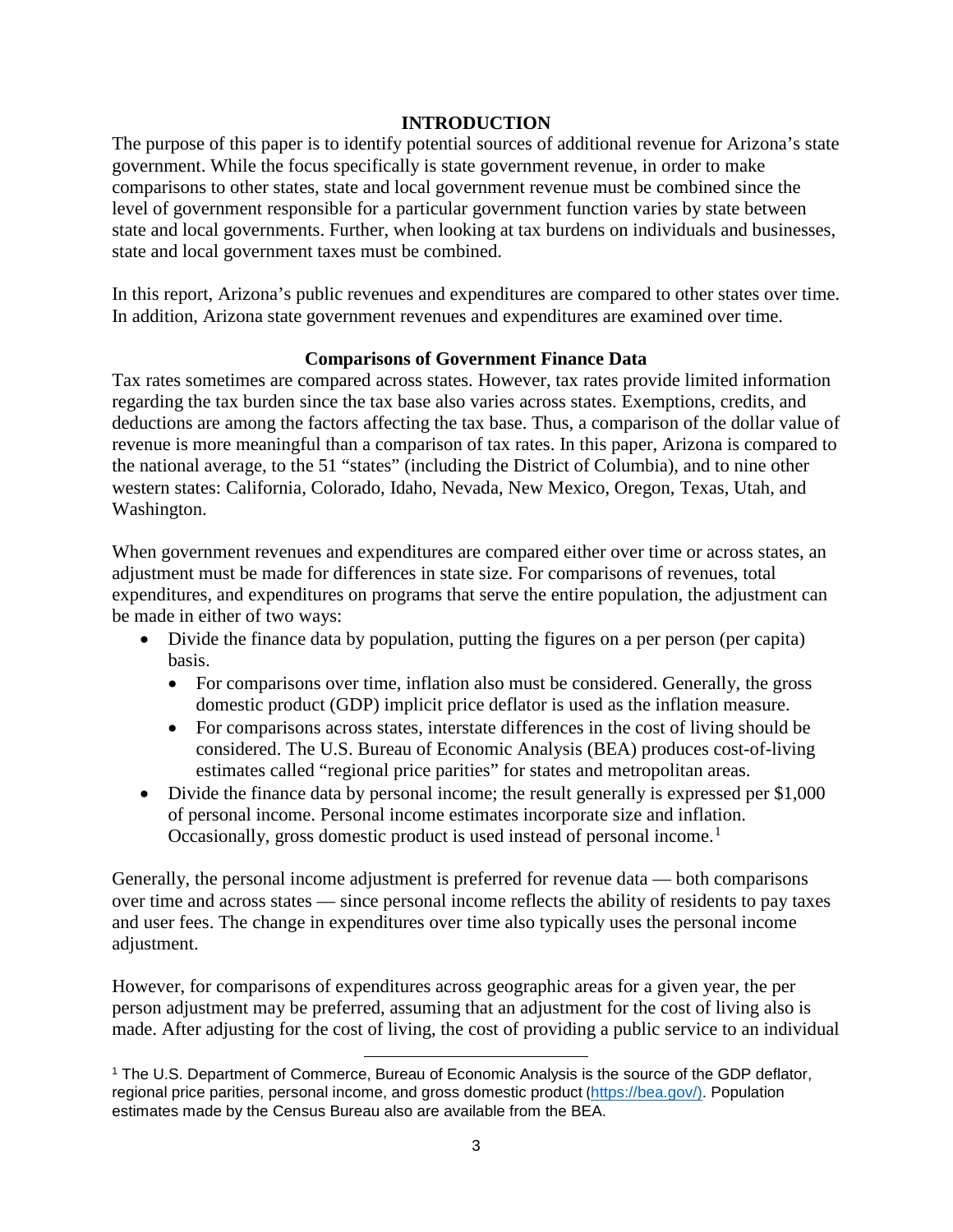is similar across states. If the ability to pay were considered, then a low-income state like Arizona would spend less than average, thereby either providing an inferior public service or limiting the number of people served. For public programs such as education and infrastructure, an inferior or limited service has a negative effect on economic development.

When a comparison of expenditures is made of programs that serve only a portion of the population — such as elementary and secondary (K-12) school students or inmates in the correctional system — then the preferred method is to adjust by the caseload (the number of people served) instead of the total population. If the caseload is used, comparisons over time must adjust for inflation and geographic comparisons should consider the cost of living. If desired, expenditures per person served can reflect the ability to pay by dividing by per capita personal income.

The choice of whether to use population or personal income to adjust the government finance data can make a large difference in the interpretation of the data. Per capita personal income (PCPI) differs substantially across geographic areas, and can vary significantly over time in a particular geographic area relative to the national average. For example, Arizona's PCPI in the last several years was 18 percent below the national average, but the differential in the early 1970s was less than 4 percent. Chart 1 displays Arizona's per capita personal income as a percentage of the national average since World War II. The percentage has varied over time, with the figures in recent years the lowest of the 70-year period.

The variation seen in Chart 1 in Arizona's PCPI as a percentage of the national average in part reflects the economic cycle — typically, Arizona's percentage of the U.S. average falls during economic recessions and rises during economic expansions. However, in the current expansion, little improvement has occurred since the last recession.

Cost-of-living data from the BEA are available only for 2008 through 2015. Examining these estimates and earlier estimates made by various parties, the relative cost of living has not changed much across the country in recent decades. However, in some places — including Arizona — the relative cost of living rises and falls somewhat with the economic cycle. Adjusting for the cost of living does not have a significant impact on Arizona's government finance data since the difference from the national average has been small, ranging from 0.6 percent above average in 2008 to 3.8 percent below average in 2014 and 2015.

### **Sources of Government Finance Data**

The primary source of government finance data by state is the U.S. Census Bureau.<sup>[2](#page-6-0)</sup> It annually reports the amount of revenues by type of tax, user fee, and other revenue sources and the amount of expenditures by category, using consistent definitions across all states. Data from each state and a sample of local governments are collected annually; every five years (ending in 2 and 7) a census is taken of all local governments. The Census Bureau reports by state the data for the state government, the data for local governments, and the sum of state and local governments. Its latest data are for fiscal year (FY) 2015 (which ran from July 1, 2014 through June 30, 2015). Government finance data from the Census Bureau are available back to FY 1964, but the amount

l

<span id="page-6-0"></span><sup>2</sup> [https://www.census.gov/govs/local/.](https://www.census.gov/govs/local/)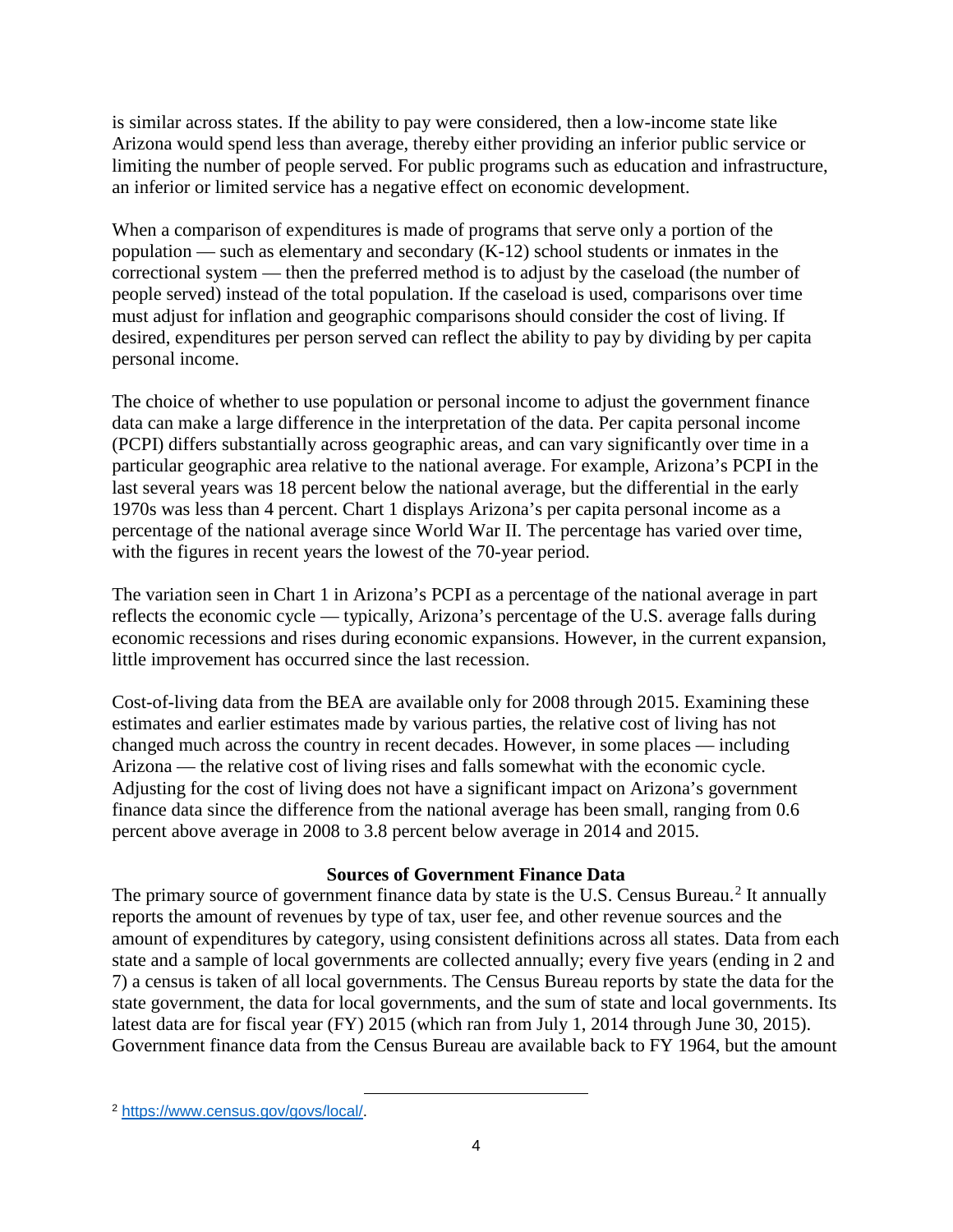

Source: U.S. Department of Commerce, Bureau of Economic Analysis.

 $\overline{\phantom{a}}$ 

of detail provided by the Census Bureau expanded over time.<sup>[3](#page-7-0)</sup> The current level of detail began in FY 1993.

The Arizona Joint Legislative Budget Committee (JLBC) provides more detail on state government revenues and expenditures. [4](#page-7-1) The JLBC's data cannot be compared to state government data from other states, due to differing accounting systems used across states and differing definitions of the general fund. For example, education is not included in Utah's general fund. The JLBC provides a complete accounting of state government expenditures, with the expenditure data divided into three categories: the general fund, the combination of all other state funds, and not-appropriated funding, such as federal government funding provided to the state. In contrast, complete revenue data are provided only for the general fund.

The JLBC's datasets begin in fiscal year 1971 for general fund revenues, in FY 1979 for general fund expenditures, and in FY 1989 for other expenditures.<sup>[5](#page-7-2)</sup> The latest revenue data are for FY 2017. Expenditure data for FY 2018 are the figures presented in the budget that was passed in the spring of 2017.

<span id="page-7-0"></span><sup>&</sup>lt;sup>3</sup> The Census Bureau did not produce estimates for 2001 or 2003. In this report, charts of the Census Bureau's data use interpolations for the two missing years.

<span id="page-7-1"></span><sup>4</sup> [https://www.azleg.gov/jlbc.htm.](https://www.azleg.gov/jlbc.htm)

<span id="page-7-2"></span><sup>5</sup> The revenue and expenditure data used in this paper are taken from the annual appropriations report (the FY 2018 report is at [https://www.azleg.gov/jlbc/18AR/apprpttoc.pdf;](https://www.azleg.gov/jlbc/18AR/apprpttoc.pdf) older reports are available from [https://www.azleg.gov/jlbc/fiscal.htm\)](https://www.azleg.gov/jlbc/fiscal.htm). Other JLBC sources, such as the Tax Handbook (available from [https://www.azleg.gov/jlbc/economicanalysis.htm\)](https://www.azleg.gov/jlbc/economicanalysis.htm) and the online time series (available from [https://www.azleg.gov/jlbc/fiscal.htm\)](https://www.azleg.gov/jlbc/fiscal.htm), may present preliminary rather than final figures for a specific year.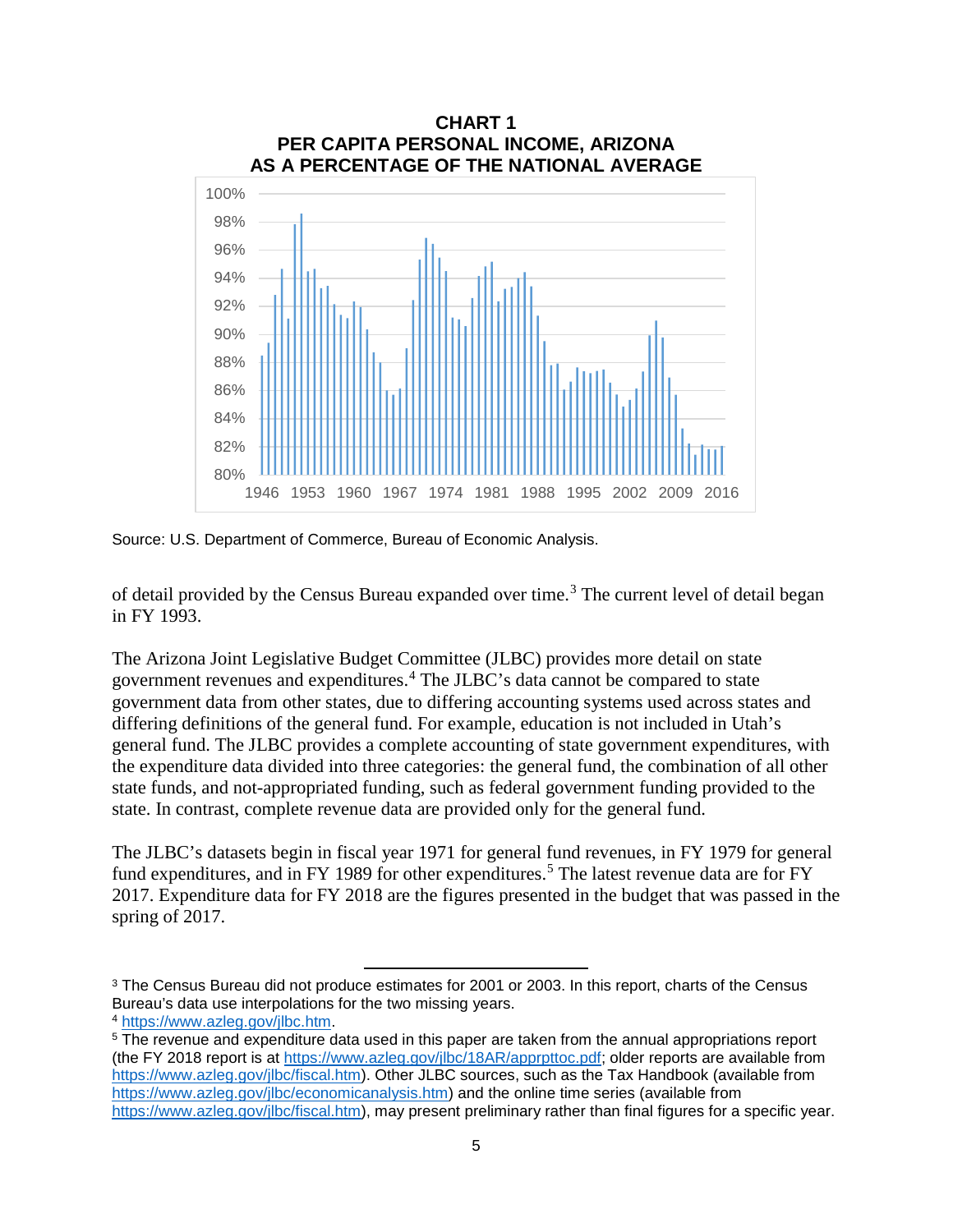In this paper, the percent change over time in government revenues and expenditures generally is divided into two periods: FYs 1992 through 2007 and FYs 2007 through 2015. FY 1992 marked a turning point in the Arizona Legislature, with a series of extensive tax reductions starting to be implemented after that. FY 2007 was selected since it preceded the onset of the last recession. However, the calculation of the percent change begins in FY 1993 for the Census Bureau's data since much of the categorical detail is not available until FY 1993.

The Tax Foundation uses the Census Bureau's data as a beginning but makes various adjustments in order to create a better measure of the tax burden. However, its latest data are for 2012 and only the combined state and local government total tax revenue is reported.<sup>[6](#page-8-0)</sup>

Other studies use other methodologies to compare states on tax burden. The government of the District of Columbia annually produces a study for a three-person household in the largest city of each state at various levels of income, ranging from \$25,000 to \$150,000.<sup>[7](#page-8-1)</sup> Figures are shown for the sales tax, the income tax, the property tax, and for the composite of selected taxes related to automobiles. The latest data are for 2015.

While the District of Columbia estimates household tax burdens, Ernst & Young annually produces a study for the Council on State Taxes that estimates the tax burden on businesses by state.<sup>[8](#page-8-2)</sup> Estimates are available for each of seven categories of taxes paid by businesses. The latest data are for FY 2016.

The Minnesota Center for Fiscal Excellence provides detailed data by state for both the individual income tax (latest data are for 2014) and the property tax (latest data are for 2016).<sup>[9](#page-8-3)</sup> The property tax data are separated by property class: residential, commercial, industrial, and apartments.

Another way of comparing states is through the "representative revenue system" and "representative expenditure system" approaches. The most recent example of these approaches is a 2016 study by the Urban Institute, which calculated revenue capacity and fiscal need by category for all states using FY 2012 data.<sup>[10](#page-8-4)</sup> In the representative revenue system, "revenue capacity" (revenue-raising potential) is estimated by establishing a revenue base in each state and then applying a national average tax rate to that base. For example, the property tax base is the value of all property in a state. Measured on a per capita basis, revenue effort is calculated as actual revenue as a percentage of the revenue capacity.

In the representative expenditure system, "fiscal need" is estimated by applying a national average rate of per capita spending to the population of each state. The result is then adjusted for workload factors, demographic features, and differences by state in the costs of labor and other inputs. For example, for K-12 education, the workload is determined by the number of school-

<span id="page-8-0"></span> $\overline{\phantom{a}}$ <sup>6</sup> [https://taxfoundation.org/state-local-tax-burden-rankings-fy-2012/.](https://taxfoundation.org/state-local-tax-burden-rankings-fy-2012/)

<span id="page-8-1"></span><sup>7</sup> [https://cfo.dc.gov/node/215912.](https://cfo.dc.gov/node/215912)

<span id="page-8-2"></span><sup>8</sup> [http://www.cost.org/state-tax-resources/cost-studies-articles-and-reports/.](http://www.cost.org/state-tax-resources/cost-studies-articles-and-reports/)

<span id="page-8-3"></span><sup>9</sup> [https://www.fiscalexcellence.org/.](https://www.fiscalexcellence.org/) The Property tax report is produced in conjunction with the Lincoln Institute of Land Policy.

<span id="page-8-4"></span><sup>10</sup> [www.urban.org.](http://www.urban.org/)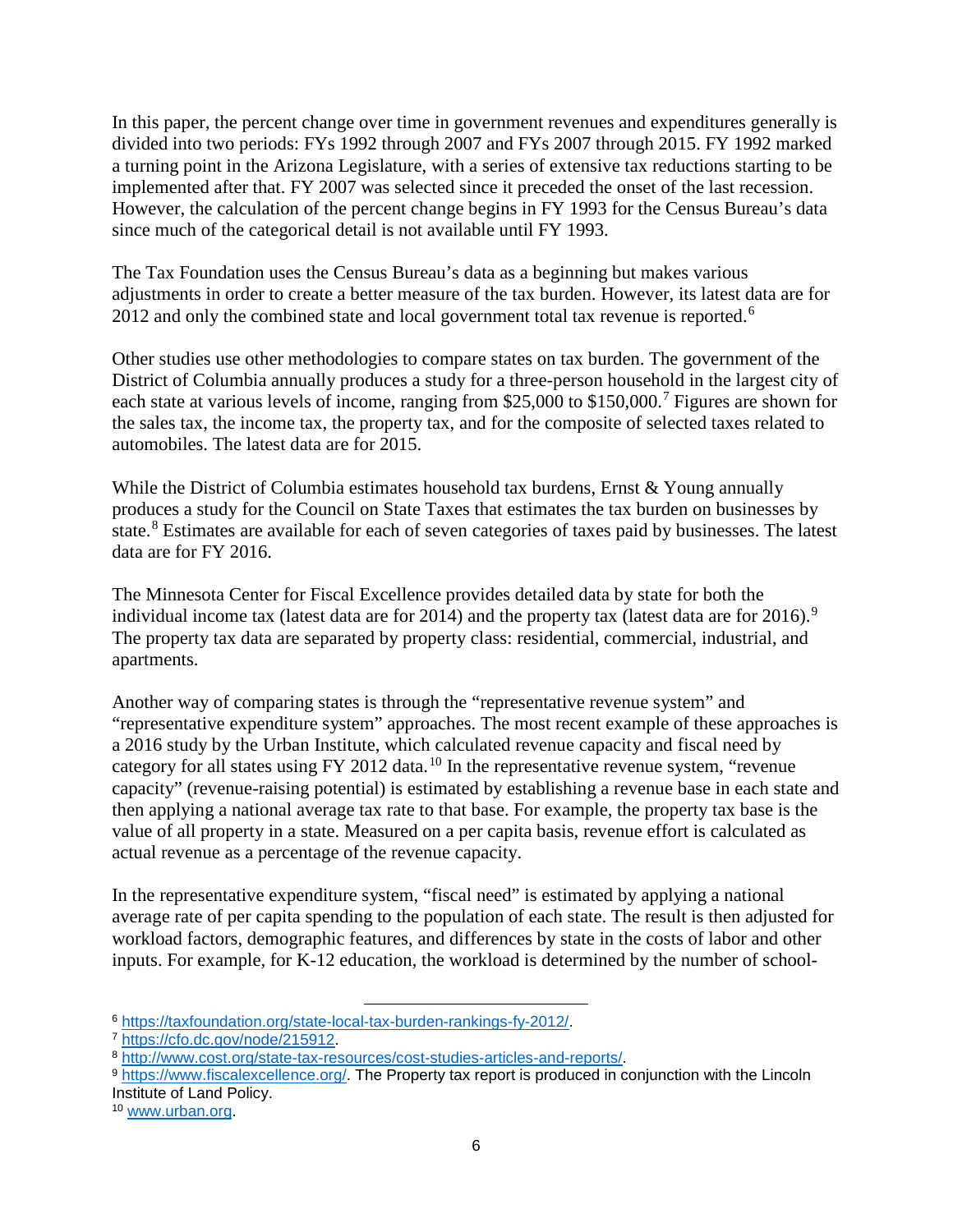age children in a state and the percentage of children living in poverty. Measured on a per capita basis, spending effort is calculated as actual expenditures as a percentage of the fiscal need.

### **Definitions of Revenue Categories**

Public accounting systems vary across states, as do the definitions of terms. In order to compare states, the Census Bureau reorganizes state and local government revenue and expenditure data into one classification system. The Urban Institute's study of representative revenues and expenditures generally uses the Census Bureau's system. This subsection describes the Census Bureau's revenue classifications and compares them to the classifications used by the JLBC.

According to the Census Bureau, general revenue comprises all revenue except that classified as liquor store, utility, or insurance trust revenue. General revenue is not the same as JLBC's general fund revenue. Arizona state government has numerous funds in addition to the general fund; the Census Bureau combines all of Arizona's state funds except those specific to utilities or insurance trusts into its general revenue category.

General revenue as defined by the Census Bureau is divided into four types: intergovernmental revenue (federal funds), taxes, current charges (user fees), and miscellaneous general revenue. The three types other than intergovernmental revenue are referred to as own-source revenue. In most cases, federal funds are not appropriated in Arizona; thus, the general fund and other funds used by state government largely are funded from own-source revenue.

The various categories of own-source revenue that are used by the Census Bureau follow. For those sources of revenue considered to be taxes, the JLBC provides considerable detail in its annual "Tax Handbook."[11](#page-9-0)

### **Property Taxes**

The Census Bureau's definition of property taxes is broad, including three types, all having in common the use of value as a basis for the tax:

- General property taxes, relating to property as a whole, taxed at a single rate or at classified rates according to the class of property. Property refers to real property (e.g., land and structures) as well as personal property, which can be either tangible (e.g., automobiles and boats) or intangible (e.g., bank accounts and stocks and bonds). Arizona divides real property into nine property classes, with varying assessment ratios by class.
- Special property taxes, levied on selected types of property (e.g., oil and gas properties, house trailers, motor vehicles, and intangibles) and subject to rates not directly related to general property tax rates. Arizona levies a "motor vehicle license tax" that is based on value in addition to the general property tax levied on land and buildings.
- Taxes based on income produced by property as a measure of its value on the assessment date.

The Census Bureau reports only one value for the combination of all property taxes.

l

<span id="page-9-0"></span><sup>11</sup> The latest "Tax Handbook" was released in September 2017: [https://www.azleg.gov/jlbc/17taxbook/17taxbk.pdf.](https://www.azleg.gov/jlbc/17taxbook/17taxbk.pdf)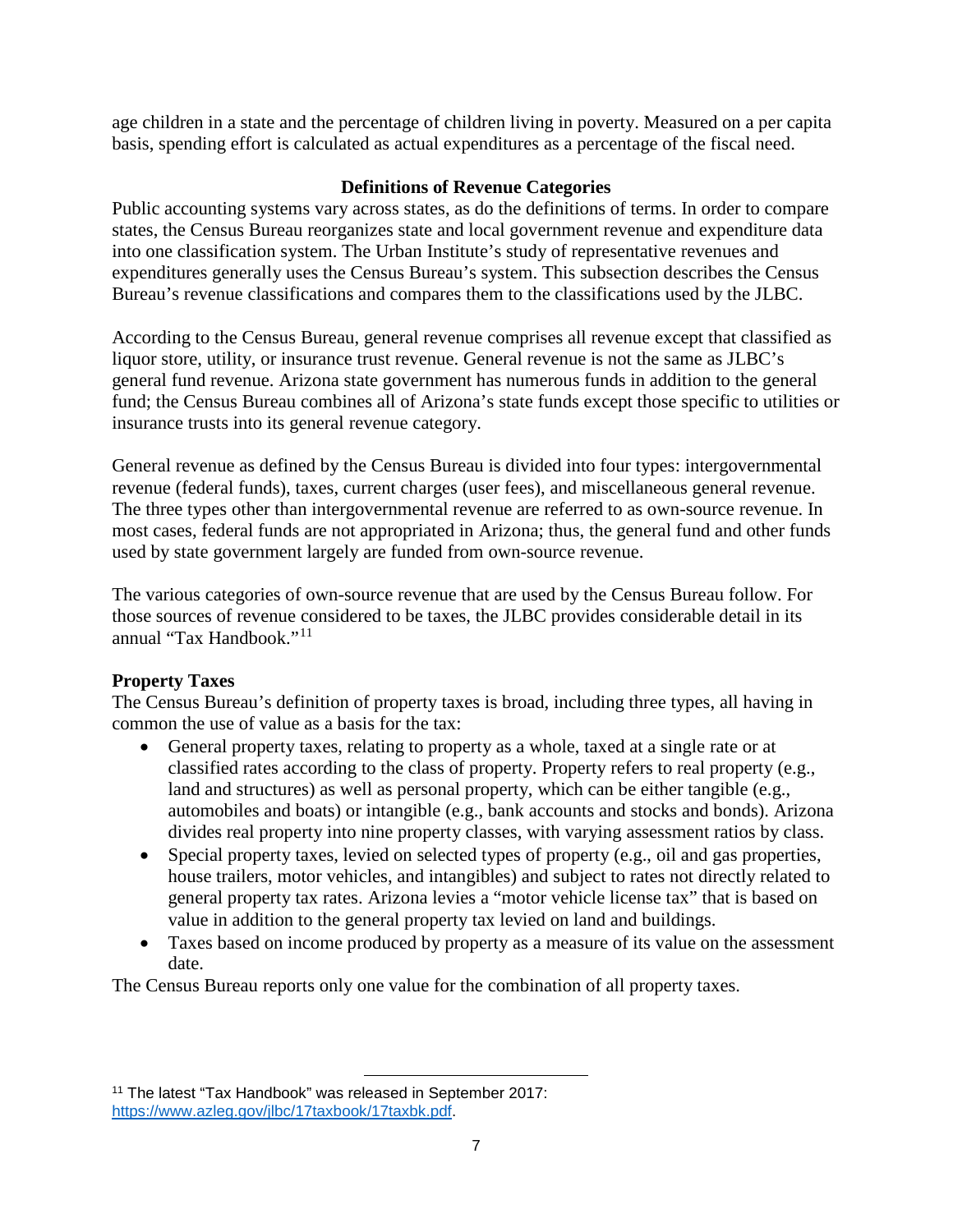### **Sales and Gross Receipts Taxes**

This category includes taxes on goods and services, based on the volume or value of their transfer, upon gross receipts or gross income therefrom, or as an amount per unit sold (gallon, package, etc.). Related taxes based upon use, storage, production, importation, or consumption of goods and services are included, as are license taxes. The Census Bureau presents figures for two major subcategories.

**General Sales and Gross Receipts Taxes**. The general sales tax — which in Arizona is called a transaction privilege tax (TPT) since the tax is levied on the seller rather than the buyer  $\frac{1}{10}$  is applied to sales of goods and services that are not specifically exempted (e.g., food to be consumed at home, prescription drugs, and many services). The gross receipts tax, which is not levied in Arizona or in most other states, is applied to all business transactions, either at a single rate or at classified rates.

**Selective Sales and Gross Receipts Taxes**. These are taxes imposed on the sale of particular commodities or services or on gross receipts of particular businesses separately and apart from general sales or gross receipts taxes. The term "selective sales tax" is synonymous with "excise tax." License taxes measured by sales or gross receipts and producing more than minor amounts of revenue also are included. The Census Bureau groups selective taxes into five subcategories:

- Motor fuels sales tax: taxes on gasoline, diesel oil, aviation fuel, "gasohol," "ethanol," and any other fuels used in motor vehicles or aircraft. Taxes in Arizona that fit this definition include the motor vehicle fuel tax (on gasoline), the use fuel tax (on diesel fuel), and the jet fuel excise and use tax.
- Alcoholic beverages sales tax: taxes on sale of alcoholic beverages, whether collected through government-operated liquor stores or through private outlets.
- Tobacco products sales tax: taxes on tobacco products and synthetic cigars and cigarettes, including related products like cigarette tubes and paper. In Arizona, taxes on tobacco products and alcoholic beverages are known as luxury taxes.
- Public utilities sales tax: taxes imposed distinctively on public utilities, and measured by gross receipts, gross earnings, or units of service sold, either as a direct tax on consumers or as a percentage of gross receipts of the utility. Payments by utilities in lieu of taxes, which are used in Arizona, are not included.
- Other selective sales and gross receipts taxes: taxes on specific commodities, businesses, or services not reported separately in the other four categories. This subcategory includes amusements sales taxes on admission tickets or admission charges and on gross receipts of all or specified types of amusement businesses; the pari-mutuels sales tax that is measured by amounts wagered or bet on horse racing, dog racing, etc.; and the insurance premiums sales tax that is imposed distinctively on insurance companies and measured by gross premiums or adjusted gross premiums. The latter is a relatively large source of revenue in Arizona.

### **Income Taxes**

The Census Bureau divides income taxes into two types. Individual income taxes are taxes on individuals measured by net income and taxes on special types of income (e.g., interest, dividends, income from intangible property, etc.). Corporation net income taxes are taxes on corporations and unincorporated businesses (when taxed separately from individual income),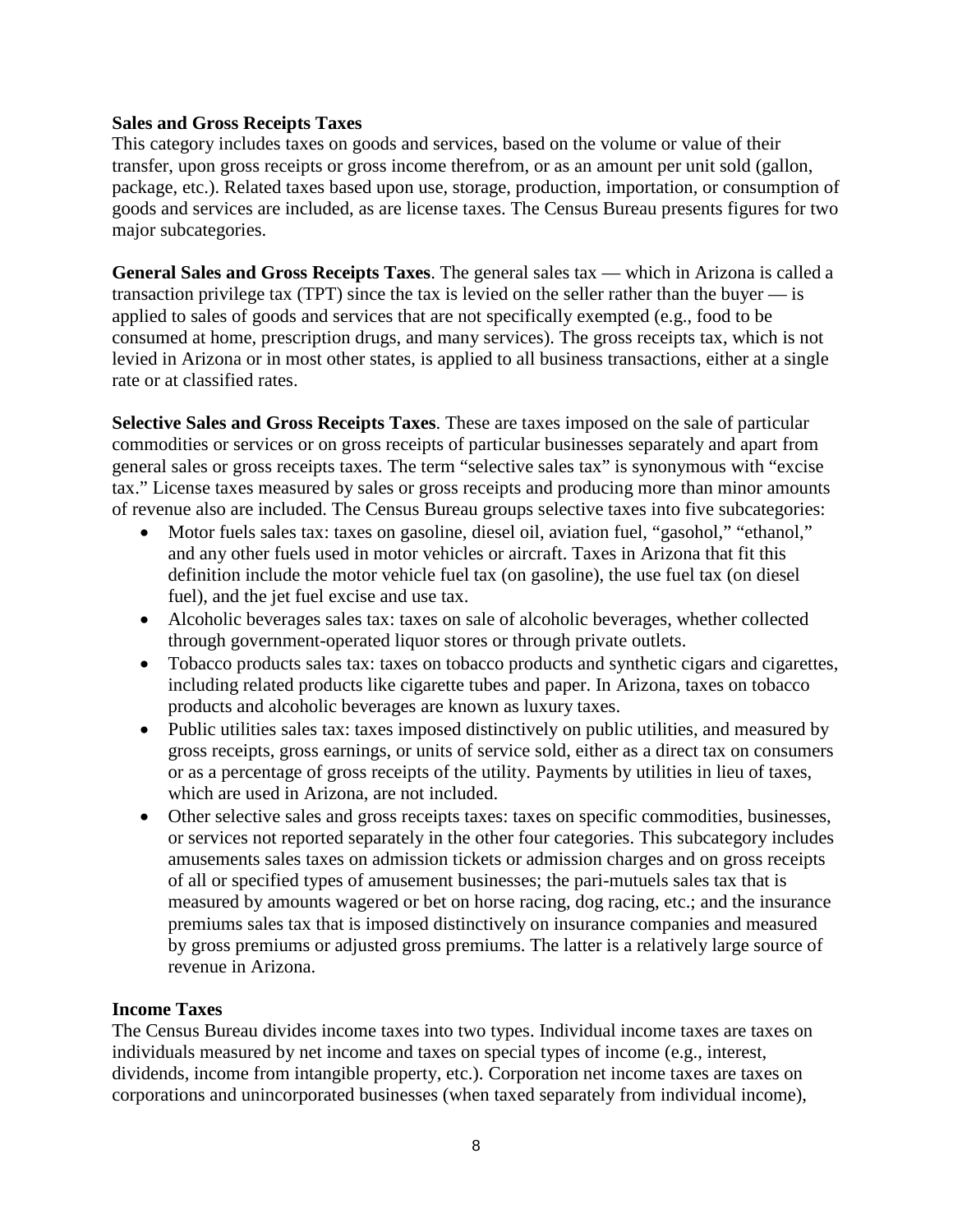measured by net income, whether on corporations in general or on specific kinds of corporations, such as financial institutions.

### **Motor Vehicle License Taxes**

Included in this category by the Census Bureau are licenses imposed on owners or operators of motor vehicles for the right to use public highways, such as fees for title registration, license plates, and vehicle inspection; vehicle mileage and weight taxes on motor carriers; highway use taxes; and off-highway fees. While Arizona has a tax of this name, it is included in the property taxes category since it is based on the value of the vehicle.

### **Other Taxes**

Various license taxes are included in this category. These are taxes exacted (either for revenue raising or for regulation) as a condition to the exercise of a business or nonbusiness privilege. They can be levied at a flat rate or by such bases as capital stock or surplus, number of business units, or capacity. Generally, this category includes taxes on property levied on some basis other than assessed value (e.g., on corporate stock or bank deposits). "Fees" related to licensing activities as well as license taxes producing substantial revenues also are included. This category also includes death and gift taxes, which are imposed on the transfer of property at death, in contemplation of death, or as a gift (e.g., inheritance and estate taxes); documentary and stock transfer taxes, which include taxes on the recording, registration, and transfer of documents, such as mortgages, deeds, and securities; and severance taxes, which are taxes imposed distinctively on the removal (severance) of natural resources (e.g., oil, gas, coal, other minerals, timber, fish, etc.) from land or water and measured by the value or quantity of products removed or sold.

### **Current Charges**

The concept of current charges covers amounts received from the public for performance of specific services that benefit the person charged and from the sale of commodities or services other than utilities and liquor stores. Included are fees, maintenance assessments, and other reimbursements for current services; rents and sales derived from commodities or services furnished incident to the performance of particular functions; gross income of commercial enterprises; and the like. Charges are distinguished from license taxes, which are privileges granted by a government or fees collected to finance regulatory activities. Current charges are divided into numerous subcategories — see Table 4.

### **Miscellaneous Revenue**

There are four subcategories:

- Special assessments: compulsory contributions and reimbursements from owners of property who benefit from specific public improvements; and impact fees to fund extension of water, sewer, roads, and other infrastructure facilities in new developments.
- Sale of property: amounts received from sale of real property, buildings, improvements to them, land easements, rights-of-way, and other capital assets (buses, automobiles, etc.), including proceeds from sale of operating and nonoperating property of utilities.
- Interest earnings: amounts from interest on all interest-bearing deposits and accounts; accrued interest on investment securities sold; interest on funds held for construction; and interest related to public debt for private purposes.
- Other: fines, rents, royalties, donations, lottery proceeds, etc.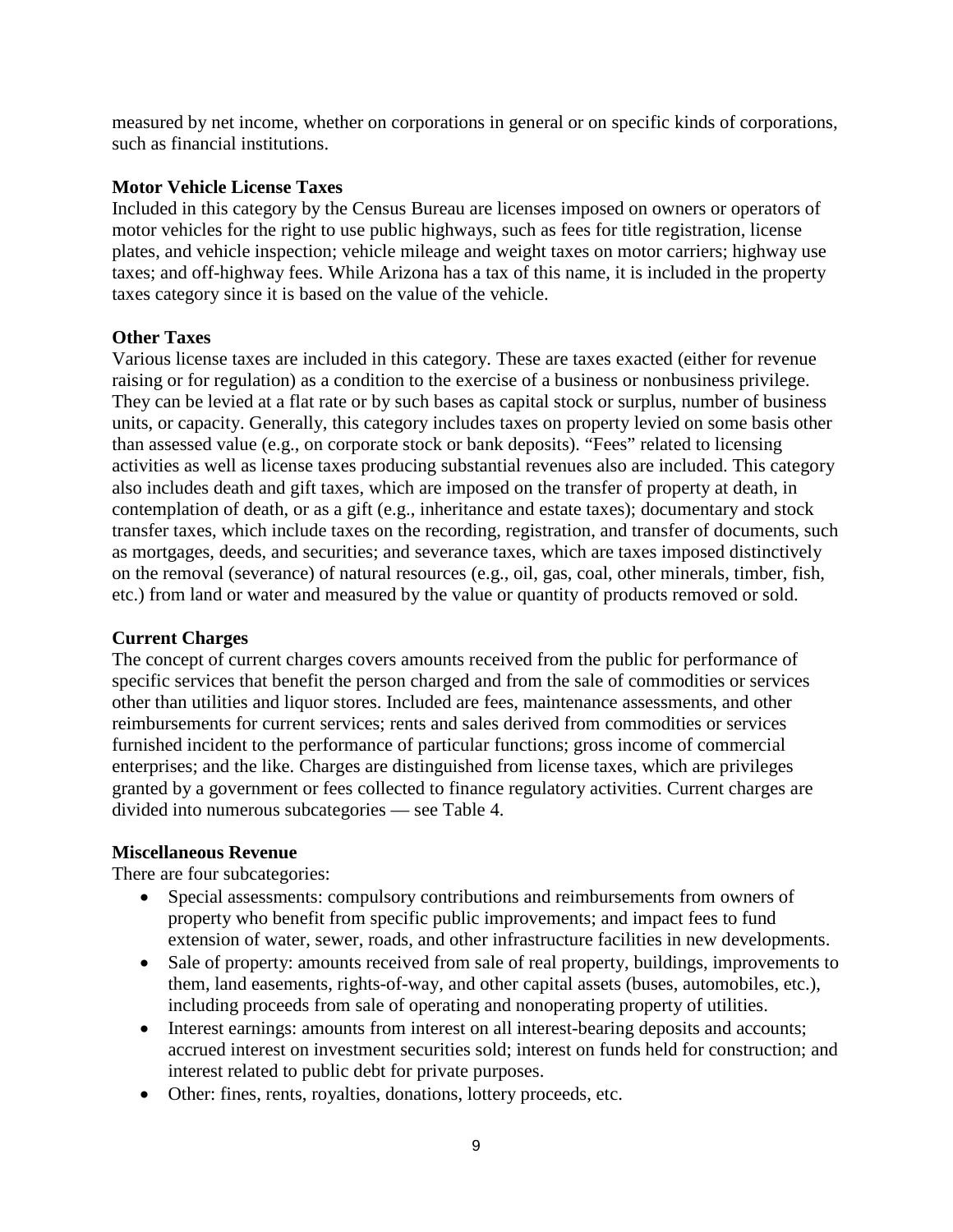### **TOTAL STATE AND LOCAL GOVERNMENT REVENUES AND EXPENDITURES**

The Census Bureau collects state and local government revenue and expenditure data of all types, but separates the finance data of public utilities, government-owned liquor stores, and insurance trusts (such as unemployment and workers' compensation) from all other purposes, which are labeled as "general." General revenues and general expenditures are the focus of this analysis, using the combined data for state and local governments. In this paper, the Census Bureau's revenue and expenditure data for Arizona primarily are expressed per \$1,000 of personal income, generally as a percentage of the national average.

### **Revenues**

The revenue data from the Census Bureau includes revenues from all sources. However, the Census Bureau distinguishes between intergovernmental revenue (from the federal government) and "own-source" revenue, which is the revenue directly collected by state and local governments. Own-source revenue includes taxes, "current charges" (user fees), and other revenue sources, such as interest earnings.

The Census Bureau's revenue data generally do not distinguish between revenue received from individuals versus revenue received from businesses. The exception is that the corporate and individual income taxes have been separated since FY 1993. Similarly, the Urban Institute's study of representative revenues does not distinguish between individual and business payments.

### **Total Revenues Received From Individuals and Businesses**

Measured per \$1,000 of personal income and per capita, the total revenue of state and local governments in Arizona as a percentage of the national average since FY 1964 is provided in Chart 2. Arizona's total revenue relative to the nation follows the same general trends and cycles using the personal income and per capita measures. The difference between the two measures is explained by Arizona's per capita personal income as a percentage of the national average. Since Arizona's PCPI has always been less than the national average since World War II, the shortfall in Arizona's revenue relative to the national average has been consistently less using the personal income measure than the per capita measure.

As was shown in Chart 1, PCPI in Arizona was close to the national average in the early 1970s, explaining the closeness of the two lines in Chart 2 at that time. Before the early 1970s and increasingly after that time, the shortfall in Arizona's PCPI relative to the nation was larger. Due to the decline in Arizona's PCPI relative to the U.S. average since the early 1970s, Arizona's revenue relative to personal income displays less of a decline versus the national average than per capita revenue.

Revenue per \$1,000 of personal income in Arizona as a percentage of the national average is shown in Chart 3 for the Census Bureau's major categories. Total and own-source revenues per \$1,000 of personal income in Arizona were greater than the national average during the 1960s, close to the national average during the 1970s and 1980s, and below average from the early 1990s through FY 2015. The own-source figure relative to the national average was the lowest on record in FY 2015 at 15 percent below average. Relative to personal income, intergovernmental revenue from the federal government received in Arizona has fluctuated from above the national average during the 1960s to below average during the 1970s and 1980s to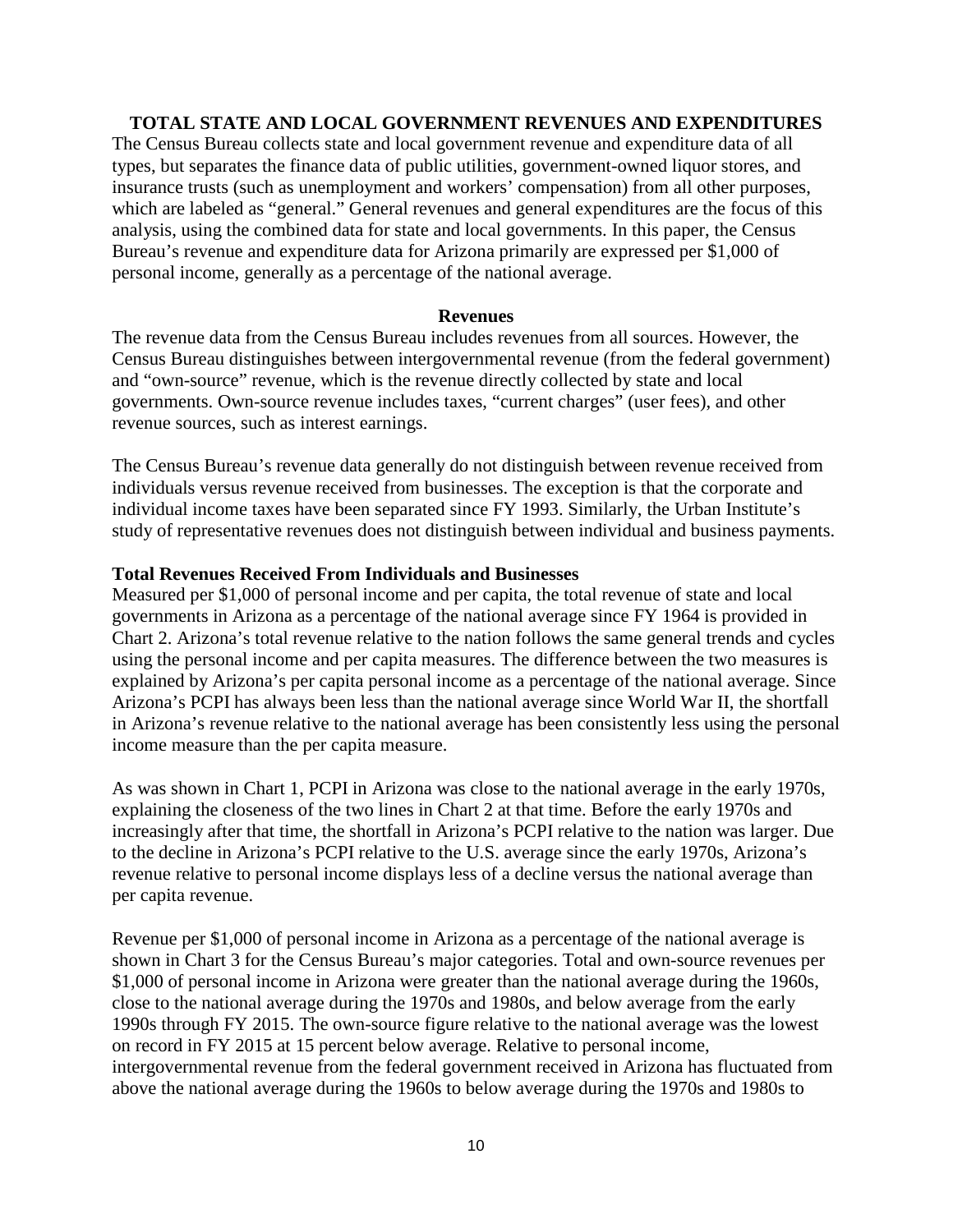

Source: Calculated from U.S. Department of Commerce, Census Bureau (revenues and population) and Bureau of Economic Analysis (personal income).

above average since the early 2000s. In FY 2015, federal monies accounted for nearly 29 percent of the total general revenue in Arizona.

Own-source revenue consists primarily of taxes (71 percent of the total in Arizona in FY 2015). Tax revenue per \$1,000 of personal income in Arizona generally was equal to or a little greater than the national average from the 1970s into the early 1990s. Since then, tax revenue relative to personal income has been increasingly further below the national average in Arizona, by 12.4 percent in FY 2015. Arizona nontax revenue relative to the national average has fluctuated more over time but generally has followed the same pattern, dropping considerably relative to personal income since the 1960s. The FY 2015 figure was 21 percent below average.

The Tax Foundation provides a comparison of the total state and local government tax burden by state from 1977 through 2012. The Tax Foundation's measure of tax burden is defined to answer the question "How much are the residents of a state paying to state and local governments, regardless of the state in which the government is located?" To answer this question, tax burdens are shifted as necessary from the state of collection to the state of residence of the taxpayer. In addition to the geographic shifting of the tax burden, the Tax Foundation measure is different from the Census Bureau measure in the way in which both taxes and income are defined.

In 2012 — during which Arizona's tax burden was unusually high due to a temporary increase in the sales tax rate<sup>[12](#page-13-0)</sup> — the total amount of state and local government taxes collected in Arizona

l

<span id="page-13-0"></span><sup>12</sup> In May 2010, voters approved a temporary increase in the state's sales tax rate from 5.6-to-6.6 percent. The higher tax rate was in effect from June 2010 through May 2013.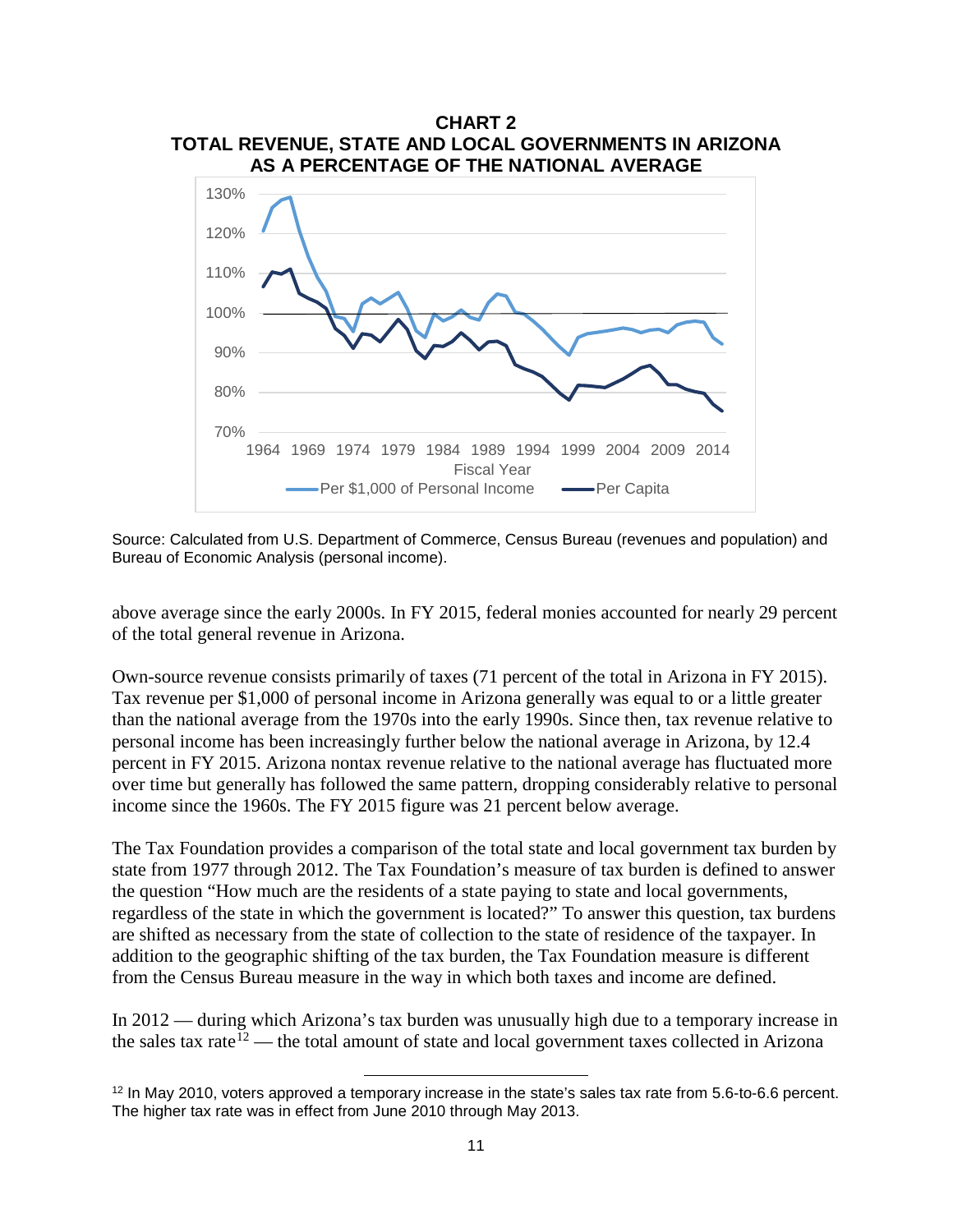### **CHART 3 REVENUE PER \$1,000 OF PERSONAL INCOME, STATE AND LOCAL GOVERNMENTS IN ARIZONA AS A PERCENTAGE OF THE NATIONAL AVERAGE**





Source: Calculated from U.S. Department of Commerce, Census Bureau (revenues) and Bureau of Economic Analysis (personal income).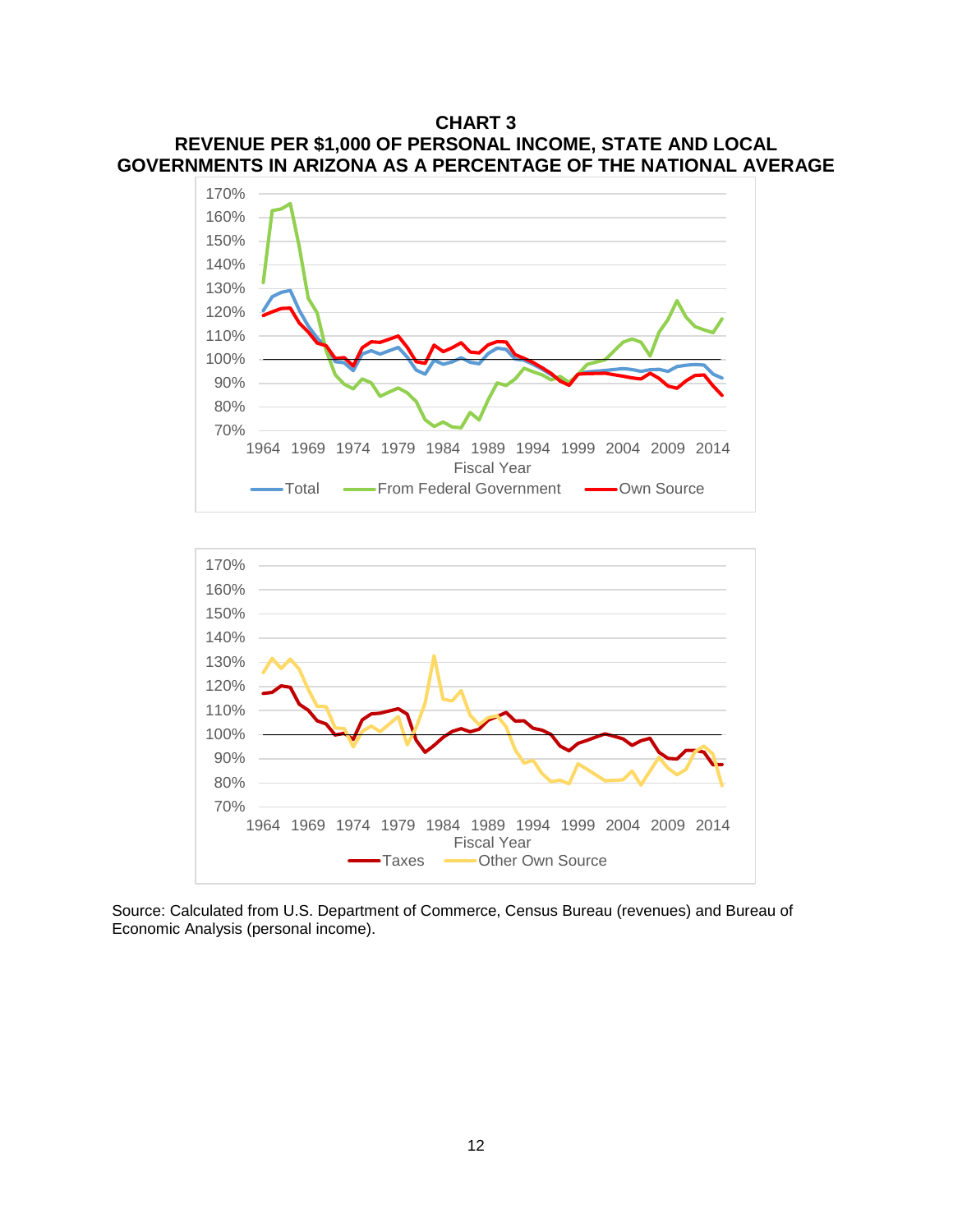was 8.8 percent of per capita income, 11 percent less than the national average of 9.9 percent, according to the Tax Foundation's estimate. Arizona's figure was 15th lowest among the 50 states. Three of the western states had a lower figure: Texas, Nevada, and New Mexico. The historical comparison of Arizona to the nation is shown in Chart 4. Arizona's tax burden has been less than the national average since the early 1990s; before then, Arizona's tax burden was similar to, or less than, the U.S. average.

### **Taxes Paid by Individuals**

In the District of Columbia study, the overall tax burden in Phoenix in 2015 was above the average of the largest city in each state for the hypothetical household earning \$25,000: Arizona ranked 20th with a tax burden 5.8 percent above average. In contrast, the tax burden in Phoenix was below average at each of the income levels of \$50,000 or more. For those earning \$50,000, Arizona ranked 28th at 2.8 percent below average. The differential grew with income to 9.3 percent at \$150,000; the rank fell to 37th. As a percentage of income, the tax burden was highest for those earning \$25,000 at 11.7 percent. The tax burden was between 8.4-and-8.6 percent at each of the other income levels.

### **Taxes Paid by Businesses**

Businesses technically pay the various taxes levied upon them, but the actual burden of business taxes may fall on a number of parties, including the business (paid out of business income), consumers (higher prices of goods and services), workers (lower wages), and owners of land (lower land values and rents). It is difficult to ascertain the final burden in all cases. In this paper,



Source: Tax Foundation, State-Local Tax Burden Rankings, [http://taxfoundation.org/article/state-local-tax](http://taxfoundation.org/article/state-local-tax-burden-rankings-fy-2012)[burden-rankings-fy-2012.](http://taxfoundation.org/article/state-local-tax-burden-rankings-fy-2012)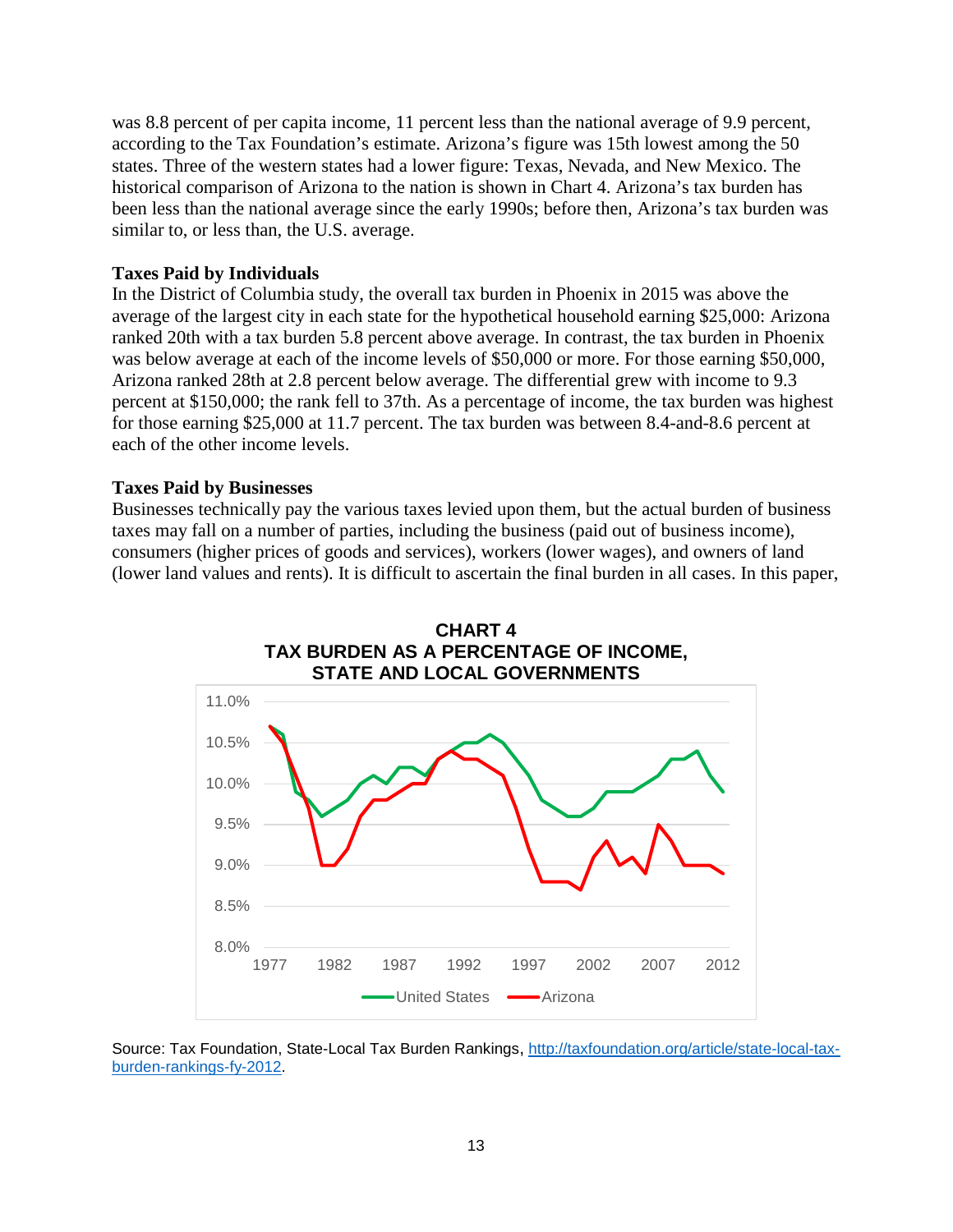a "business tax" refers to any tax whose initial incidence rests with business owners, even though the ultimate burden of the tax may fall on other entities. $^{13}$  $^{13}$  $^{13}$ 

Taxes are just one of many business expenses that play a role in determining the price of a good or service. Many companies that sell goods and services to Arizona residents have a "captive" market — for example, a resident of Phoenix is not going to travel to New Mexico to buy their groceries. Further, companies that sell primarily to local residents are all subject to the same state tax code. Under these conditions, a company generally is able to pass the expense of taxes to the consumer in the form of a higher price for their good or service.

In contrast, businesses that drive the state's economy — those that primarily sell to customers outside the state — have difficulty recovering their local expenses (including tax payments) in higher prices because they are subject to international competition. If local business taxes are high, this may suppress the number of business facilities located in the area, which in turn may hold down land prices and/or wages. If lower costs in wages or rents are not sufficient to offset a high business tax burden, an exporter may simply choose not to locate in an area.

The most compelling reason to tax businesses is provided by the "benefits principle" of public finance. Businesses should be taxed to pay for the public services provided to them. Having entities pay for the services they receive obviously meets standards of tax equity. But economic efficiency is also enhanced. When firms that use government services are taxed commensurately, the prices of the goods they produce more accurately reflect the full costs of production, enabling consumers to make better economic choices.

Communities that tax businesses in excess of the cost of the services provided to them create a disincentive for businesses to relocate or remain there, causing a loss of jobs and incomes for residents. These losses outweigh the benefits residents receive from having businesses subsidize their public services.

In contrast, if a community subsidizes businesses by taxing them less than the cost of the public services provided, the cost in terms of foregone tax revenues or higher public service costs to households outweighs the benefits of the jobs and wages that might be attracted to the community by the low business taxes.

Empirical studies have found a universal tendency for business taxes levied by state and local jurisdictions to exceed the value of public services provided to businesses. When businesses pay for more public services than they consume, households do not directly pay for as much of the public services that they use. This prevents households from accurately assessing the true cost of the services they receive from their state and local governments.

The Ernst & Young study estimates the ratio of business taxes to government expenditures benefiting businesses. A number of assumptions must be made in pursuing such an analysis. The

<span id="page-16-0"></span> $\overline{\phantom{a}}$ <sup>13</sup> Arizona's sales tax is technically a transaction privilege tax that is paid by businesses. However, only that portion of the sales tax that was paid by businesses while making company purchases is considered to be a business tax in this paper.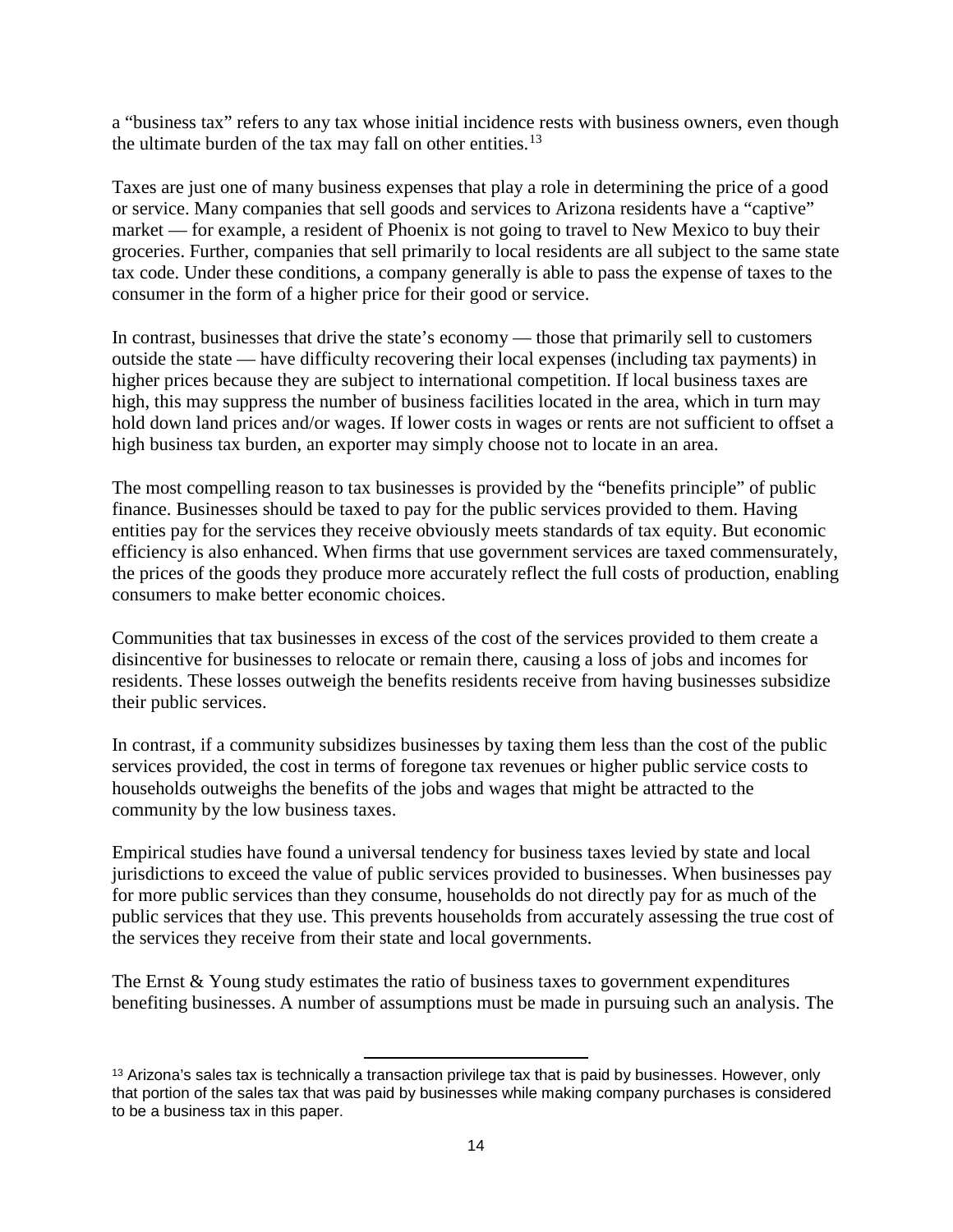business share of tax payments is disproportionately high throughout the nation, with Arizona only marginally higher than the national average in FY 2016.

In contrast to the generally low overall tax burden of individuals in Arizona, the Ernst & Young study indicates that the overall tax burden of businesses in Arizona was above average in FY 2016. At 6.4 percent above the national average, Arizona had the 16th-highest tax burden. However, as discussed in the next section, Ernst & Young appear to overstate property taxes paid by businesses in Arizona. If so, the overall business tax burden in Arizona may be less than the national average.

As a share of total tax collections by state and local governments, businesses paid 49.6 percent in Arizona, compared to 43.9 percent nationally. This results more from the low tax burden on individuals than the slightly high burden on businesses. The business share was not much above average for state government, but was far above average for local governments.

### **Expenditures**

The Census Bureau's expenditure data include expenditures of all types, regardless of the source of the revenue. Expenditures made from intergovernmental revenue are included; there is no counterpart to own-source revenue. The Census Bureau differentiates between capital outlays and other expenditures, but this distinction is not available for all categories of spending.<sup>[14](#page-17-0)</sup>

Using the personal income measure, expenditures in Arizona as a percentage of the national average are expressed in the top graph of Chart 5 for the major categories. Total and noncapital expenditures per \$1,000 of personal income in Arizona were greater than the national average during the 1960s and again around 1990. The lower graph in Chart 5 provides a close-up of the noncapital expenditures per \$1,000 of personal income. Since the early 1990s, noncapital expenditures in Arizona have been below average; the shortfall was 6.7 percent in FY 2015.

Capital outlays in Arizona relative to the nation per \$1,000 of personal income have fluctuated greatly over time; they were higher than the national average until the last several years. In FY 2015, capital outlays in Arizona relative to personal income were 23.7 percent below the U.S. average and accounted for only 8.2 percent of total expenditures in Arizona.

Total noncapital expenditures per capita adjusted for the cost of living are shown in Table 1 by state for fiscal year 2015 as a percentage of the national average. Arizona's figure was 20.7 percent less than the national average. Only Idaho had a lower figure.

### **Representative Revenues and Expenditures**

According to the Urban Institute's study, the overall revenue capacity in Arizona in FY 2012 was only 82.4 percent of the national average, ranking 46th among the 51 "states" and ninth among 10 western states. The low capacity is due to a number of factors, but the low incomes present in the state are a primary cause. Actual per capita revenue collected was even lower at 75.9 percent of the national average, ranking 49th and ninth respectively. Thus, the revenue effort was below average at 92.1 percent of the national average, ranking tied for 39th nationally and eighth in the

l

<span id="page-17-0"></span><sup>&</sup>lt;sup>14</sup> Capital outlays are funds spent for the acquisition or construction of a long-term asset, such as a building or a highway.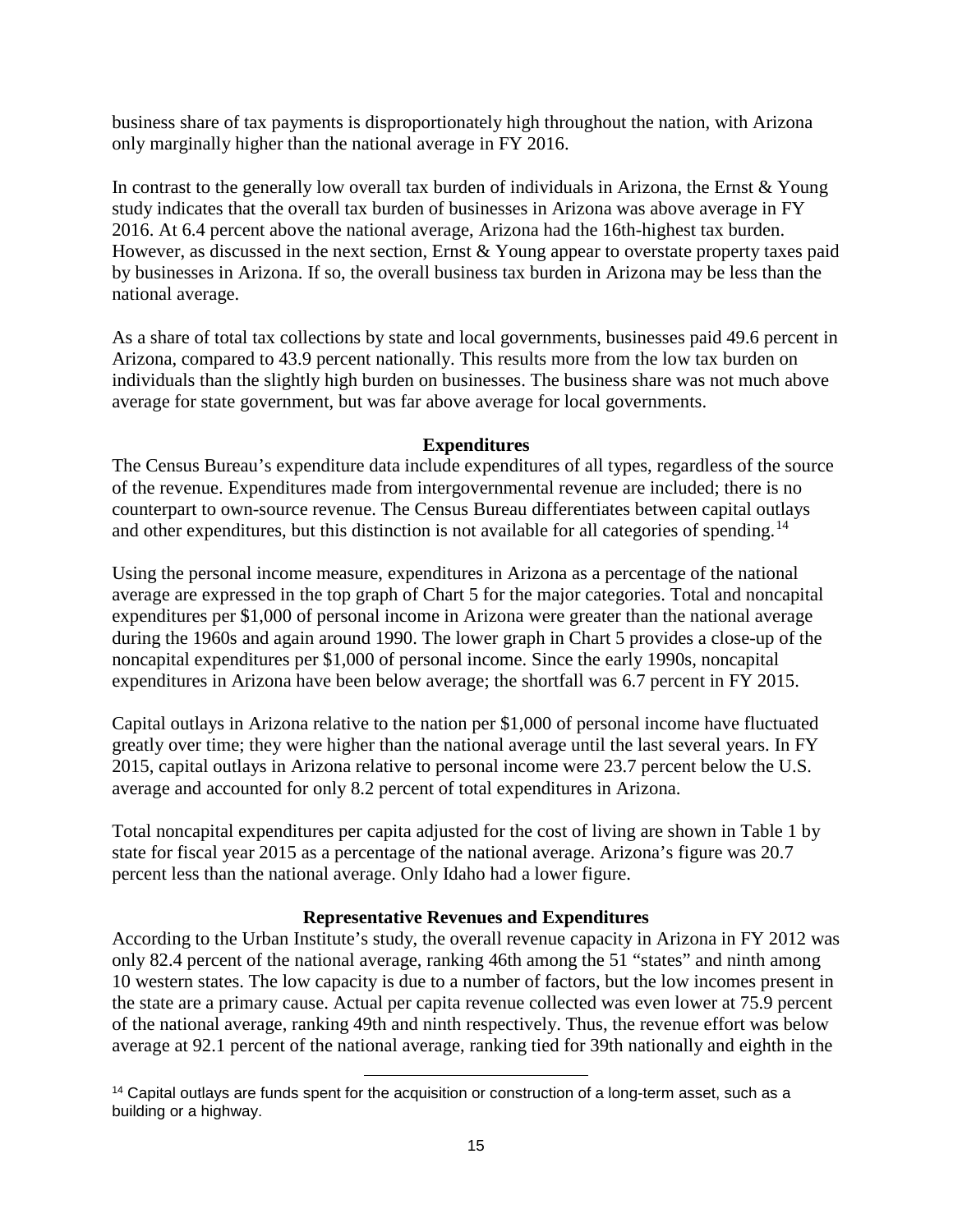### **CHART 5 EXPENDITURES PER \$1,000 OF PERSONAL INCOME, STATE AND LOCAL GOVERNMENTS IN ARIZONA AS A PERCENTAGE OF THE NATIONAL AVERAGE**



## 80% 85% 90% 95% 100% 105% 110% 115% 120% 125% 130% 1964 1969 1974 1979 1984 1989 1994 1999 2004 2009 2014

Source: Calculated from U.S. Department of Commerce, Census Bureau (expenditures) and Bureau of Economic Analysis (personal income).

**Noncapital Expenditures**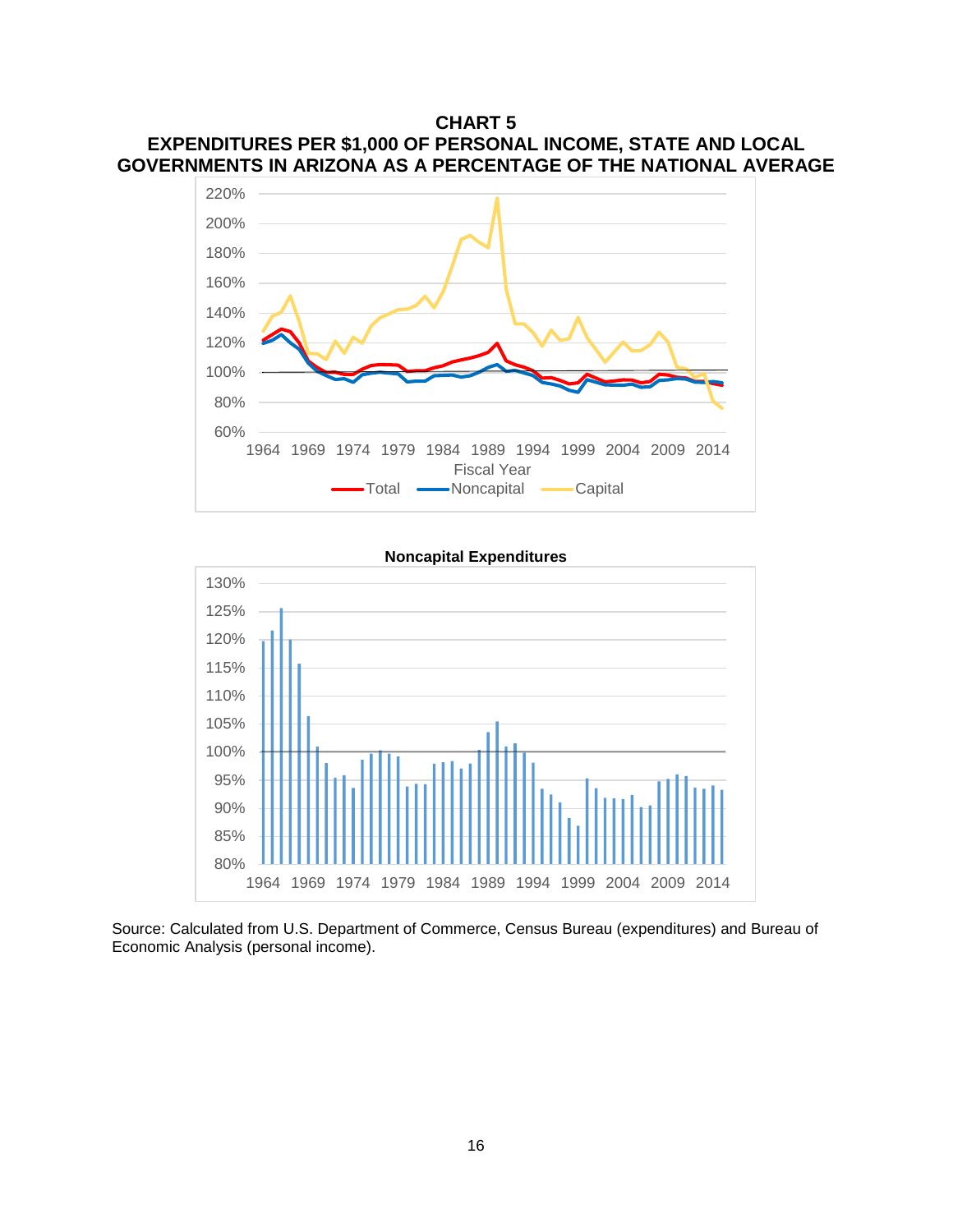West. In other words, despite the low capacity, the state could have raised additional revenue without its revenue effort reaching the national average.

In contrast to the low overall revenue capacity estimated in the Urban Institute's study, Arizona's overall fiscal need in FY 2012 was 3.7 percent greater than the national average, 11th highest in the nation and fourth highest in the West. This too is due to a number of factors, including the state's high poverty rate. Actual spending per capita in FY 2012 was only 76.3 percent of the national average — second lowest in the nation and in the West. Thus, the spending effort in Arizona also was far below average at 73.5 percent of the national average, with only one nonwestern state having a lower figure.

### **TABLE 1**

### **NONCAPITAL EXPENDITURES PER CAPITA ADJUSTED FOR THE COST OF LIVING IN FISCAL YEAR 2015 AS A PERCENTAGE OF THE NATIONAL AVERAGE, STATE AND LOCAL GOVERNMENTS**

| Alaska     | 195.3% | North Dakota    | 124.9% | Maine                | 99.1% |
|------------|--------|-----------------|--------|----------------------|-------|
| Hawaii     | 88.6   | South Dakota    | 90.4   | Vermont              | 126.4 |
| Washington | 98.4   | Nebraska        | 104.8  | New Hampshire        | 86.7  |
| Oregon     | 108.2  | Kansas          | 101.5  | <b>Massachusetts</b> | 113.0 |
| California | 107.2  | Minnesota       | 110.2  | Connecticut          | 108.8 |
| Idaho      | 78.3   | Iowa            | 114.7  | Rhode Island         | 112.7 |
| Montana    | 98.0   | Missouri        | 92.0   | New York             | 128.4 |
| Wyoming    | 153.6  | Wisconsin       | 106.3  | New Jersey           | 101.6 |
| Utah       | 84.1   | <b>Illinois</b> | 99.5   | Pennsylvania         | 102.2 |
| Colorado   | 94.7   | Indiana         | 92.5   | Delaware             | 116.3 |
| Nevada     | 80.4   | Michigan        | 100.2  | Maryland             | 101.4 |
| Arizona    | 79.3   | Ohio            | 103.2  | District of Columbia | 173.0 |
| New Mexico | 117.7  | West Virginia   | 106.2  | Virginia             | 89.7  |
| Oklahoma   | 89.5   | Kentucky        | 106.3  | North Carolina       | 93.3  |
| Texas      | 86.0   | Tennessee       | 84.9   | South Carolina       | 101.4 |
| Arkansas   | 101.5  | Mississippi     | 108.6  | Georgia              | 80.4  |
| Louisiana  | 106.2  | Alabama         | 98.9   | Florida              | 80.6  |

Source: Calculated from U.S. Department of Commerce, Census Bureau (expenditures and population) and Bureau of Economic Analysis (cost of living).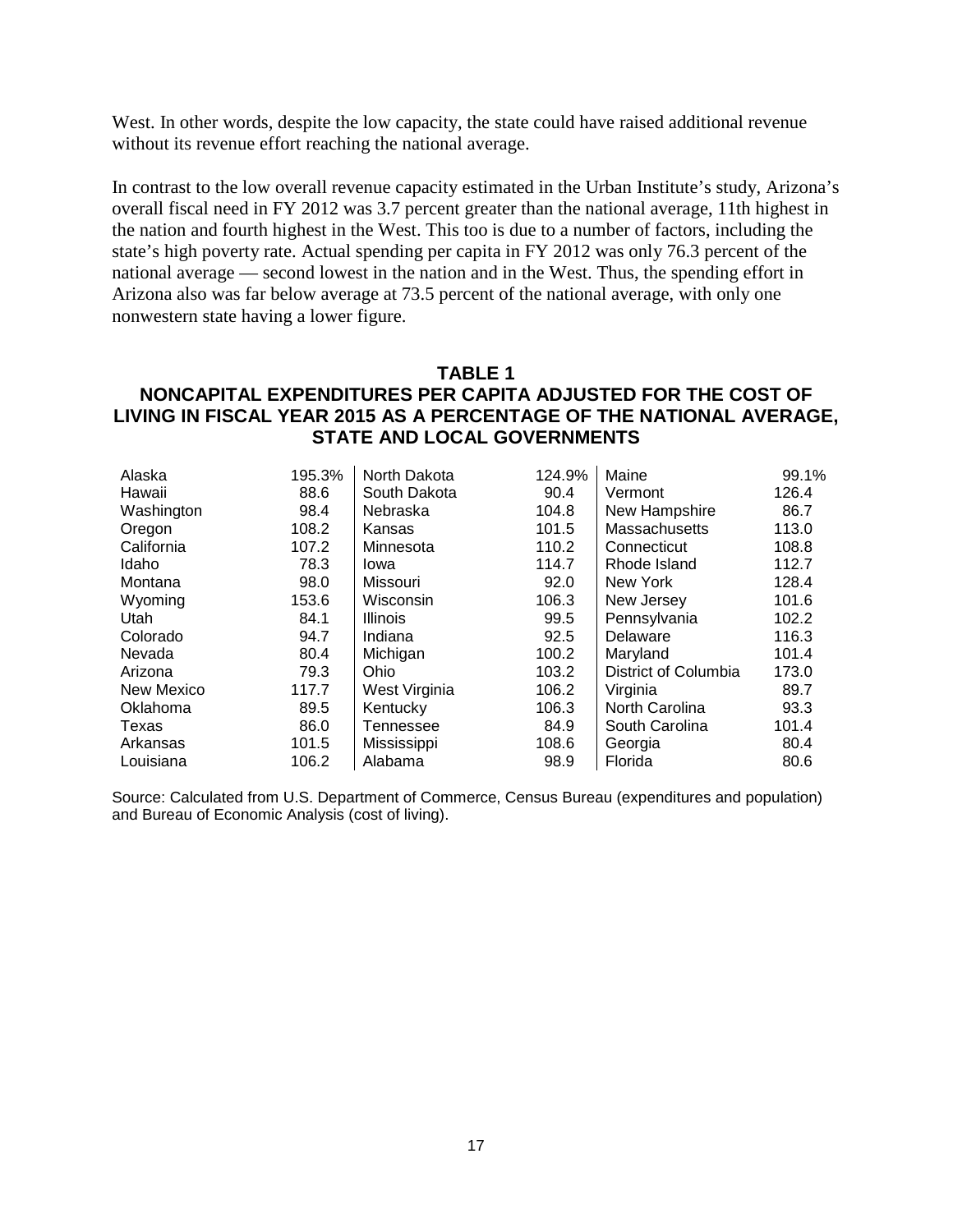### **STATE AND LOCAL GOVERNMENT EXPENDITURES BY CATEGORY**

State and local government expenditures by category in Arizona as reported by the Census Bureau are displayed in Table 2. The expenditure data for the latest year (FY 2015) are reported in three ways: total dollars, per capita dollars adjusted for the cost of living, and per \$1,000 of personal income. In addition, the percent change over time relative to personal income is presented for two time periods: FYs 1993 through 2007 and FYs 2007 through 20[15](#page-20-0).<sup>15</sup>

More than one-third of state and local government expenditures in Arizona in FY 2015 were for education, including K-12 education and higher education (community colleges and universities). The other major expenditure category was public welfare, which includes the Arizona Health Care Cost Containment System (AHCCCS, Arizona's alternative to Medicaid).

Measured per capita adjusted for the cost of living, total state and local government expenditures in Arizona in FY 2015 were 22 percent below the national average, second lowest in the country. Education expenditures were 19 percent below average, fifth lowest in the nation, and public welfare spending was 18 percent below average, 15th lowest.

Measured per \$1,000 of personal income, total state and local government expenditures in Arizona in FY 2015 were 8 percent below average, ranked 39th. Education expenditures were 5 percent below average, ranked 38th, and public welfare spending was 3 percent below average, ranked 26th.

Relative to personal income, total state and local government expenditures in Arizona fell 6 percent between FYs 1993 and 2007 and an additional 6 percent between FYs 2007 and 2015. Education expenditures fell 14 percent in the first period and an additional 3 percent in the latter period. In contrast, public welfare expenditures were flat in the first period and rose 27 percent in the second period. Among the larger expenditure categories, highways stands out as experiencing a 34 percent reduction in the latter period after a 7 percent drop in the former period.

### **K-12 Education**

Rather than measuring education expenditures on either a per capita basis or relative to personal income, it is more meaningful to measure expenditures per student. Using a specialized Census Bureau dataset, this was the focus of a recent paper from the Office of the University Economist.<sup>[16](#page-20-1)</sup> After adjusting for the cost of living, K-12 expenditures per student in Arizona in FY 2015 were 34.2 percent below the national average overall, third lowest in the nation (Idaho and Utah were lower). Looking only at current operations spending, the shortfall was 32.3 percent, again third lowest. Arizona was last on instructional spending at 40.4 percent below average and was substantially below average on every other expenditure category. Of particular note, Arizona was 49.3 percent below average (rank of 45th) on general (school district) administration and 41.1 percent below average (last) in school administration.

l

<span id="page-20-1"></span><span id="page-20-0"></span><sup>&</sup>lt;sup>15</sup> Generally in this paper, the period of analysis begins in FY 1992, but the amount of detail presented by the Census Bureau was less in FY 1992 than in subsequent years. <sup>16</sup> "The Financing of Public Education in Arizona: Update," August 2017,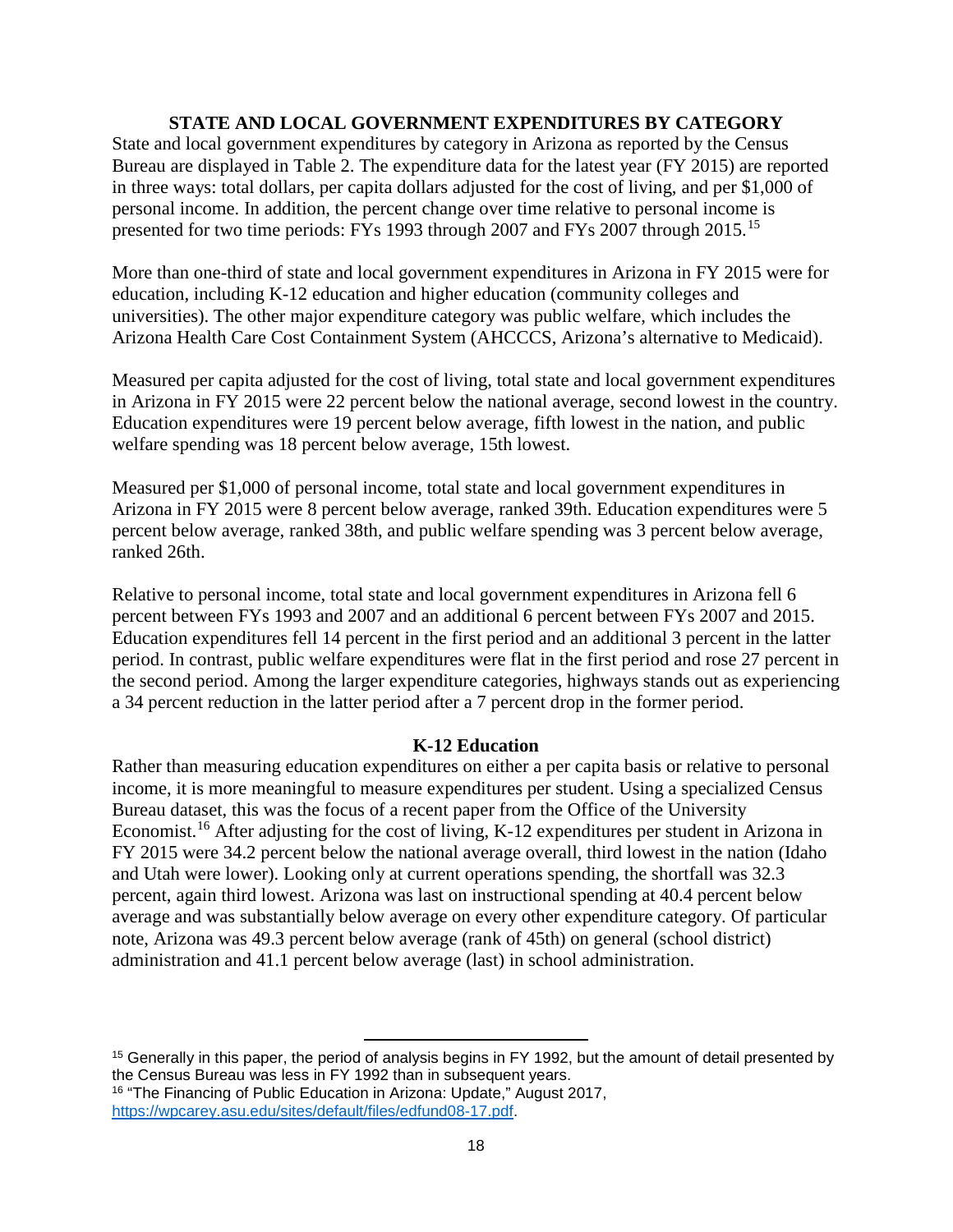|                                    | <b>Fiscal Year 2015</b> |              |         | <b>Fiscal Year 2015</b><br><b>Per Capita Adjusted</b><br>for Cost of Living |                | <b>Fiscal Year 2015</b><br>Per \$1,000 of Personal<br><b>Income</b> |                |                | <b>Percent Change</b><br>Per \$1,000 of<br>Personal<br><b>Income</b><br><b>FYs</b><br><b>FYs</b> |            |
|------------------------------------|-------------------------|--------------|---------|-----------------------------------------------------------------------------|----------------|---------------------------------------------------------------------|----------------|----------------|--------------------------------------------------------------------------------------------------|------------|
|                                    | <b>Dollars in</b>       | Share of     | Ratio   | <b>U.S.</b>                                                                 | West           | Ratio                                                               | <b>U.S.</b>    | West           | 1993<br>to                                                                                       | 2007<br>to |
|                                    | <b>Thousands</b>        | <b>Total</b> | to U.S. | Rank*                                                                       | Rank**         | to U.S.                                                             | Rank*          | Rank**         | 2007                                                                                             | 2015       |
| <b>TOTAL EXPENDITURES</b>          | \$44,999,217            |              | 78%     | 50                                                                          | 9              | 92%                                                                 | 39             | 6              | $-6%$                                                                                            | $-6%$      |
| Education                          | 15,364,198              | 34.14%       | 81      | 47                                                                          | 8              | 95                                                                  | 38             | 6              | $-14$                                                                                            | $-3$       |
| <b>Higher Education***</b>         | 5,467,525               | 12.15        | 98      | 33                                                                          | 8              | 115                                                                 | 23             | 5              | $-11$                                                                                            | 15         |
| Elementary & Secondary Education   | 7,732,726               | 17.18        | 62      | 50                                                                          | 10             | 73                                                                  | 50             | 10             | $-16$                                                                                            | $-25$      |
| <b>Other Education</b>             | 2,163,947               | 4.81         | 203     | 3                                                                           | 1              | 239                                                                 | $\overline{2}$ | 1              | 12                                                                                               | 231        |
| Libraries                          | 165,437                 | 0.37         | 71      | 42                                                                          | 8              | 83                                                                  | 41             | 8              | $-36$                                                                                            | $-27$      |
| <b>Public Welfare</b>              | 10,194,775              | 22.66        | 82      | 37                                                                          | 5              | 97                                                                  | 26             | 4              | 0                                                                                                | 27         |
| Hospitals                          | 941,703                 | 2.09         | 27      | 43                                                                          | 10             | 32                                                                  | 41             | 10             | 11                                                                                               | $-24$      |
| Health                             | 2,635,831               | 5.86         | 139     | 9                                                                           | 3              | 164                                                                 | 4              | 1              | 16                                                                                               | 34         |
| <b>Employment Security</b>         | 96,683                  | 0.21         | 115     | 28                                                                          | 4              | 136                                                                 | 24             | 4              | $-56$                                                                                            | 50         |
| Veterans' Services                 | 15,654                  | 0.03         | 79      | 9                                                                           | $\overline{2}$ | 93                                                                  | 7              | 2              | 55                                                                                               | 136        |
| Highways                           | 2,180,052               | 4.84         | 64      | 51                                                                          | 10             | 75                                                                  | 48             | 9              | $-7$                                                                                             | $-34$      |
| Air Transportation                 | 424,349                 | 0.94         | 93      | 21                                                                          | 6              | 109                                                                 | 12             | 4              | 14                                                                                               | $-39$      |
| <b>Parking Facilities</b>          | 15,105                  | 0.03         | 38      | 39                                                                          | 7              | 45                                                                  | 35             | 5              | -86                                                                                              | 152        |
| <b>Police Protection</b>           | 2,122,748               | 4.72         | 99      | 21                                                                          | 5              | 117                                                                 | 8              | 3              | 16                                                                                               | $-14$      |
| <b>Fire Protection</b>             | 1,086,296               | 2.41         | 116     | 12                                                                          | 5              | 137                                                                 | 6              | $\mathbf{2}$   | 34                                                                                               | 4          |
| Corrections                        | 1,707,717               | 3.79         | 109     | 16                                                                          | 4              | 129                                                                 | 6              | 4              | 6                                                                                                | -9         |
| Protective Inspection & Regulation | 217,286                 | 0.48         | 78      | 30                                                                          | 7              | 92                                                                  | 18             | $\overline{7}$ | 25                                                                                               | $-46$      |
| <b>Natural Resources</b>           | 509,529                 | 1.13         | 87      | 31                                                                          | 9              | 102                                                                 | 28             | 8              | $-26$                                                                                            | $-33$      |
| Parks & Recreation                 | 620,043                 | 1.38         | 77      | 35                                                                          | 8              | 91                                                                  | 31             | 8              | 38                                                                                               | $-50$      |
| Housing & Community Development    | 520,519                 | 1.16         | 51      | 44                                                                          | 8              | 60                                                                  | 43             | 8              | $\mathbf 0$                                                                                      | $-10$      |
| Sewerage                           | 792,103                 | 1.76         | 74      | 45                                                                          | 7              | 87                                                                  | 29             | $\overline{7}$ | 73                                                                                               | $-46$      |
| Solid Waste Management             | 373,345                 | 0.83         | 78      | 38                                                                          | 6              | 92                                                                  | 28             | 5              | $-7$                                                                                             | $-15$      |
| Financial Administration           | 585,866                 | 1.30         | 69      | 47                                                                          | 8              | 81                                                                  | 45             | 8              | $-36$                                                                                            | $-26$      |
| Judicial and Legal                 | 1,013,880               | 2.25         | 113     | 14                                                                          | 5              | 133                                                                 | 7              | 3              | -6                                                                                               | -8         |
| <b>General Public Buildings</b>    | 204,897                 | 0.46         | 68      | 40                                                                          | 8              | 80                                                                  | 37             | 7              | 0                                                                                                | $-26$      |
| Other Administration               | 504,181                 | 1.12         | 83      | 43                                                                          | 8              | 97                                                                  | 36             | 8              | 24                                                                                               | $-32$      |

### **TABLE 2 EXPENDITURES BY CATEGORY, STATE AND LOCAL GOVERNMENTS IN ARIZONA**

(continued)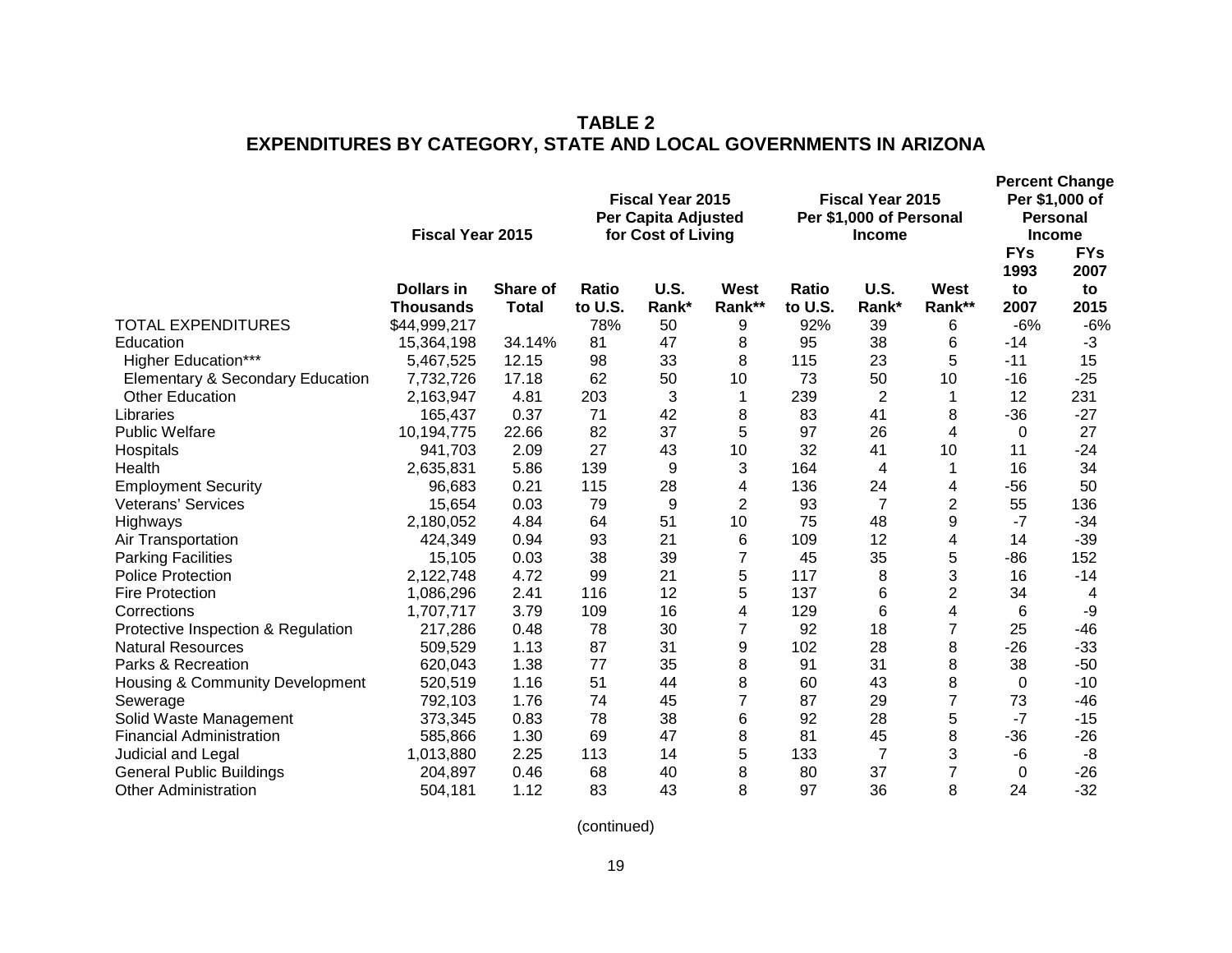### **TABLE 2 (continued) EXPENDITURES BY CATEGORY, STATE AND LOCAL GOVERNMENTS IN ARIZONA**

|                                     | <b>Fiscal Year 2015</b> | <b>Fiscal Year 2015</b><br><b>Fiscal Year 2015</b><br>Per Capita Adjusted<br>Per \$1,000 of Personal<br>for Cost of Living<br><b>Income</b> |                         |               |                |                  | <b>Percent Change</b><br>Per \$1,000 of<br><b>Personal</b><br><b>Income</b> |                |                                  |                                  |
|-------------------------------------|-------------------------|---------------------------------------------------------------------------------------------------------------------------------------------|-------------------------|---------------|----------------|------------------|-----------------------------------------------------------------------------|----------------|----------------------------------|----------------------------------|
|                                     | Dollars in<br>Thousands | <b>Share of</b><br>Total                                                                                                                    | <b>Ratio</b><br>to U.S. | U.S.<br>Rank* | West<br>Rank** | Ratio<br>to U.S. | U.S.<br>Rank*                                                               | West<br>Rank** | <b>FYs</b><br>1993<br>to<br>2007 | <b>FYs</b><br>2007<br>to<br>2015 |
| Interest on Debt                    | \$1,396,857             | 3.10%                                                                                                                                       | 65%                     | 39            | 8              | 76%              | 34                                                                          | 8              | $-50%$                           | $-14%$                           |
|                                     |                         |                                                                                                                                             |                         |               |                |                  |                                                                             |                |                                  |                                  |
| Miscellaneous Commercial Activities | 11,307                  | 0.03                                                                                                                                        | 8                       | 41            | 9              | 9                | 39                                                                          | 9              |                                  | 111                              |
| Other                               | 1,298,856               | 2.89                                                                                                                                        | 48                      | 47            | 9              | 57               | 43                                                                          |                |                                  | -19                              |
| <b>Total Capital Outlays</b>        | 3.697.331               | 8.22                                                                                                                                        | 65                      | 50            | 10             | 76               | 47                                                                          | 10             |                                  | -52                              |
| Total Noncapital                    | 41,301,886              | 91.78                                                                                                                                       | 79                      | 50            | 9              | 93               | 36                                                                          | 6              | $-7$                             | 3                                |
|                                     |                         |                                                                                                                                             |                         |               |                |                  |                                                                             |                |                                  |                                  |

\* Among 50 states and the District of Columbia, where a rank of 1 indicates the highest expenditure.

\*\* Among 10 western states, where a rank of 1 indicates the highest expenditure.

\*\*\* Higher education includes community colleges and universities.

- The expenditure in the first year of the period was zero.

Source: Calculated from U.S. Department of Commerce, Census Bureau, State and Local Government Finance (expenditures); U.S. Department of Commerce, Census Bureau (population); and U.S. Department of Commerce, Bureau of Economic Analysis (personal income and cost of living).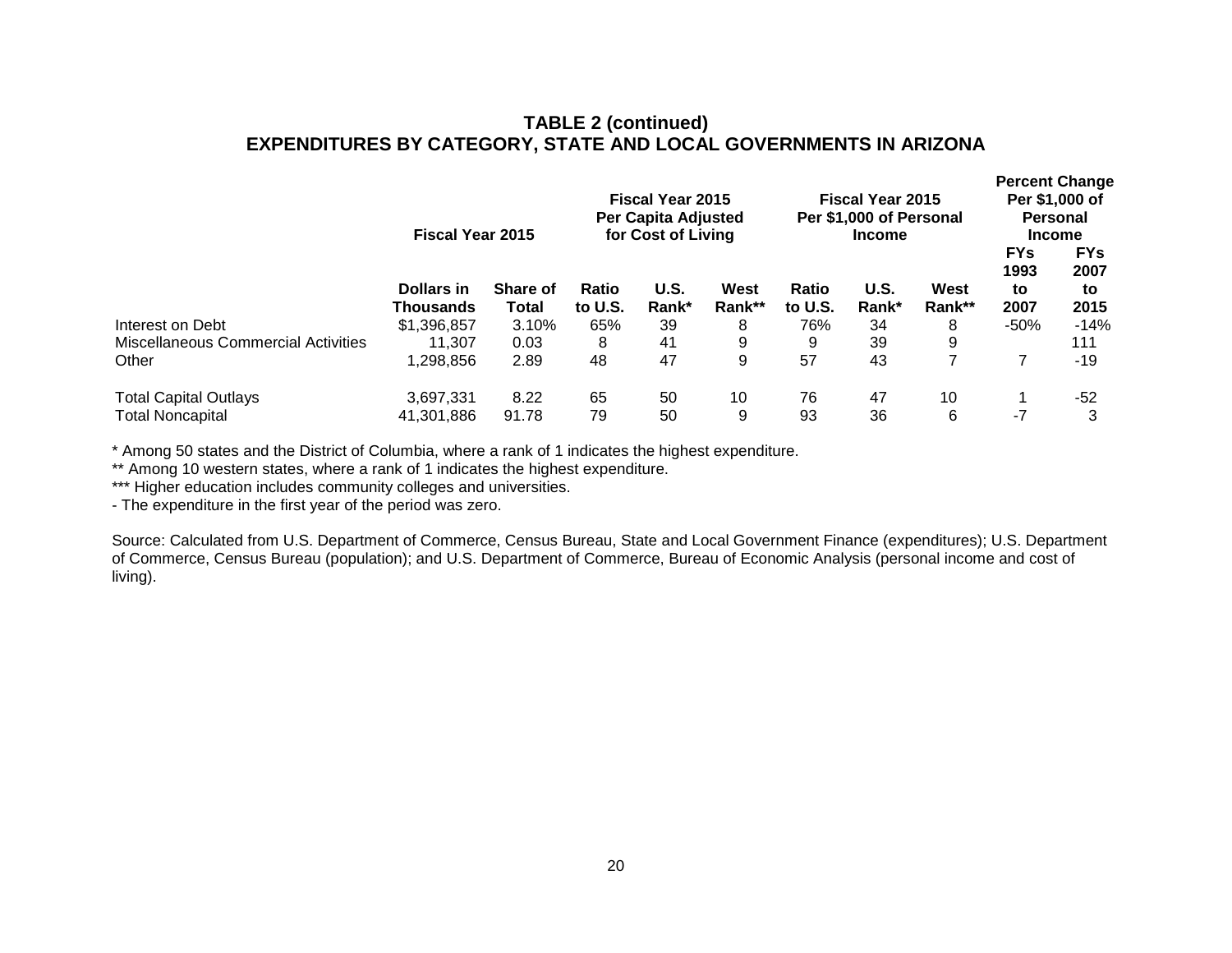In the recent paper, expenditures per student also were examined over time. Arizona already was substantially below average in FY 1992 on current operations spending per pupil, ranking 42nd at 21.5 percent below the national average (not adjusted for the cost of living). The FY 2015 figure was 35 percent below average, ranked 49th. Adjusted for the cost of living, Arizona fell from 27 percent below average in FY 2008 to 32 percent below average in FY 2015.

In the same paper, educational revenues also were examined. Adjusted for the cost of living, own-source state and local government revenue per student for K-12 education was 36 percent below the U.S. average in FY 2015, ranking 49th. Also adjusting for per capita personal income, Arizona was 21.6 percent below average, ranking 45th.

### **Higher Education**

The same recent paper also looked at FY 2016 revenue per full-time-equivalent (FTE) student at institutions of higher education (universities and community colleges combined). The data came from the State Higher Education Executive Officers Association (SHEEO). In FY 2016 after adjusting for the cost of living, state and local government support for higher education in Arizona per FTE student was 25.4 percent below the national average, ranking 43rd. Considering per capita personal income as well, Arizona was 8 percent below average and ranked 33rd. Between FY 2008 and FY 2016, Arizona's state and local government higher education revenue per FTE student fell 36 percent after adjusting for inflation and the change in the cost of living. The decrease relative to the national average was 25.4 percent. Arizona's rank fell from 20th to 43rd.

Expenditures for higher education were not examined in the recent paper. The Census Bureau's expenditure figures include revenues from all sources, including state and local government appropriations, tuition, federal research grants, etc. On a per FTE student basis, Arizona's expenditures for higher education were 9.9 percent below average after adjusting for the cost of living in FY 2015, ranking 40th.

### **Representative Expenditures**

According to the Urban Institute's study, the fiscal need by category of spending in Arizona ranged from somewhat above the national average to somewhat below average in FY 2012 (see Table 3). Actual spending was below the need in every category, but the spending effort was close to average in the police and corrections category. In contrast, the effort was the lowest in the nation for K-12 education. The fiscal need for K-12 education was high, fifth highest in the nation, while actual spending was very low, second lowest in the nation. Arizona also ranked very low on both actual spending and spending relative to the need in the highways, public welfare, and environment and housing categories.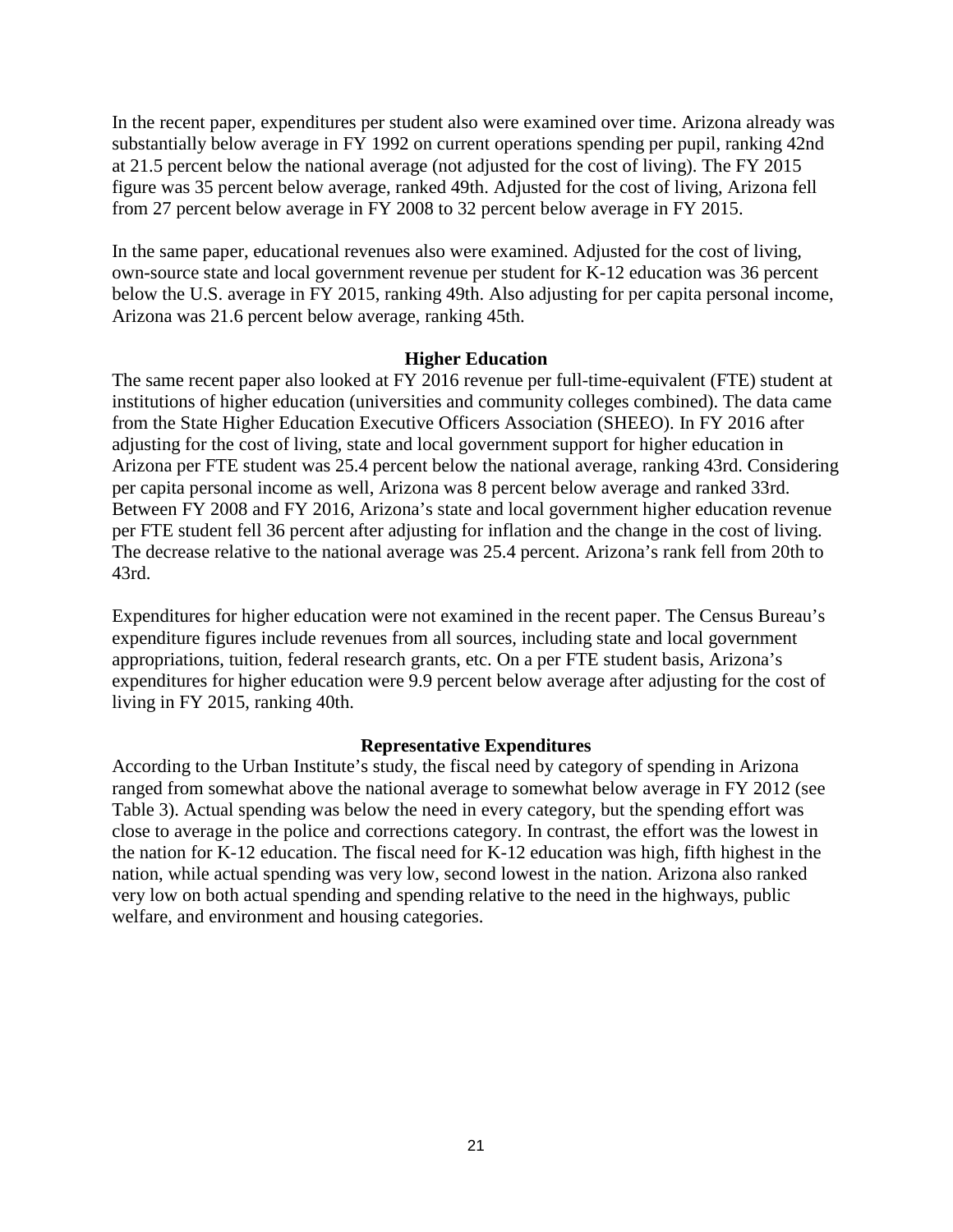### **TABLE 3 REPRESENTATIVE EXPENDITURES IN ARIZONA, FISCAL YEAR 2012**

|                                             | Percentage of the<br><b>National Per Capita</b><br>Per<br>Capita<br>Average |                              |                           |                             | Rank, Fiscal<br>Need* |                | Rank, Actual<br>Spending* |      | Rank,<br>Spending<br>Effort* |      |
|---------------------------------------------|-----------------------------------------------------------------------------|------------------------------|---------------------------|-----------------------------|-----------------------|----------------|---------------------------|------|------------------------------|------|
|                                             | Actual<br><b>Spending</b>                                                   | <b>Fiscal</b><br><b>Need</b> | Actual<br><b>Spending</b> | <b>Spending</b><br>Effort** | U.S.                  | West           | U.S.                      | West | U.S.                         | West |
| <b>Total Expenditures</b>                   | \$6,442                                                                     | 103.7%                       | 76.3%                     | 73.5%                       | 11                    | 4              | 50                        | 9    | 50                           | 10   |
| <b>Elementary &amp; Secondary Education</b> | 1,205                                                                       | 111.0                        | 66.9                      | 60.3                        | 5                     | 4              | 50                        | 9    | 51                           | 10   |
| <b>Higher Education</b>                     | 727                                                                         | 98.8                         | 88.0                      | 89.1                        | 25                    | 6              | 35                        | 8    | 34                           | 8    |
| Highways                                    | 356                                                                         | 93.5                         | 69.8                      | 74.6                        | 38                    |                | 48                        | 10   | 42                           | 9    |
| <b>Police and Corrections</b>               | 540                                                                         | 103.7                        | 101.9                     | 98.2                        | 18                    | 2              | 15                        | 5    | 18                           |      |
| <b>Health and Hospitals</b>                 | 562                                                                         | 101.0                        | 73.3                      | 72.5                        | 23                    | $\overline{2}$ | 35                        | 8    | 34                           | 8    |
| <b>Public Welfare</b>                       | 1.241                                                                       | 109.5                        | 80.3                      | 73.3                        | 11                    | $\overline{2}$ | 41                        | 5    | 44                           | 8    |
| <b>Environment and Housing</b>              | 453                                                                         | 99.5                         | 72.5                      | 72.8                        | 24                    | 6              | 45                        | 9    | 46                           | 9    |
| <b>Government Administration</b>            | 307                                                                         | 98.9                         | 88.0                      | 89.0                        | 24                    | 6              | 36                        | 9    | 33t                          | 8    |
| Other                                       | 788                                                                         | 99.3                         | 69.5                      | 70.0                        | 24                    | 6              | 36                        | 8    | 37                           | 8    |

\* Rank among the 50 states and the District of Columbia and rank among 10 western states. A rank of 1 indicates the highest expenditures.

\*\* Actual expenditures as a percentage of fiscal need.

t: tie

Source: Calculated from Urban Institute, *Assessing Fiscal Capacities of States: A Representative Revenue System-Representative Expenditure System Approach, Fiscal Year 2012*.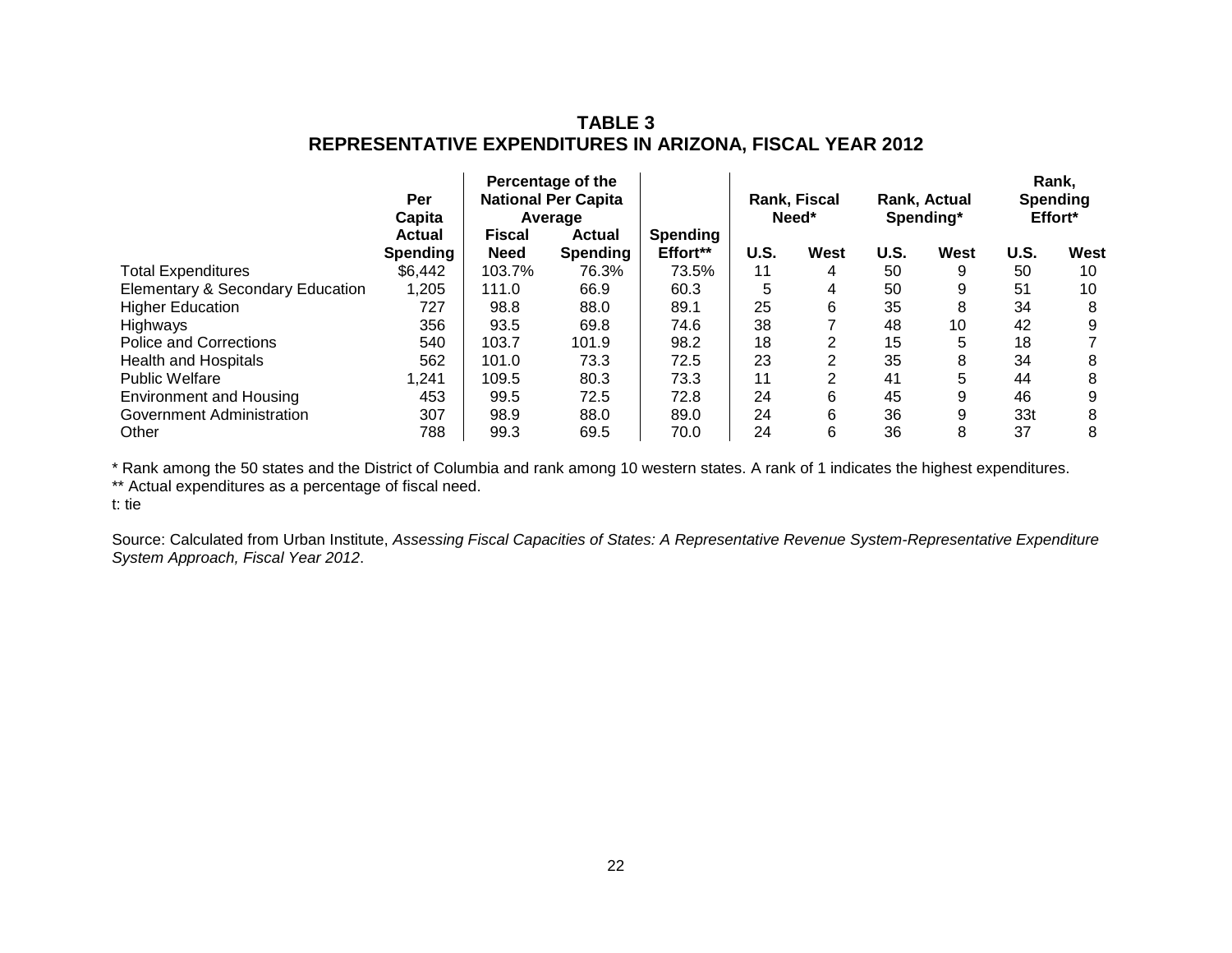### **STATE AND LOCAL GOVERNMENT REVENUE BY SOURCE**

State and local government revenue by source as reported by the Census Bureau is displayed in Table 4 for Arizona. The revenue data for the latest year (FY 2015) are reported both as total dollars and per \$1,000 of personal income. In addition, the percent change over time relative to personal income is presented for two time periods: FYs 1993 through 2007 and FYs 2007 through 2015.

Measured per \$1,000 of personal income, total state and local government own-source revenue in Arizona in FY 2015 was 15 percent below average, ranked 48th nationally and last among the western states. Tax revenue was 12 percent below average, ranked 40th. The general sales tax and the property tax were the primary sources of revenue raised by state and local governments in Arizona in FY 2015, followed by the individual income tax. Of the three major taxes, general sales tax revenue per \$1,000 of personal income was 46 percent above average and ranked eighth, but property tax revenue was 16 percent below average, ranked 34th, and individual income tax revenue was 41 percent below average and ranked 41st.

Relative to personal income, total state and local government own-source revenue in Arizona slipped 2 percent between FYs 1993 and 2007 and an additional 16 percent between FYs 2007 and 2015. Revenue fell in both periods from the property tax and the individual income tax, and dropped in the latter period from the general sales tax.

All taxes paid by businesses are included in the annual study produced by Ernst & Young for the Council on State Taxation. The study identifies seven categories of business taxes: property, sales, excise (such as the motor fuel tax), corporate income, individual income (when used for pass-through income by S corps), unemployment insurance, and license and other taxes (such as severance taxes). The amount of taxes paid by businesses during fiscal year 2016 was determined through a combination of detailed data collection and modeling. To compare states, the total amount of business taxes paid is divided by private-sector gross domestic product.

The District of Columbia study does not attempt to measure all of the taxes paid by individuals. Instead, it focuses on the major categories.

### **General Sales Tax**

The current permanent transaction privilege (sales) tax rate at the state level is 5.0 percent in Arizona. Of the revenue collected from this tax, 77.5 percent (\$4.5 billion in FY 2017) is deposited in the state government's general fund, with the remainder shared with cities and counties.

From mid-2001 through mid-2021, Arizona state government's sales tax rate includes an additional 0.6 percent dedicated to education that does not enter the general fund and is not shared with cities and counties. Revenue from the 0.6 percent tax totaled \$671 million in FY 2017.

In addition to the state's sales tax rate, local governments may levy a sales tax. The rate varies by locality, but the average overall state and local government rate is about 8.2 percent in Arizona.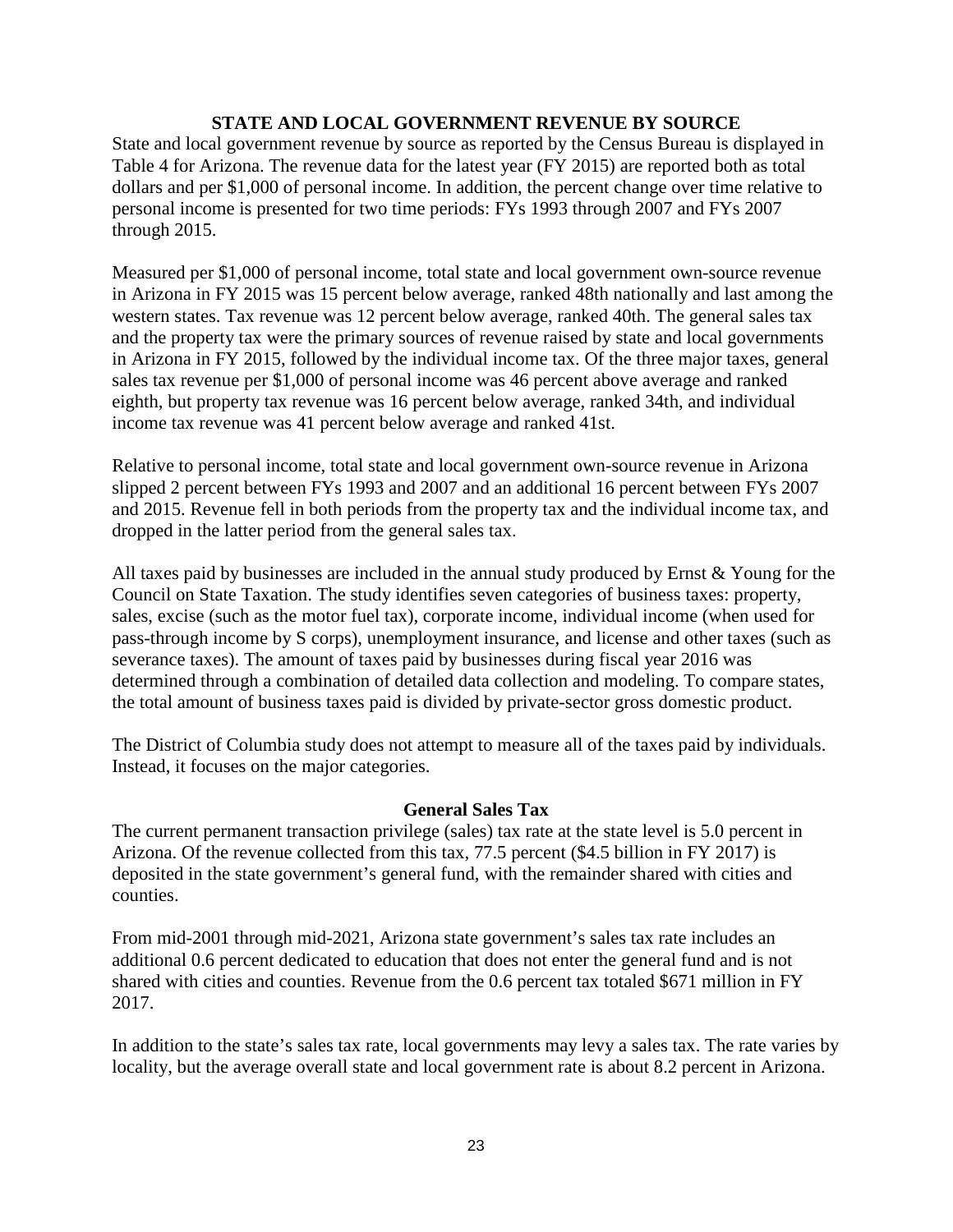### **TABLE 4 REVENUE BY SOURCE, STATE AND LOCAL GOVERNMENTS IN ARIZONA**

|                            | <b>Fiscal Year 2015</b>        |                          | <b>Fiscal Year 2015 Per</b><br>\$1,000 of Personal<br><b>Income</b> | <b>Percent Change</b><br>Per \$1,000 of<br><b>Personal</b><br><b>Income</b> |                       |                    |                    |
|----------------------------|--------------------------------|--------------------------|---------------------------------------------------------------------|-----------------------------------------------------------------------------|-----------------------|--------------------|--------------------|
|                            |                                |                          |                                                                     |                                                                             |                       | <b>FYs</b><br>1993 | <b>FYs</b><br>2007 |
|                            | <b>Dollars in</b><br>Thousands | Share of<br><b>Total</b> | Ratio<br>to U.S.                                                    | <b>U.S.</b><br>Rank*                                                        | <b>West</b><br>Rank** | to<br>2007         | to<br>2015         |
| <b>TOTAL REVENUE</b>       | \$46,598,204                   |                          | 92%                                                                 | 39                                                                          | 8                     | 1%                 | $-7%$              |
| From Federal Government    | 13,337,326                     | 28.62%                   | 117                                                                 | 18                                                                          | 3                     | 16                 | 26                 |
| Total Own Source           | 33,260,878                     | 71.38                    | 85                                                                  | 48                                                                          | 10                    | $-2$               | $-16$              |
| Taxes                      | 23,761,491                     | 50.99                    | 88                                                                  | 40                                                                          | 9                     | $-5$               | $-16$              |
| Property                   | 7,076,779                      | 15.19                    | 84                                                                  | 34                                                                          | 6                     | $-23$              | $-7$               |
| <b>General Sales</b>       | 9,279,253                      | 19.91                    | 146                                                                 | 8                                                                           | 4                     | 16                 | $-18$              |
| Selective Sales:           | 2,068,611                      | 4.44                     | 68                                                                  | 47                                                                          | 10                    | $-23$              | $-12$              |
| Motor Fuel                 | 753,814                        | 1.62                     | 99                                                                  | 30                                                                          | $\overline{7}$        | $-32$              | $-19$              |
| Alcoholic Beverage         | 71,270                         | 0.15                     | 59                                                                  | 33                                                                          | 6                     | $-47$              | $-7$               |
| Tobacco                    | 314,239                        | 0.67                     | 100                                                                 | 30                                                                          | 3                     | 127                | $-28$              |
| <b>Public Utilities</b>    | 212,318                        | 0.46                     | 44                                                                  | 38                                                                          | 8                     | $-63$              | $-13$              |
| Other                      | 716,970                        | 1.54                     | 52                                                                  | 47                                                                          | 9                     | 0                  | 9                  |
| Individual Income          | 3,760,883                      | 8.07                     | 59                                                                  | 41                                                                          | $\overline{7}$        | -8                 | $-17$              |
| Corporate Income           | 690,960                        | 1.48                     | 70                                                                  | 36                                                                          | 6                     | 37                 | $-42$              |
| Motor Vehicle License      | 210,011                        | 0.45                     | 46                                                                  | 48                                                                          | 10                    | $-62$              | $-27$              |
| Other                      | 674,994                        | 1.45                     | 47                                                                  | 49                                                                          | 10                    | 41                 | $-34$              |
| <b>Nontax Revenue</b>      | 9,499,387                      | 20.39                    | 79                                                                  | 44                                                                          | 10                    | 6                  | -14                |
| <b>Current Charges</b>     | 6,538,517                      | 14.03                    | 79                                                                  | 41                                                                          | 10                    | 6                  | 7                  |
| Education                  | 2,739,291                      | 5.88                     | 128                                                                 | 19                                                                          | 4                     | $-6$               | 22                 |
| <b>Higher Education</b>    | 2,503,390                      | 5.37                     | 134                                                                 | 18                                                                          | 4                     | -8                 | 30                 |
| <b>School Lunch Sales</b>  | 84,562                         | 0.18                     | 87                                                                  | 36                                                                          | 5                     | $-21$              | $-41$              |
| Other                      | 151,339                        | 0.32                     | 88                                                                  | 23                                                                          | 4                     | 47                 | $-17$              |
| Hospitals                  | 711,534                        | 1.53                     | 28                                                                  | 38                                                                          | 10                    | 42                 | $-15$              |
| Highways                   | 21,759                         | 0.05                     | 7                                                                   | 40                                                                          | 10                    | 180                | $-3$               |
| Airports                   | 494,176                        | 1.06                     | 130                                                                 | 10                                                                          | 3                     | 8                  | $-13$              |
| <b>Parking Facilities</b>  | 9,095                          | 0.02                     | 17                                                                  | 43                                                                          | 8                     | $-51$              | 87                 |
| <b>Natural Resources</b>   | 130,280                        | 0.28                     | 147                                                                 | 10                                                                          | 5                     | $-20$              | $\overline{2}$     |
| Parks and Recreation       | 141,220                        | 0.30                     | 76                                                                  | 38                                                                          | 8                     | $-19$              | $-13$              |
| Housing & Development      | 35,109                         | 0.08                     | 31                                                                  | 50                                                                          | 10                    | $-11$              | 25                 |
| Sewerage                   | 921,009                        | 1.98                     | 98                                                                  | 24                                                                          | 6                     | 13                 | 21                 |
| Solid Waste Management     | 466,817                        | 1.00                     | 157                                                                 | 10                                                                          | 4                     | $-3$               | 1                  |
| Other                      | 868,227                        | 1.86                     | 72                                                                  | 32                                                                          | 8                     | 33                 | $-3$               |
| Miscellaneous Revenue      | 2,960,870                      | 6.35                     | 79                                                                  | 44                                                                          | 8                     | $\,6$              | $-40$              |
| <b>Interest Earned</b>     | 768,479                        | 1.65                     | 92                                                                  | 29                                                                          | 6                     | $-19$              | $-60$              |
| <b>Special Assessments</b> | 47,928                         | 0.10                     | 34                                                                  | 28                                                                          | 10                    | $-17$              | $-68$              |
| Sale of Property           | 164,105                        | 0.35                     | 248                                                                 | $\,6$                                                                       | 3                     | 121                | $-51$              |
| Other                      | 1,980,358                      | 4.25                     | 73                                                                  | 47                                                                          | 9                     | 30                 | $-22$              |
|                            |                                |                          |                                                                     |                                                                             |                       |                    |                    |

\* Among 50 states and the District of Columbia, where a rank of 1 indicates the highest revenue.

\*\* Among 10 western states, where a rank of 1 indicates the highest revenue.

Source: Calculated from U.S. Department of Commerce, Census Bureau, State and Local Government Finance (revenue) and U.S. Department of Commerce, Bureau of Economic Analysis (personal income).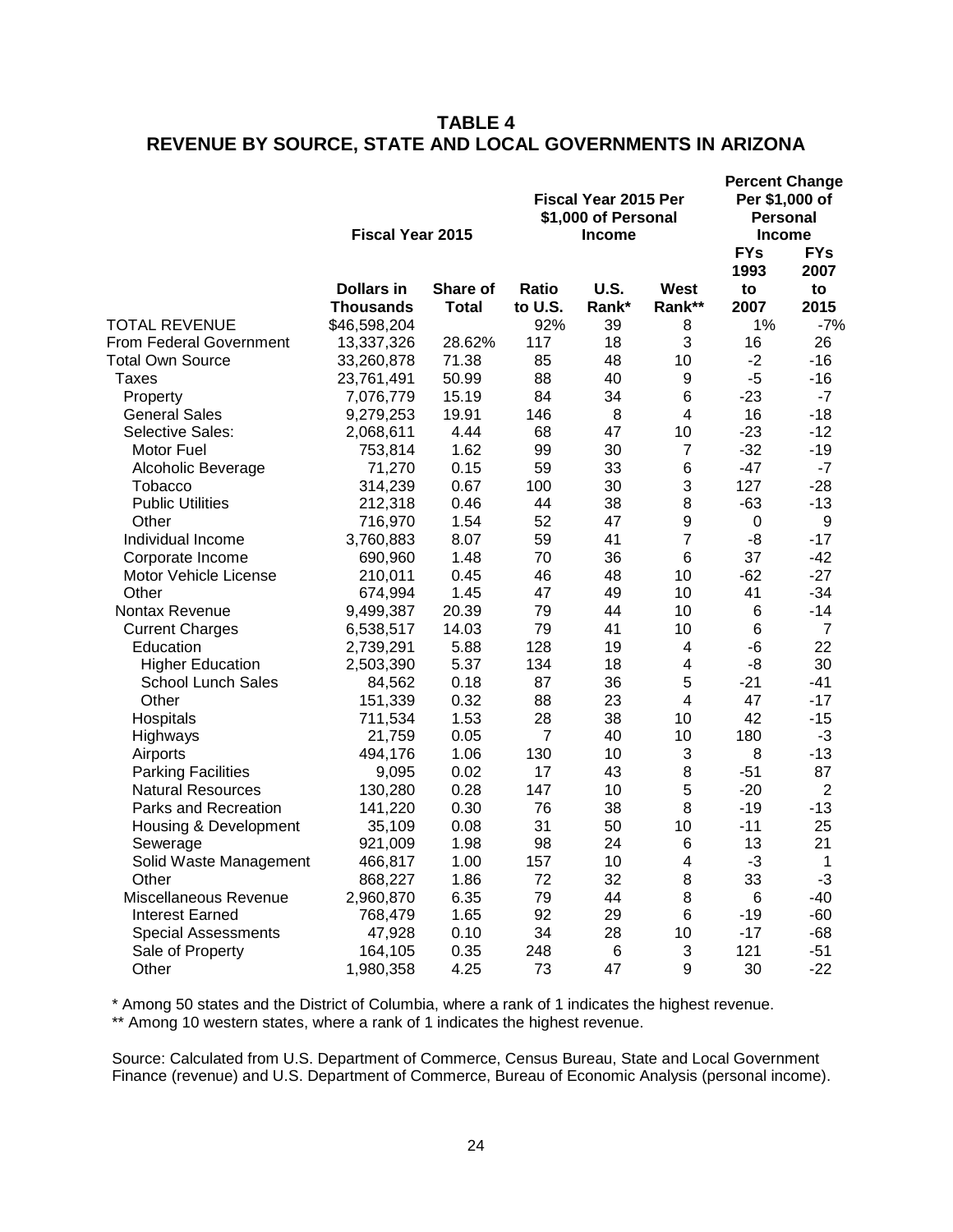The state government's tax rate of 5.6 percent in Arizona ranks a bit below the middle of all states and ranks seventh among the 10 western states, with Colorado, New Mexico, and Oregon (which does not levy a sales tax) having a lower rate. However, when the average combined state and local government sales tax rate is compared, Arizona is above the national average, ranking 11th. Among the 10 western states, only Washington has a higher rate.

Arizona's sales tax largely is limited to goods, with certain goods — particularly food to be consumed at home and prescription drugs — exempted. Most states have a similarly narrow tax base, though neighboring New Mexico is one of the states that tax a range of services.

According to the Census Bureau, state and local governments in Arizona raised nearly \$9.3 billion from the general sales tax: 19.9 percent of all revenues and 27.9 percent of own-source revenues. Expressed per \$1,000 of personal income, the tax burden was 46 percent above average in Arizona, eighth highest in the nation. As seen in Chart 6, the general sales tax burden in Arizona relative to the national average has fluctuated since the 1970s, but has shown no trend.

The District of Columbia's study indicates that the sales tax burden in Arizona is high for households (see Table 5). At each income level, Phoenix ranked between sixth and 10th highest of the 51 cities, at 33-to-38 percent above average in 2015.

### **CHART 6 REVENUE PER \$1,000 OF PERSONAL INCOME FROM MAJOR TAX SOURCES, STATE AND LOCAL GOVERNMENTS IN ARIZONA AS A PERCENTAGE OF THE NATIONAL AVERAGE**



Note: The income tax combines the individual and corporate income taxes.

Source: Calculated from U.S. Department of Commerce, Census Bureau (revenue) and Bureau of Economic Analysis (personal income).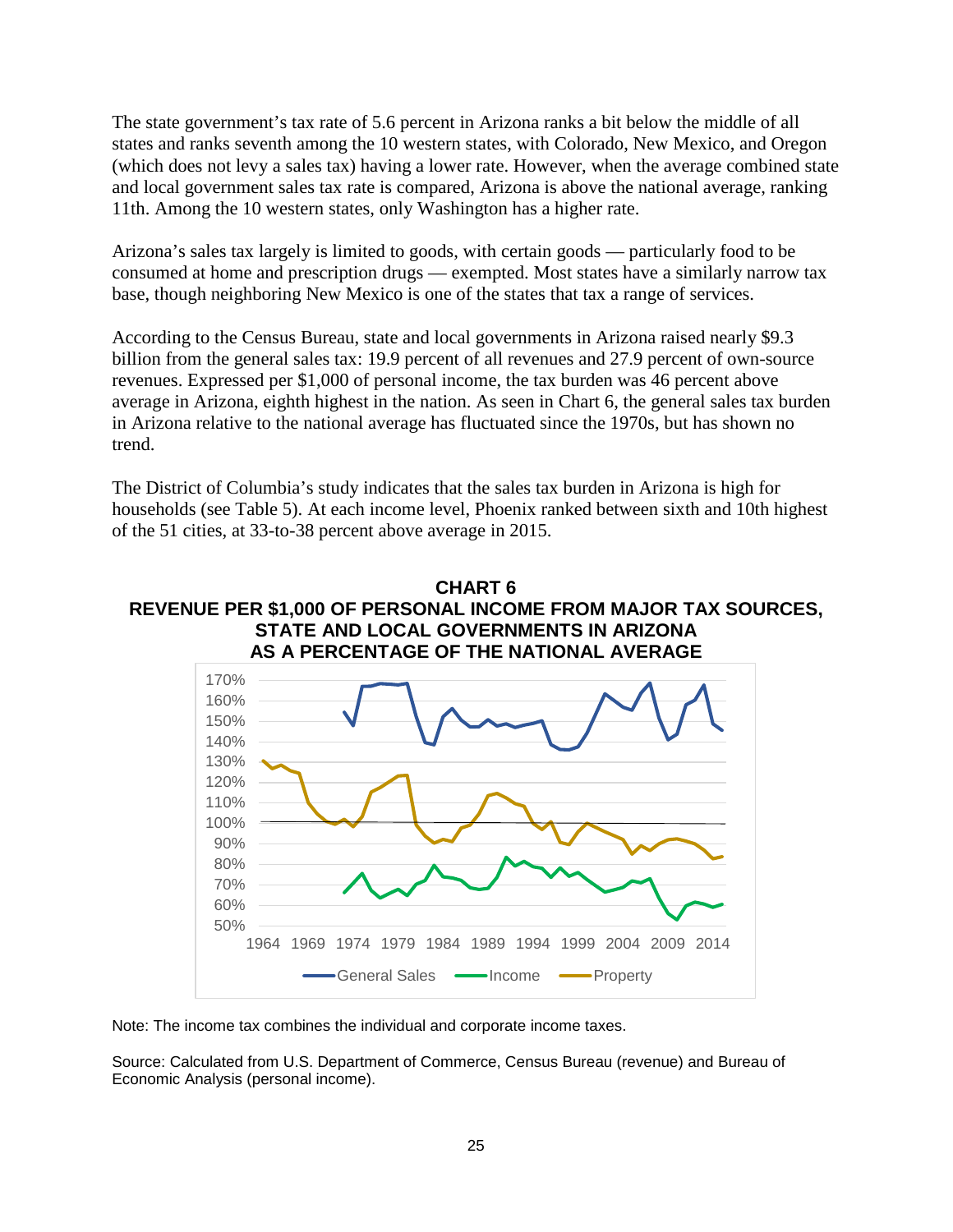### **TABLE 5 TAXES PAID BY HOUSEHOLDS IN PHOENIX IN 2015**

### **Tax Payment as a Percentage of the Average of 51 Cities and the Rank Among 51 Cities Nationwide/10 Cities in Western States\***

| <b>Household</b> |                                                              |             |            |       | <b>Automotive</b> |       |       |      |             |      |  |  |
|------------------|--------------------------------------------------------------|-------------|------------|-------|-------------------|-------|-------|------|-------------|------|--|--|
| <b>Income</b>    | <b>Sales Tax</b><br><b>Property Tax</b><br><b>Income Tax</b> |             |            | Taxes |                   | Total |       |      |             |      |  |  |
| \$25,000         |                                                              | $-$ %^ 20/2 | 86.6% 31/8 |       | 132.6%            | 10/1  | 87.7% | 32/8 | 105.8% 20/3 |      |  |  |
| \$50,000         | 44.7                                                         | 38/6        | 102.3      | 18/4  | 135.0             | 8/1   | 100.0 | 22/5 | 972         | 28/4 |  |  |
| \$75,000         | 46.4                                                         | 39/6        | 99.4       | 21/4  | 134.7             | 7/1   | 97.3  | 22/4 | 93.9        | 33/4 |  |  |
| \$100,000        | 46.6                                                         | 40/6        | 97.9       | 20/4  | 138.1             | 6/1   | 97.6  | 23/4 | 91.6        | 36/6 |  |  |
| \$150,000        | 48.3                                                         | 41/7        | 96.4       | 21/4  | 136.0             | 6t/1  | 132.4 | 15/2 | 90.7        | 37/6 |  |  |

\* A rank of 1 indicates the highest tax payments. ^ The average is negative.

t: tie

Source: Calculated from Government of the District of Columbia, *Tax Rates and Tax Burdens in the District of Columbia — A Nationwide Comparison*, *2015*, January 2017.

Ernst & Young's study also concurs on the high sales tax burden in Arizona (see Table 6). It places the amount paid by businesses as a share of private-sector GDP at 65 percent above average, seventh highest in the country.

### **Individual Income Tax**

Seven states do not levy an individual income tax and two others tax only interest and dividend income. Eight states have a single tax rate. The other 33 states and the District of Columbia have a graduated rate structure, with the tax rate increasing with income. This graduated structure helps to make the individual income tax progressive — the relative tax burden rises with income. Most taxes, especially the sales tax, are regressive — the proportion of income paid in taxes is highest for those with the lowest incomes, with the percentage falling with rising income. Thus, use of a progressive income tax helps to make the overall tax burden more equitable across income levels.

The number of income brackets, the low and high incomes associated with each bracket, and the tax rates all vary widely across the states that use a graduated rate structure. In several of these states, the top marginal rate is applied at such a low income that the tax structure resembles a single rate.

Arizona uses a graduated income tax with five brackets. The tax rates and the incomes (for tax year 20[17](#page-28-0)) for a single filer follow: $17$ 

- 2.59 percent for incomes less than \$10,347
- 2.88 percent for incomes from \$10,347 through \$25,861
- 3.36 percent for incomes from \$25,862 through \$51,721
- 4.24 percent for incomes from \$51,722 through \$155,159

l

• 4.54 percent at incomes of at least \$155,160

<span id="page-28-0"></span><sup>&</sup>lt;sup>17</sup> The bracket amounts are adjusted annually for inflation.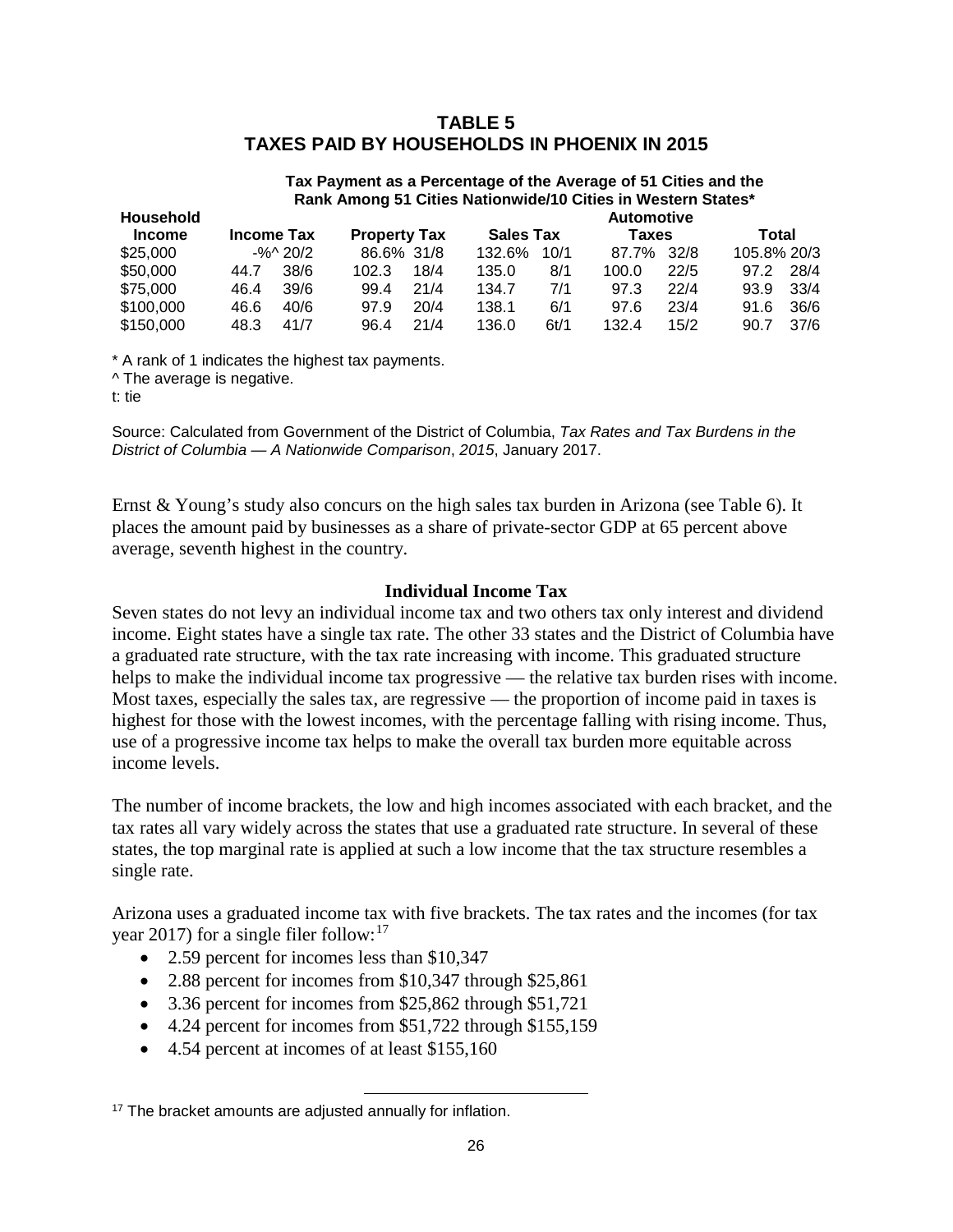### **TABLE 6 TAXES PAID BY BUSINESSES IN ARIZONA IN FISCAL YEAR 2016**

|                        |                                | <b>Share of Business Taxes</b> | <b>Business Taxes as a Share of Private-</b><br><b>Sector Gross Domestic Product</b> |                          |                |  |  |
|------------------------|--------------------------------|--------------------------------|--------------------------------------------------------------------------------------|--------------------------|----------------|--|--|
| Tax                    | <b>United</b><br><b>States</b> | Arizona                        | <b>Ratio to</b><br>U.S.<br>Average                                                   | <b>National</b><br>Rank* | West<br>Rank** |  |  |
| <b>TOTAL</b>           | 100%                           | 100%                           | 106%                                                                                 | 16                       |                |  |  |
| Property               | 38                             | 42                             | 116                                                                                  | 17                       |                |  |  |
| <b>Sales</b>           | 21                             | 33                             | 165                                                                                  |                          |                |  |  |
| Excise                 | 12                             | 10                             | 83                                                                                   | 33                       |                |  |  |
| Corporate Income       | 9                              | 5                              | 59                                                                                   | 33                       |                |  |  |
| Unemployment Insurance | 6                              |                                | 72                                                                                   | 38                       |                |  |  |
| Individual Income      | 6                              |                                | 46                                                                                   | 40                       |                |  |  |
| License/Other          | 8                              |                                | 56                                                                                   | 46                       | 10             |  |  |

\* Rank among 51 states, where a rank of 1 indicates the highest tax payments.

\*\* Rank among 10 western states, where a rank of 1 indicates the highest tax payments.

Source: Calculated from Ernst & Young, *Total State and Local Business Taxes: State-by-State Estimates for Fiscal Year 2016*, August 2017.

Given the many variations in the design of the income tax from state to state, it is a challenge to compare states based on the tax rate. One means of doing so is to compare the maximum marginal tax rate used in each state. Other than the states that do not levy this tax, the maximum rate is less than in Arizona in only four states. Another possible comparison is to examine the marginal tax rate at particular income levels. For example, at \$50,000, only three states apply a lower rate than Arizona.

Three of the western states — Nevada, Texas, and Washington — do not levy an individual income tax. Of the remaining seven western states, Arizona's maximum tax rate is the lowest.

According to the Census Bureau, Arizona raised \$3.76 billion from the individual income tax in FY 2015 — 8.1 percent of total state and local government revenue and 11.3 percent of ownsource revenue. Relative to personal income, the individual income tax burden was 41 percent below average; Arizona ranked 41st. Collections per \$1,000 of personal income in Arizona dropped 8 percent between FYs 1993 and 2007 and an additional 17 percent between FYs 2007 and 2015.

Arizona's income tax burden — individual and corporate combined — has been considerably below the national average since the earliest data in the 1970s (see Chart 6). The two income taxes are differentiated in Chart 7. Individual income tax collections per \$1,000 of personal income fell sharply in FYs 2008 and 2009 due to a tax reduction implemented in FYs 2007 and 2008 and because of the economic recession that began during FY 2008.

The District of Columbia's study also indicates that the individual income tax burden in Arizona is far below average (see Table 5). In most states, hardly any tax is paid by the hypothetical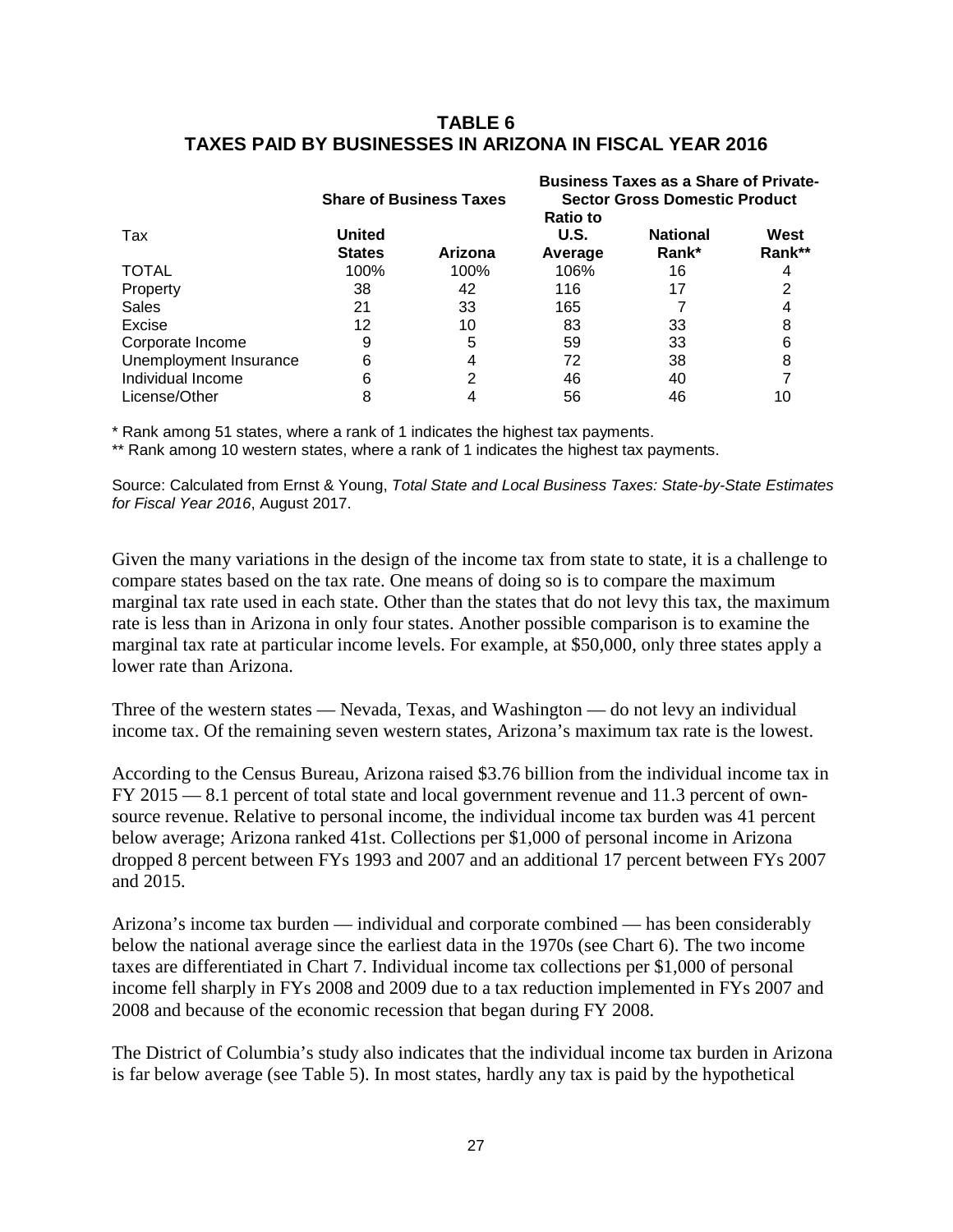

Source: Calculated from U.S. Department of Commerce, Census Bureau (revenue) and Bureau of Economic Analysis (personal income).

household earning \$25,000. At each higher income level, Phoenix ranked among the lowest of the states that levy this tax and in the bottom 14 states overall in 2015. At each income amount from \$50,000 to \$150,000, the tax burden in Phoenix was less than one-half of the national average in 2015.

The Minnesota Center for Fiscal Excellence provides more detail on the individual income tax, calculating the tax at up to nine income levels for a single person, a married couple filing jointly, a head of household, a senior single, and a senior couple. The results for a married couple filing jointly are shown in Table 7; results are similar for other types of filers. The individual income tax burden in Arizona in 2014 was not quite as far below the national average as in the District of Columbia's study, but the differential still was 30 percent or more at incomes of at least \$50,000. At incomes of \$50,000 or more, Arizona ranked below the middle of the 42 states that levy the tax on all income (and below the middle of the 51 "states") in 2014.

#### **Corporate Income Tax**

Arizona's corporate income tax rate has been reduced in recent years and is now 4.9 percent. Of the 35 states that apply a single rate, only three have a lower rate than Arizona. Five states do not levy a corporate income tax, but four of these states apply a gross receipts tax (such as the "franchise tax" in Texas) instead. Among the states using a graduated corporate income tax rate structure, most apply the highest tax rate at a relatively low income. Using the highest marginal tax rate in each state, only nine of the 51 "states" (including those that do not levy this tax) have a lower rate than Arizona. However, among the 10 western states, Arizona's rate ranks fifth highest. Nevada, Texas, and Washington do not levy a corporate income tax — but each applies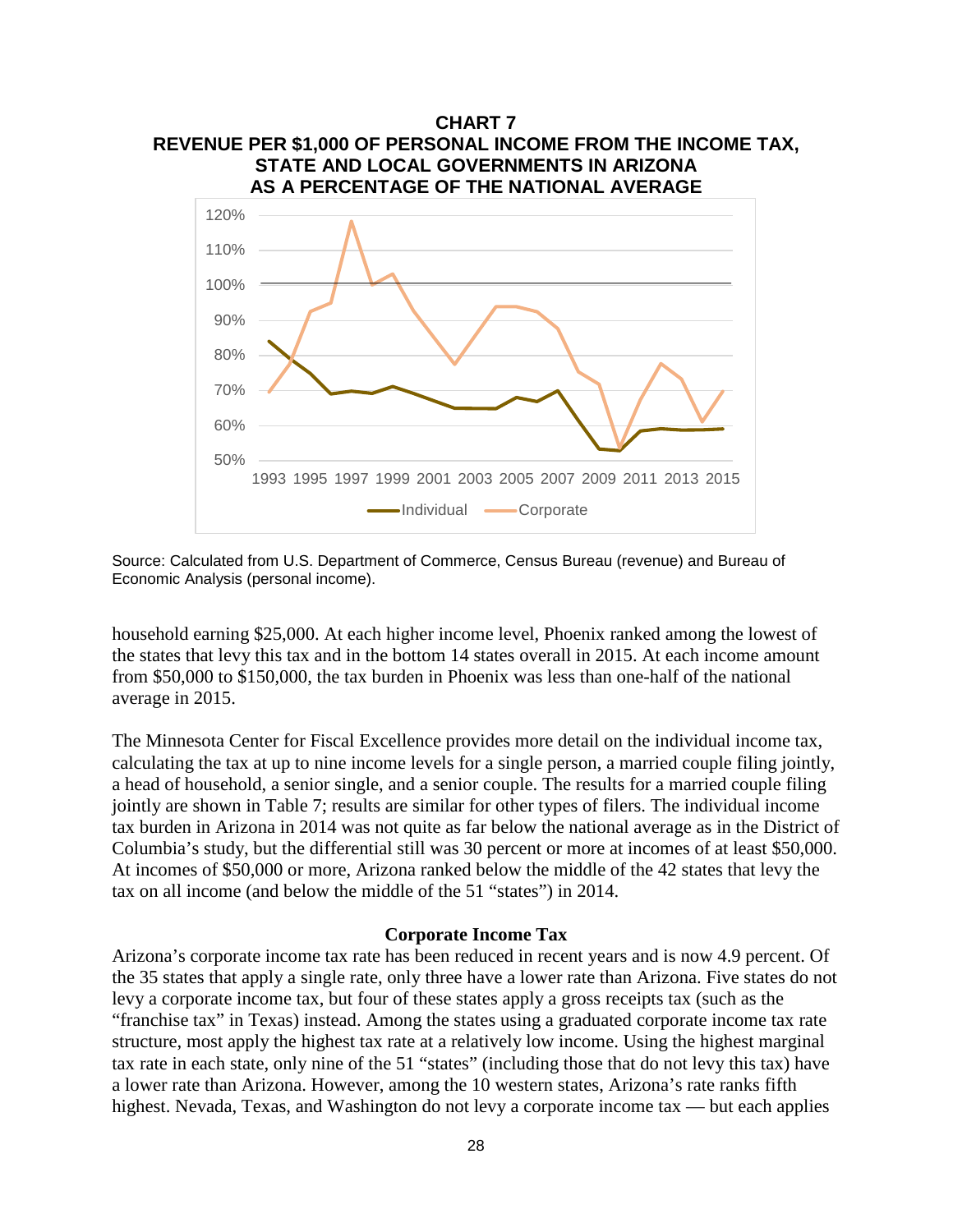### **TABLE 7 INDIVIDUAL INCOME TAXES PAYABLE IN ARIZONA IN 2014, MARRIED COUPLE FILING JOINTLY**

|               |                | Tax as<br><b>Percent of</b> | <b>National</b> |             | Tax as<br><b>Percent of</b> |
|---------------|----------------|-----------------------------|-----------------|-------------|-----------------------------|
| <b>Income</b> | <b>Tax Due</b> | U.S. Average*               | Rank*           | West Rank** | <b>Income</b>               |
| \$20,000      | $$-100$        | $***$                       | 24              | 4           | $-0.5%$                     |
| \$35,000      | 334            | 124.6%                      | 19              | 2           | 1.0                         |
| \$50,000      | 717            | 58.5                        | 31              | 4           | 1.4                         |
| \$75,000      | 1,428          | 55.4                        | 39              | 6           | 1.9                         |
| \$100,000     | 1,986          | 55.6                        | 39              | 6           | 2.0                         |
| \$150,000     | 3,524          | 55.9                        | 41              | 7           | 2.3                         |
| \$250,000     | 6,902          | 59.9                        | 41              | 7           | 2.8                         |
| \$500,000     | 18,043         | 69.0                        | 39              | 7           | 3.6                         |
| \$1,000,000   | 40,656         | 70.0                        | 36              |             | 4.1                         |

\* Among 42 states that levy the tax on all income, where a rank of 1 indicates the highest tax payments.

\*\* Among seven western states that levy the tax, where a rank of 1 indicates the highest tax payments. \*\*\* The U.S. average also is negative.

Source: Calculated from Minnesota Center for Fiscal Excellence, *Comparison of Individual Income Tax Burdens by State, 2017 Edition*, April 2017.

a gross receipts tax. Colorado's tax rate is a little lower at 4.63 percent and New Mexico's rate is slightly lower at 4.8 percent up to an income of \$500,000 but is 6.2 percent above that level.

According to the Census Bureau, corporate income tax collections relative to personal income were 30 percent less than the national average in Arizona in FY 2015. Arizona ranked 36th nationally and sixth among the western states. Corporate income tax collections per \$1,000 of personal income in Arizona rose between FYs 1993 and 2007 but fell between FYs 2007 and 2015. As seen in Chart 7, corporate income tax collections are erratic from year to year but have trended down relative to personal income since the mid-1990s.

### **Property Tax**

In most states, multiple government jurisdictions (for example, county, city, school district, special district) levy a property tax, so the overall tax rate can vary even within a given city, much less across a state. Thus, it is difficult to compare states based on the tax rate. Some studies estimate an average tax rate across jurisdictions, while others use representative values, for example of the largest school district within the largest city. Moreover, the property tax burden in a specific place relative to other places may vary substantially by the nature of the property: for example, residential, commercial, or industrial.

According to the Census Bureau, Arizona raised \$7.08 billion from the property tax in FY 2015, 15.2 percent of total state and local government revenues and 21.3 percent of own-source revenues. This figure includes tax collections from all types of properties. In particular, Arizona's "motor vehicle license tax," which is based on value, is classified by the Census Bureau as a property tax.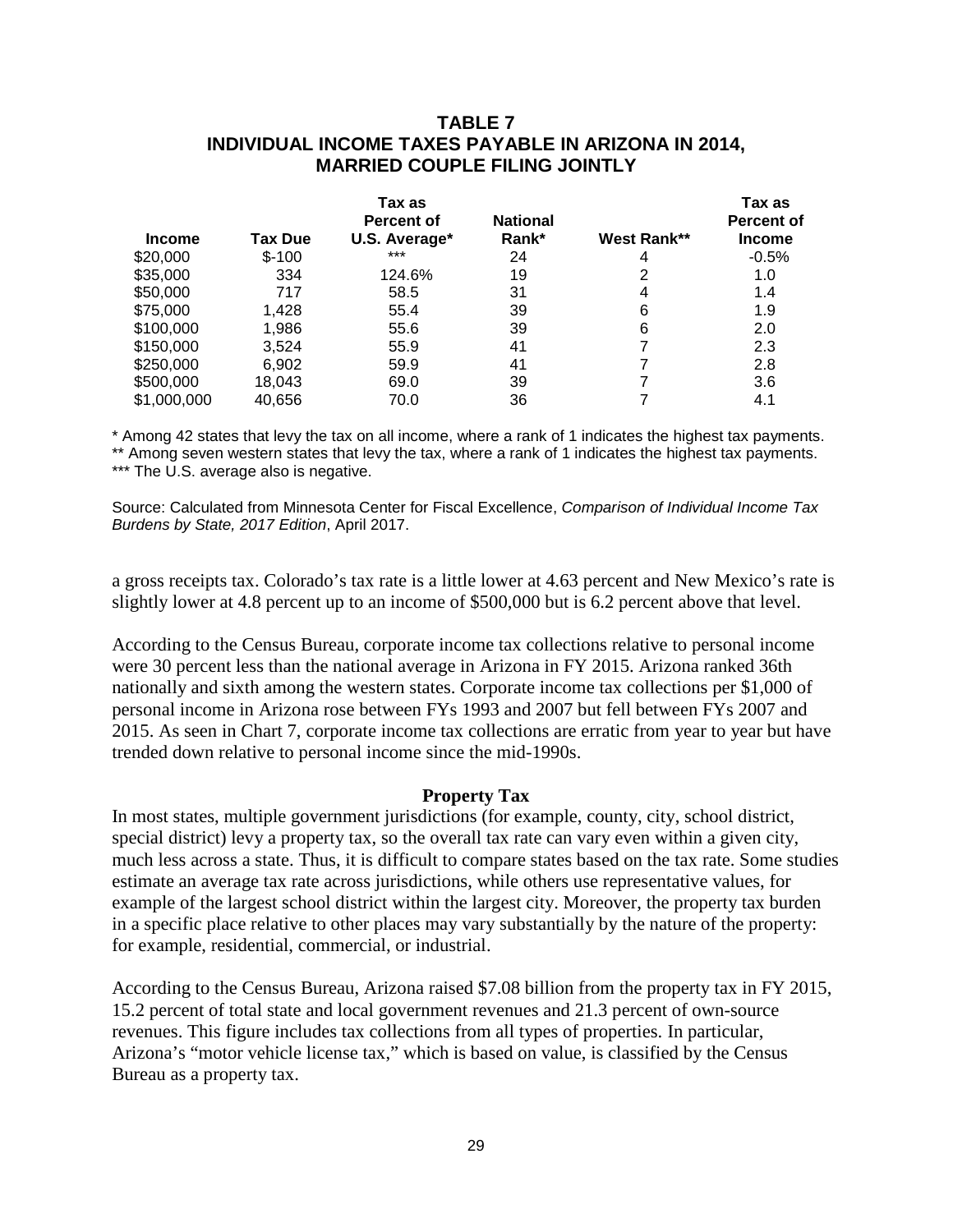Relative to personal income, the property tax burden in Arizona in FY 2015 was 16 percent below average and the state ranked 34th nationally and sixth among 10 western states. Collections per \$1,000 of personal income dropped 23 percent between FYs 1993 and 2007 and an additional 7 percent between FYs 2007 and 2015. As seen in Chart 6, the property tax burden relative to personal income has been variable in Arizona versus the nation, but has trended down since the 1960s.

### **Residential Property Tax**

Two studies, one by the Tax Foundation and the other published in *USA Today*, estimated the average effective residential property tax rate.<sup>[18](#page-32-0)</sup> The results from the two sources are reasonably similar though the studies were conducted two years apart. Arizona's average effective residential property tax rate ranked 40th in the report by *USA Today* and 36th in the Tax Foundation's study. Among the 10 western states, Arizona ranked seventh and sixth respectively. The report by *USA Today* also calculated the dollar amount of the tax based on the average effective tax rate and the average home value. On this measure, Arizona ranked 36th nationally and ninth in the West.

In the District of Columbia's study (Table 5), residential property tax payments in Phoenix generally were similar to the national average in 2015. They were below average at the \$25,000 income level; people at this income are assumed to be renters, paying property taxes as part of their rent. At the other income levels, the levy was within a few percentage points of the average, with Phoenix ranking a little above the middle of the cities.

Property taxes also are examined in a study done by the Minnesota Center for Fiscal Excellence and the Lincoln Institute of Land Policy. In about half of the cities examined in the study — but not Arizona cities — the residential tax rate varies with value. Thus, the comparison of the Arizona cities to the entire sample differs by value of the property.

In the Minnesota/Lincoln study, the average residential property tax rate in 53 large cities was calculated for properties valued at \$150,000 and \$300,000 in 2016. [19](#page-32-1) In addition, the tax rate at the median home value in each city was calculated, both without assessment limits and with assessment limits in those states that have limits.<sup>[20](#page-32-2)</sup> In Table 8, the residential property tax rate in Phoenix is compared to the average of the 53 cities. The rate in Phoenix was significantly below average at each value, though the rank of Phoenix was not as much below the middle of the 53 cities; Phoenix ranked in the middle of the cities in the 10 western states. Since the median

 $\overline{\phantom{a}}$ 

<span id="page-32-0"></span><sup>18</sup> The Tax Foundation study, from August 2015, is at [https://taxfoundation.org/how-high-are-property](https://taxfoundation.org/how-high-are-property-taxes-your-state/)[taxes-your-state/.](https://taxfoundation.org/how-high-are-property-taxes-your-state/) The *USA Today* study, from April 2017, is at

[https://www.usatoday.com/story/money/personalfinance/2017/04/16/comparing-average-property-taxes](https://www.usatoday.com/story/money/personalfinance/2017/04/16/comparing-average-property-taxes-all-50-states-and-dc/100314754/)[all-50-states-and-dc/100314754/.](https://www.usatoday.com/story/money/personalfinance/2017/04/16/comparing-average-property-taxes-all-50-states-and-dc/100314754/)

<span id="page-32-1"></span><sup>&</sup>lt;sup>19</sup> The 53 cities consist of the largest city in each state, the District of Columbia, and the second-largest city in two states in which the property taxes in the largest city are not representative of the rest of the state.

<span id="page-32-2"></span> $20$  A number of states have adopted property tax limits. Limits on tax rates and levies are implicitly included in the Minnesota/Lincoln study, but limits on assessed values are handled separately. Arizona has a limit in assessed values, but it differs from the most common form of assessment limit used by states, which benefits homeowners for as long as they own their home, but upon the sales of the home, the new owner faces a higher levy.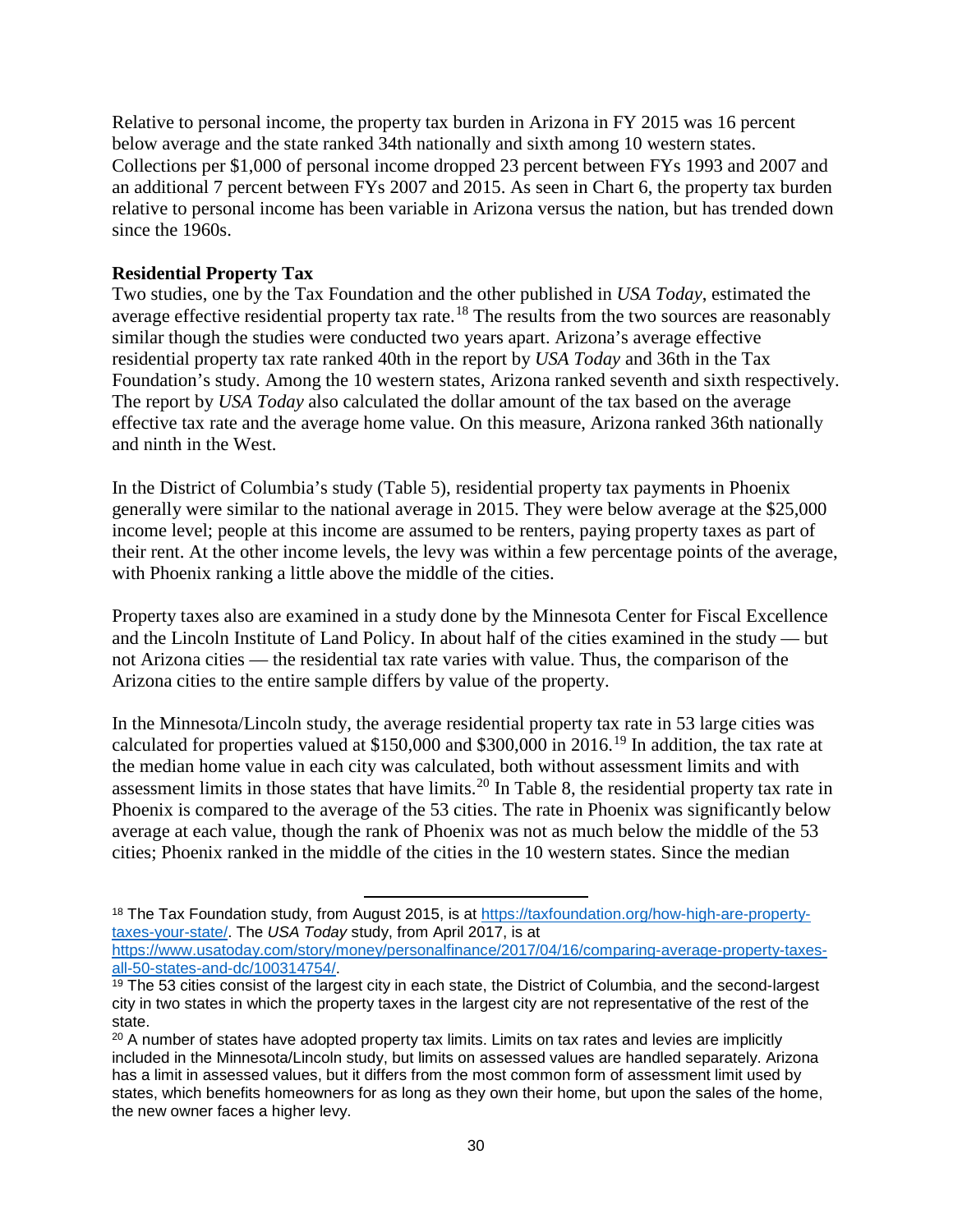### **TABLE 8 RESIDENTIAL PROPERTY TAX RATES IN 2016**

|                                  | <b>Ratio to</b> | <b>Phoenix</b><br><b>National</b> | West   | <b>Ratio to</b>   | <b>Safford</b><br><b>National</b> | West               |
|----------------------------------|-----------------|-----------------------------------|--------|-------------------|-----------------------------------|--------------------|
| <b>Category and Value</b>        | Mean*           | Rank*                             | Rank** | Mean <sup>^</sup> | Rank <sup>^</sup>                 | Rank <sup>^^</sup> |
| Median Value:                    |                 |                                   |        |                   |                                   |                    |
| <b>Without Assessment Limits</b> | 0.789           | 29                                | 4      | 0.564             | 34                                |                    |
| With Assessment Limits           | 0.666           | 37                                | 5      |                   |                                   |                    |
| \$150,000                        | 0.807           | 29                                | 4      | 0.547             | 40                                | 9                  |
| \$300,000                        | 0.772           | 33                                | 4      | 0.530             | 40                                | 9                  |

\* The largest city in each state, the District of Columbia, plus two additional large cities.

\*\* The largest city in each of 10 western states.

^ One rural municipality in each state.

 $\sim$  One rural municipality in each of 10 western states.

|                                  | <b>Phoenix</b>           |                          | Tucson            |                          |
|----------------------------------|--------------------------|--------------------------|-------------------|--------------------------|
| <b>Category and Value</b>        | <b>Ratio to</b><br>Mean* | <b>National</b><br>Rank* | Ratio to<br>Mean* | <b>National</b><br>Rank* |
| Median Value:                    |                          |                          |                   |                          |
| <b>Without Assessment Limits</b> | 0.822                    | 31                       | 0.876             | 42                       |
| With Assessment Limits           | 0.734                    | 36                       | 0.956             | 40                       |
| \$150,000                        | 0.847                    | 27                       | 0.903             | 24                       |
| \$300,000                        | 0.806                    | 31                       | 0.859             | 24                       |

\* 50 largest U.S. cities.

Note: A rank of 1 indicates the highest tax payments.

Source: Calculated from Minnesota Center for Fiscal Excellence and the Lincoln Institute of Land Policy, *50-State Property Tax Comparison Study*, May 2017.

property value varies by city, the ratio to the average city and the ranks among the cities are not the same for the average tax bill as for the average rate. Based on the amount, Phoenix was 21 percent below average for the median value without considering assessment limits, ranking 26th nationally and seventh among the western cities. Considering assessment limits, Phoenix was 33 percent below average for the median value, ranking 35th nationally and ninth among the western cities.

The Minnesota/Lincoln study also compares one rural municipality from each state. Safford was selected for Arizona. The residential tax rate in Safford was far below the average of the small cities and the rank also was low relative to all 50 small cities and to the 10 western rural municipalities.

In addition, The Minnesota/Lincoln study compares the 50 largest cities in the country, which include Phoenix and Tucson. The residential property tax rates in Phoenix and Tucson were considerably less than the average of the 50 cities based on the median value and values of \$150,000 and \$300,000. Since the median home value in Phoenix and Tucson was less than the average of the 50 largest cities, the tax bill was further below the average of the cities: without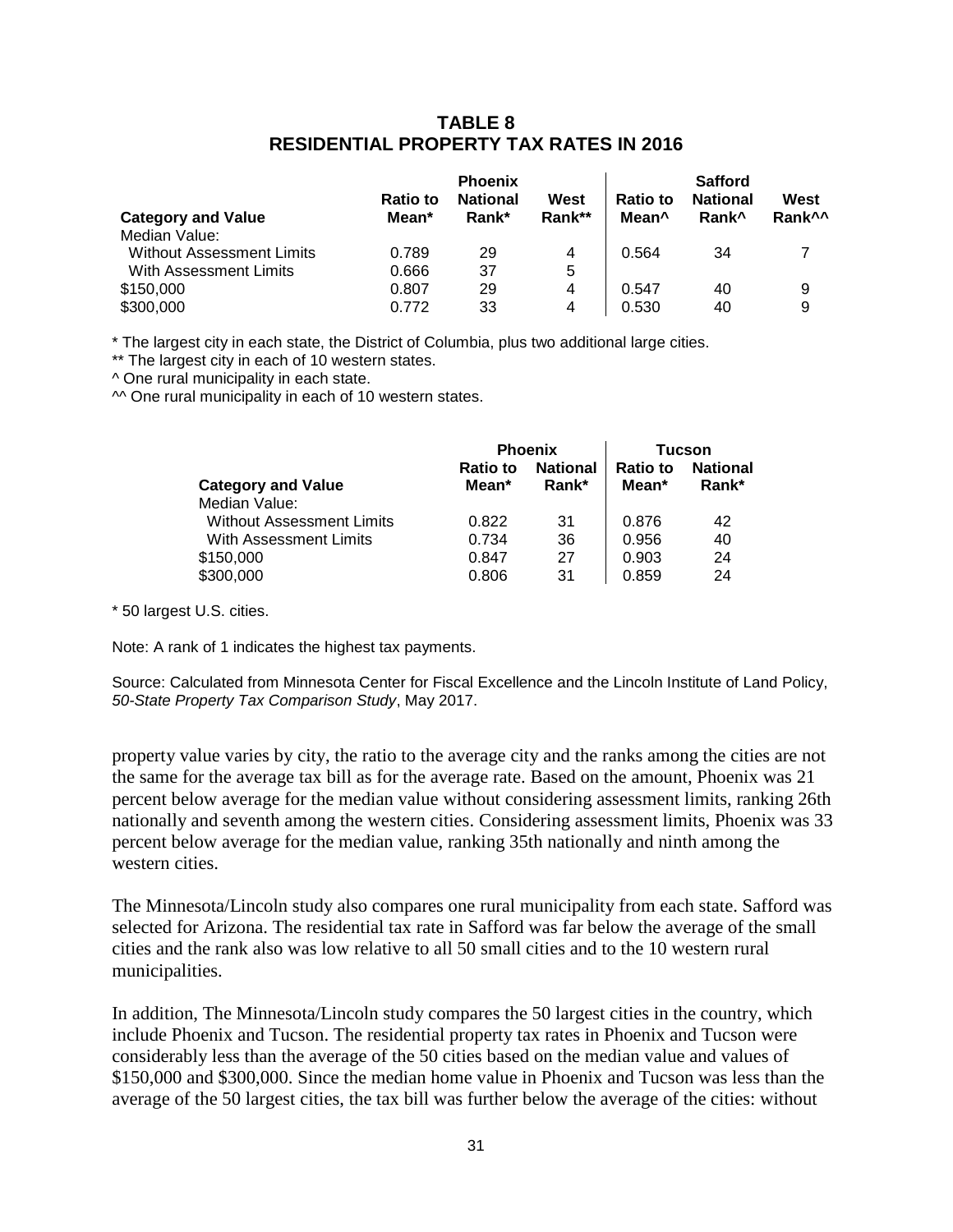considering assessment limits, the tax bill was 29 percent below average in Phoenix and 47 percent below average in Tucson.

A direct comparison of Tucson to Phoenix indicates that the effective tax rate on residences was 6.6 percent higher in Tucson but the median home value in 2015 was 30.6 percent lower (according to the American Community Survey). Thus, in Table 8, the amount of tax paid in Tucson was a little higher than in Phoenix at the fixed values of \$150,000 and \$300,000, but was lower at the median value.

### **Business Property Tax**

In Arizona, the assessment ratio used for business properties is considerably higher than for residential properties, though the ratios for nonresidential properties recently were reduced. The assessment ratio is 10 percent for residential property, regardless of whether it is the primary or secondary residence of the owner or whether the property is leased. The ratio is 18 percent for most commercial property.<sup>[21](#page-34-0)</sup>

The assessment ratio is not the only way in which residential properties in Arizona receive a tax break relative to business-owned properties. Residential property tax bills are lowered due to the "homeowner's rebate" and because the tax bill of residential properties is limited to 1 percent of the property value. $^{22}$  $^{22}$  $^{22}$ 

The Minnesota/Lincoln study calculated the effective tax rate by property type for the sample of 53 cities. The ratio in Phoenix of commercial properties relative to residential properties was 2.2, ninth highest among the 53 cities and second highest among 10 western cities. The average of the cities was 1.7, with 20 of the cities having a ratio of less than 1.1. The Arizona Tax Research Association (ATRA) also calculates effective tax rates by property tax class in Arizona. In 2016, the effective tax rate of class 1 properties — commercial properties with an assessment ratio of 18 percent — had an effective tax rate of 2.03 percent, compared to 0.88 percent for class 3 properties — primary residences. The state's ratio of 2.3 is similar to that of Phoenix in the Minnesota/Lincoln study.

According to Ernst & Young's study, property taxes paid by businesses in Arizona as a share of private-sector GDP were 16 percent higher than the national average in FY 2016, 17th highest in the nation. However, Ernst & Young's estimate of the amount of property tax paid by businesses in Arizona (\$5.2 billion) is considerably higher than figures derived from ATRA's estimates of the amount of property tax paid by property class (a maximum of \$4.3 billion).<sup>[23](#page-34-2)</sup>

While it might be tempting to substitute ATRA's lower figure for business property taxes into the Ernst & Young's study, it is not known if Ernst & Young's estimates of property tax payments for other states might also be too high. If the substitution is made, the business

l

<span id="page-34-0"></span> $21$  The property tax bill is calculated as the value of the property times the tax rate times the assessment ratio.

<span id="page-34-1"></span> $22$  In 2016, the homeowner's rebate amounted to 47.19 percent of the tax levied by school districts, up to a maximum of \$600.

<span id="page-34-2"></span> $23$  The \$4.3 billion figure was the amount paid by all classifications other than primary residence. However, the definition of property taxes paid by businesses could be more narrow; for example, should the taxes paid by owners of leased residences be included as a business payment?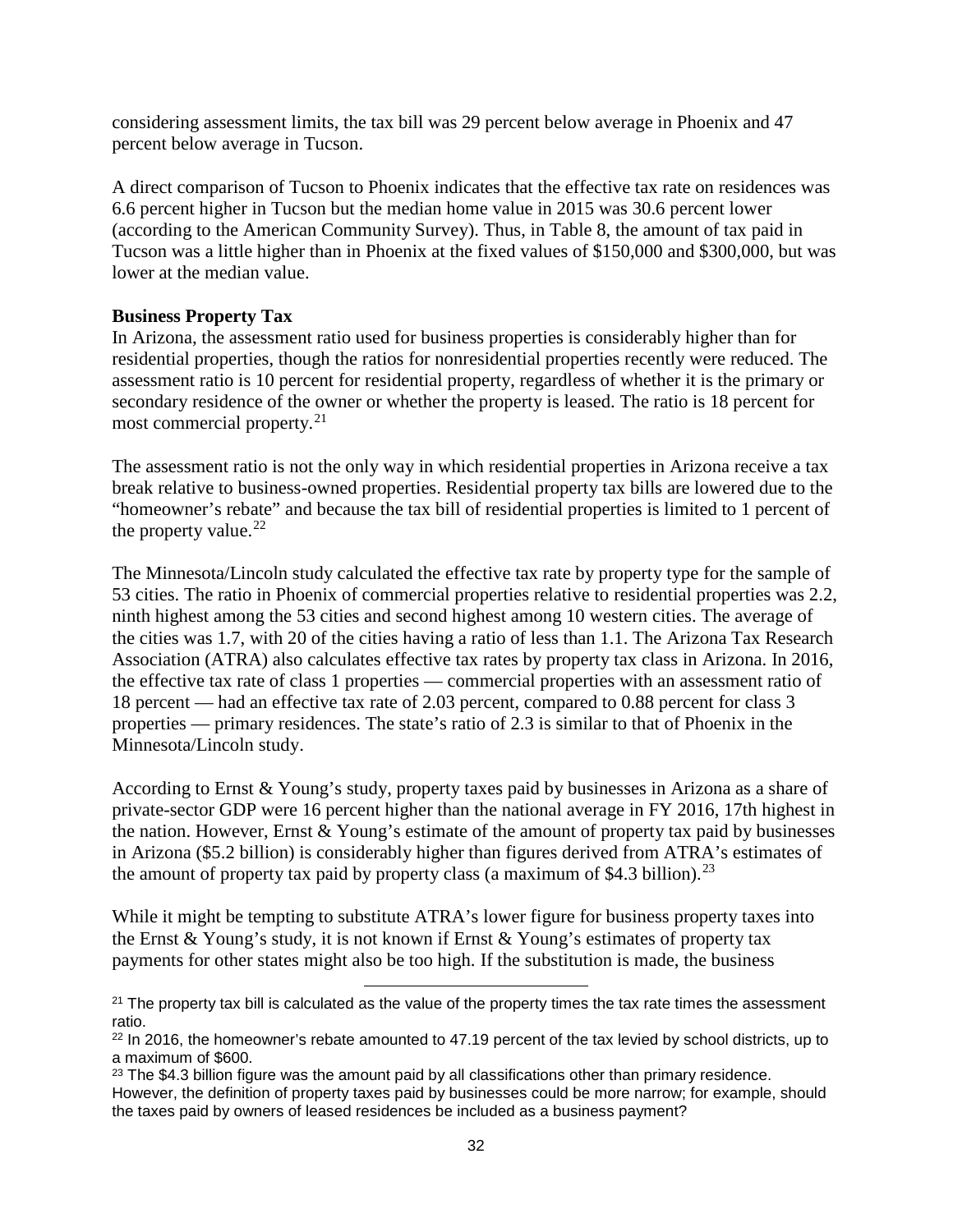property tax burden in Arizona in FY 2016 was below the national average, with the overall business tax burden also slipping to a little below average.  $24$ 

The property tax study by the Minnesota Center for Fiscal Excellence and the Lincoln Institute of Land Policy examined taxes for commercial and industrial properties and for apartment complexes. Unlike the residential property tax, the commercial and industrial property tax rates vary with value in Arizona but do not vary in about 80 percent of the cities examined. Thus, the tax burden in Phoenix relative to the average of the cities examined varies substantially with value; commercial and industrial property taxes were examined for values (land plus buildings) of \$100,000, \$1 million, and \$25 million in the Minnesota/Lincoln study.

For commercial properties, the property tax rate in Phoenix relative to the average of 53 large cities was above average in 2016, ranging from 6 percent higher at a value of \$100,000 to 24 percent higher at a value of \$25 million (see Table 9). The tax rate was particularly high relative to the cities in the 10 western states.  $25$ 

Industrial property tax rates were calculated under two conditions: with personal property accounting for 50 percent of the total value and for 60 percent of the total value. In each case, the industrial property tax rate in Phoenix ranged from below average at a value of \$100,000 to substantially above average at higher values. At the higher values, the rate in Phoenix was among the highest in the country.

The property tax rate for an apartment building valued at \$600,000 was far below the average of the cities in Phoenix. However, Phoenix ranked in the middle of the western cities.

Business property taxes in Safford compared more favorably to its group of 50 small cities. However, the industrial tax rate was a little above average at high values.

The results for Phoenix and Tucson relative to the 50 largest cities in the country (see the bottom portion of Table 9) are similar to those of Phoenix relative to the 53 cities: commercial and industrial property tax rates in 2016 were relatively high except for industrial properties valued at \$100,000. A direct comparison of Phoenix and Tucson indicates that taxes were a little higher in Phoenix for commercial and industrial properties, but a little lower for apartment buildings.

 $\overline{\phantom{a}}$ 

<span id="page-35-0"></span><sup>&</sup>lt;sup>24</sup> If the \$4.3 billion figure derived from ATRA's estimates is used, Arizona's business property tax burden in FY 2016 was 4 percent below average, ranking 23rd. The overall business tax burden was 1 percent below average, ranking 28th. If the \$1.4 billion paid by owners of leased residences is excluded from the business property tax calculation, Arizona ranked 48th on the business property tax burden at 35 percent below average and 43rd on the overall business tax burden at 13 percent below average.

<span id="page-35-1"></span> $25$  The school district in Phoenix that was used in the study has a higher tax rate than many other school districts in the Phoenix area. Thus, the relative tax burden for commercial and industrial properties may not be as high elsewhere in the Phoenix area.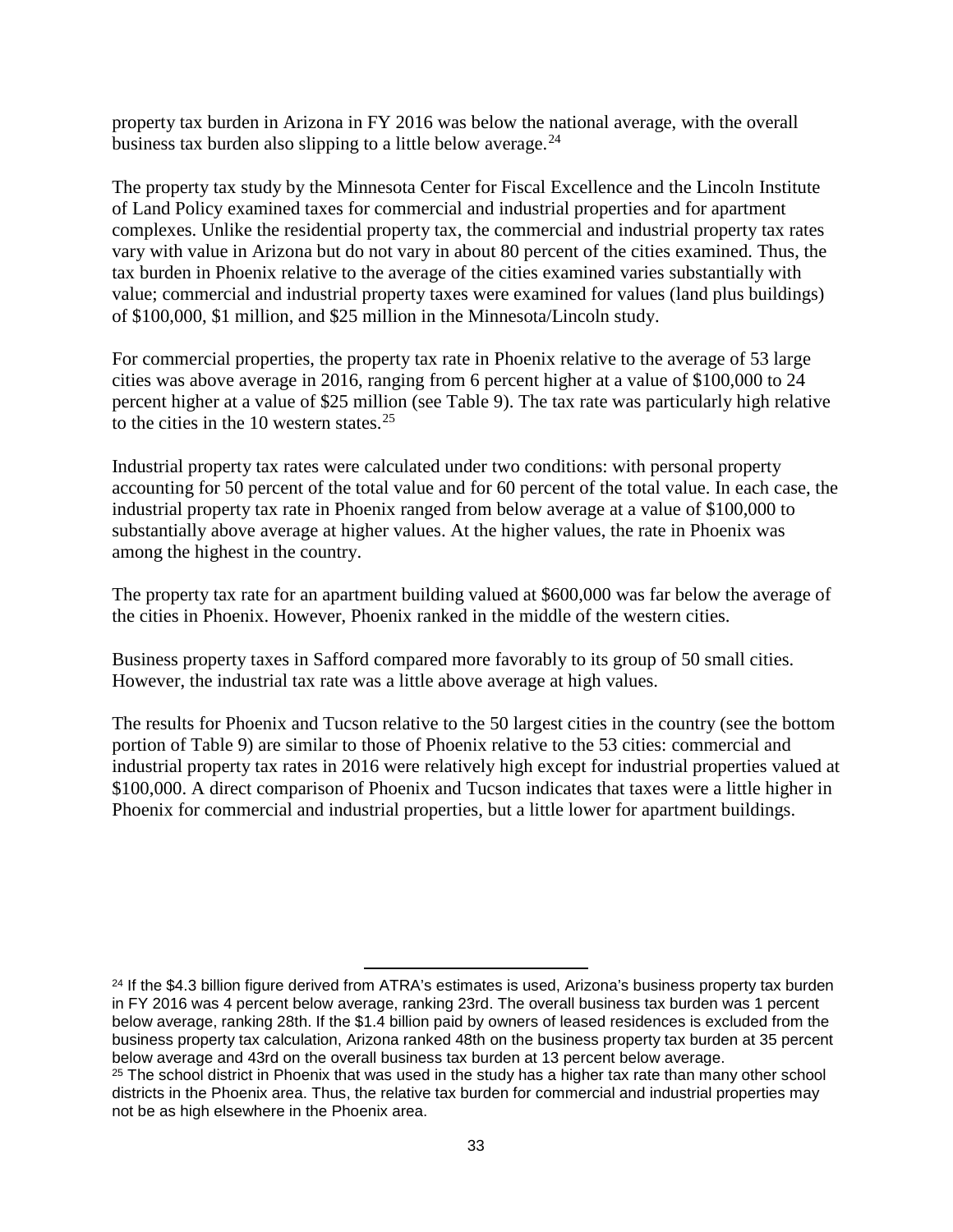### **TABLE 9 BUSINESS PROPERTY TAX RATES IN 2016**

|                                    | <b>Ratio to</b> | <b>Phoenix</b><br><b>National</b> | West           | Ratio to | <b>Safford</b><br><b>National</b> | West               |
|------------------------------------|-----------------|-----------------------------------|----------------|----------|-----------------------------------|--------------------|
| <b>Category and Value</b>          | Mean*           | Rank*                             | Rank**         | Mean^    | Rank <sup>^</sup>                 | Rank <sup>^^</sup> |
| Commercial:                        |                 |                                   |                |          |                                   |                    |
| \$100,000                          | 1.063           | 23                                | 4              | 0.696    | 35                                |                    |
| \$1 Million                        | 1.088           | 22                                | 3              | 0.724    | 33                                | 6                  |
| \$25 Million                       | 1.241           | 18                                | 1              | 0.859    | 28                                | 3                  |
| Industrial, 50% Personal Property: |                 |                                   |                |          |                                   |                    |
| \$100,000                          | 0.885           | 30                                | 4              | 0.574    | 45                                | 10                 |
| \$1 Million                        | 1.269           | 12                                | $\overline{2}$ | 0.906    | 27                                | 4                  |
| \$25 Million                       | 1.386           | 10                                | 2              | 1.009    | 19                                | 3                  |
| Industrial, 60% Personal Property: |                 |                                   |                |          |                                   |                    |
| \$100,000                          | 0.788           | 35                                | 6              | 0.510    | 47                                | 10                 |
| \$1 Million                        | 1.370           | 9                                 | 2              | 1.010    | 16                                | 3                  |
| \$25 Million                       | 1.470           | 8                                 | 2              | 1.098    | 17                                | 3                  |
| Apartment:                         |                 |                                   |                |          |                                   |                    |
| \$600,000                          | 0.684           | 37                                | 5              | 0.535    | 42                                | 8                  |

\* The largest city in each state, the District of Columbia, plus two additional large cities.

\*\* The largest city in each of 10 western states.

^ One rural municipality in each state.

 $^{\circ}$  One rural municipality in each of 10 western states.

|                                    | <b>Ratio to</b> | <b>Phoenix</b><br><b>National</b> | Tucson<br><b>National</b><br><b>Ratio to</b> |       |  |
|------------------------------------|-----------------|-----------------------------------|----------------------------------------------|-------|--|
| <b>Category and Value</b>          | Mean*           | Rank*                             | Mean*                                        | Rank* |  |
| Commercial:                        |                 |                                   |                                              |       |  |
| \$100,000                          | 1.120           | 19                                | 1.075                                        | 22    |  |
| \$1 Million                        | 1.150           | 18                                | 1.106                                        | 20    |  |
| \$25 Million                       | 1.307           | 12                                | 1.265                                        | 13    |  |
| Industrial, 50% Personal Property: |                 |                                   |                                              |       |  |
| \$100,000                          | 0.852           | 29                                | 0.818                                        | 30    |  |
| \$1 Million                        | 1.218           | 14                                | 1.188                                        | 16    |  |
| \$25 Million                       | 1.333           | 14                                | 1.304                                        | 15    |  |
| Industrial, 60% Personal Property: |                 |                                   |                                              |       |  |
| \$100,000                          | 0.730           | 31                                | 0.700                                        | 33    |  |
| \$1 Million                        | 1.264           | 13                                | 1.240                                        | 14    |  |
| \$25 Million                       | 1.361           | $12 \overline{ }$                 | 1.338                                        | 14    |  |
| Apartment:                         |                 |                                   |                                              |       |  |
| \$600,000                          | 0.744           | 30                                | 0.793                                        | 25    |  |

\* 50 largest U.S. cities.

Note: A rank of 1 indicates the highest tax payments.

Source: Calculated from Minnesota Center for Fiscal Excellence and the Lincoln Institute of Land Policy, *50-State Property Tax Comparison Study*, May 2017.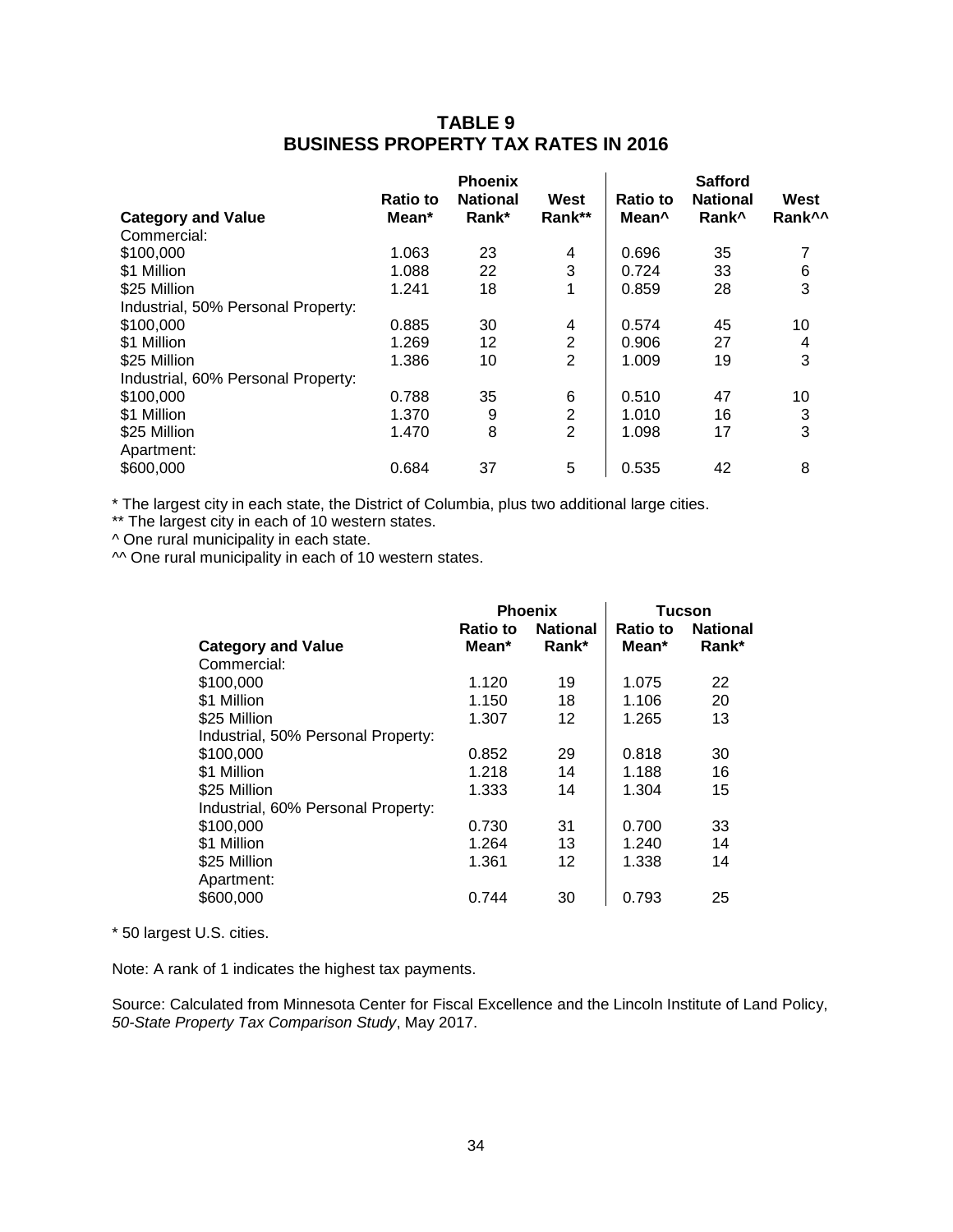#### **Selective Sales Taxes**

A selective sales tax — also known as an excise tax — is a tax levied on the sale of a particular good or service separate from the general sales tax. The Census Bureau divides selective sales taxes into five categories: motor fuels, alcoholic beverages, tobacco, public utilities, and other. In Chart 8, the historical record of Arizona state and local government tax collections per \$1,000 of personal income as a percentage of the national average is shown for each category of selective sales taxes.

#### **Tax on Motor Fuels**

Across the nation, the revenue from taxes and fees related to automobiles generally are deposited into a special transportation fund rather than the state's general fund. At 19 cents per gallon, Arizona's gas tax rate is among the bottom 10 in the nation, 34 percent less than the tax rate in the median state.

Despite this low tax rate, collections per \$1,000 of personal income in FY 2015 in Arizona were nearly equal to the national average according to the Census Bureau (see Table 4). Factors such as distance traveled and vehicle fuel efficiency also affect the amount of tax paid. Revenue from the tax on motor fuels has fallen substantially in Arizona relative to personal income, by 32 percent between FYs 1993 and 2007 and by an additional 19 percent between FYs 2007 and 2015. Arizona's tax rate is expressed per gallon and does not vary with the price of gasoline.

#### **CHART 8 REVENUE PER \$1,000 OF PERSONAL INCOME FROM SELECTIVE SALES TAXES, STATE AND LOCAL GOVERNMENTS IN ARIZONA AS A PERCENTAGE OF THE NATIONAL AVERAGE**



Source: Calculated from U.S. Department of Commerce, Census Bureau (revenue) and Bureau of Economic Analysis (personal income).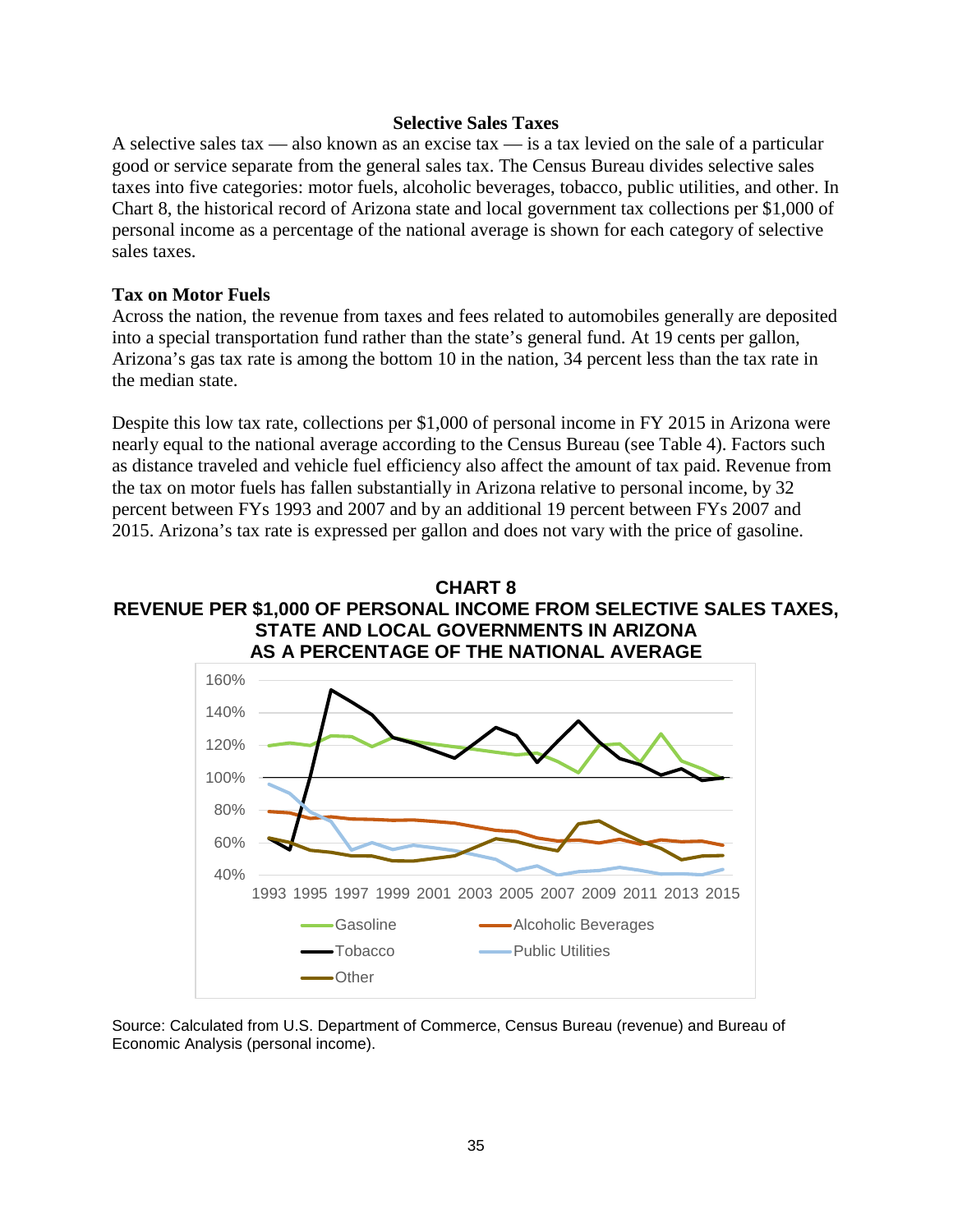#### **Taxes on Alcoholic Beverages**

In most states, taxes on alcoholic beverages are divided in to three parts: beer and other malt liquors, wine, and distilled spirits. In a number of states, alcoholic beverages (at least with an alcoholic content above a certain percentage) can only be purchased at state-run stores — a tax rate is not available in these states. Among the states for which a tax rate can be calculated, Arizona's tax rate for distilled spirits is 20 percent below the median state and ranks fifth among seven western states. The tax rate on beer in Arizona also is 20 percent less than the median state; Arizona ranks tied for sixth among 10 western states. For wine, the tax rate in Arizona is 17 percent higher than in the median state; Arizona ranks fourth among nine western states.

According to the Census Bureau, taxes on alcoholic beverages were not a significant source of government revenue in Arizona in FY 2015. Relative to personal income, the amount was 41 percent below average, though Arizona ranked 33rd nationally and sixth among the western states. The amount collected fell sharply relative to personal income between FYs 1993 and 2007 and somewhat further between FYs 2007 and 2015. Chart 8 illustrates the decline over the 22 years.

### **Taxes on Tobacco**

Arizona has one of the higher tax rates on cigarettes, ranking 13th among the states at \$2 per pack. The tax rate is 31 percent higher than the median state. Among the western states, the tax rate is higher in California and Washington. Other forms of tobacco also are taxed, but it is not possible to compare states due to wide variation in the means of calculating the tax.

According to the Census Bureau, collections in Arizona from taxes levied on tobacco relative to personal income were equal to the national average in FY 2015 despite the relatively high tax rate. The amount collected rose sharply relative to personal income between FYs 1993 and 2007 due to a series of voter-approved tax increases but fell between FYs 2007 and 2015 as consumption of tobacco products declined.

### **Selective Sales Tax on Public Utilities**

The collection of taxes on public utilities can come in the form of a direct tax paid by consumers or as a percentage of the gross receipts of a utility. In Arizona, the amount collected in FY 2015 relative to personal income was 56 percent below the national average. Arizona ranked 38th nationally and eighth in the West. The amount collected fell sharply relative to personal income between FYs 1993 and 2007 and dropped further between FYs 2007 and 2015.

#### **Other Selective Sales Taxes**

Examples of other selective sales taxes includes a charge on admissions to amusement places, a tax on pari-mutuels (such as horse racing), and an insurance premium tax. The latter accounts for most of the revenue in this category in Arizona.

The collection of other selective sales taxes in Arizona also was far below the national average in FY 2015 relative to personal income. Arizona ranked 47th nationally and ninth in the West. The amount collected relative to personal income was unchanged between FYs 1993 and 2007 and rose between FYs 2007 and 2015.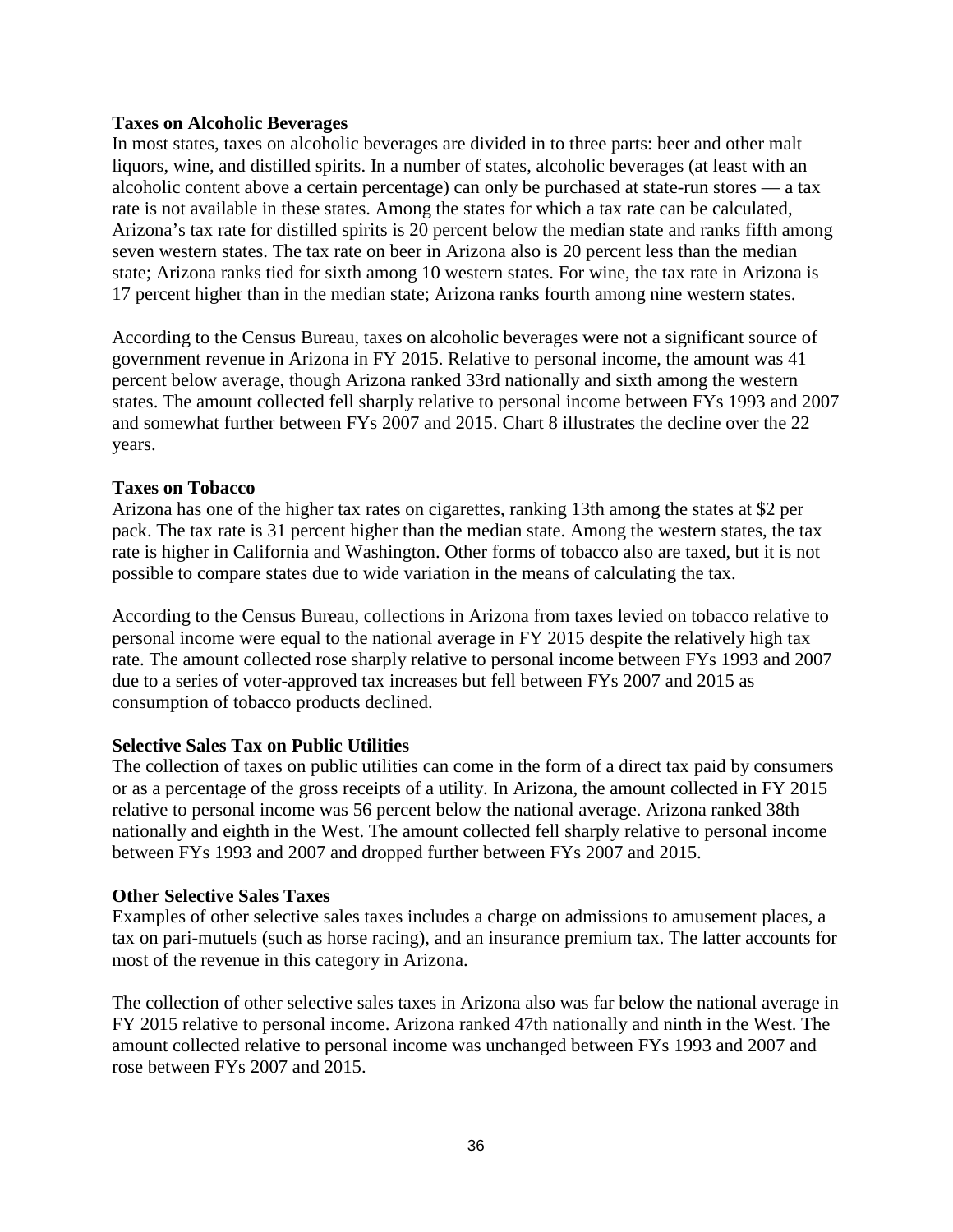#### **Other Taxes**

The Census Bureau has a separate category for motor vehicle license taxes. This category includes such items as fees for licenses, title registration, license plates, and vehicle inspection. It does not include Arizona's "motor vehicle license tax," which is categorized as a property tax.

According to the Census Bureau, collections from motor vehicle license taxes relative to personal income were very low in Arizona in FY 2015 at 54 percent below the national average, with Arizona ranked 48th nationally and last among the western states. Collections per \$1,000 of personal income plunged between FYs 1993 and 2007 and fell considerably further between FYs 2007 and 2015. As seen in Chart 9, collections during the late 1990s dropped from above to well below the national average.

The District of Columbia's study combines four automobile-related taxes and fees — gasoline tax, motor vehicle registration fees, excise taxes, and personal property taxes levied on autos into one category. As seen in Table 5, these taxes in Phoenix were below average in 2015 at the \$25,000 income level, near average at incomes of \$50,000 to \$100,000, and above average at the \$150,000 income level.

A variety of other taxes are applied in at least some states. The Census Bureau's category for other taxes includes a variety of license taxes, such as hunting and fishing and motor vehicle operators. Other taxes include severance taxes and death and gift taxes. As with the motor vehicle license tax, Arizona's collections from such taxes were quite low in FY 2015 at 53





Source: Calculated from U.S. Department of Commerce, Census Bureau (revenue) and Bureau of Economic Analysis (personal income).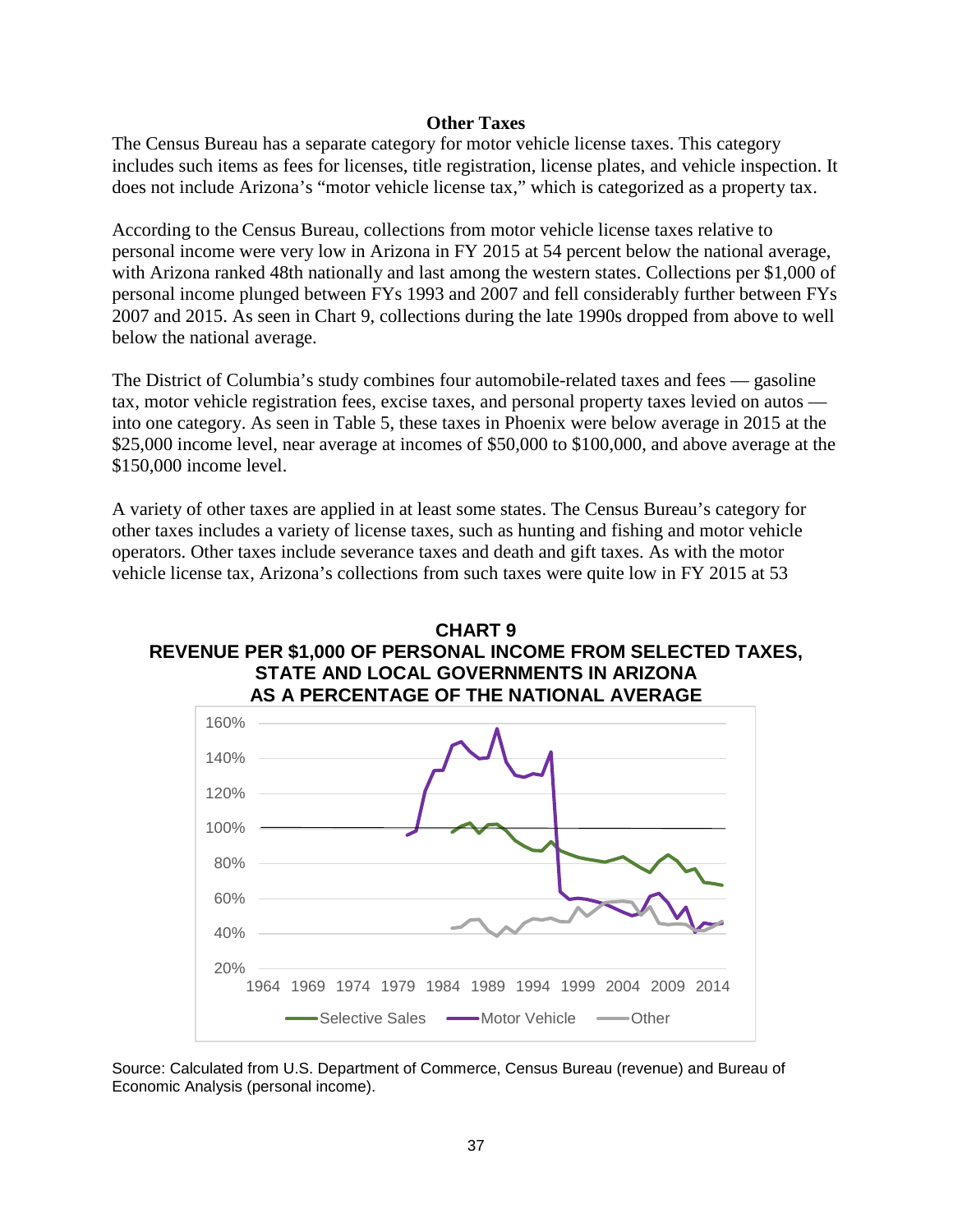percent below average per \$1,000 of personal income, ranking 49th. Relative to personal income, revenue increased between FYs 1993 and 2007 but fell between FYs 2007 and 2015.

### **Representative Revenues**

According to the Urban Institute, the revenue capacity in Arizona varied by source in FY 2012, though for most sources the capacity was below the national average. The revenue effort varied widely by source (see Table 10). Among the major revenue sources, the effort was quite high on the general sales tax but very low on the individual income tax.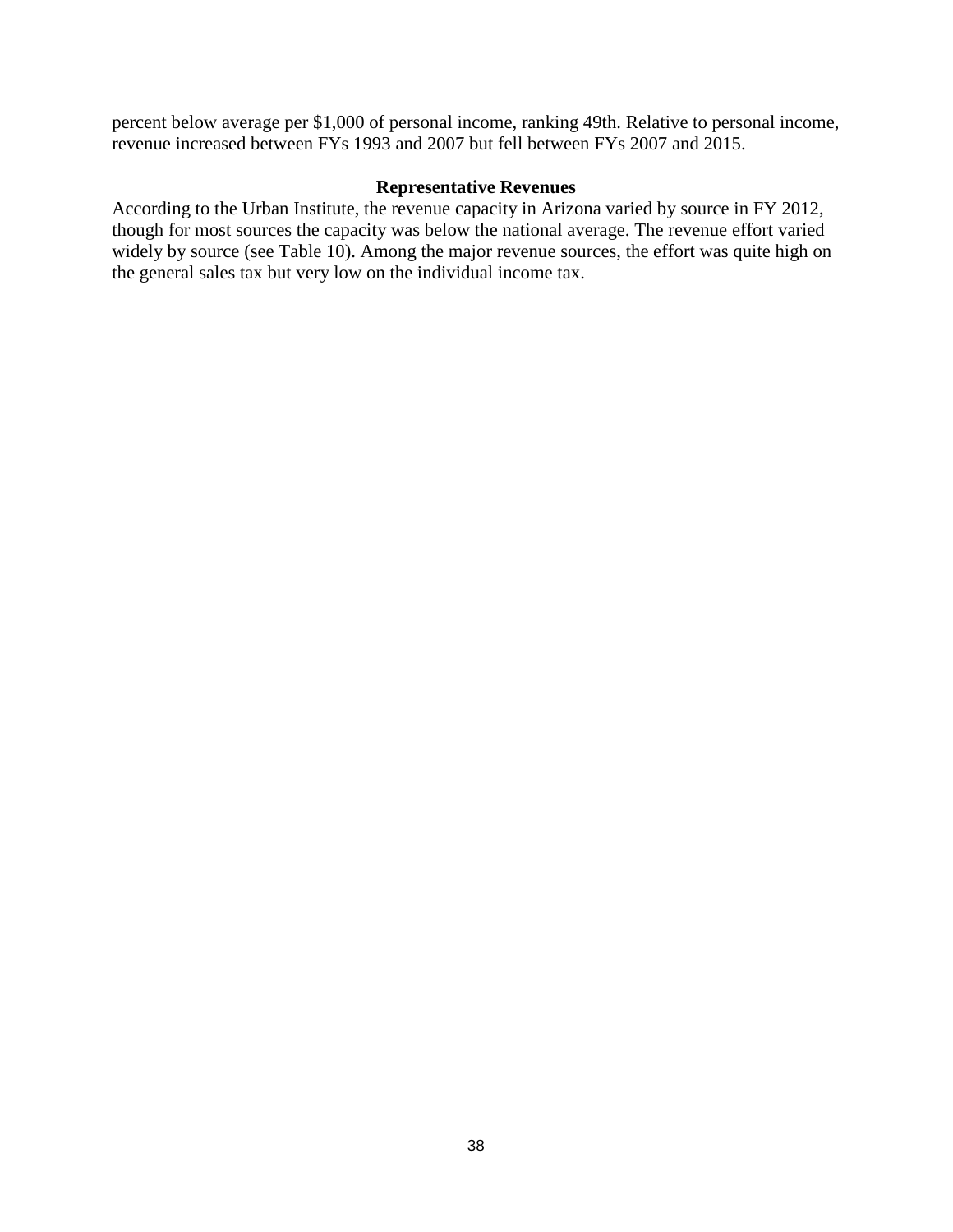### **TABLE 10 REPRESENTATIVE REVENUES IN ARIZONA, FISCAL YEAR 2012**

|                                     | Per<br>Capita             | Percentage of the<br><b>National Per Capita</b><br>Average |                         |                     | Rank, Revenue<br>Capacity* |      | Rank, Actual<br>Revenue* |                | Rank, Revenue<br>Effort* |      |
|-------------------------------------|---------------------------|------------------------------------------------------------|-------------------------|---------------------|----------------------------|------|--------------------------|----------------|--------------------------|------|
|                                     | <b>Actual</b>             | Revenue                                                    | <b>Actual</b>           | Revenue<br>Effort** | U.S.                       | West | U.S.                     | West           | U.S.                     | West |
| <b>Total Revenue</b>                | <b>Revenue</b><br>\$4,920 | Capacity<br>82.4%                                          | <b>Revenue</b><br>75.9% | 92.1%               | 46                         | 9    | 49                       | 9              | 39t                      | 8    |
|                                     |                           |                                                            |                         |                     |                            |      |                          |                |                          |      |
| <b>General Sales Tax</b>            | 1,309                     | 91.7                                                       | 130.9                   | 142.7               | 37                         |      | 10                       | 4              | 9                        | 4    |
| Property Tax                        | 1,044                     | 76.7                                                       | 73.4                    | 95.7                | 39                         | 9    | 33                       | 6              | 23                       | 3    |
| Individual Income Tax               | 472                       | 79.7                                                       | 48.3                    | 60.6                | 45                         | 9    | 42                       |                | 41                       |      |
| Corporate Income Tax                | 99                        | 75.6                                                       | 63.5                    | 83.9                | 40                         |      | 36                       | 5              | 31                       | 5    |
| Motor Fuel Tax                      | 137                       | 93.9                                                       | 103.8                   | 110.5               | 38                         | 5t   | 24                       | 5t             | 16t                      | 5    |
| <b>Tobacco Tax</b>                  | 49                        | 55.9                                                       | 83.1                    | 148.5               | 47                         | 6t   | 33                       | 4              | 17                       | 2    |
| Alcoholic Beverages Tax             | 10                        | 102.1                                                      | 21.3                    | 20.8                | 31                         | 6    | 45                       | 8              | 44                       | 8    |
| Insurance Tax                       | 65                        | 75.0                                                       | 116.1                   | 154.8               | 42                         | 4t   | 19                       | $\overline{2}$ | 10                       | 3    |
| Severance Tax                       | 6                         | 110.9                                                      | 10.9                    | 9.8                 | 16                         | 6    | 23                       | $\overline{7}$ | 30                       | 9    |
| Estate, Inheritance, and Gift Taxes | 0                         | 68.8                                                       | 0.0                     | 0.0                 | 27                         | 5    | 33                       | 3t             | 41 t                     | 8    |
| Lottery                             | 31                        | 49.3                                                       | 43.7                    | 88.6                | 40                         | 6    | 37                       | 5              | 34                       | 6    |
| <b>Corporate Licenses</b>           | $\overline{2}$            | 75.0                                                       | 5.6                     | 6.1                 | 27                         |      | 43                       |                | 40                       | 6    |
| Hunting and Fishing Licenses        | 4                         | 60.0                                                       | 80.0                    | 133.3               | 38                         | 7t   | 30                       | 7 <sub>t</sub> | 19t                      | 9t   |
| Motor Vehicle Registration          | 26                        | 97.4                                                       | 33.3                    | 34.2                | 38                         | 6    | 50                       | 10             | 50                       | 10   |
| Motor Vehicle Operators Licenses    | 5                         | 112.5                                                      | 62.5                    | 55.6                | 19                         | 2t   | 36                       | 7t             | 35t                      | 9    |
| All Other Taxes                     | 149                       | 83.2                                                       | 40.3                    | 48.4                | 42                         |      | 45                       | 9              | 44                       | 9    |
| Charges (User Fees)                 | 1,065                     | 83.1                                                       | 78.4                    | 94.4                | 42                         |      | 43                       | 10             | 31                       | 8    |
| Other Revenue                       | 447                       | 83.1                                                       | 70.4                    | 84.7                | 42                         |      | 45                       | 9t             | 40                       | 8    |

\* Rank among the 50 states and the District of Columbia and rank among 10 western states. A rank of 1 indicates the highest revenue.

\*\* Actual revenue as a percentage of revenue capacity.

t: tie

Source: Calculated from Urban Institute, *Assessing Fiscal Capacities of States: A Representative Revenue System-Representative Expenditure System Approach, Fiscal Year 2012*.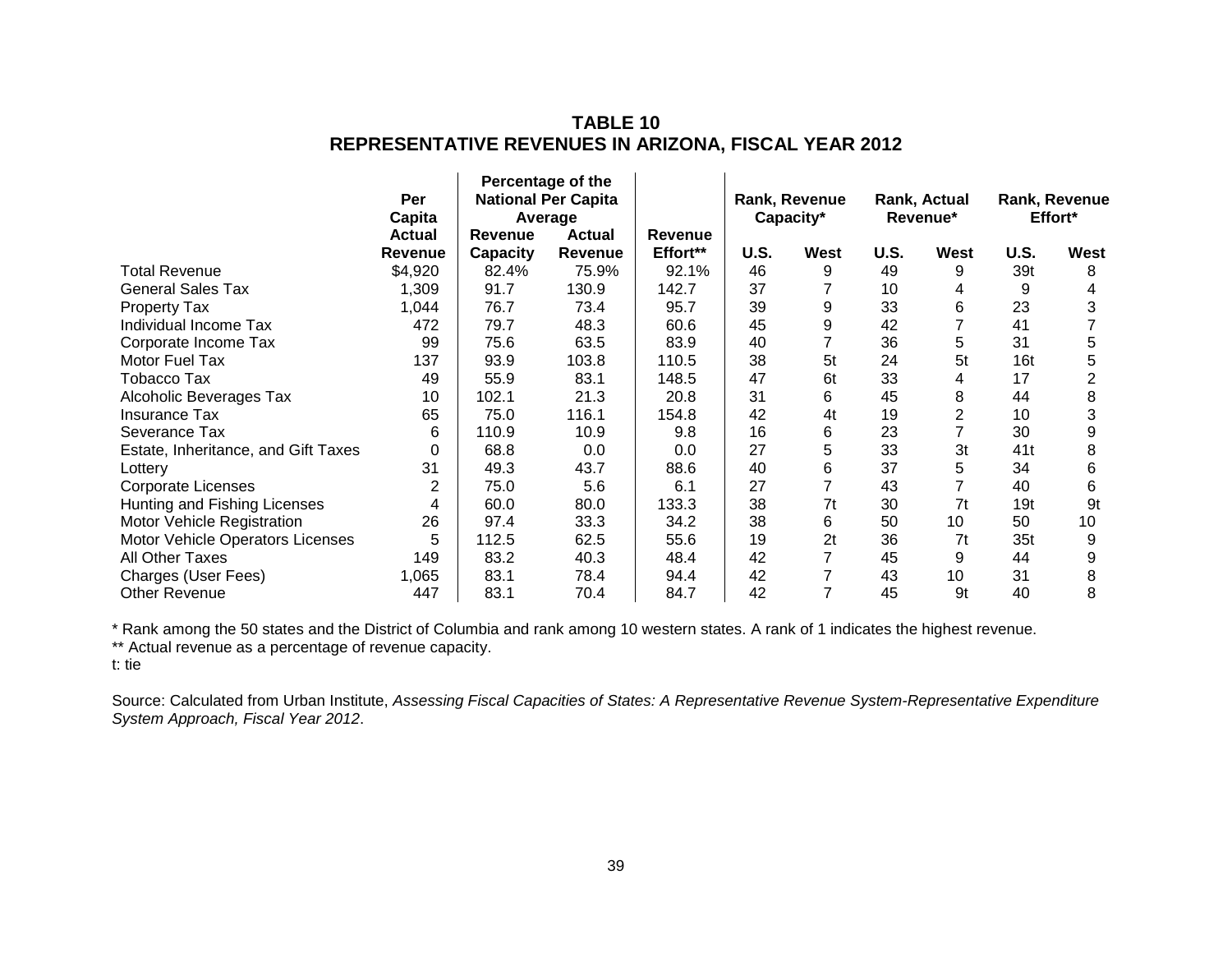### **STATE GOVERNMENT GENERAL FUND**

According to the JLBC, ongoing revenue in Arizona state government's general fund in fiscal year 2017 was \$10.02 billion, or \$35.06 per \$1,000 of personal income.<sup>[26](#page-42-0)</sup> This figure represents the total amount collected. After subtracting the amount for urban revenue sharing (URS), ongoing general fund revenue was \$9.36 billion, or \$32.74 per \$1,000 of personal income.<sup>[27](#page-42-1)</sup> Most of the revenue came from taxes; before subtracting urban revenue sharing, tax revenue was \$9.60 billion, or \$33.59 per \$1,000 of personal income. Ongoing general fund expenditures totaled \$9.46 billion, or \$33.08 per \$1,000 of personal income.<sup>[28](#page-42-2)</sup>

The history of ongoing general fund revenues and expenditures per \$1,000 of personal income is shown in Chart 10. While fluctuating from year to year, no trend can be discerned in the figures through FY 1992. Since then, ongoing general fund revenues and expenditures have fallen substantially. The FY 2017 revenue figure of \$32.74 after subtracting for URS compares to an average of \$49.22 from FYs 1979 through 1992 — a drop of 33.5 percent. Similarly, the FY 2017 expenditure figure of \$33.08 compares to an average of \$48.26 from FYs 1979 through 1992 — a drop of 31.5 percent. The budgeted expenditure figure for FY 2018 is down to \$32.70.

In contrast to the decline in general fund spending per \$1,000 of personal income, expenditures from other funds have held steady relative to personal income following an increase in the 1990s (see Chart 11). Total appropriations from all funds have declined over time relative to personal income.

Not-appropriated spending is authorized but not appropriated by the Legislature. It consists largely of monies received from the federal government. The federal funds are distributed to the states in pieces, each restricted to a specific purpose. For example, 43 percent of the notappropriated funding in FY 2018 is for AHCCCS — these funds cannot be used for another purpose.

Funding that is not appropriated has been volatile from year to year, but has experienced an upward trend since the early 2000s. Overall, the gains in not-appropriated funding have offset the declines in appropriations, such that no trend has been present since the early 2000s in total state government spending relative to personal income. However, given the restrictions in the use of federal funds, an increase in total not-appropriated spending cannot be assumed to offset a decrease in appropriations for a specific program. This is illustrated later in this section when expenditures by state agencies are examined.

The decreases in general fund revenue relative to personal income since the early 1990s result predominantly from a series of tax reductions that have reduced revenue to the general fund. The most significant changes were reductions to tax rates, but the addition of tax credits and tax

l

<span id="page-42-0"></span><sup>&</sup>lt;sup>26</sup> Ongoing revenue excludes any carry-forward amount from the prior year and any transfers from other funds.

<span id="page-42-1"></span><sup>&</sup>lt;sup>27</sup> Urban revenue sharing, passed by Arizona voters in 1972, specifies that a portion of income tax revenue (currently, 15 percent of the amount collected two years earlier) be shared with incorporated cities and towns. All of the income taxes collected are deposited in the general fund, with the amount allocated for URS shown as negative revenue by the JLBC, not as an expenditure.

<span id="page-42-2"></span><sup>28</sup> Ongoing expenditures exclude any one-time spending.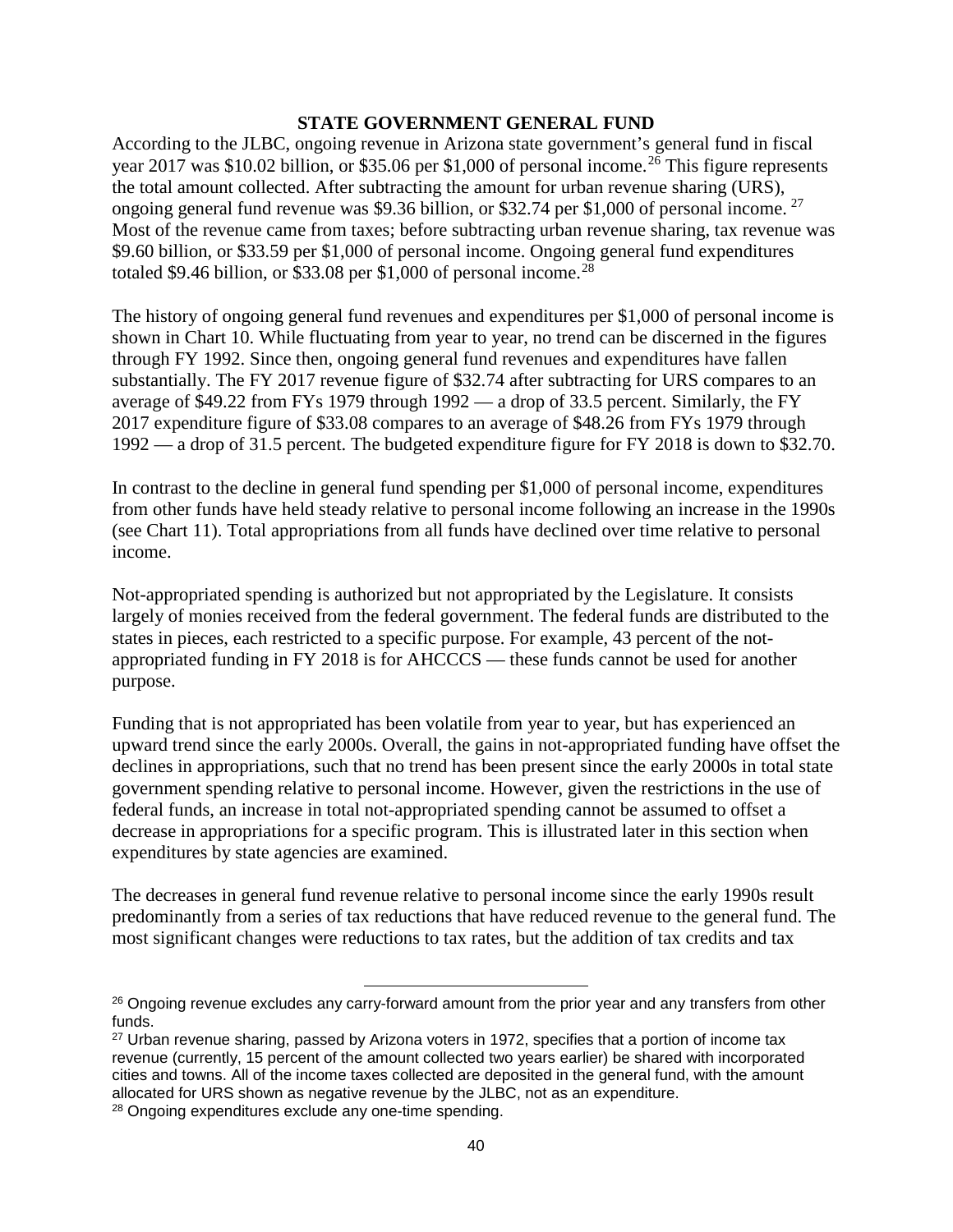#### **CHART 10 ONGOING REVENUES AND EXPENDITURES PER \$1,000 OF PERSONAL INCOME, ARIZONA STATE GOVERNMENT GENERAL FUND**



Notes:

Revenues are expressed after subtracting urban revenue sharing; the latest data are for fiscal year 2017. Expenditures extend through FY 2018; the FY 2018 figures are from the "FY 2018 Appropriations Report" (June 2017) and are based on a projection of personal income.

Source: Calculated from Arizona Joint Legislative Budget Committee (revenues and expenditures) and U.S. Department of Commerce, Bureau of Economic Analysis (quarterly personal income).

exemptions also contributed to a loss of revenue. The JLBC has estimated the effect on revenue of every tax law change that has occurred since FY 1989.[29](#page-43-0)

The annual record of the effects on general fund revenue from the tax law changes is shown in Chart 12. The unadjusted figures are from the JLBC; the adjusted figures bring the JLBC estimates of the tax changes forward to conditions in FY 2017.

Expressed per \$1,000 of personal income, the cumulative effect on general fund tax revenue of the tax law changes is shown in Chart 13. Had no tax law changes occurred after FY 1992, general fund tax revenue in FY 2017 would have been \$49.03, slightly higher than the historical average of \$48.63 and much higher than the actual figure of \$33.59.

General fund revenue varies significantly with the economic cycle, which is responsible for the fluctuations in the line for revenue without tax changes in Chart 13. An economic expansion has been present over the last several years, but the amount of revenue per \$1,000 of personal income even without any tax changes has been lower during this period than in the economic expansions of the 1990s and mid-2000s and even during the recession of the early 2000s.

l

<span id="page-43-0"></span> $29$  The estimates are available from the appendix to the annual "Tax Handbook" (available from [https://www.azleg.gov/jlbc/economicanalysis.htm\)](https://www.azleg.gov/jlbc/economicanalysis.htm).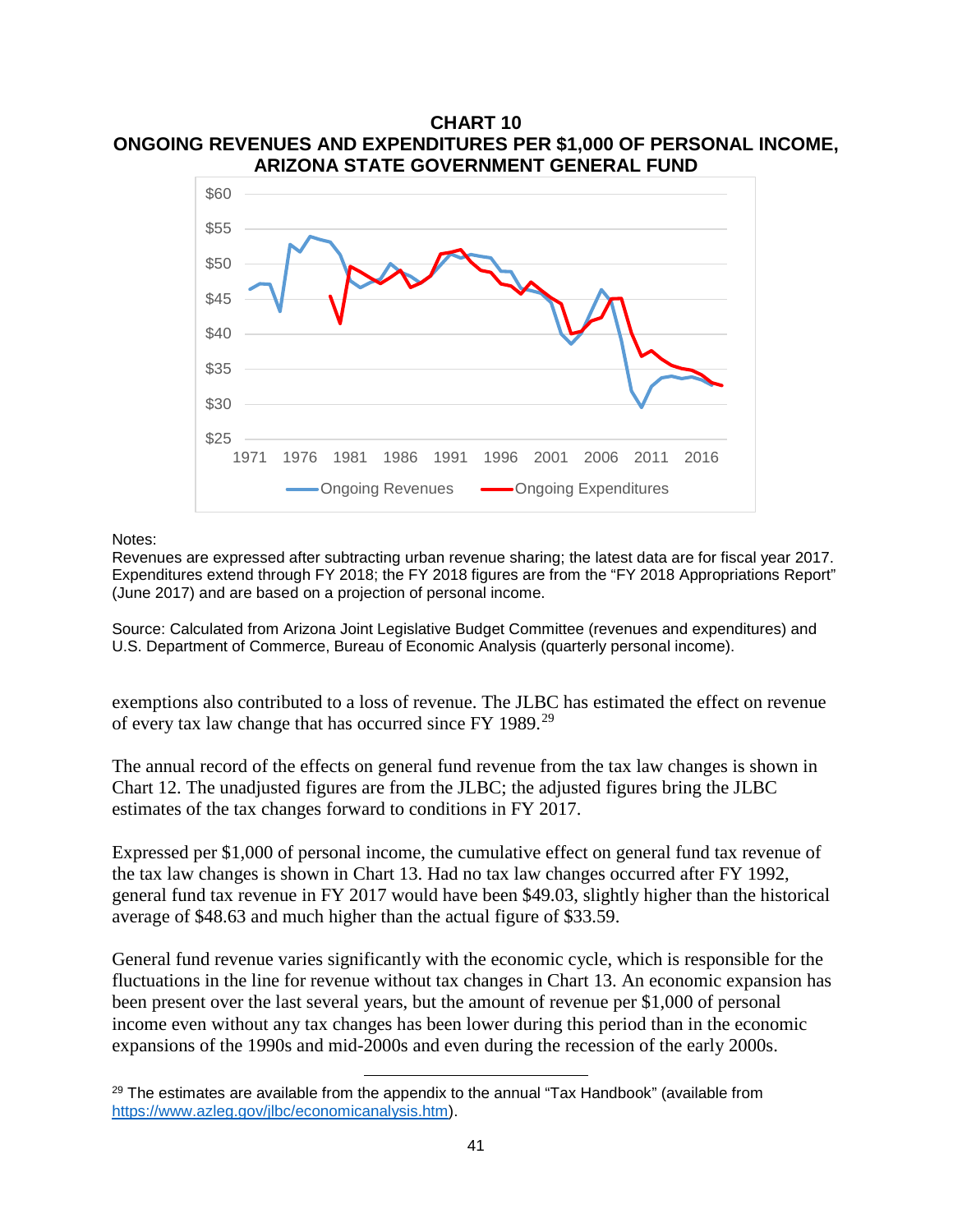

**CHART 11 EXPENDITURES PER \$1,000 OF PERSONAL INCOME, ARIZONA STATE GOVERNMENT**

Note: The FY 2018 figures are from the "FY 2018 Appropriations Report" (June 2017) and are based on a projection of personal income.

1989 1993 1997 2001 2005 2009 2013 2017 Fiscal Year Total Appropriated **Total Authorized** 

Source: Calculated from Arizona Joint Legislative Budget Committee (expenditures) and U.S. Department of Commerce, Bureau of Economic Analysis (quarterly personal income).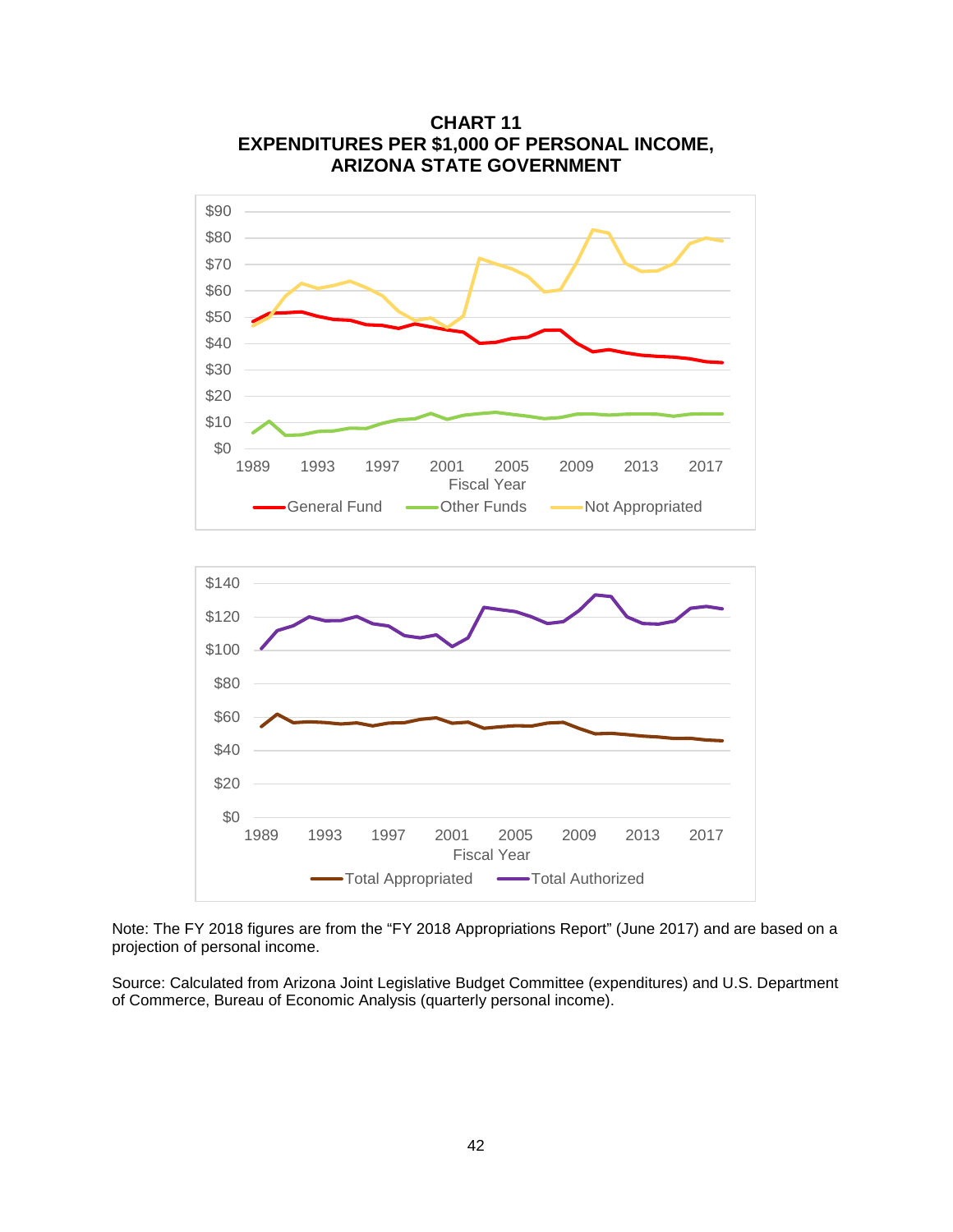**CHART 12 ESTIMATE OF ANNUAL CHANGE IN TAX REVENUE IN MILLIONS OF DOLLARS, ARIZONA STATE GOVERNMENT GENERAL FUND**



Note: The adjusted figures are expressed in terms of FY 2017 conditions.

Source: Calculated from Arizona Joint Legislative Budget Committee (revenue and estimated initial effects of tax changes) and U.S. Department of Commerce, Bureau of Economic Analysis (quarterly personal income).

Two factors can be identified for the relatively weak performance in general fund revenue in recent years:

- Growth of the Arizona economy was relatively stronger from the early 1990s through the mid-2000s than it has been since then.
- Due to the narrow tax base of the sales tax, which excludes most services and some purchases made online, sales tax revenue does not keep pace with economic growth.

Taking all of the tax law changes since FY 1992 into account and adjusting the nominal estimates of the effects of tax law changes to reflect conditions in FY 2017, general fund revenue was approximately \$4.41 billion less in FY 2017 than it would have been had no tax changes been implemented. The projected loss in FY 2018 is \$4.75 billion.

Various voter-approved tax increases since the early 1990s have increased state government revenues, but none of these increases resulted in additional revenue for the general fund. Four measures passed between 1994 and 2006 increased revenue from the tobacco tax; the amount of tobacco tax revenue due to these ballot measures was \$282 million in FY 2017. Proposition 301, passed by voters in 2000 to benefit education, raised the sales tax rate by 0.6 percentage points; it realized \$671 million in revenue in FY 2017. Chart 14 shows the effects of the tax changes to the general fund and the net of these tax changes and the voter-approved tax increases benefitting other funds. The net effect of all tax changes to all funds was nearly \$3.5 billion in FY 2017.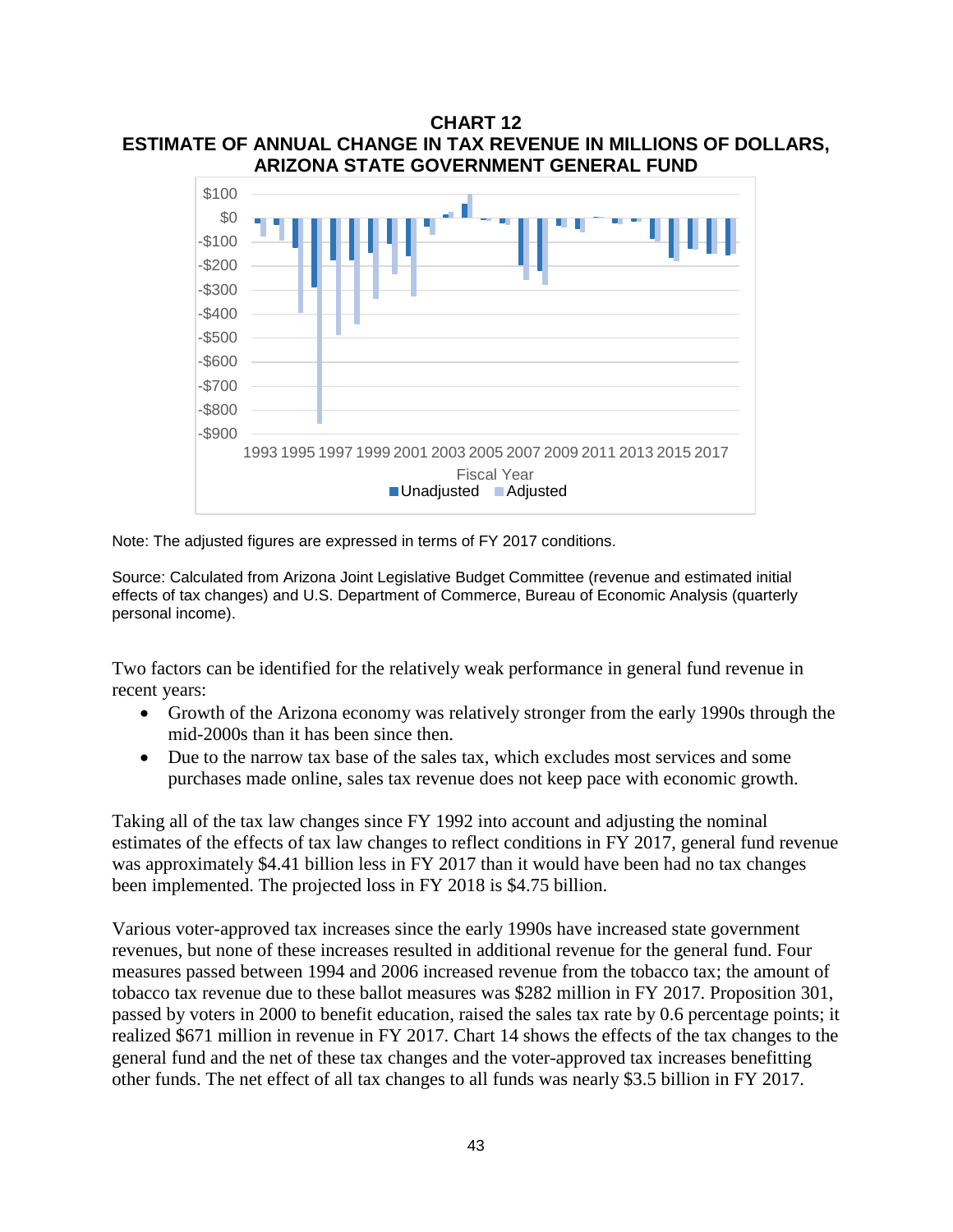

Source: Calculated from Arizona Joint Legislative Budget Committee (revenue and estimated initial effects of tax changes) and U.S. Department of Commerce, Bureau of Economic Analysis (quarterly personal income).



Source: Calculated from Arizona Joint Legislative Budget Committee (revenue and estimated initial effects of tax changes) and U.S. Department of Commerce, Bureau of Economic Analysis (quarterly personal income).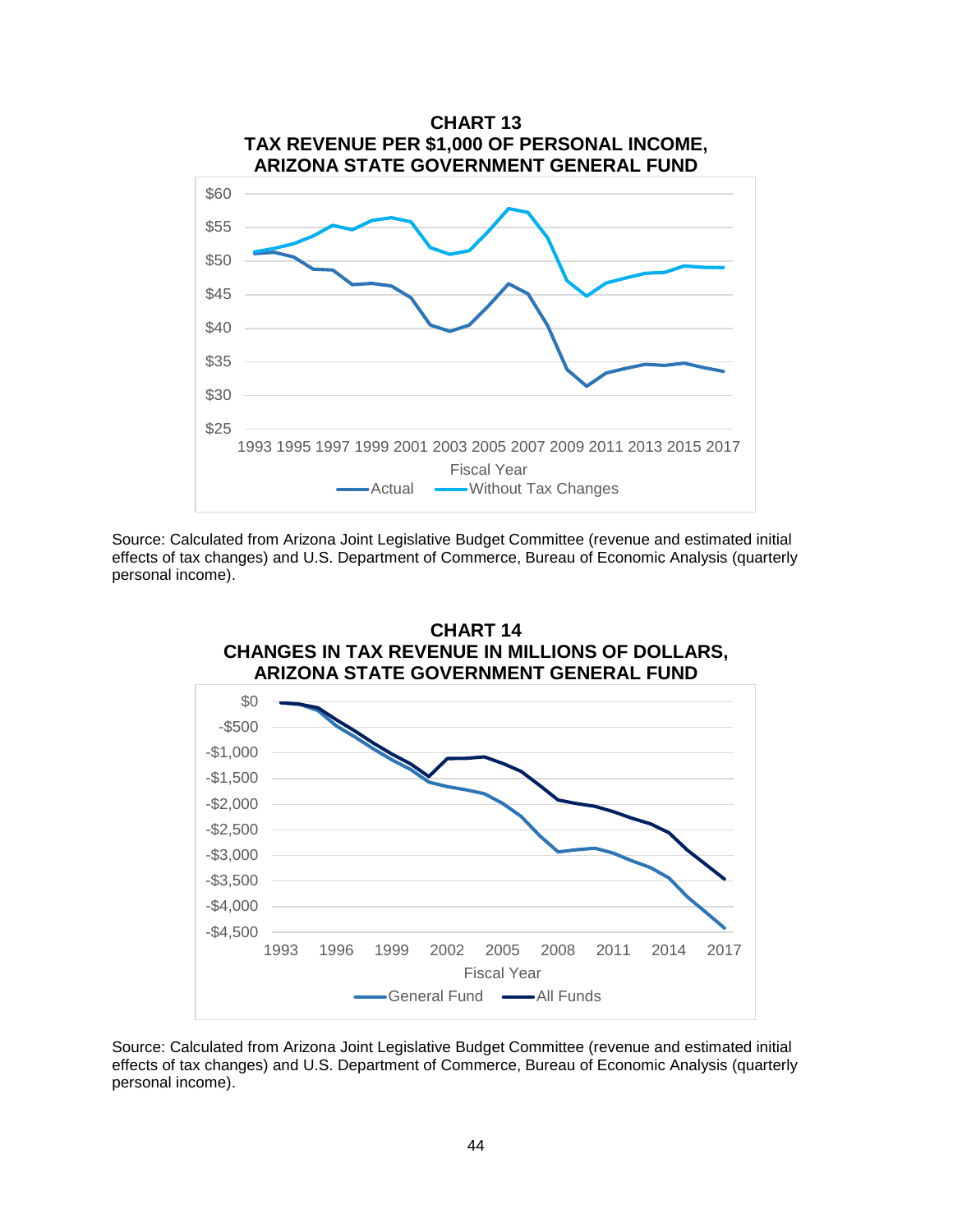### **Expenditures by Type**

The budget for fiscal year 2018 is displayed in Table 11 for each of the larger state government agencies, with total authorized spending divided into the three categories of general fund, other funds, and not appropriated. The share of the total coming from each of the three categories varies widely across state agencies.

Two agencies — the Arizona Health Care Cost Containment System and the Department of Education (K-12 education) — account for half of the total funding and nearly 62 percent of the expenditures from the general fund. Two other programs — the universities and the Department of Economic Security — account for another 28 percent of the total, but only 13 percent of the general fund.

In Table 12, the percent change in funding relative to personal income is shown for two time periods. Overall funding per \$1,000 of personal income has not changed much over time, but significant declines have occurred in the general fund. The magnitude of the decrease in the general fund over the last 11 years is twice that of the preceding 15 years.

All of the major agencies have experienced a decrease in support from the general fund, but the magnitude of the decline varies widely. The change in total funding varies more by agency, with very large decreases for the Department of Transportation but large increases for AHCCCS and Health Services.

#### **General Fund Revenue by Source**

General fund revenues collected in fiscal year 2017 are shown in Table 13 by source. Taxes accounted for 95.8 percent of the total, with the sales tax and the income tax (individual and corporate combined) each responsible for nearly 45 percent.

The percent change per \$1,000 of personal income also is displayed in Table 13. Total revenue dropped 12 percent between FYs 1992 and 2007 and 26 percent further between FYs 2007 and 2017. Declines occurred in each tax source in at least one of the two time periods, with declines in both periods for some sources, including the sales tax and the individual income tax. The decreases largely reflect tax reductions due to changes in the rate and/or base, but other factors also may play a role. For example, sales tax collections are not keeping pace with economic growth due to the narrow base of the sales tax — consumer purchasing is shifting to services and goods purchased on the Internet, much of which are not taxed.

On a percentage basis, the decline in nontax revenues has been greater than from tax revenues. The largest category of nontax revenues is licenses, fees, and permits — collections dropped substantially relative to personal income between FYs 1992 and 2007, with further declines since then.

The shift over time in the sources of general fund revenue is shown in Table 14. The shares contributed by the sales tax and the individual income tax have increased over time while the shares from most of the other tax sources have fallen, particularly from the property tax. The increase in the individual income tax share has occurred despite significant reductions in the tax rate and the increased availability of deductions, as detailed in the next subsection.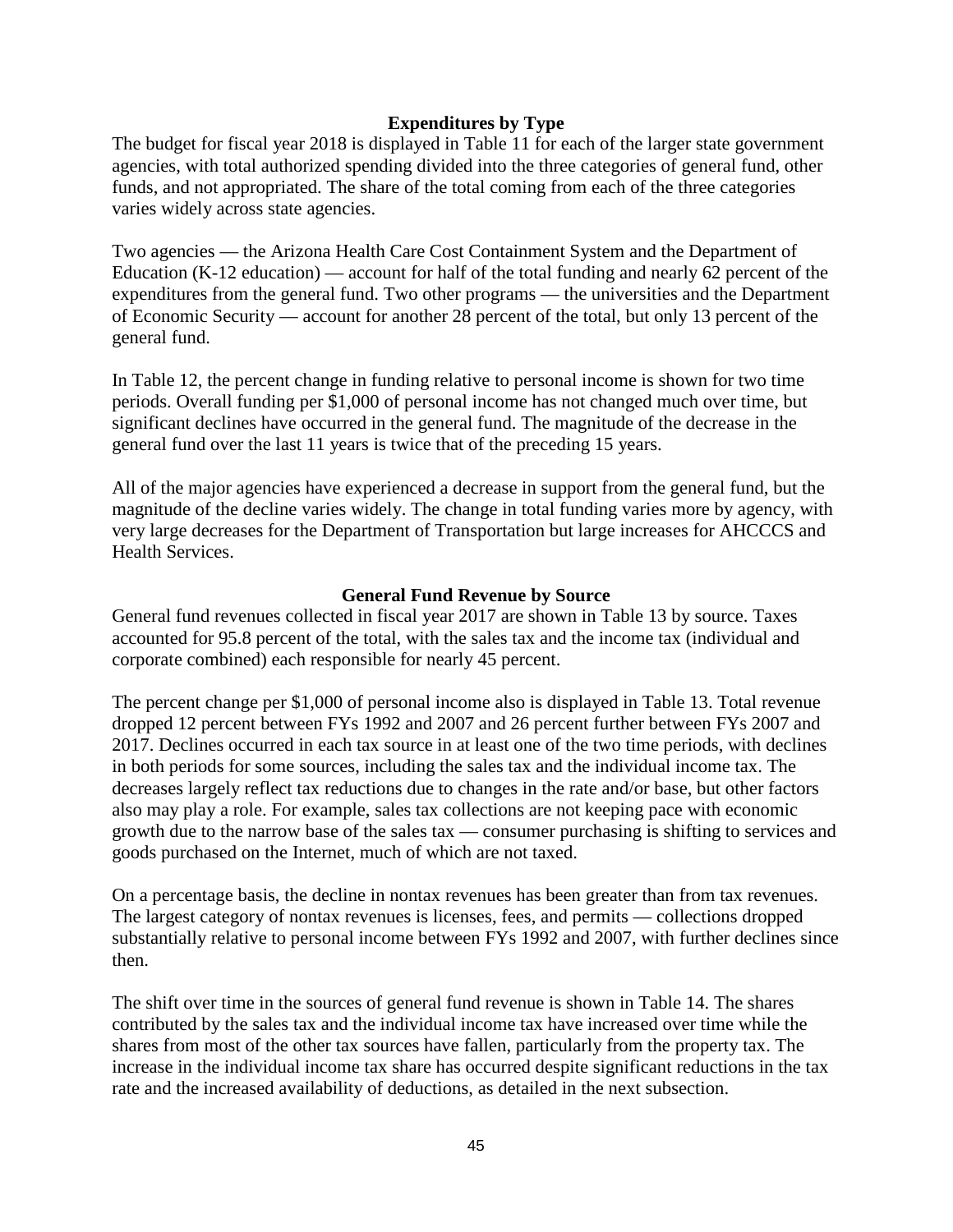# **TABLE 11 BUDGET BY AGENCY, FISCAL YEAR 2018, ARIZONA STATE GOVERNMENT**

|                                    | <b>TOTAL</b>      |              | <b>General Fund</b> |              | <b>Other Funds</b> |              | <b>Not Appropriated</b> |                 |
|------------------------------------|-------------------|--------------|---------------------|--------------|--------------------|--------------|-------------------------|-----------------|
|                                    | <b>Dollars in</b> | Share of     | Dollars in          | Share of     | <b>Dollars in</b>  | Share of     | Dollars in              | <b>Share of</b> |
|                                    | <b>Thousands</b>  | <b>Total</b> | <b>Thousands</b>    | <b>Total</b> | <b>Thousands</b>   | <b>Total</b> | <b>Thousands</b>        | <b>Total</b>    |
| <b>ONGOING TOTAL</b>               | \$37,229,571      |              | \$9,743,444         |              | \$3,950,729        |              | \$23,535,398            |                 |
| <b>AHCCCS</b>                      | 12,282,431        | 32.99%       | 1,775,264           | 18.22%       | 361,527            | 9.15%        | 10,145,639              | 43.11%          |
| Dept. of Education                 | 6,333,824         | 17.01        | 4,226,958           | 43.38        | 254,459            | 6.44         | 1,852,407               | 7.87            |
| <b>Universities</b>                | 6,137,337         | 16.49        | 704,820             | 7.23         | 1,292,270          | 32.71        | 4,140,247               | 17.59           |
| Dept. of Economic Security         | 4,214,181         | 11.32        | 586,110             | 6.02         | 294,108            | 7.44         | 3,333,963               | 14.17           |
| Dept. of Administration            | 1,400,729         | 3.76         | 22,665              | 0.23         | 243,280            | 6.16         | 1,134,784               | 4.82            |
| Dept. of Corrections               | 1,177,027         | 3.16         | 1,067,625           | 10.96        | 51,553             | 1.30         | 57,849                  | 0.25            |
| Dept. of Child Safety              | 975,942           | 2.62         | 379,791             | 3.90         | 180,610            | 4.57         | 415,541                 | 1.77            |
| Lottery                            | 770,876           | 2.07         | 0                   | 0.00         | 114,421            | 2.90         | 656,455                 | 2.79            |
| Dept. of Health Services           | 464,629           | 1.25         | 87,669              | 0.90         | 52,607             | 1.33         | 324,353                 | 1.38            |
| Dept. of Transportation            | 461,114           | 1.24         | 51                  | 0.00         | 390,626            | 9.89         | 70,438                  | 0.30            |
| Dept. of Public Safety             | 390,668           | 1.05         | 109,614             | 1.13         | 174,649            | 4.42         | 106,405                 | 0.45            |
| <b>School Facilities Board</b>     | 382,881           | 1.03         | 292,287             | 3.00         | 0                  | 0.00         | 90,594                  | 0.38            |
| Other                              | 2,237,932         | 6.01         | 490,590             | 5.04         | 540,619            | 13.68        | 1,206,723               | 5.13            |
| Largest Agencies in "Other":       |                   |              |                     |              |                    |              |                         |                 |
| <b>Office Economic Opportunity</b> | 209,810           | 0.56         | 484                 | 0.00         | 0                  | 0.00         | 209,326                 | 0.89            |
| Judiciary                          | 179,722           | 0.48         | 110,719             | 1.14         | 42,517             | 1.08         | 26,486                  | 0.11            |
| Dept. Environmental Quality        | 157,299           | 0.42         | 2,824               | 0.03         | 80,222             | 2.03         | 74,253                  | 0.32            |
| Early Childhood Developmt          | 152,949           | 0.41         | 0                   | 0.00         | $\Omega$           | 0.00         | 152,949                 | 0.65            |
| <b>Attorney General</b>            | 128,232           | 0.34         | 26,344              | 0.27         | 46,214             | 1.17         | 55,673                  | 0.24            |
| Game and Fish                      | 121,693           | 0.33         | 0                   | 0.00         | 44,309             | 1.12         | 77,384                  | 0.33            |
| Dept. of Housing                   | 111,942           | 0.30         | 830                 | 0.01         | 323                | 0.01         | 110,789                 | 0.47            |
| <b>Retirement System</b>           | 105,830           | 0.28         | 0                   | 0.00         | 25,168             | 0.64         | 80,662                  | 0.34            |
| Dept. of Revenue                   | 78,322            | 0.21         | 31,291              | 0.32         | 46,442             | 1.18         | 588                     | 0.00            |
| <b>Community Colleges</b>          | 74,078            | 0.20         | 55,087              | 0.57         | 0                  | 0.00         | 18,992                  | 0.08            |
| Dept. of Emergency Affairs         | 68,296            | 0.18         | 11,238              | 0.12         | 1,438              | 0.04         | 55,619                  | 0.24            |
| Dept. of Forestry & Fire Mgt       | 55,539            | 0.15         | 11,923              | 0.12         | 0                  | 0.00         | 43,617                  | 0.19            |
| Legislature                        | 54,609            | 0.15         | 52,448              | 0.54         | 200                | 0.01         | 1,960                   | 0.01            |
| Schools for Deaf & Blind           | 51,749            | 0.14         | 21,932              | 0.23         | 11,879             | 0.30         | 17,938                  | 0.08            |

Source: Arizona Joint Legislative Budget Committee, "FY 2018 Appropriations Report."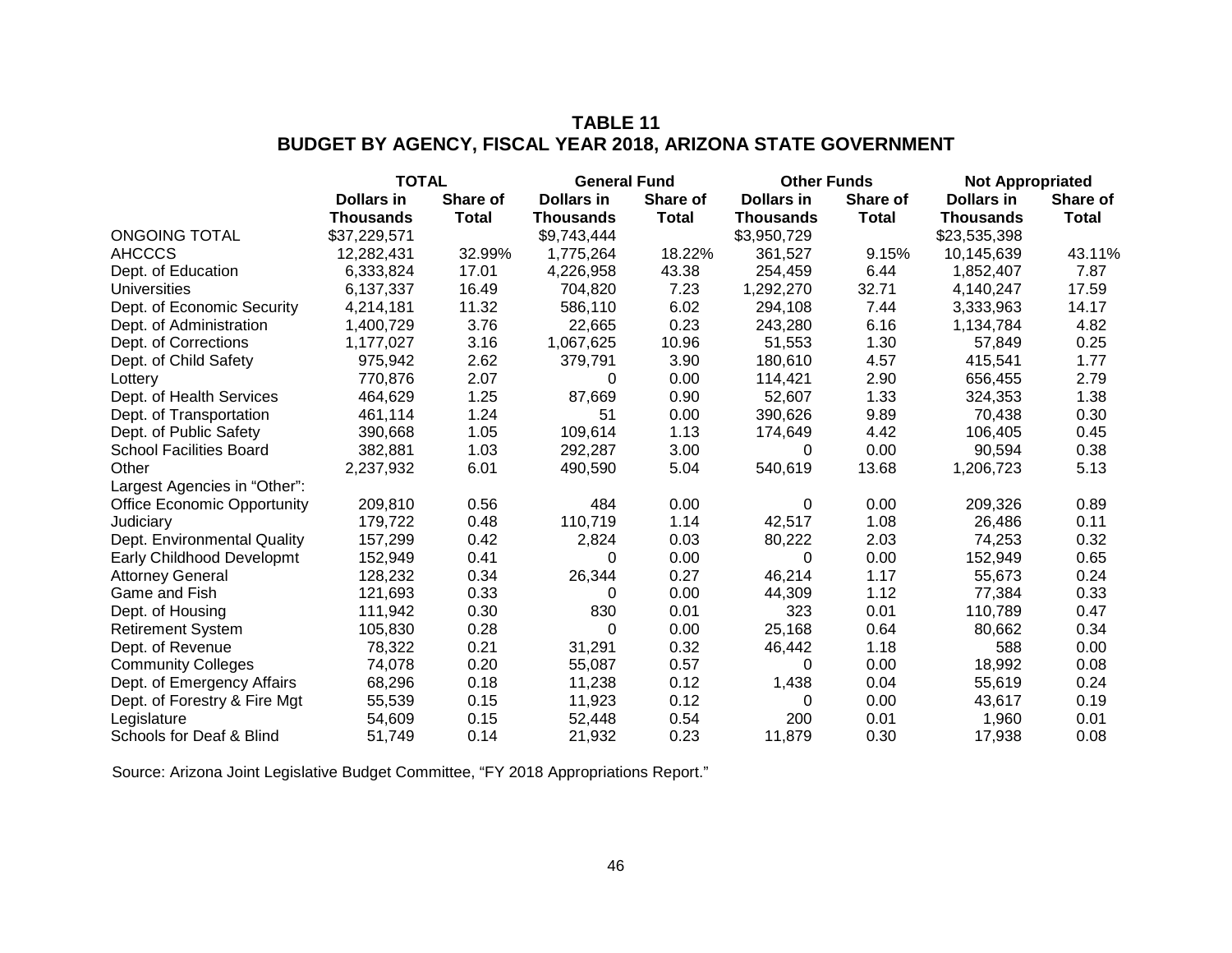### **TABLE 12 BUDGET BY AGENCY, PERCENT CHANGE PER \$1,000 OF PERSONAL INCOME, ARIZONA STATE GOVERNMENT**

|                                     | <b>TOTAL</b>               |                            | <b>General Fund</b>        |                            | <b>Other Funds</b>         |                            | <b>Not Appropriated</b>    |                            |
|-------------------------------------|----------------------------|----------------------------|----------------------------|----------------------------|----------------------------|----------------------------|----------------------------|----------------------------|
|                                     | <b>FYs 1992</b><br>to 2007 | <b>FYs 2007</b><br>to 2018 | <b>FYs 1992</b><br>to 2007 | <b>FYs 2007</b><br>to 2018 | <b>FYs 1992</b><br>to 2007 | <b>FYs 2007</b><br>to 2018 | <b>FYs 1992</b><br>to 2007 | <b>FYs 2007</b><br>to 2018 |
| <b>ONGOING TOTAL</b>                | $-3%$                      | 8%                         | $-13%$                     | $-27%$                     | 117%                       | 16%                        | -5%                        | 32%                        |
| <b>AHCCCS &amp; Health Services</b> | 51                         | 30                         | $-10$                      | $-23$                      |                            | -5                         | 83                         | 50                         |
| Dept. of Education                  |                            | $-16$                      | -3                         | $-24$                      |                            | 227                        | 10                         | -4                         |
| Universities                        | -33                        | 40                         | $-41$                      | $-47$                      |                            | 116                        | $-43$                      | 69                         |
| Economic Security & Child Safety    | -19                        | 49                         | $-35$                      | -5                         |                            | -25                        | $-33$                      | 106                        |
| Dept. of Administration             | -13                        | 12                         | $-65$                      | $-43$                      |                            | 4                          | $-25$                      | 17                         |
| Dept. of Corrections                |                            | -9                         | 3                          | $-7$                       | $\star$                    | $-15$                      | 12                         | $-32$                      |
| Lottery                             | -51                        | 48                         |                            |                            | -45                        | 15                         | $-52$                      | 55                         |
| Dept. of Transportation             | -67                        | -35                        |                            |                            | $-26$                      | -36                        | $-92$                      | $-27$                      |
| Dept. of Public Safety              | -3                         | -9                         | 15                         | -52                        | -54                        | 111                        | 81                         | -5                         |
| <b>School Facilities Board</b>      |                            | -54                        |                            | -49                        |                            |                            | $\star$                    | -65                        |
| Other                               | -8                         | -48                        | -39                        | $-55$                      | 68                         | -6                         | 3                          | -54                        |

-: the value in both periods was zero or near zero.

\*: the value in the first period was zero or near zero and the value in the second period was larger.

Note: Caution is urged in interpreting these percent changes for a number of reasons:

- The percent changes have not been adjusted for changes in caseloads.
- The dollar values on which the percent changes are calculated may be small. The values for FY 2018 are shown in Table 11.
- Some shifts in functions between agencies may have occurred. AHCCCS and the Department of Health Services are combined due to the magnitude of such a shift; the Departments of Economic Security and Child Safety have been combined for the same reason.
- A large or small change in one of the three categories may be the result of an opposite change in another category.
- The change in the other funds category for universities reflects a large increase in tuition, which consists of both an increase in tuition charged per student and a rise in the number of students. Changes in the not-appropriated category may reflect large changes in federal funding.

Source: Calculated from Arizona Joint Legislative Budget Committee (expenditures) and U.S. Department of Commerce, Bureau of Economic Analysis (personal income).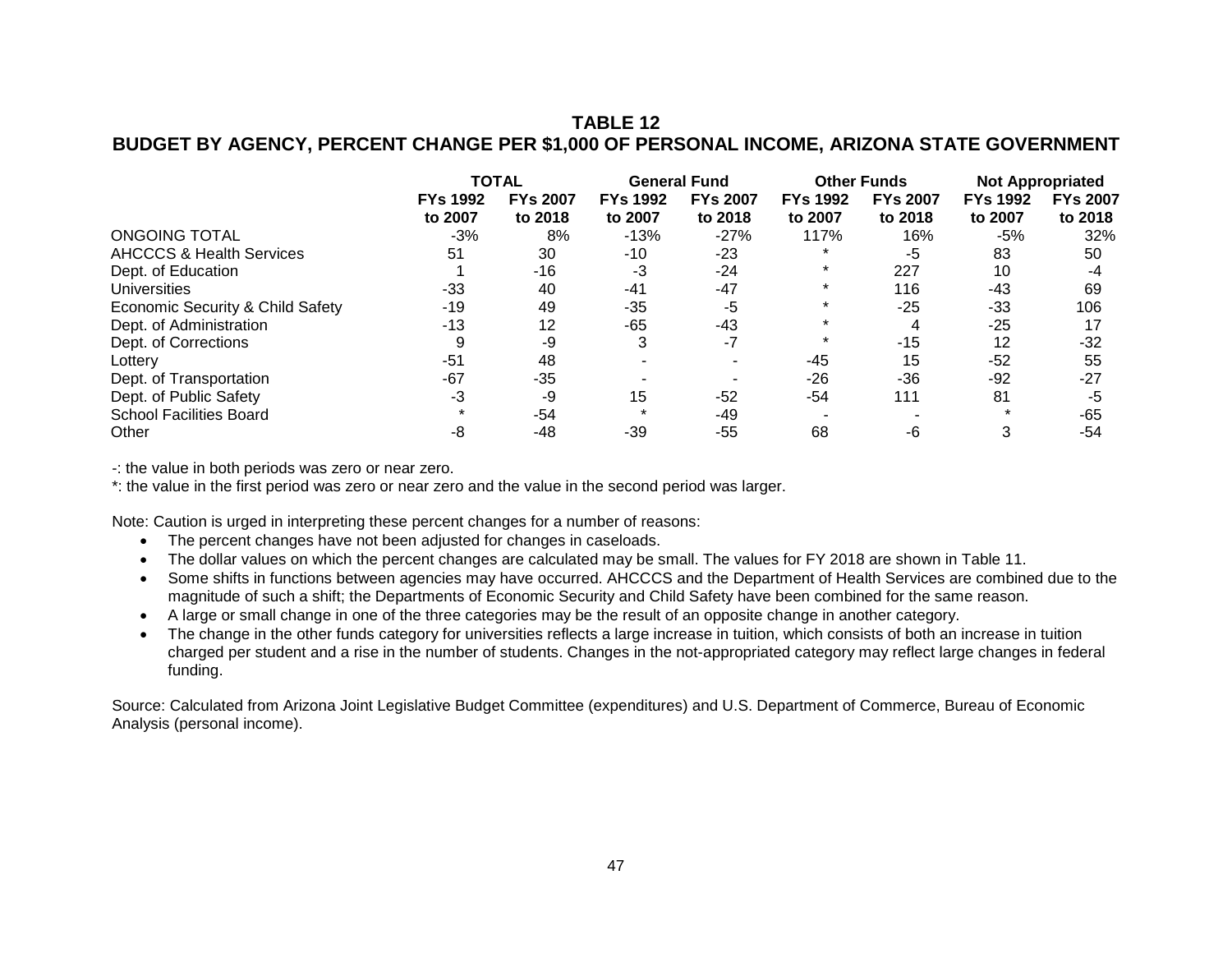### **TABLE 13 ONGOING REVENUE BY SOURCE, ARIZONA STATE GOVERNMENT GENERAL FUND**

|                                     |                         |              |                 | <b>Percent Change Per</b>  |
|-------------------------------------|-------------------------|--------------|-----------------|----------------------------|
|                                     | <b>Fiscal Year 2017</b> |              |                 | \$1,000 of Personal Income |
|                                     | Dollars in              | Share of     | <b>FYs 1992</b> | <b>FYs 2007</b>            |
|                                     | Thousands               | <b>Total</b> | to 2007         | to 2017                    |
| <b>ONGOING TOTAL*</b>               | \$10,020,985            | 100.00%      | $-12%$          | $-26%$                     |
| Taxes                               | 9,602,453               | 95.82        | -10             | $-26$                      |
| Sales and Use                       | 4,506,161               | 44.97        | -5              | $-25$                      |
| Income                              | 4,499,035               | 44.90        | 4               | $-28$                      |
| Individual                          | 4,130,899               | 41.22        | -4              | $-17$                      |
| Corporate                           | 368,136                 | 3.67         | 48              | $-72$                      |
| Property                            | 32,539                  | 0.32         | -96             | $\mathbf 0$                |
| Luxury                              | 57,638                  | 0.58         | -71             | -34                        |
| <b>Insurance Premium</b>            | 504,339                 | 5.03         | 26              | $-5$                       |
| Other                               | 2,741                   | 0.03         | $-100$          | 166                        |
| Nontax Revenue                      | 418,532                 | 4.18         | $-39$           | $-28$                      |
| Lottery                             | 78,690                  | 0.79         | -52             | 12                         |
| Licenses, Fees, Permits             | 164,389                 | 1.64         | -43             | -16                        |
| Interest Earned                     | 17,001                  | 0.17         | 112             | -88                        |
| <b>Transfers and Reimbursements</b> | 64,130                  | 0.64         | -88             | 148                        |
| <b>Disproportionate Share</b>       | 94,322                  | 0.94         | -13             | $-37$                      |
| <b>Urban Revenue Sharing</b>        | -663,582                |              |                 |                            |
| <b>ONGOING TOTAL**</b>              | 9,357,403               |              | -12             | -27                        |

\* Before subtracting urban revenue sharing.

\*\* After subtracting urban revenue sharing.

Source: Calculated from Arizona Joint Legislative Budget Committee (revenue) and U.S. Department of Commerce, Bureau of Economic Analysis (personal income).

Chart 15 displays the time series of general fund revenue collections per \$1,000 of personal income for the major revenue sources. Sales tax revenue relative to personal income has dropped significantly since FY 1985, shortly after the rate was increased to 5 percent. Collections from the individual income tax have been highly volatile. On net relative to personal income, revenue from the individual income tax rose throughout the 1970s and 1980s, but has dropped since FY 1991. Declines in revenue relative to personal income also have occurred from the corporate income tax, property tax, and luxury tax. Only from the insurance premium tax and nontax sources have revenues remained relatively steady per \$1,000 of personal income.

#### **Tax Changes by Source**

The share of general fund revenue contributed by the individual income tax has increased since FY 1992 even though the individual income tax accounted for more than half of the dollar value of the cumulative tax reductions between FY 1992 and FY 2017 (see Table 15). Had no tax changes occurred after FY 1992, revenue from the individual income tax would have increased per \$1,000 of personal income, largely due to cyclical factors: FY 1992 was at the end of a recession while FY 2017 was in the midst of an economic expansion. Corporate income tax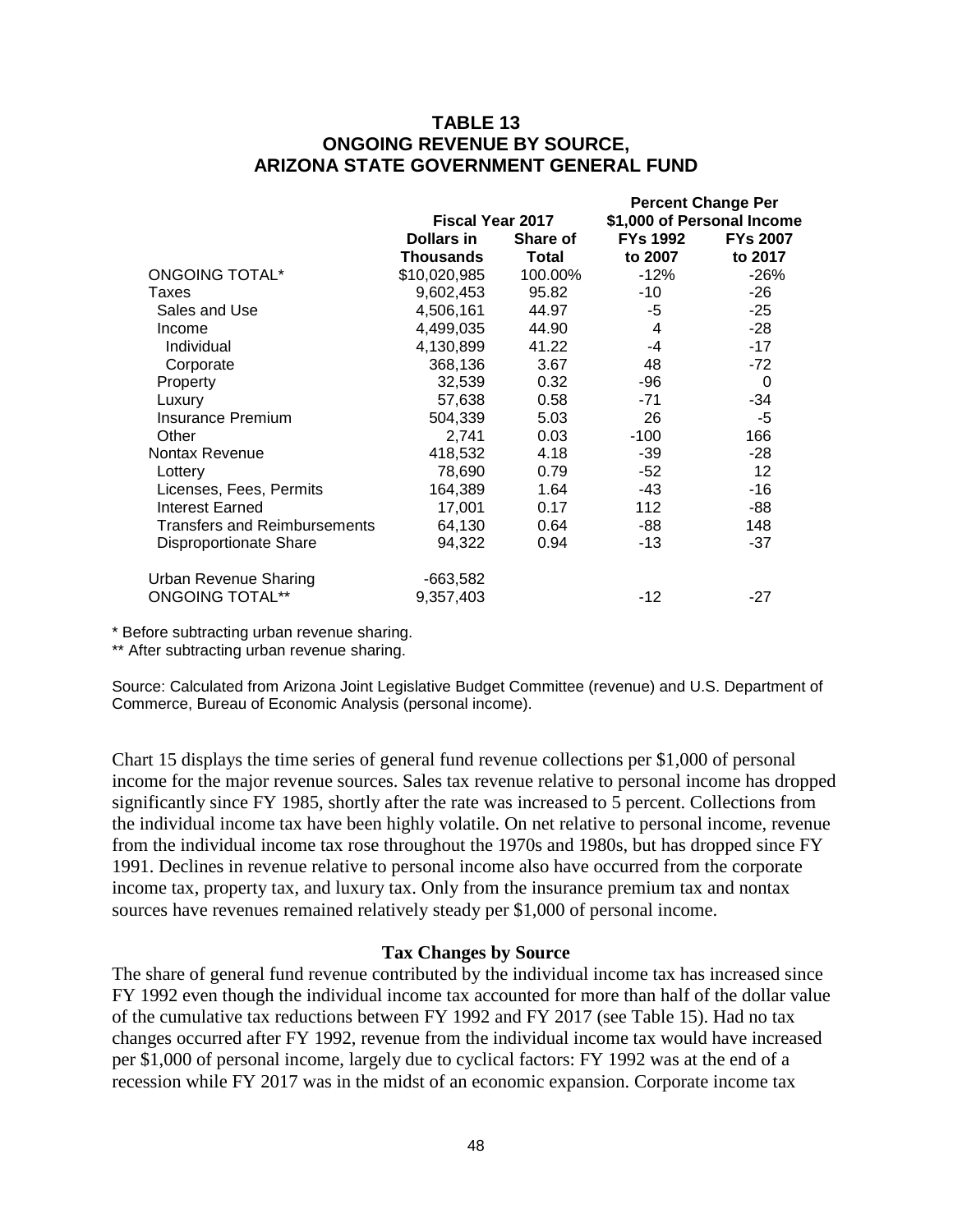## **TABLE 14 ONGOING REVENUE BY SOURCE, SHARE OF TOTAL, ARIZONA STATE GOVERNMENT GENERAL FUND**

|      | 2007-                                                                                                     |
|------|-----------------------------------------------------------------------------------------------------------|
|      | 2017                                                                                                      |
| 1.91 | 0.13                                                                                                      |
| 3.33 | 0.62                                                                                                      |
| 6.99 | $-1.62$                                                                                                   |
| 3.07 | 4.39                                                                                                      |
| 3.92 | $-6.02$                                                                                                   |
|      | 0.08                                                                                                      |
|      | -0.07                                                                                                     |
| 1.19 | 1.10                                                                                                      |
|      | 0.03                                                                                                      |
|      | -0.13                                                                                                     |
|      | 0.27                                                                                                      |
|      | 0.18                                                                                                      |
|      | -0.86                                                                                                     |
|      | 0.45                                                                                                      |
|      | $-0.17$                                                                                                   |
|      | 1992-<br>2007<br>-4.67<br>$-1.32$<br>-3.60<br>$-1.91$<br>$-0.44$<br>$-0.79$<br>0.60<br>$-1.27$<br>$-0.01$ |

Note: Shares calculated before subtracting urban revenue sharing.

Source: Calculated from Arizona Joint Legislative Budget Committee.

revenue also would have been higher without any tax law changes, while revenue from the other tax sources would have been lower.

In the current fiscal year (2018), additional tax reductions become effective. These tax cuts particularly affect the corporate income tax. Estimates of the cumulative effect through FY 2018 of tax changes passed since FY 1992 are \$4.75 billion overall, with \$2.41 billion to the individual income tax, \$893 million to the corporate income tax, \$618 million to the sales tax, \$511 million to the property tax, and \$322 million to other taxes. The general fund historically received monies from the pari-mutuel, estate, and motor vehicle license taxes, but no longer receives any funding from these sources.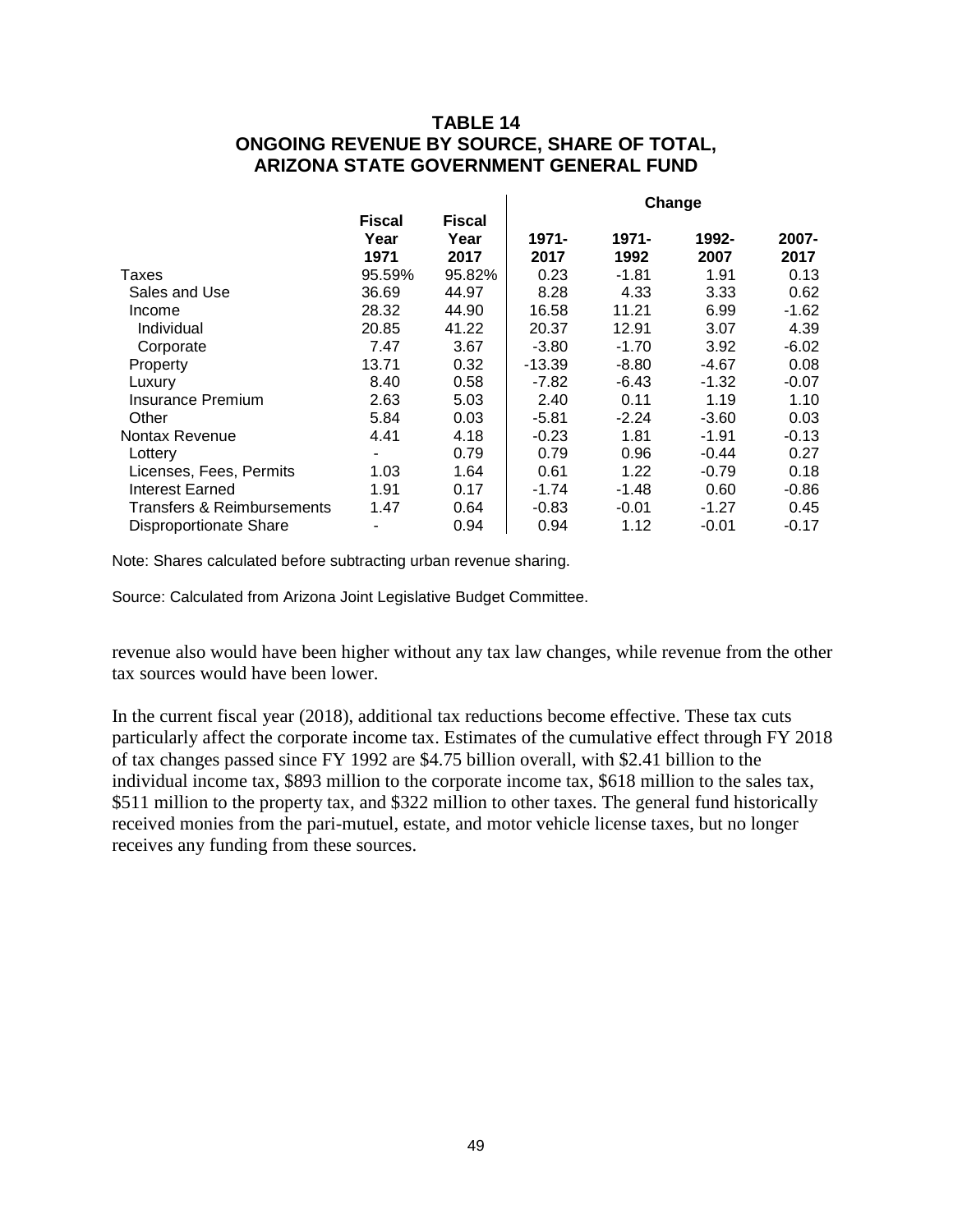

1971 1976 1981 1986 1991 1996 2001 2006 2011 2016

Sales Tax  $\longrightarrow$ Individual Income Tax



Note: Revenue from the temporary sales tax increase in FYs 2011 through 2013 is not included.

Source: Calculated from Arizona Joint Legislative Budget Committee (revenue) and U.S. Department of Commerce, Bureau of Economic Analysis (personal income).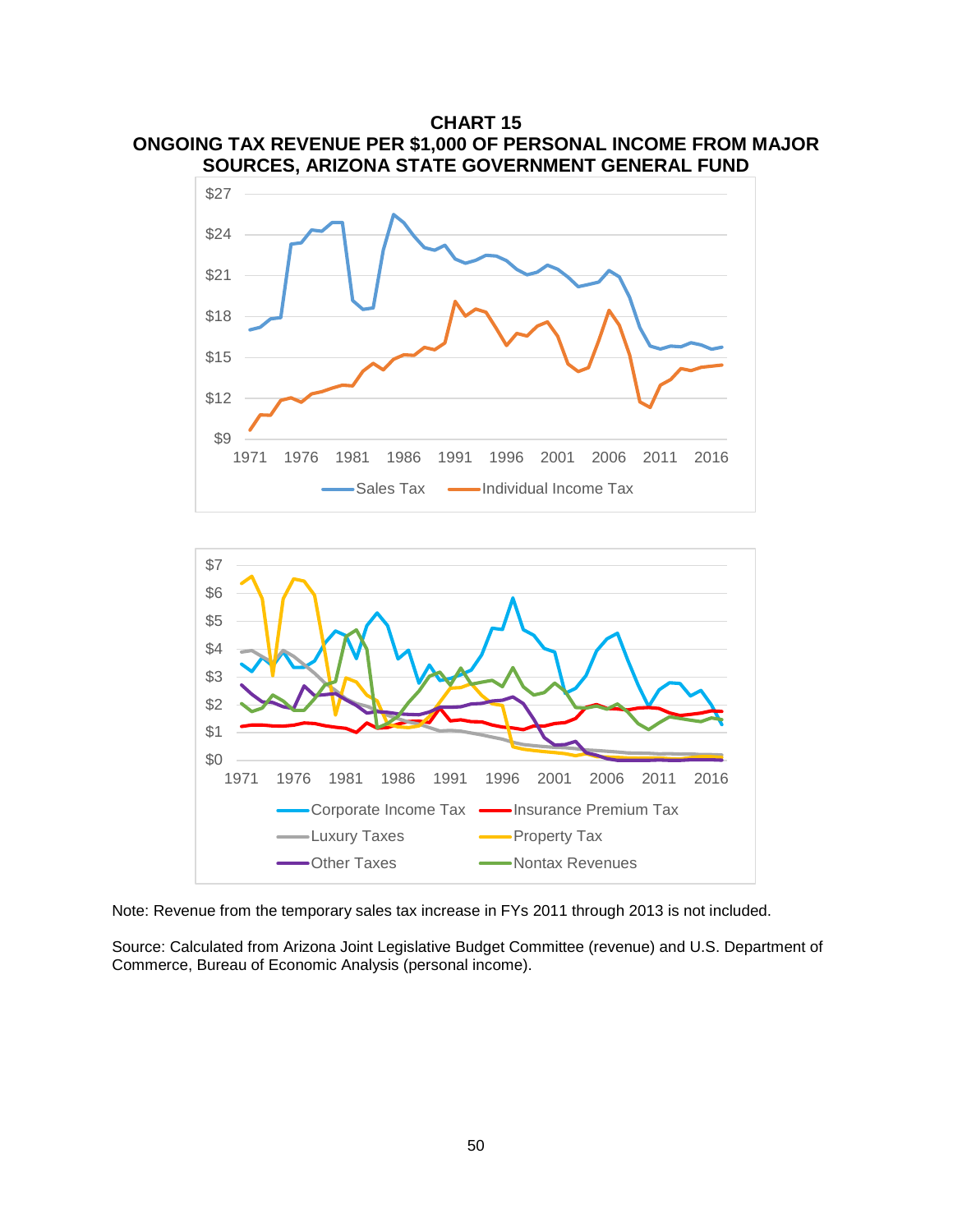## **TABLE 15 EFFECT ON REVENUE IN FISCAL YEAR 2017 FROM TAX CHANGES IMPLEMENTED SINCE FISCAL YEAR 1992, ARIZONA STATE GOVERNMENT GENERAL FUND**

|                       | Tax         |          |               | Tax Collections Per \$1,000 of Personal Income |                |           |                                    |           |  |  |
|-----------------------|-------------|----------|---------------|------------------------------------------------|----------------|-----------|------------------------------------|-----------|--|--|
|                       | Change      | Share of | <b>Actual</b> | <b>Actual</b>                                  |                |           | Change Between FY 1992 and FY 2017 |           |  |  |
|                       | In Millions | Total    | FY 1992       | FY 2017                                        | <b>FY 2017</b> | Actual    |                                    | $***$     |  |  |
| <b>TOTAL</b>          | $$-4,414$   |          | \$50.12       | \$33.59                                        | \$49.03        | $$-16.53$ | $$-1.09$                           | $$-15.44$ |  |  |
| Sales Tax             | $-579$      | 13.1%    | 21.92         | 15.77                                          | 17.79          | $-6.15$   | $-4.13$                            | $-2.02$   |  |  |
| Individual Income Tax | $-2,283$    | 51.7     | 18.04         | 14.45                                          | 22.44          | $-3.59$   | 4.40                               | $-7.99$   |  |  |
| Corporate Income Tax  | -757        | 17.1     | 3.08          | 1.29                                           | 3.94           | $-1.79$   | 0.86                               | $-2.65$   |  |  |
| <b>Property Tax</b>   | -490        | 11.1     | 2.62          | 0.11                                           | 1.83           | $-2.51$   | $-0.79$                            | $-1.72$   |  |  |
| <b>Other Taxes</b>    | $-305$      | 6.9      | 4.45          | 1.98                                           | 3.04           | $-2.47$   | $-1.41$                            | $-1.07$   |  |  |

\* Had no tax changes occurred since FY 1992

\*\* Due to tax changes

Source: Calculated from Arizona Joint Legislative Budget Committee (revenue and estimated initial effects of tax changes) and U.S. Department of Commerce, Bureau of Economic Analysis (quarterly personal income).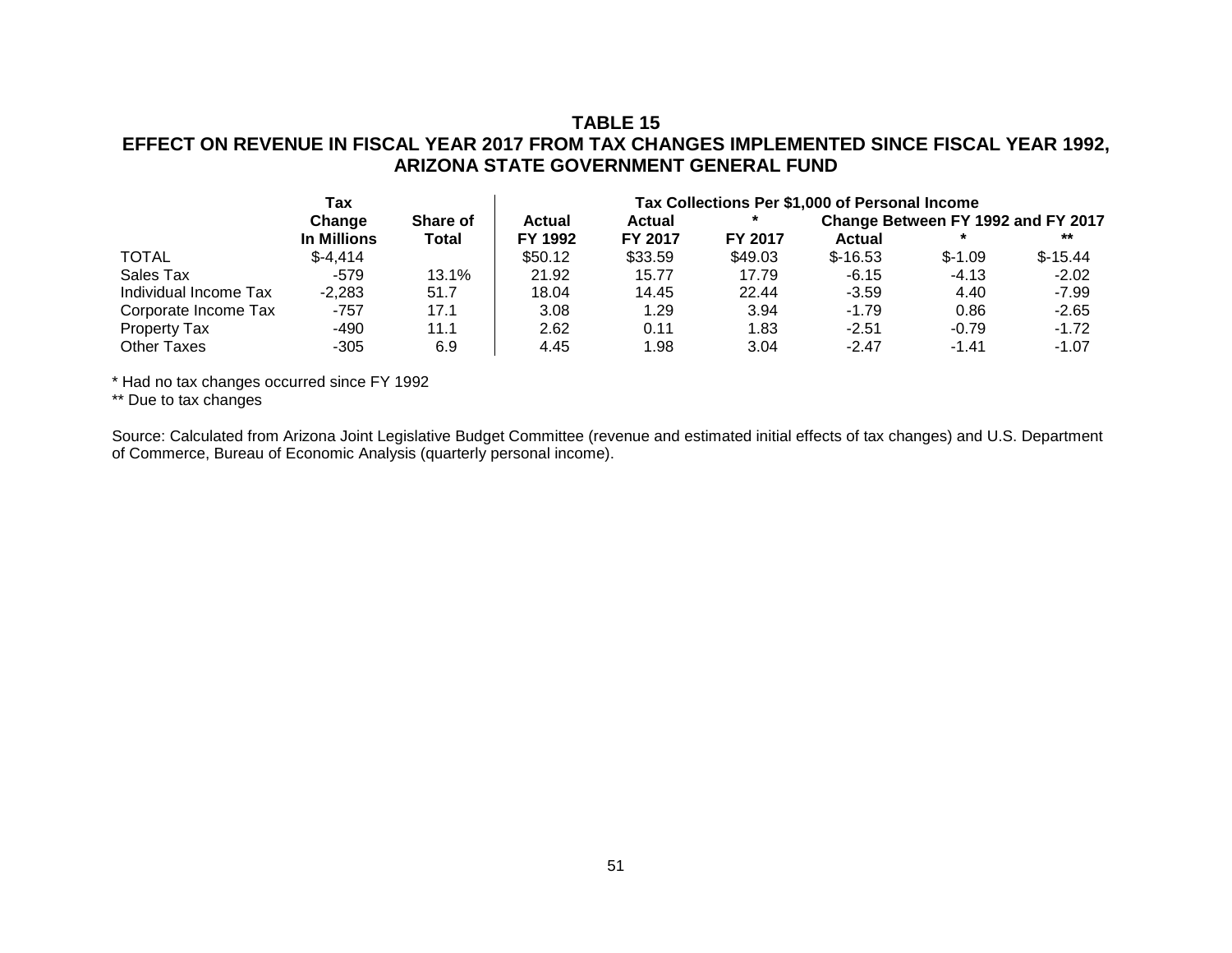### **FISCAL SYSTEM GUIDING PRINCIPLES**

The guiding principles listed below were developed based on multiple inputs, including a literature review, the principles identified by "Fiscal 2000" (a study of Arizona's fiscal system conducted in 1989), and guiding principles identified by the Citizens Finance Review Commission (CFRC) in 2003.

While agreement exists nationally regarding the guiding principles, the list of principles can be organized and grouped in a number of ways, and the terminology and definitions of terms can vary. Thus, the 10 revenue system principles listed below, which are ordered from the broadest considerations to more micro concepts, differ in terminology and number from the principles identified by other groups.

1. **Stability**: The revenue system should minimize year-to-year fluctuations in revenue over the economic cycle.

- Multiple revenue sources should be employed, including taxes, user fees, and the federal government. Income, wealth, consumption, and transactions all should be taxed.
- An adequately funded budget stabilization fund should be used to offset the inevitable cyclical fluctuations in revenue.

2. **Responsiveness**: The revenue system should produce revenue that keeps pace with long-term growth in the state's economy.

- The growth of government generally should be targeted to keep pace with economic growth: population plus inflation plus real per capita economic gains.<sup>[30](#page-54-0)</sup>
- The system should be designed to collect revenue from expanding activities.
- Over time, the system should be updated as necessary to keep pace with changing technology, economic mix, and societal structure.

3. **Predictability**: A stable and responsive revenue system produces a predictable stream of revenue, benefiting taxpayers and policymakers.

- The revenue system should be designed based on these guiding principles, then changed only as necessary. Frequent ad hoc changes negatively affect predictability as well as other guiding principles.
- An adequately funded budget stabilization fund greatly enhances predictability.

4. **Efficiency**: Revenue policy should have minimal impacts on economic behavior.

- Revenue sources should be broad based with low marginal tax rates.
- Revenue collections should be matched to public benefits. That is, the direct beneficiaries of government services should pay for the cost of their provision to the extent possible.
- 5. **Competitiveness**: Revenue policies should promote economic vitality and prosperity.
	- The division of the revenue burden between businesses and individuals should be equitable.

<span id="page-54-0"></span>l <sup>30</sup> A system that is responsive to population and inflation only, as suggested in some proposals for an alternative tax and expenditure limit to that currently in the Arizona Constitution, would result in a gradual reduction over time in government services and an inability of the state government to respond to new technologies and emergencies.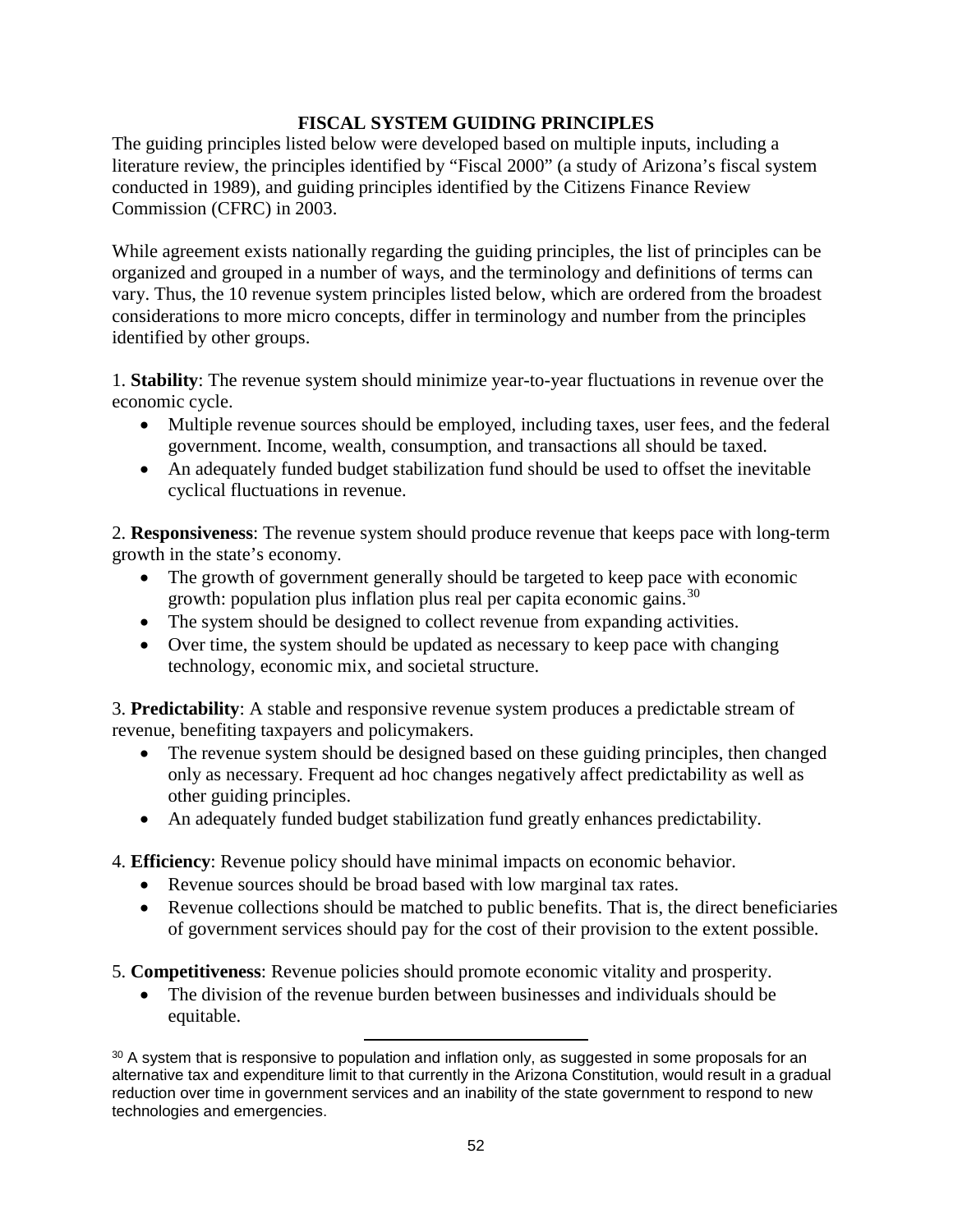• The revenue system should be consistent with that of other states to minimize disincentives for investment. Particular attention should be paid to policies affecting basic (export) industries.

6. **Exportability**: The revenue system should be designed to tax nonresidents as well as residents.

- Taxes paid by tourists, seasonal residents, and other nonresidents as well as by residents should be utilized.
- Taxes and user fees that particularly target visitors also should be employed.
- 7. **Neutrality**: Differential treatment of similar economic activities should be minimized.
	- The use of tax credits and exemptions should be limited.
	- Tax credits and exemptions should be periodically evaluated to determine if they contribute to economic development and the common good.
- 8. **Horizontal Equity**: Revenue policies should treat people of equal means similarly.
	- The definition of "equal means" may vary by revenue source, such that the evaluation of horizontal equity needs to be made by source.
- 9. **Vertical Equity**: The overall tax structure should minimize regressivity.
	- Tax payments as a proportion of income should not be higher for those with lower incomes than for other taxpayers.
	- Some fiscal experts contend that the overall tax structure (including federal taxes) should be progressive, with tax payments as a proportion of income rising with income.

10. **Simplicity**: The revenue system should be designed to minimize costs of compliance and administration.

- The revenue system should be easily understood by affected businesses and individuals and should minimize compliance costs.
- Revenue rules should be easy to administer by government agencies and should minimize administrative costs.

Each of these 10 guiding principles is specific to the revenue system. However, revenue cannot be examined independently from the rest of the fiscal system — expenditures and debt. Additional guiding principles apply to a fiscal system. In particular, revenues and expenditures should be linked; this principle is sometimes labeled as **Accountability**:

- Determine the desired level of expenditures per program, then raise sufficient revenue to meet the targeted spending levels on an ongoing basis.
- Changes to the revenue system (such as reductions in tax rates and elimination of revenue sources) should be matched by a commensurate change in expenditures.
- Funding of new programs and changes in the funding level of existing programs should be matched by a change in revenue of a corresponding magnitude.
- Capital expenditures generally should not be paid out of the operating (general) fund.

A key component of accountability is transparency. Detailed reports of revenue sources and amounts and of revenue uses and amounts should be readily available.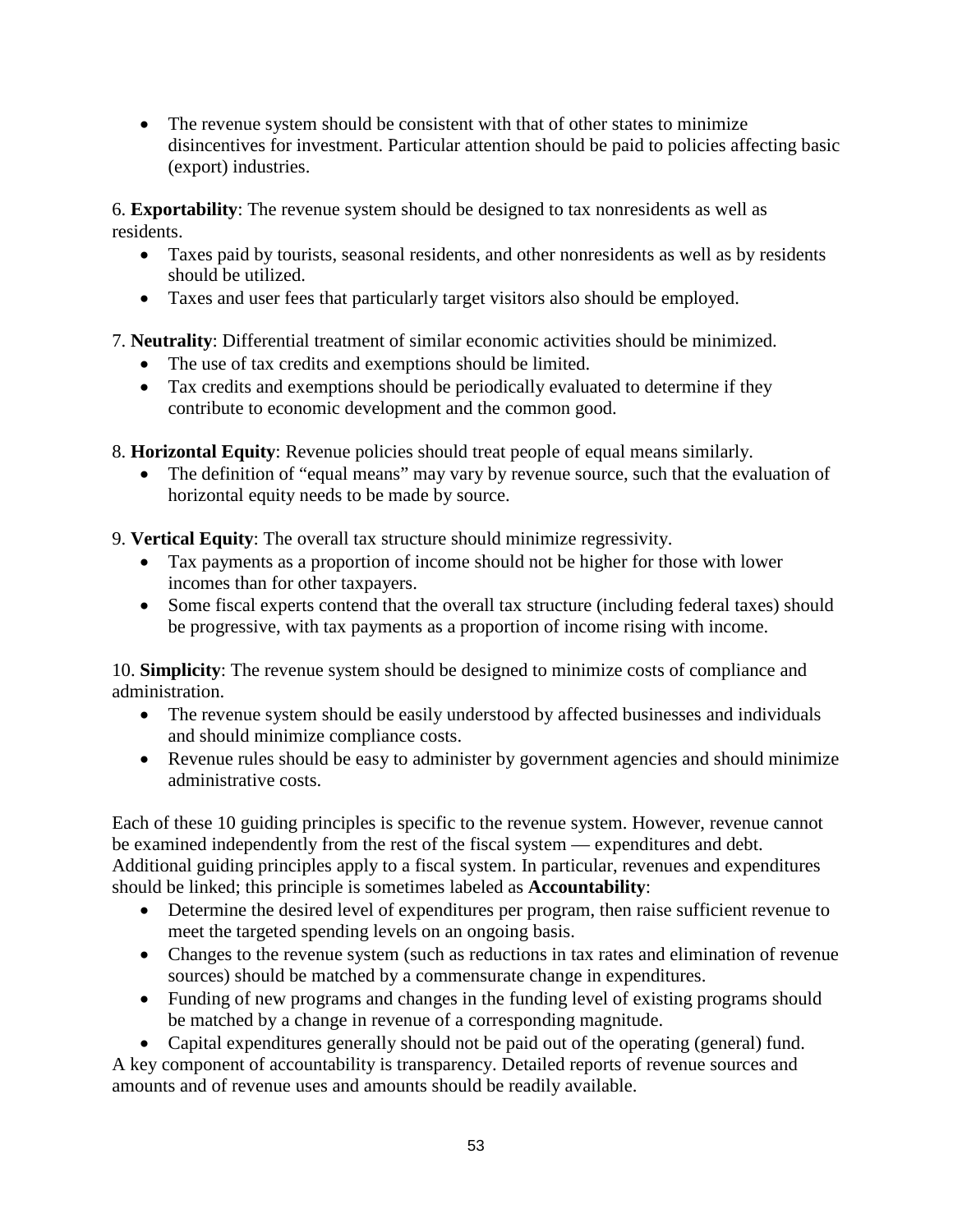Another guiding principle of a fiscal system is **intergovernmental complementarity**. State government revenues, expenditures, and debt do not comprise the fiscal system because of the interactions between state government and local governments on one hand, and between the federal government and state government on the other. In particular, state government needs to consider the impact on local governments from changes to the state's revenue system. Adherence to this principle does not require that state government be given more control over federal funding.

# **Evaluation of Arizona's Revenue System Relative to the Guiding Principles**

The February 2003 issue of *Governing* magazine rated the states' revenue systems in three categories:

- Adequacy of revenue. Revenue should be reliable, come from balanced and multiple sources, be responsive to structural changes in the economy, be competitive in comparison to other states, and be adequate in both the short term and long term.
- Fairness to taxpayers. The revenue system should consist of broad revenue bases with low rates and few exemptions, be progressive, and treat similar taxpayers equitably.
- Management of system. The revenue system should feature a simple and visible tax code that facilitates taxpayer compliance, be fairly and efficiently administered, provide data and analytical capabilities; and be subject to accurate revenue projections.

On each measure, Arizona received a rating of 2 on a four-point scale (where 4 is best). *Governing* described this rating as "The state could continue to function as it currently does into the foreseeable future. But there are clear elements to the tax system that would benefit from change."

The 2008 version of "Grading the States" published in *Governing* evaluated state governments in four categories: information, people, infrastructure, and money. Arizona received a C+ grade in the money category, which consisted of five subcategories. Arizona received a mid-level grade on four: long-term outlook; budget process; contracting and purchasing; and financial analysis and reporting. Its structural balance was rated as a weakness.

# **Vertical Equity: Regressivity**

The guiding principle of vertical equity receives considerable attention. A report by the Institute on Taxation and Economic Policy (ITEP) particularly looked at this issue.<sup>[31](#page-56-0)</sup> According to the ITEP study, sales and excise taxes are highly regressive. Property taxes across the states ranged from roughly proportional to regressive. Income taxes are not regressive in any state. Every state had a regressive overall state and local government system, though a few states, including California, approached proportionality.

According to the ITEP report, based on all state and local government taxes, Arizona had the eighth-most regressive tax system in the country, largely due to its high dependence on the sales tax, though its maximum income tax rate also is relatively low. The lowest 20 percent of nonelderly taxpayers paid 12.5 percent of their income in taxes, compared to a national average of 10.9 percent. Arizona's percentage was one of the highest in the nation. In contrast, the top 1

<span id="page-56-0"></span>l <sup>31</sup> "Who Pays? A Distributional Analysis of the Tax Systems in All 50 States," January 2015, [https://itep.org/whopays/.](https://itep.org/whopays/)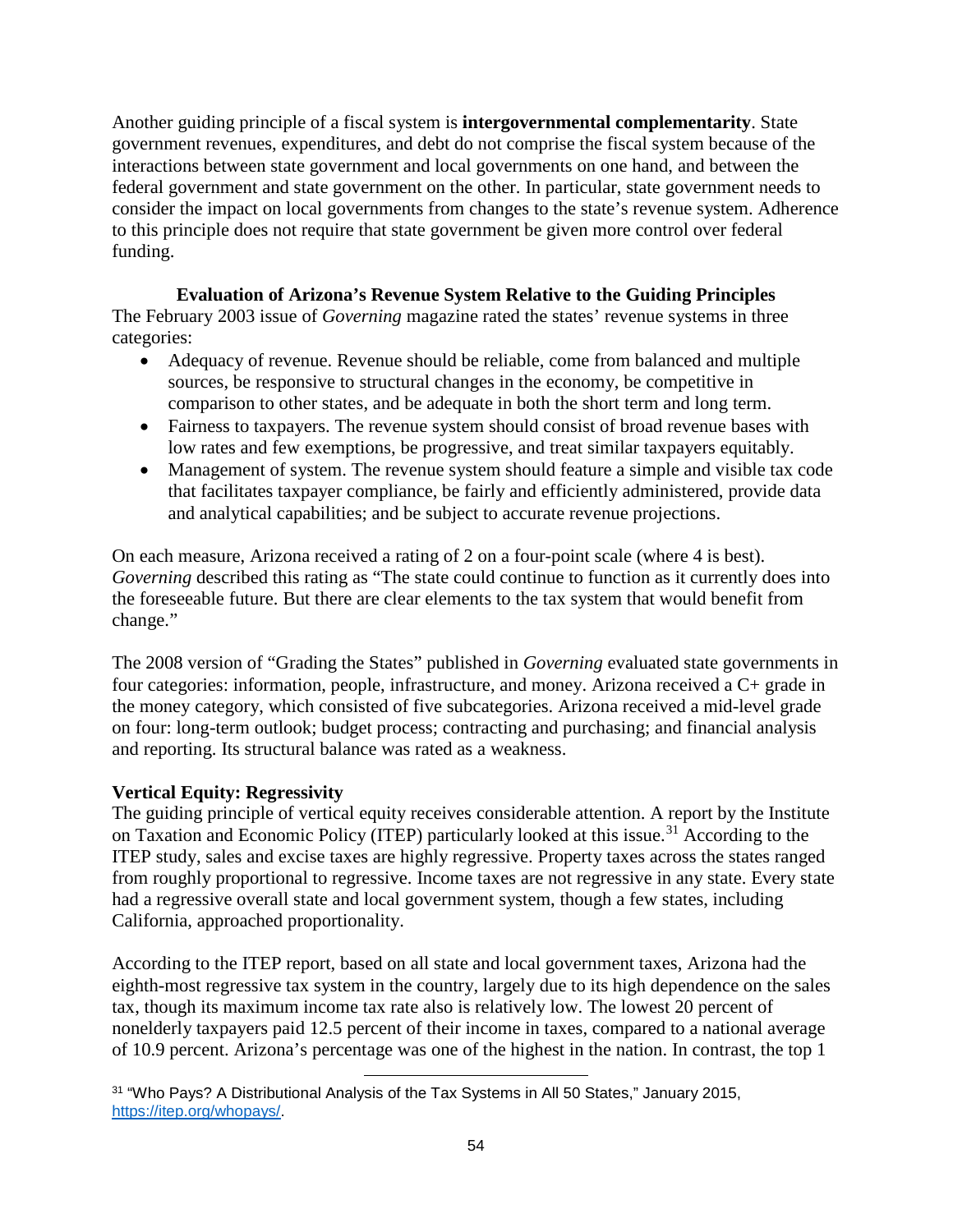percent of nonelderly income earners in Arizona paid taxes equal to only 4.6 percent of their income, compared to a national average of 5.4 percent.

Most of the states with the most regressive systems have either a high dependence on the sales tax, do not levy an individual income tax, or apply a single income tax rate. States with the least regressive systems either rely little on sales taxes or have a high maximum income tax rate.

### **Neutrality: Tax Credits and Exemptions**

The guiding principle of neutrality is negatively affected by tax credits and exemptions, the use of which expanded greatly in Arizona after the early 1990s. The broader term of "tax expenditures" incorporates tax credits and exemptions, as well as exclusions, deductions, subtractions, and preferential rates. These tax expenditures also have a negative effect on the guiding principles of horizontal equity and simplicity.

The Arizona Department of Revenue (DOR) annually releases a report detailing its estimates of the revenue impacts of tax expenditures.<sup>[32](#page-57-0)</sup> The estimated value of tax expenditures was \$13.5 billion in FY 2017. The vast majority of this amount was in the form of transaction privilege and use tax expenditures. Of the \$12.0 billion due to the sales tax, \$11.5 billion was due to exemptions. Most of the rest was due to a preferential tax rate of zero percent on commercial leases, valued at \$450 million.

Not taxing services accounted for \$5.2 billion of the \$11.5 billion in exemptions. DOR divides services into seven categories, the largest of which was health care at \$2.1 billion. Of the \$6.3 billion in exemptions other than services, not taxing wholesale trade accounted for \$3.5 billion. Wholesale trade is not taxed to avoid double taxation of a good that will be taxed at the retail level. The other \$2.8 billion results from a variety of exemptions, including \$642 million for prescription drugs, \$359 million for food for home consumption, and \$151 million for a 35 percent reduction in prime contracting.

The \$1.5 billion in tax expenditures other than related to the sales tax resulted from a much lesser amount from each of a number of other taxes. The largest amount was \$420 million in the property tax. All of this is due to "additional state aid to education," which is in the form of a "homeowner's rebate." The state pays 47.19 percent of the portion of a homeowner's property tax bill that is assessed by a school district, up to a maximum of \$600.

The Arizona Department of Revenue estimates that the amount of revenue not collected due to individual income tax expenditures in the form of credits totaled \$395 million in FY 2017. Tax credits amounting to more than \$10 million follow:

• \$149.7 million for taxes paid to other states or countries

 $\overline{\phantom{a}}$ 

- \$97.6 million in credits related to private schools
- \$45.9 million for the credit for public school extracurricular activities
- \$30.8 million for the low-income tax credit related to increases in excise taxes
- \$36.8 million for charitable organizations

<span id="page-57-0"></span><sup>32</sup> "The Revenue Impact of Arizona's Tax Expenditures,"

[https://www.azdor.gov/ReportsResearch/TaxExpenditures.aspx.](https://www.azdor.gov/ReportsResearch/TaxExpenditures.aspx) The latest report, for FY 2017, was released in November 2017. The tax expenditures reported for the income taxes are for tax year 2015.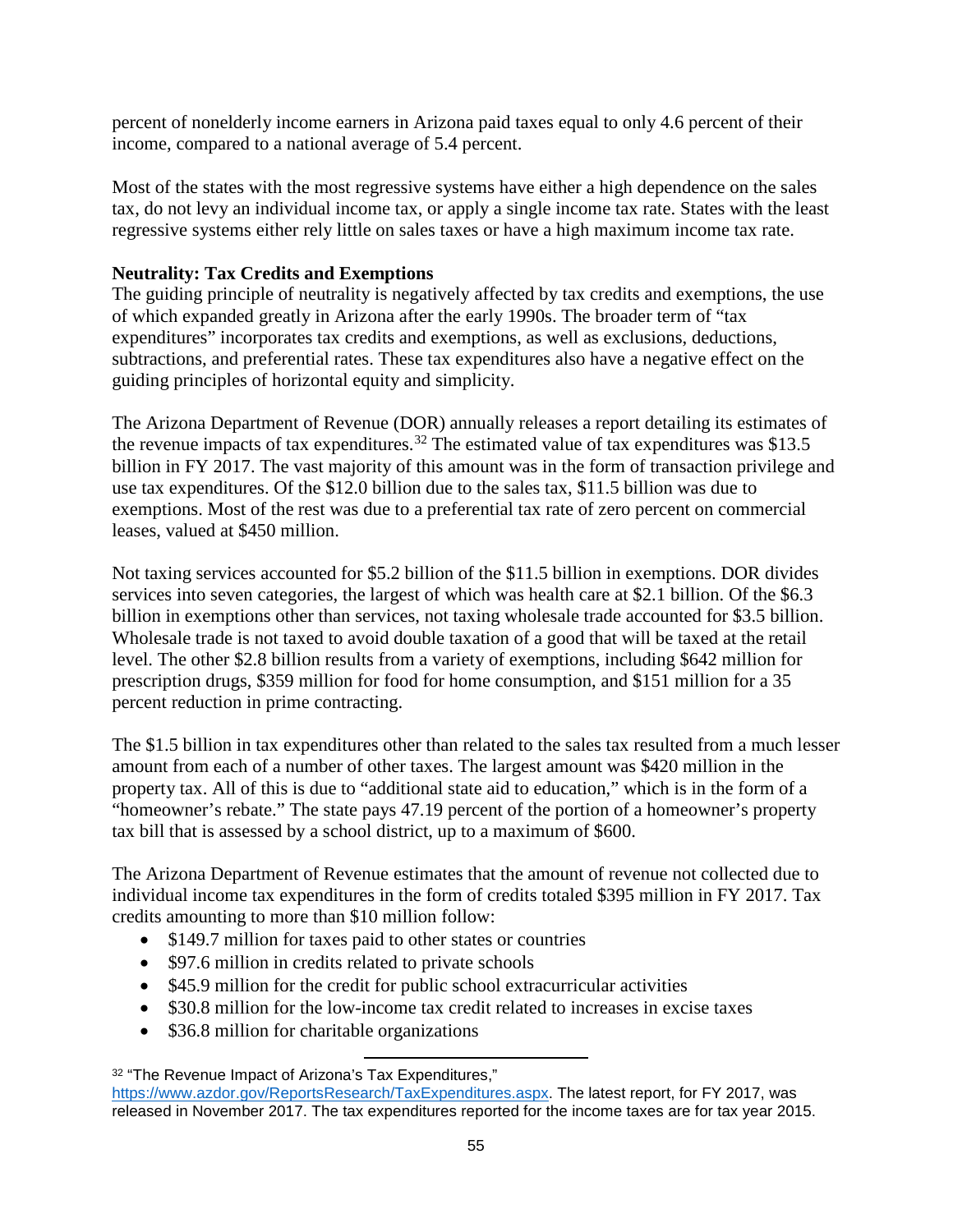• \$12.2 million for the research and development credit (aimed at small businesses that report on the individual tax form)

The corporate income tax had tax expenditures of \$127 million, all in the form of credits. Credits related to research and development totaled \$91 million. Another \$24 million was for private schools.

Tax expenditures from the insurance premium tax totaled \$253 million. Exemptions accounted for \$115 million and were mostly health related, such as exempting Medicare Advantage plans. Of \$37 million in credits, \$27 million was for private schools. Subtractions of \$92 million were related to annuity contracts.

### **Qualitative Assessment**

Based on the literature review and data analysis, a qualitative assessment was made of how well each of Arizona's larger tax sources currently compare to each of the guiding principles. A weighted sum (based on the share of total revenue contributed by each source) of these evaluations resulted in the qualitative assessment of the overall system shown in Table 16. Arizona's current revenue system receives a poor evaluation relative to a system of best practices on most of the guiding principles: stability, predictability, responsiveness, efficiency, neutrality, horizontal equity, vertical equity, and simplicity. In addition, the fiscal system receives a very poor rating on accountability, given the structural deficit, lack of linkage between changes in revenues and changes in expenditures, and inclusion of capital expenditures in the operating fund. $33$ 

The evaluation of the revenue system used in Arizona in the early 1990s would not have been nearly as negative as the current assessment. Of the numerous piecemeal changes made to the revenue system since that time, many have been contrary to the guiding principles. These changes can be grouped into two categories:

- Narrowing of the revenue base. The revenue base used for the state government general fund in particular has been narrowed by the elimination of the state property tax, the removal of proceeds from the vehicle license tax being deposited into the general fund, and by reductions in/elimination of various lesser revenue sources. This narrowing of the revenue base has had significant negative effects on the guiding principles of stability, predictability, responsiveness, efficiency, and vertical equity.
- Expansion of the number of tax credits and exemptions. The use of tax credits and exemptions exploded in the 1990s, resulting in negative effects on neutrality, horizontal equity, and simplicity.

In addition, the revenue system in Arizona continues to be limited by the following factors:

- An out-of-date tax code. This is particularly a problem with the sales tax. Responsiveness is particularly hindered by this condition.
- Over-reliance on business taxes. This has become less of an issue due to reductions in business property taxes and the corporate income tax. However, the tax burden remains

<span id="page-58-0"></span> $\overline{\phantom{a}}$ <sup>33</sup> While the general fund in recent years has been balanced, this is the result of cyclically high revenue during the expansionary portion of the economic cycle. When the time horizon is the entire economic cycle, a structural deficit remains.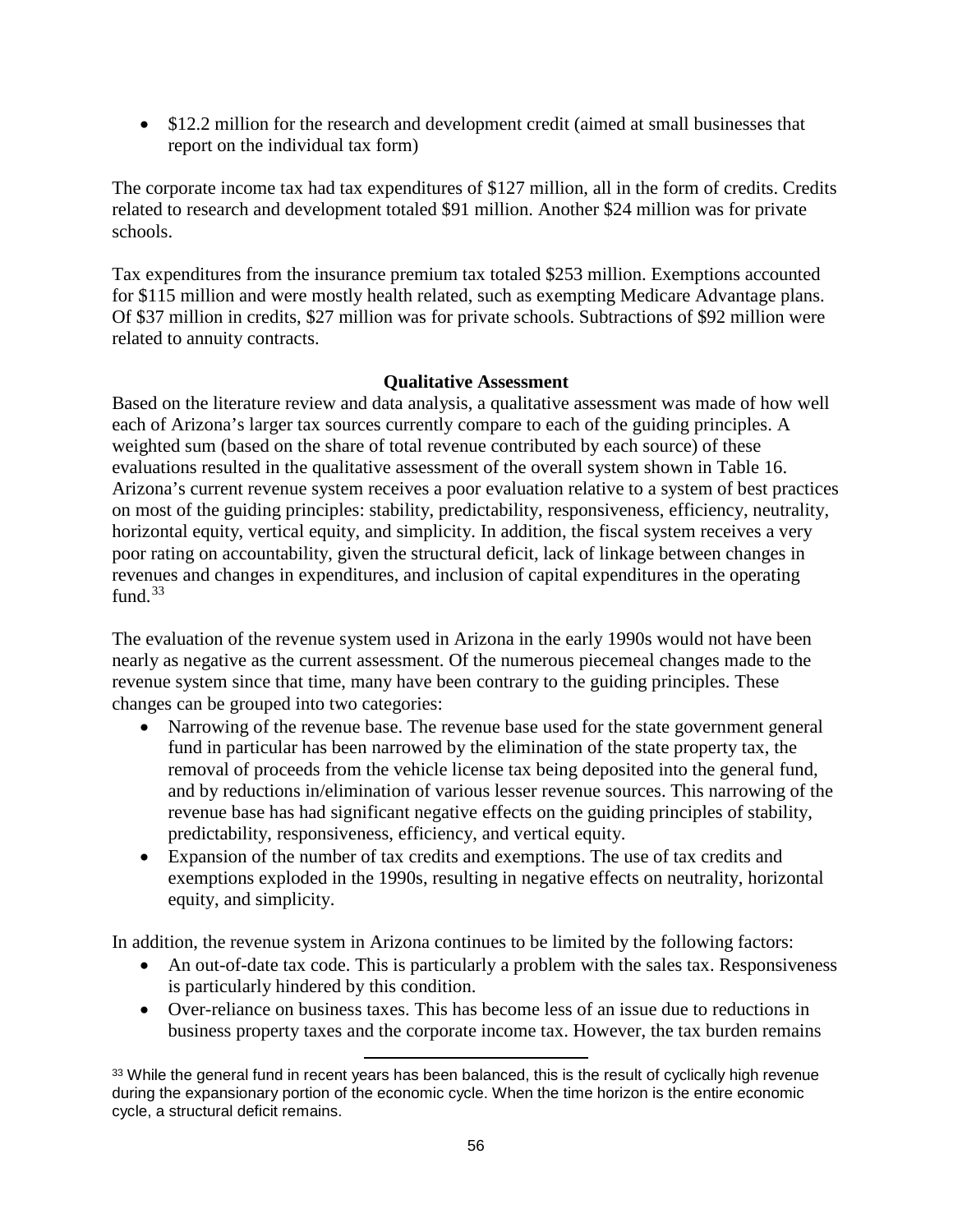### **TABLE 16 A QUALITATIVE ASSESSMENT OF THE OVERALL STATE AND LOCAL GOVERNMENT FISCAL SYSTEM AS CURRENTLY STRUCTURED IN ARIZONA**

| <b>Guiding Principle</b><br>Stability and<br>Predictability | Evaluation*<br>Very Poor | <b>Comments</b><br>Highly cyclical revenue, multiple changes to tax code, poor use of<br>rainy day fund, overemphasis on sales tax, little use of more stable<br>revenue sources |
|-------------------------------------------------------------|--------------------------|----------------------------------------------------------------------------------------------------------------------------------------------------------------------------------|
| Responsiveness                                              | Poor                     | Overemphasis on the sales tax, whose narrow base causes<br>collections to lag behind economic growth                                                                             |
| Efficiency                                                  | Poor                     | Heavy reliance on certain taxes, some with high tax rates                                                                                                                        |
| Competitiveness                                             | OK.                      | Recent corporate income tax reductions have improved this<br>evaluation                                                                                                          |
| Exportability                                               | Good                     | Some of the tax burden is borne by nonresidents                                                                                                                                  |
| <b>Neutrality</b>                                           | Very Poor                | Multiple tax credits and exemptions                                                                                                                                              |
| <b>Horizontal Equity</b>                                    | Poor                     | Due to tax credits and exemptions, similar individuals and<br>businesses may have differing tax burdens                                                                          |
| <b>Vertical Equity</b>                                      | Poor                     | The declining use of the progressive income tax shifts the tax<br>burden to the regressive sales tax - those with low incomes pay a<br>higher share than those with high incomes |
| Simplicity                                                  | Very Poor                | Considerable complexity in the tax code of each of the major taxes                                                                                                               |
| Accountability                                              | Very Poor                | Repeated violations of the link between revenues and expenditures                                                                                                                |
| Intergovernmental<br>Complementarity                        | Poor                     | Limited cooperation between state and local governments, and<br>between the state and federal governments                                                                        |

\* Relative to a system of best practices.

Source: Authors' evaluation.

higher on businesses than individuals and relatively high compared to businesses in other states, resulting in a negative impact on competitiveness.

• Complexity of the tax code. While complexity is present in each of the major taxes, it is especially a problem with property taxes.

No revenue system can be designed to excel in all criteria since some of the guiding principles partially conflict with others. However, a much-improved system could be created by applying generally accepted best principles of revenue policy to Arizona's system. A system that achieves an OK-to-good evaluation against each of the guiding principles is feasible to create.

Tables 17 through 19 provide a qualitative assessment of each of the three major tax sources and evaluate each as potentially improved. The general sales tax currently compares least favorably and has the greatest potential for improvement. In contrast, there is not much room for improvement in the individual income tax.

Modifications to the current mix of revenue sources would put the state's revenue system more in line with a best-practices revenue system. Some tax bases would be broadened. Some tax rates would be increased but other tax rates would be decreased. In making such changes, experts agree that the revenue system as a whole, not as a set of unrelated components, be examined. The ideal system would look essentially the same regardless of the desired amount of revenue to be collected. Total revenue could be raised or lowered by adjusting tax rates and user fees.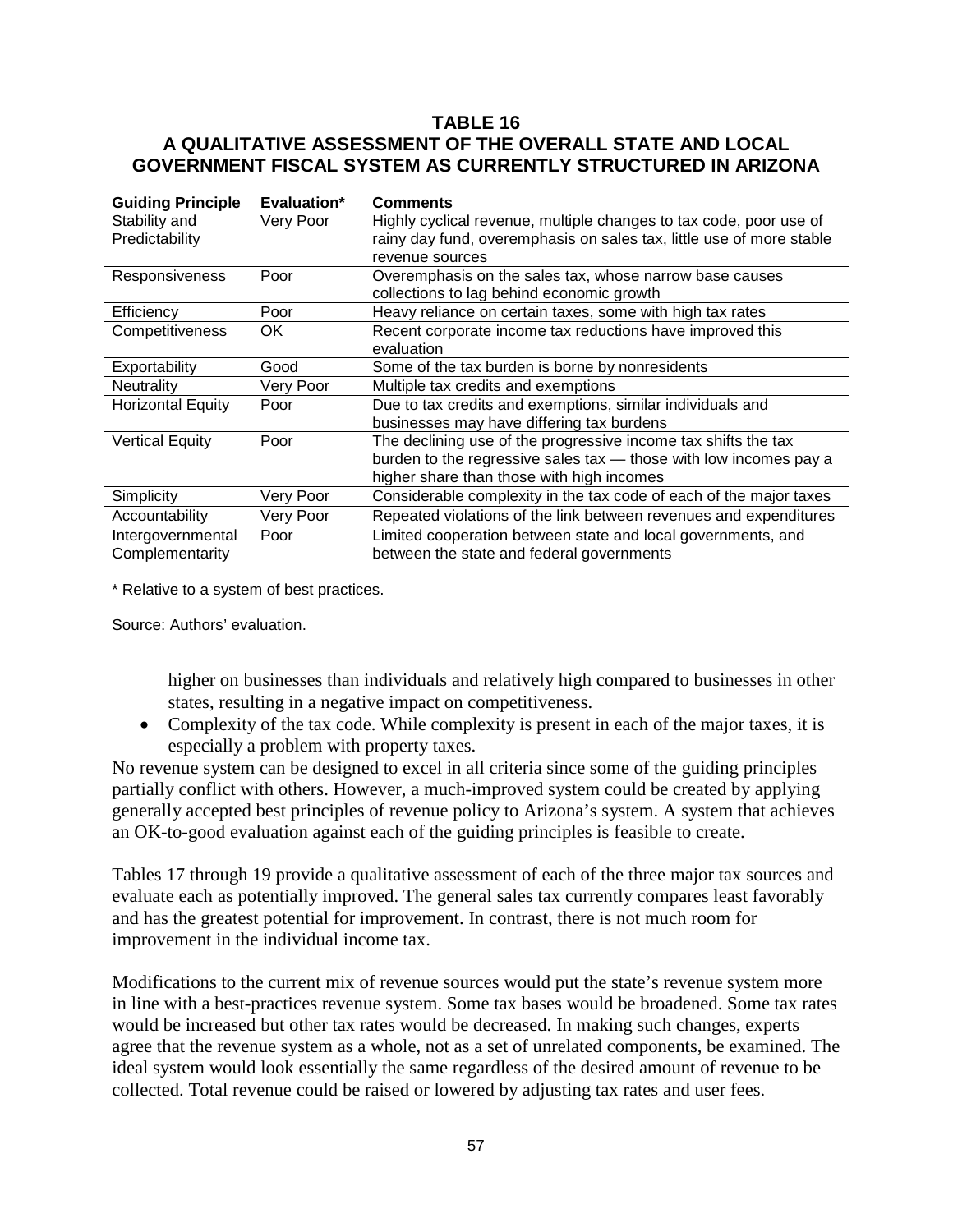In addition, strengthening the budget stabilization fund by increasing the amount that can be placed into the fund and by making transfers to and from the fund strictly formula driven, not subject to appropriation, would greatly enhance stability and predictability of revenue flows. Cyclical deficits could be eliminated except in the most severe recessions.

#### **Citizens Finance Review Commission**

The CFRC utilized the guiding principles in preparing a set of recommendations regarding Arizona's fiscal system. The commission, which consisted of 21 leaders from businesses, academia, and social service organizations (none elected officials), was tasked to "develop a series of recommendations that will advise the Governor on a course to stimulate Arizona's economy for the long term. In particular, the Commission will develop recommendations that address fiscal and tax policies that are simple, low and fair and support Arizona's growing economy." The commission was assisted by volunteers from the state's universities and the private sector. The CFRC did its work during 2003, presenting its final report in January 2004.

| <b>TABLE 17</b>                                            |
|------------------------------------------------------------|
| A QUALITATIVE ASSESSMENT OF THE STATE AND LOCAL GOVERNMENT |
| <b>GENERAL SALES TAX IN ARIZONA</b>                        |

| <b>Guiding Principle</b> | Evaluation* | <b>Comments</b>                                                 |
|--------------------------|-------------|-----------------------------------------------------------------|
|                          |             | <b>As Currently Structured</b>                                  |
| Stability and            | Poor        | Limited to nonfood goods                                        |
| Predictability           |             |                                                                 |
| Responsiveness           | Poor        | Services and Internet not taxed                                 |
| Efficiency               | Poor        | High tax rate on narrow base; across jurisdictions, lack of     |
|                          |             | standardization causes distortions                              |
| Competitiveness          | Poor        | High tax rate                                                   |
| Exportability            | Good        |                                                                 |
| <b>Neutrality</b>        | Poor        | Large number of exemptions                                      |
| <b>Horizontal Equity</b> | Poor        | Exemptions reduce equity                                        |
| <b>Vertical Equity</b>   | Poor        | Highly regressive                                               |
| Simplicity               | Poor        | Differing rates, bases, and exemptions/credits across state and |
|                          |             | local governments                                               |
|                          |             | <b>As Potentially Improved</b>                                  |
| Stability and            | ОK          | Broaden base to include Internet sales, food, and some services |
| Predictability           |             |                                                                 |
| Responsiveness           | OK          | Broaden base                                                    |
| Efficiency               | Good        | Lower tax rate on broader base; streamline code                 |
| Competitiveness          | OK          | Lower tax rate                                                  |
| Exportability            | Good        |                                                                 |
| <b>Neutrality</b>        | Good        | Reduce exemptions                                               |
| <b>Horizontal Equity</b> | Good        | Reduce exemptions                                               |
| <b>Vertical Equity</b>   | OK          | Broaden base                                                    |
| Simplicity               | OK          | Simplify tax code                                               |

\* Relative to a system of best practices.

Source: Authors' evaluation.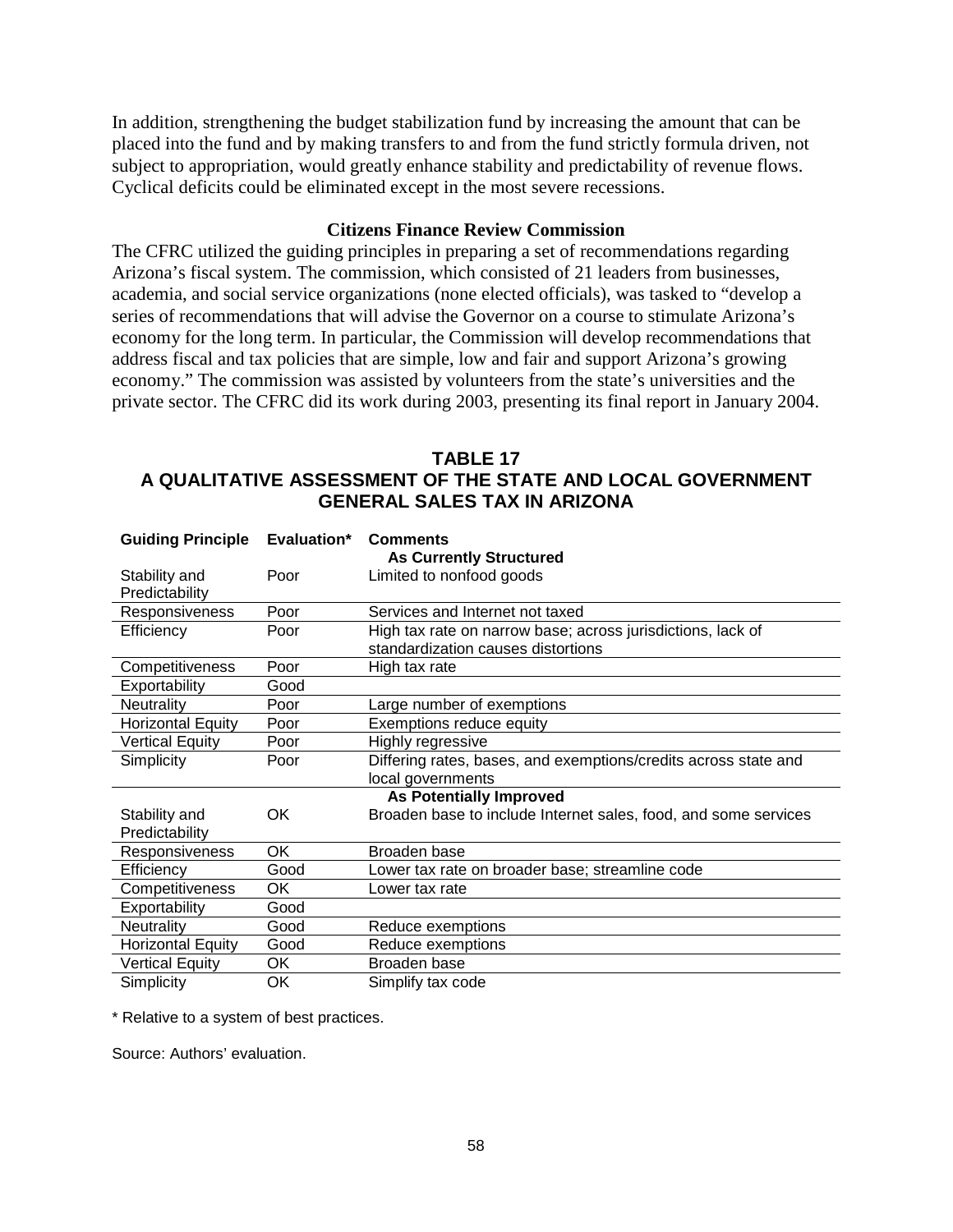## **TABLE 18 A QUALITATIVE ASSESSMENT OF THE PROPERTY TAX IN ARIZONA**

| <b>Guiding Principle</b> | Evaluation* | <b>Comments</b><br><b>As Currently Structured</b>               |
|--------------------------|-------------|-----------------------------------------------------------------|
| Stability and            | Usually     | Generally not very cyclical, but exaggerated real estate cycles |
|                          |             |                                                                 |
| Predictability           | Good        | have occurred in recent years                                   |
| Responsiveness           | Good        | Property values rise with real economic growth                  |
| Efficiency               | Poor        | Property taxes on businesses are above average                  |
| Competitiveness          | Poor        | Above-average business taxes                                    |
| Exportability            | OK.         | Out-of-state property owners are taxed                          |
| <b>Neutrality</b>        | Poor        | Different rates by category of property                         |
| <b>Horizontal Equity</b> | OK          |                                                                 |
| Vertical Equity          | OK.         | A mix of progressive and regressive elements                    |
| Simplicity               | Very Poor   | Multiple rates, assessments; varies by jurisdiction             |
|                          |             | <b>As Potentially Improved</b>                                  |
| Stability and            | Good        | Reinstate the property tax for the state general fund           |
| Predictability           |             |                                                                 |
| Responsiveness           | Good        |                                                                 |
| Efficiency               | Good        | Lower the tax burden on businesses                              |
| Competitiveness          | ОΚ          | Reduce commercial/industrial assessment rates                   |
| Exportability            | 0K          |                                                                 |
| Neutrality               | Good        | Standardize assessment rates                                    |
| <b>Horizontal Equity</b> | Good        | Standardize assessment rates                                    |
| <b>Vertical Equity</b>   | OK          |                                                                 |
| Simplicity               | OK          | Many simplifications possible                                   |

\* Relative to a system of best practices.

Source: Authors' evaluation.

Many of its 36 recommendations, listed in Table 20, still remain timely. The recommendations most relevant to this paper are reviewed in this subsection.

Several recommendations were related to the sales tax base and exemptions to the sales tax. The CFRC recommended broadening the base to include personal/consumer services and to include some transactions that were exempt. In conjunction with this broadening, a reduction to the tax rate was recommended.

Numerous recommendations were related to the property tax. In particular, the group recommended re-enacting the state property tax, phasing out the homeowner's rebate, and eliminating the 1 percent cap on residential property taxes. The CFRC also recommended using the property tax for school construction. Recommendations regarding the lowering of business property taxes have been implemented, at least to some extent. While the differences in the assessment ratio between residential and other classes of property have been narrowed, the assessment ratios remain far from uniform.

Fewer recommendations were related to the income tax. One was to minimize the number of individual and corporate credits. Another specifically sought to determine the effectiveness of the credits related to schools.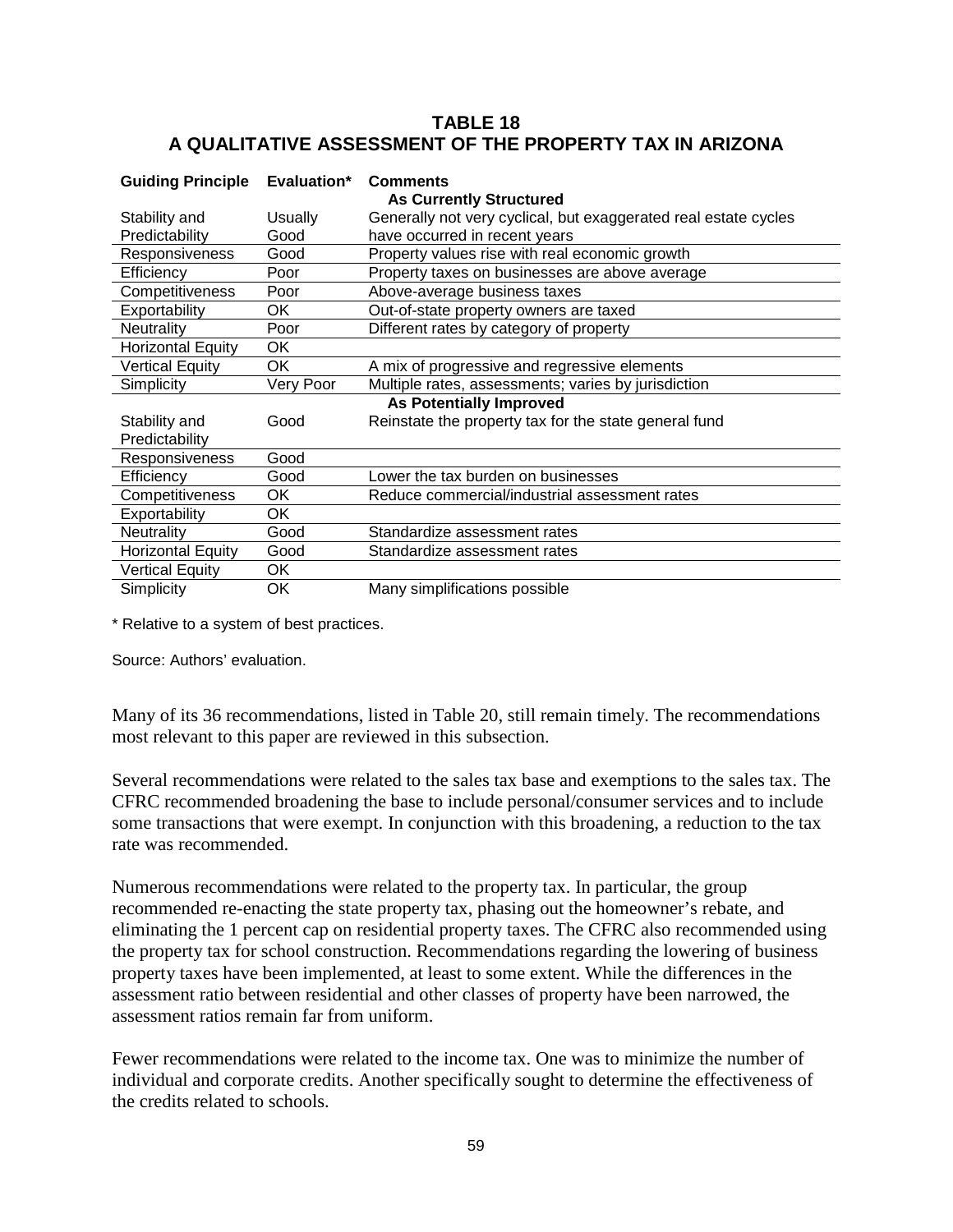# **TABLE 19 A QUALITATIVE ASSESSMENT OF THE INDIVIDUAL INCOME TAX IN ARIZONA**

| <b>Guiding Principle</b>       | Evaluation* | <b>Comments</b><br><b>As Currently Structured</b>    |  |  |
|--------------------------------|-------------|------------------------------------------------------|--|--|
| Stability and                  | Poor        | Cyclical                                             |  |  |
| Predictability                 |             |                                                      |  |  |
| Responsiveness                 | Good        |                                                      |  |  |
| Efficiency                     | Good        |                                                      |  |  |
| Competitiveness                | Good        | Low tax burden                                       |  |  |
| Exportability                  | Poor        | Applies only to those earning income in Arizona      |  |  |
| <b>Neutrality</b>              | Poor        | Many credits                                         |  |  |
| <b>Horizontal Equity</b>       | OK          |                                                      |  |  |
| <b>Vertical Equity</b>         | Good        | But not as progressive as in many states             |  |  |
| Simplicity                     | Poor        | Mostly resulting from the complex federal code       |  |  |
| <b>As Potentially Improved</b> |             |                                                      |  |  |
| Stability and                  | Poor        |                                                      |  |  |
| Predictability                 |             |                                                      |  |  |
| Responsiveness                 | Good        |                                                      |  |  |
| Efficiency                     | Good        |                                                      |  |  |
| Competitiveness                | Good        |                                                      |  |  |
| Exportability                  | Poor        |                                                      |  |  |
| <b>Neutrality</b>              | OK          | Reduce use of exemptions and credits                 |  |  |
| <b>Horizontal Equity</b>       | OK          |                                                      |  |  |
| <b>Vertical Equity</b>         | Good        | Modify tax rates and brackets to raise progressivity |  |  |
| Simplicity                     | OK          |                                                      |  |  |

\* Relative to a system of best practices.

Source: Authors' evaluation.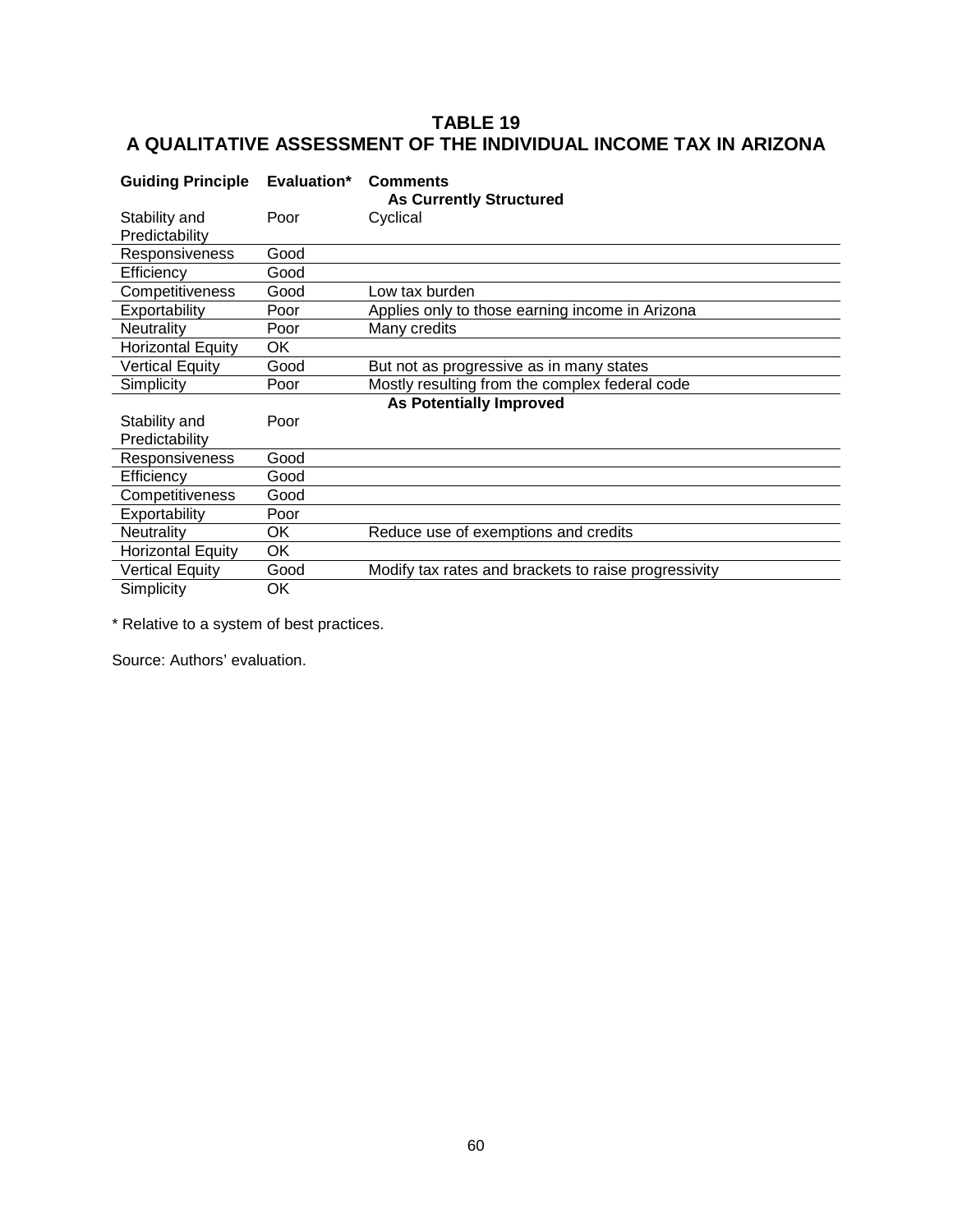### **TABLE 20 SUMMARY OF RECOMMENDATIONS OF THE CITIZENS FINANCE REVIEW COMMISSION**

- 1 Move toward reducing overall business property tax burdens.
- 2 Reduce the business personal property tax on locally assessed business personal property.
- 3 Apply a uniform assessment ratio on all future voter-approved property tax funded bonds and overrides.
- 4 Align the TPT to more appropriately mirror the state's economy by expanding the tax base.
- 5 Carefully examine the effectiveness of the possessory interest tax to determine if it is functioning the way it was intended, i.e. an in-lieu property tax.
- 6 Assign the specific responsibility for long-term planning to a particular agency or committee.
- 7 In addition to the current practice of cost accounting, utilize accrual accounting on a selective basis to provide the state's financial policymakers with long-term planning budget data.
- 8 Centralize information about federal funds in an effort to increase the federal grant dollars received.
- Increase the current limit on the budget stabilization fund to its original 15 percent cap and take measures to make "raids" on the fund more difficult.
- 10 Utilize capital financing tools (bonding) for long-term capital assets with debt service tied to specific revenue streams.
- 11 Establish high-level tax policy guidelines to be used to test the soundness of future proposed transaction privilege tax exemptions.
- 12 Do not depend on general fund revenues to finance new school construction, but instead implement a process for new school construction using local school district, county, or state property taxes.
- 13 Where possible, phase in major changes—or phase out changes—to the tax structure over time.
- 14 Remove the constitutional requirement that raising tax rates requires two-thirds affirmative vote, reverting to a simple majority requirement.
- 15 Hire a consultant to examine the fairness and extent of miscellaneous taxes and fees imposed by the state for services.
- 16 Decrease revenue loss by increasing spending on revenue enforcement until cost-benefit equilibrium is reached, and implement a system that makes tax avoidance more difficult.
- 17 Replace unit-based fees and taxes with percentage-based fees and taxes.
- 18 Maximize the "time value" of money by increasing interest earnings through the use of frequent deposits, longer-term, higher-interest accounts, and other fiscal measures.
- 19 Have as few corporate and personal income tax credits as possible.<br>20 Follow the federal income tax returns as much as possible.
- 20 Follow the federal income tax returns as much as possible.<br>21 The cities and state should pursue greater transaction privil
- 21 The cities and state should pursue greater transaction privilege tax uniformity.<br>22 Include a sunset provision to each transaction privilege tax exemption to perio
- Include a sunset provision to each transaction privilege tax exemption to periodically compare the public policy supporting the tax exemption against the evolving state of the state.
- 23 Do not adopt a gross receipts or expanded franchise tax as a replacement for corporate income tax.<br>24 Phase out the homeowner's rebate.
- 24 Phase out the homeowner's rebate.<br>25 Do not reinstate the "throwback rule"
- 25 Do not reinstate the "throwback rule" in the corporate income tax calculation.<br>26 Continue to impose the estate tax on the amount that is equal to the state tax
- 26 Continue to impose the estate tax on the amount that is equal to the state tax credit provided for in the federal tax code even though the credit is scheduled to be phased out.
- 27 Do not adopt a real estate transfer tax.
- 28 Re-enact the option of a state property tax, applied on a uniform assessment ratio.<br>29 Broaden the transaction privilege tax base by including "personal" services or "cons
- 29 Broaden the transaction privilege tax base by including "personal" services or "consumer" services.<br>30 Broaden the TPT tax base by including certain transactions that currently are tax exempt.
- 30 Broaden the TPT tax base by including certain transactions that currently are tax exempt.
- Withhold income tax from nonresidents.
- 32 Retain certain low-income tax credits.<br>33 In coniunction with eliminating certain
- In conjunction with eliminating certain exemptions and broadening the transaction privilege tax base, lower the rate accordingly.
- 34 Eliminate the 1 percent constitutional cap on residential property tax.
- 35 Review the effectiveness of private-school tuition tax credits and the extracurricular public-school tax credit.
- 36 Do not adopt a single flat rate for personal income tax purposes.

Source: Citizens Finance Review Commission, *A Fiscal Tool Box* (January 2004).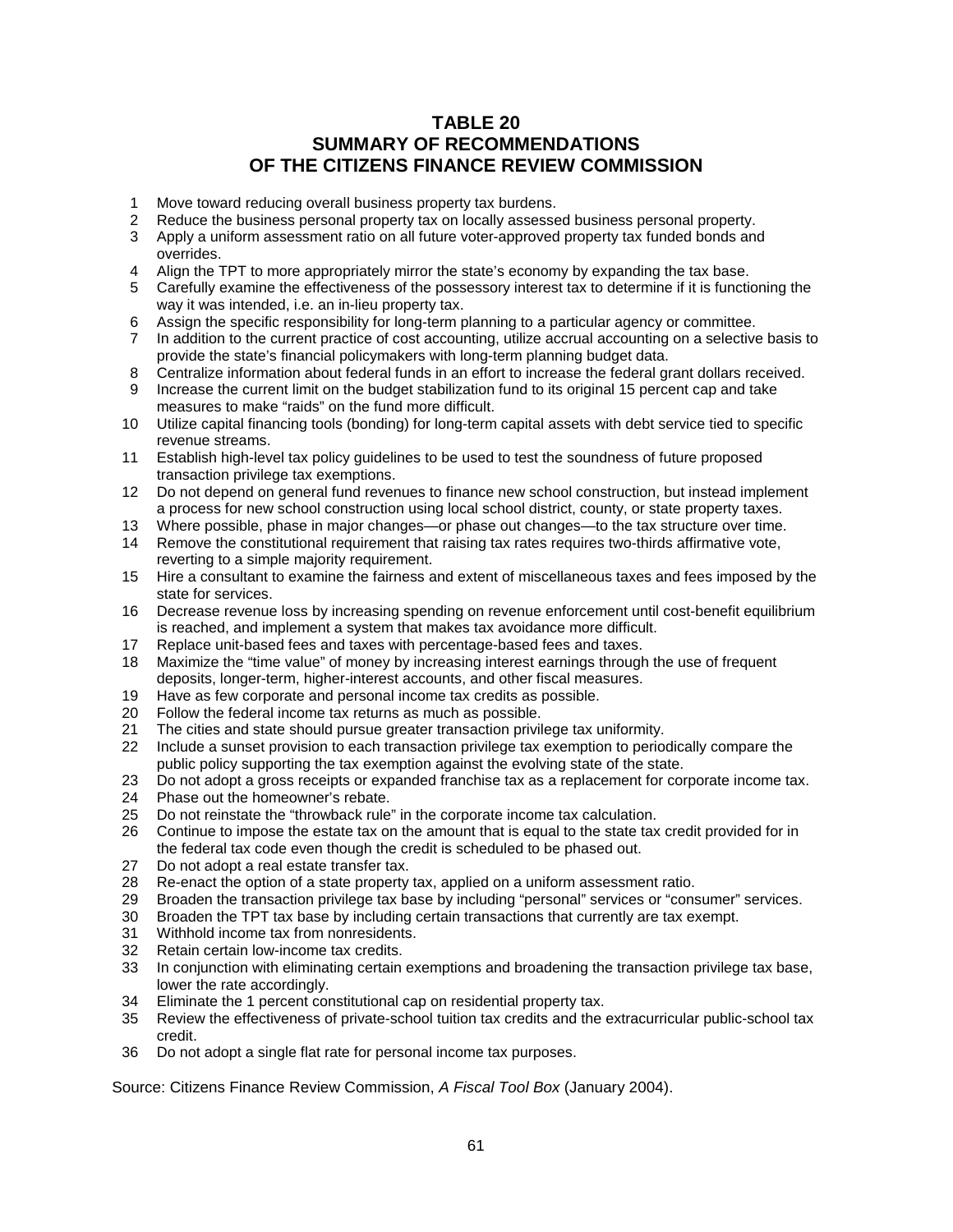### **ECONOMIC IMPACT OF INCREASES IN GOVERNMENT REVENUES AND EXPENDITURES**

Changes in the levels of government revenues and expenditures have economic impacts, but the effects generally are quite small. In order to estimate the effects, the economic forecasting/economic-impact estimating model of Regional Economic Models, Inc. (REMI) was used.

An increase in taxes has a small negative effect on the economy. For example, an increase amounting to \$1.5 billion would lower employment in Arizona by 17,300, a reduction of less than 0.5 percent. In contrast, an increase in government expenditures has a small positive effect on the economy. For example, an increase amounting to \$1.5 billion would raise employment by 37,000, or 1.0 percent. The net effect of an increase in taxes accompanied by an increase in expenditures is a gain of 19,600 jobs, or 0.5 percent. GDP also rises 0.5 percent.

The positive effect from the spending increase more than offsets the negative effect from the tax increase. Several reasons account for this net positive effect:

- While a tax increase will cause consumer expenditures to drop among those with lower incomes, it will not cause a decline in spending among those with higher incomes. The latter will pay for the tax increase out of savings.
- Some of the tax increase will be exported. For example, an increase in the property tax will affect residents of other states who own second homes in Arizona.
- A high proportion of the increased government spending will be spent in the form of government employee salaries or payments for services to companies located in Arizona. In contrast, a higher share of consumer spending immediately leaves the state — when Arizona residents go on vacation, purchase goods over the Internet from companies not based in Arizona, etc.

The net positive effect of a tax and spending increase depends on the relative tax burden. Arizona's tax burden currently is considerably below the national average; it would remain well below average even with a \$1.5 billion increase. In contrast, if Arizona's tax burden already was high relative to the rest of the nation, or if a tax increase would push the burden to above average, the initial net positive effects specified above likely would be offset over time by a decrease in economic competitiveness due to the comparatively high tax rates. This is demonstrated by the "Laffer Curve."

The REMI results cited above are generic, as the nature of the tax increases and spending increases cannot be specified in the base REMI model. However, a more detailed version of the REMI model that was used in 2014 found that the differential impacts of the various options to raise government revenue are relatively small. In 2014, the negative impact of a \$50 million tax increase was a loss of 884 jobs associated with a sales tax increase, 914 jobs associated with an individual income tax increase, and 884 jobs associated with a property tax increase. The impact ranged from a loss of 622 jobs for an increase in taxes on alcoholic beverages to a loss of 1,065 jobs for an increase in the corporate income tax. Conceptually, the negative effects should be greatest for a tax increase on businesses that primarily sell to buyers from outside the state.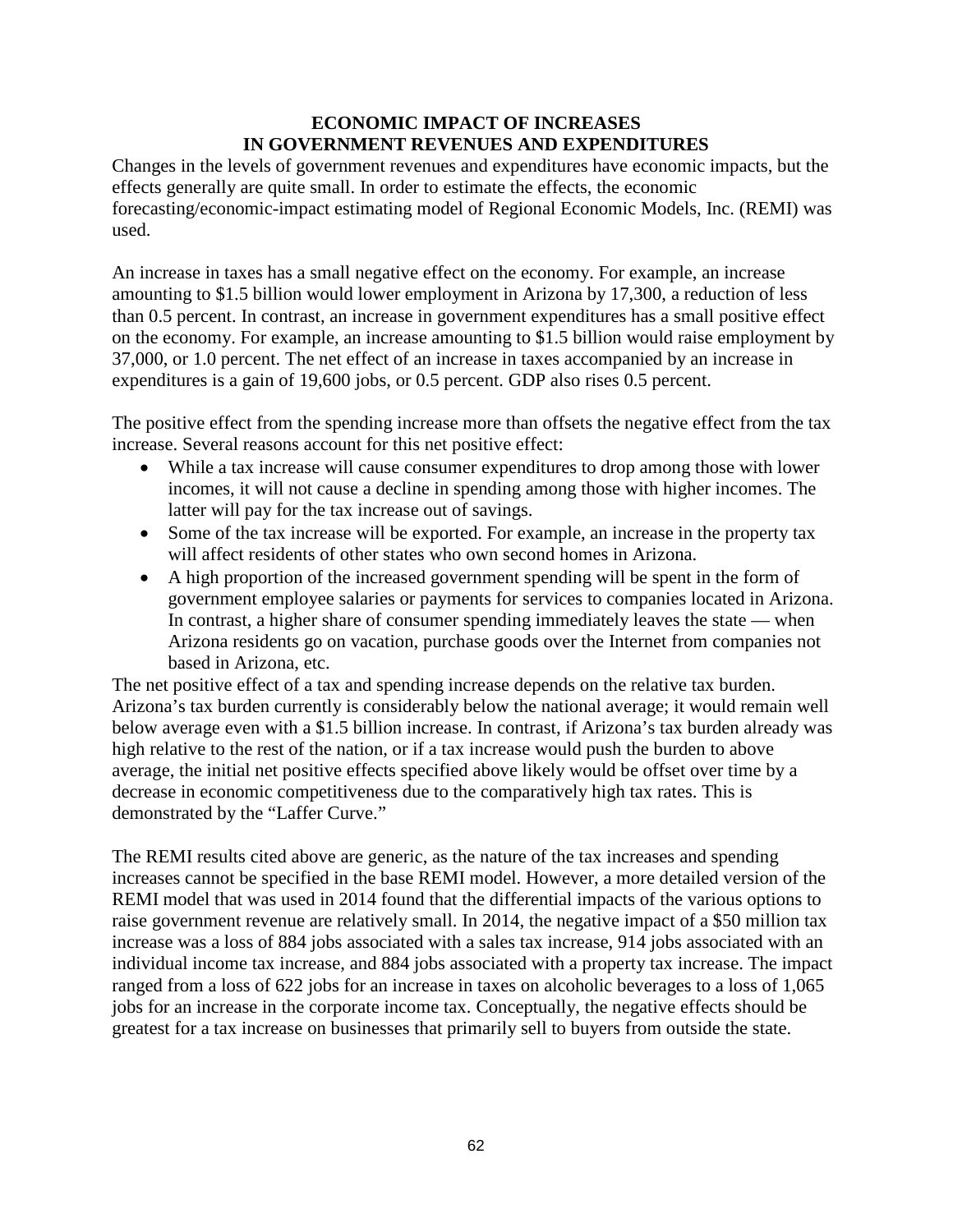The differential effects of the various options to spend government revenue are relatively larger. The effect of a \$50 million change in spending varied from just less than 1,000 jobs for AHCCCS to a little more than 2,000 jobs for K-12 education.

The October 2016 Office of the University Economist report "Tax Reductions in Arizona: Effects on Economic Growth and Government Revenue" provides a broader analysis of the economic effect of the changes in the tax code that have occurred in Arizona.<sup>[34](#page-65-0)</sup> That report found no discernible effect on the economy of the \$4 billion in tax reductions passed by the Legislature between the early 1990s and 2016. Since Arizona's tax burden was not above average even when the first tax reductions took effect in the early 1990s, an economic benefit should not have been expected, based on the Laffer Curve.

l

<span id="page-65-0"></span><sup>34</sup> [https://wpcarey.asu.edu/sites/default/files/taxreductions10-16.pdf.](https://wpcarey.asu.edu/sites/default/files/taxreductions10-16.pdf)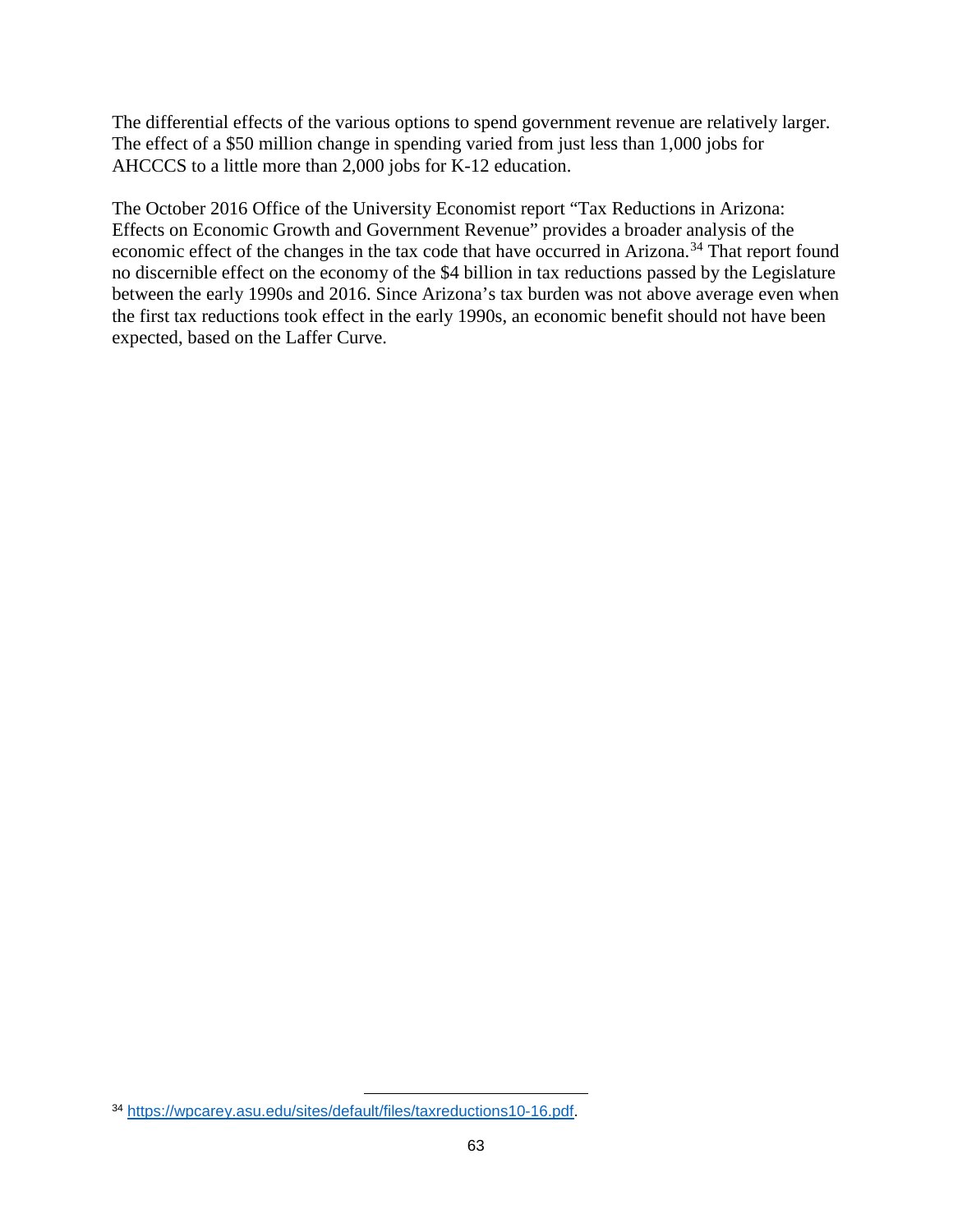#### **OPTIONS FOR RAISING STATE GOVERNMENT REVENUE**

This discussion of possible sources of additional state government revenue considers Arizona's comparison to the nation and other states, changes over time relative to itself and to the rest of the nation, the guiding principles, and CFRC's recommendations.

Based on the Census Bureau's data for FY 2015, Arizona's state and local government ownsource revenues were \$5.89 billion less than if they had been equal to the national average per \$1,000 of personal income. Tax revenues were \$3.35 billion less. Similarly, Arizona's state and local government expenditures were \$4.11 billion less, with noncapital expenditures \$2.96 billion less. The shortfalls in Arizona were much greater based on per capita figures adjusted for the cost of living, as seen in Table 21.

A similar analysis can be undertaken for Arizona state government's general fund revenues and expenditures, using the personal income measure to compare FY 2017 to the general fund's historical average (based on FYs 1979 through 1992) instead of to the national average. State

### **TABLE 21 DIFFERENCE FROM NATIONAL AVERAGE IN FISCAL YEAR 2015, STATE AND LOCAL GOVERNMENTS IN ARIZONA**

|                                | <b>Millions</b> |           |  |
|--------------------------------|-----------------|-----------|--|
|                                |                 | Personal  |  |
|                                | Per Capita*     | Income**  |  |
| Total Own-Source Revenues      | $$-14,080$      | $$-5,885$ |  |
| Taxes                          | $-9,055$        | $-3,352$  |  |
| Property                       | $-3,132$        | $-1,368$  |  |
| <b>General Sales</b>           | 1,428           | 2,909     |  |
| Selective Sales:               | $-1,606$        | -986      |  |
| Motor Fuel                     | -167            | -5        |  |
| Alcoholic Beverage             | $-75$           | $-51$     |  |
| Tobacco                        | -68             | 0         |  |
| <b>Public Utilities</b>        | $-368$          | $-274$    |  |
| Other                          | -927            | -657      |  |
| Individual Income              | $-3,874$        | $-2,604$  |  |
| Corporate Income               | $-500$          | $-299$    |  |
| Motor Vehicle License          | -336            | -247      |  |
| <b>Other Taxes</b>             | $-1,036$        | -757      |  |
| <b>Current Charges</b>         | $-3,468$        | $-1,752$  |  |
| Miscellaneous Other            | -1,278          | -724      |  |
| Total Expenditures             | $-14,516$       | -4,112    |  |
| <b>Noncapital Expenditures</b> | -12,369         | $-2,963$  |  |

- \* Calculated as the difference in the per capita amount between the U.S. average and Arizona multiplied by Arizona's population multiplied by Arizona's cost-of-living index.
- \*\* Calculated as the difference in the amount per \$1,000 of personal income between the U.S. average and Arizona multiplied by Arizona's personal income.

Source: Calculated from U.S. Department of Commerce, Census Bureau, State and Local Government Finance (revenues, expenditures and population) and U.S. Department of Commerce, Bureau of Economic Analysis (personal income).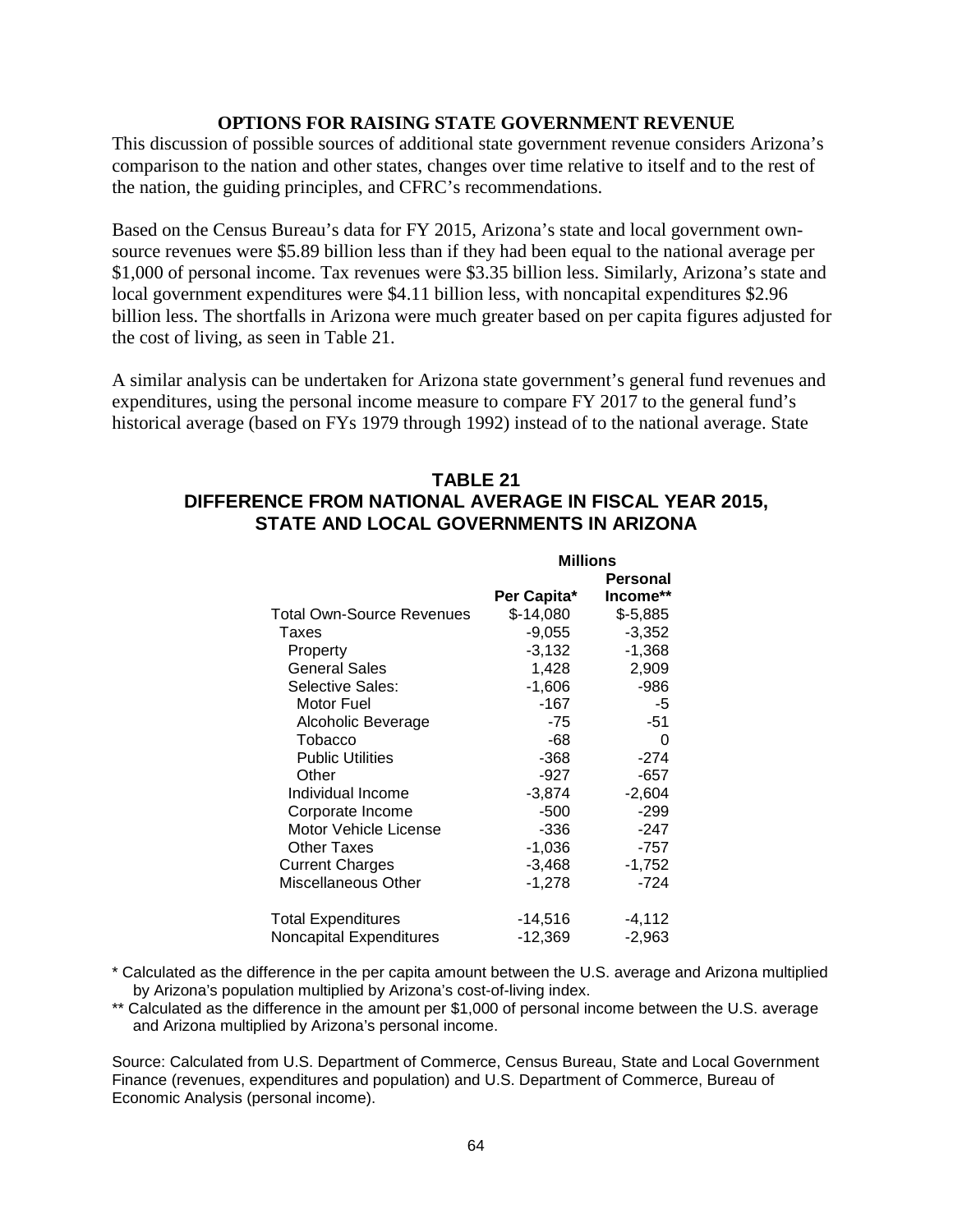government general fund revenue in FY 2017 was \$4.69 billion lower than if the average revenue per \$1,000 of personal income from FYs 1979 through 1992 had prevailed (see Table 22). Expenditures were \$4.34 billion lower and tax revenues were \$4.30 billion lower. Table 22 also displays the impact of the tax law changes since FY 1992. The overall loss of tax revenue was \$4.41 billion in FY 2017.

The Arizona Constitution restricts the appropriation of certain state revenues to no more than 7.41 percent of Arizona's personal income. The applicable revenues are primarily tax and fee collections that may be deposited to the general fund or to dedicated funds, but the applicable revenues are not equal to the sum of all state government funds. According to the JLBC, appropriations subject to the limit could have been \$4.89 billion higher in FY 2017 without violating the constitutional limit.

A number of figures have been presented in the preceding paragraphs. All indicate that public revenue and spending in Arizona in recent years was substantially below both the national average and the state's historical norm. In order to clarify the shortfalls, the Census Bureau's figures for FY 2015 were projected to FY 2017. Here are the key figures based on the personal income calculation, expressed as of FY 2017:

• Tax revenue. State government tax revenue could have been \$3.5 billion higher without exceeding the historical norm (calculated as the difference between general fund tax cuts

### **TABLE 22 DIFFERENCE FROM HISTORICAL AVERAGE IN FISCAL YEAR 2017 PER \$1,000 OF PERSONAL INCOME, ARIZONA STATE GOVERNMENT GENERAL FUND**

|                                   | <b>Millions</b>   |                                    |
|-----------------------------------|-------------------|------------------------------------|
|                                   | <b>Historical</b> | <b>Tax Changes</b><br><b>Since</b> |
|                                   | Average*          | FY 1992                            |
| <b>Total Ongoing Revenues</b>     | $$-4,688$         |                                    |
| Taxes                             | $-4,299$          | $$-4,414$                          |
| Sales and Use                     | $-1,959$          | -578                               |
| Individual Income                 | $-180$            | $-2,283$                           |
| Corporate Income                  | $-750$            | $-757$                             |
| Property                          | -573              | -490                               |
| Other                             | -837              | $-304$                             |
| Tobacco and Alcoholic Beverages   | -422              |                                    |
| Insurance Premium                 | 125               |                                    |
| Motor Vehicle License             | $-333$            |                                    |
| Other Taxes                       | $-207$            |                                    |
| Licenses, Fees, Permits           | -45               |                                    |
| <b>Total Ongoing Expenditures</b> | $-4,339$          |                                    |

\* Calculated as the difference in the amount per \$1,000 of personal income between the historical average (FYs 1979 through 1992) and FY 2017 multiplied by Arizona's personal income in FY 2017.

Source: Calculated from Arizona Joint Legislative Budget Committee (revenues and expenditures), Arizona Office of Employment and Population Estimates (population), and U.S. Department of Commerce, Bureau of Economic Analysis (personal income).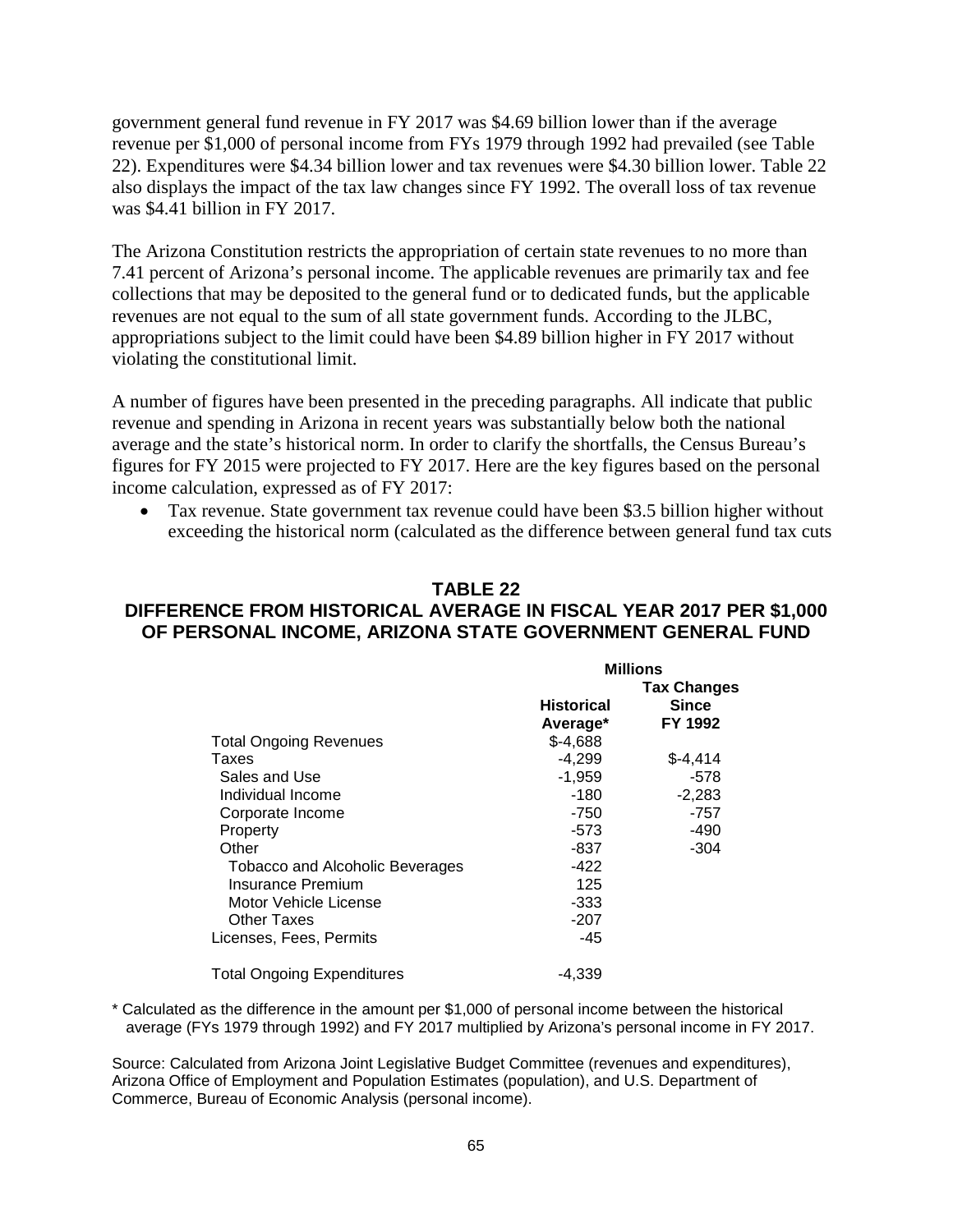of \$4.42 billion and tax increases in other funds of \$0.95 billion). Even if all of this additional revenue had been deposited to the general fund, revenue in the general fund still would have been close to \$1 billion below the historical norm. Local government tax revenue was close to the national average.

• Nontax revenue. State and local government nontax revenue was about \$2.7 billion below the national average. Only about \$0.4 billion of this revenue could have been deposited in the state's general fund without exceeding the historical average.

Thus, approximately \$4 billion in additional general fund revenue could be raised without exceeding any of the norms.

#### **Sales Tax**

Changes in tax laws since FY 1992 lowered general fund revenue from the sales tax by \$578 million in FY 2017. General fund sales tax revenue was further below the historical norm — by \$1,959 million based on the personal income calculation — because the narrow base of the sales tax combined with changing consumer expenditure patterns cause revenue from the sales tax to not keep up with economic growth. Despite these revenue losses, state and local government sales tax collections are far above the national average, making the sales tax a less-desirable source of additional revenue. Further, the sales tax as currently structured compares poorly on each of the guiding principles except exportability.

It would be possible to improve the assessment of the sales tax if each of three actions were taken: broaden the base, reduce the number of exemptions, and reduce the tax rate. The CFRC recommended that each of these actions be taken without realizing a net increase in revenue.

The sales tax rate in any Arizona locality is the sum of the state's tax rate of 5.0 percent, the additional 0.6 percent dedicated to education that is in effect between 2001 and 2021, and relevant local government taxes. The state's tax rate has gradually increased over time from its initial rate of 1.5 percent in 1933. The current permanent rate of 5.0 percent was adopted in 1984, following a significant reduction in the tax base in 1981 by exempting food to be consumed at home. Local government tax rates also have increased over time. The current state tax rate of 5.6 percent is a bit lower than the average of the states, but the average combined state and local government tax rate is 11th highest in the nation.

In FY 2015 in Arizona, combined state and local government revenue from the general sales tax as reported by the Census Bureau was \$2.9 billion greater than if the state's revenue per \$1,000 of personal income had been equal to the national average. The sales tax burden in Arizona in FY 2015 was far above average and eighth highest in the nation according to the Census Bureau. According to the District of Columbia's study, the sales tax paid in Phoenix ranked in the top 10 of 51 large cities at each income level in 2015. According to the Urban Institute's analysis of FY 2012 data (which included the temporary increase in the tax rate), Arizona's capacity to pay sales taxes was 8 percent below average while actual collections were 31 percent above average (10th highest), resulting in a tax effort 43 percent above average (ranked ninth).

A number of statutory changes to Arizona's sales tax have been made since the early 1990s. The greatest impact on revenue was the phasing out of the commercial lease tax between FYs 1994 and 1998; the estimated effect was \$96.3 million in FY 1998. A number of exemptions also have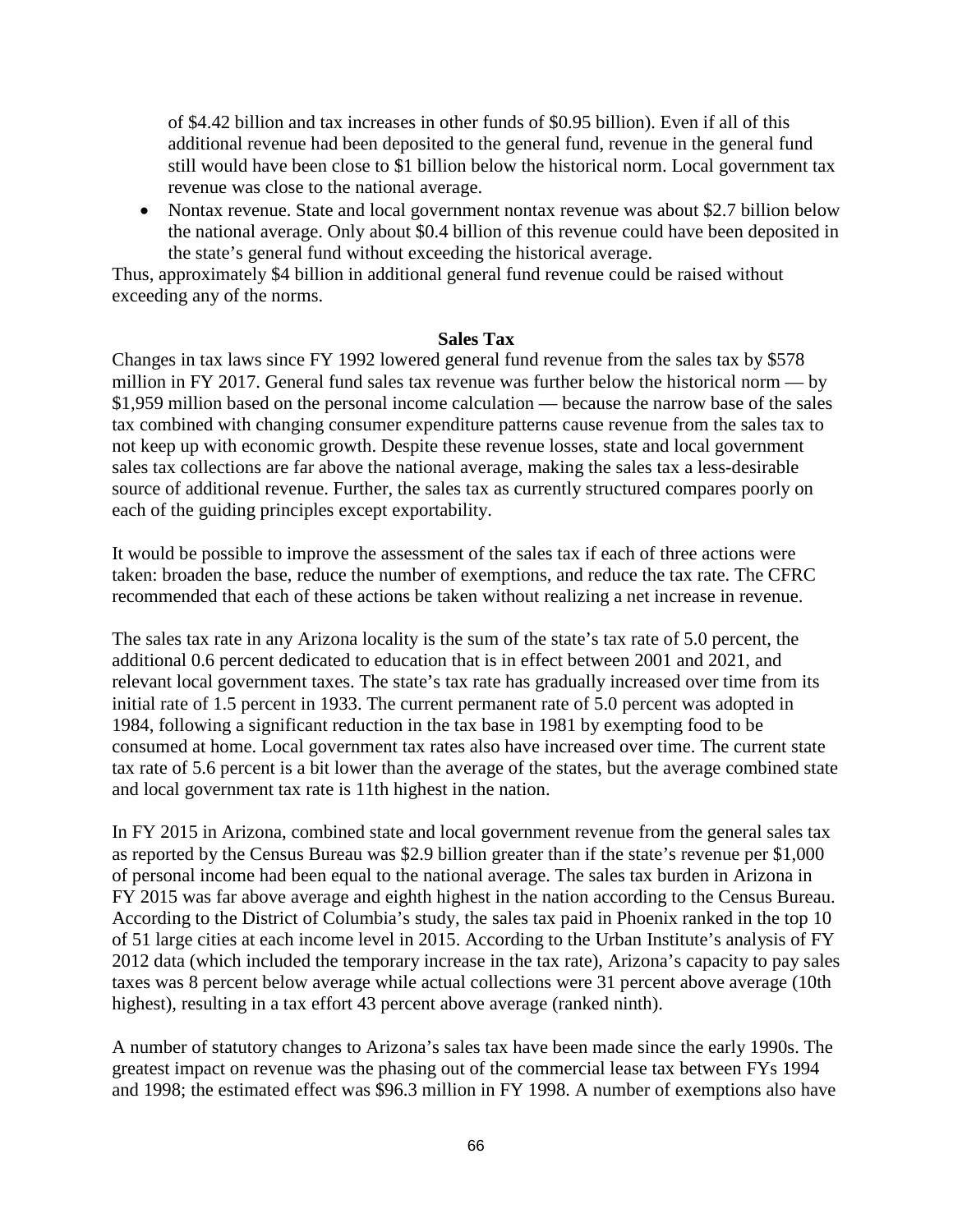been added, such as an exemption applied to the prime contracting sales tax in FY 1998. A loss of revenue of \$618 million in FY 2018 is estimated from all of these tax changes. Per \$1,000 of personal income, sales tax revenue was \$21.92 in FY 1992. Due to the tax law changes, the figure would have dropped to \$17.79 in FY 2017, a decline of 18.8 percent. Actual revenue in FY 2017 was only \$15.77. The lower actual figure is due to the tax's narrow base causing sales tax collections to decline relative to the size of the economy.

The Arizona Department of Revenue estimates the amount of revenue not collected due to sales tax expenditures, most of which are in the form of exemptions. While the total amount was \$12.0 billion in FY 2017, most analysts agree that the vast majority of the exemptions should remain in place, including exemptions for wholesale trade, health care, and prescription drugs. A tax on selected services has been discussed over the years, as have other possible sources of additional revenue from the sales tax:

- A tax on personal services and auto repair would have resulted in additional revenue of \$187 million in FY 2017.
- Taxing commercial leases at the standard sales tax rate would have raised \$450 million in FY 2017.
- Reinstituting the sales tax on food to be consumed at home (which was removed in FY 1981) would have produced revenue of \$359 million in FY 2017.
- Removing the deduction for prime contacting would have boosted revenue by \$151 million in FY 2017.

The total effect of these potential actions would have been an increase in revenue of around \$1.15 billion in FY 2017 according to the Department of Revenue.

These potential actions would broaden the sales tax base, which would improve the cyclical stability of tax collections, in part since food to be consumed at home is less cyclical than most other types of taxed goods. Adding services would improve the responsiveness of the revenue to economic growth. The CFRC recommended broadening the transaction privilege tax base by including "personal" services or "consumer" services and by including certain transactions that currently are tax exempt.

Broadening the tax base to include some services has met stiff resistance in the past. Further, there would be upfront administrative costs in identifying businesses that provide the newly taxed services. While taxing some services and removing some exemptions would improve the rating of the sales tax relative to the guiding principles, this tax source still would not compare that favorably. Moreover, raising additional monies from the sales tax would make the general fund even more disproportionately dependent on the sales tax. Thus, the CFRC also recommended that in conjunction with eliminating certain exemptions and broadening the transaction privilege tax base, the rate should be lowered accordingly.

A particularly important issue regarding the sales tax is its regressivity. Taxing food to be consumed at home would be highly regressive. Taxing consumer services would be regressive. A partial solution would be to increase the existing income tax credit that was put in place to mitigate the increase in sales taxes paid due to the increase in the tax rate to benefit education. This credit is available only for those with low incomes. Of course, expanding this credit would lower the net revenue gain realized from broadening the sales tax base.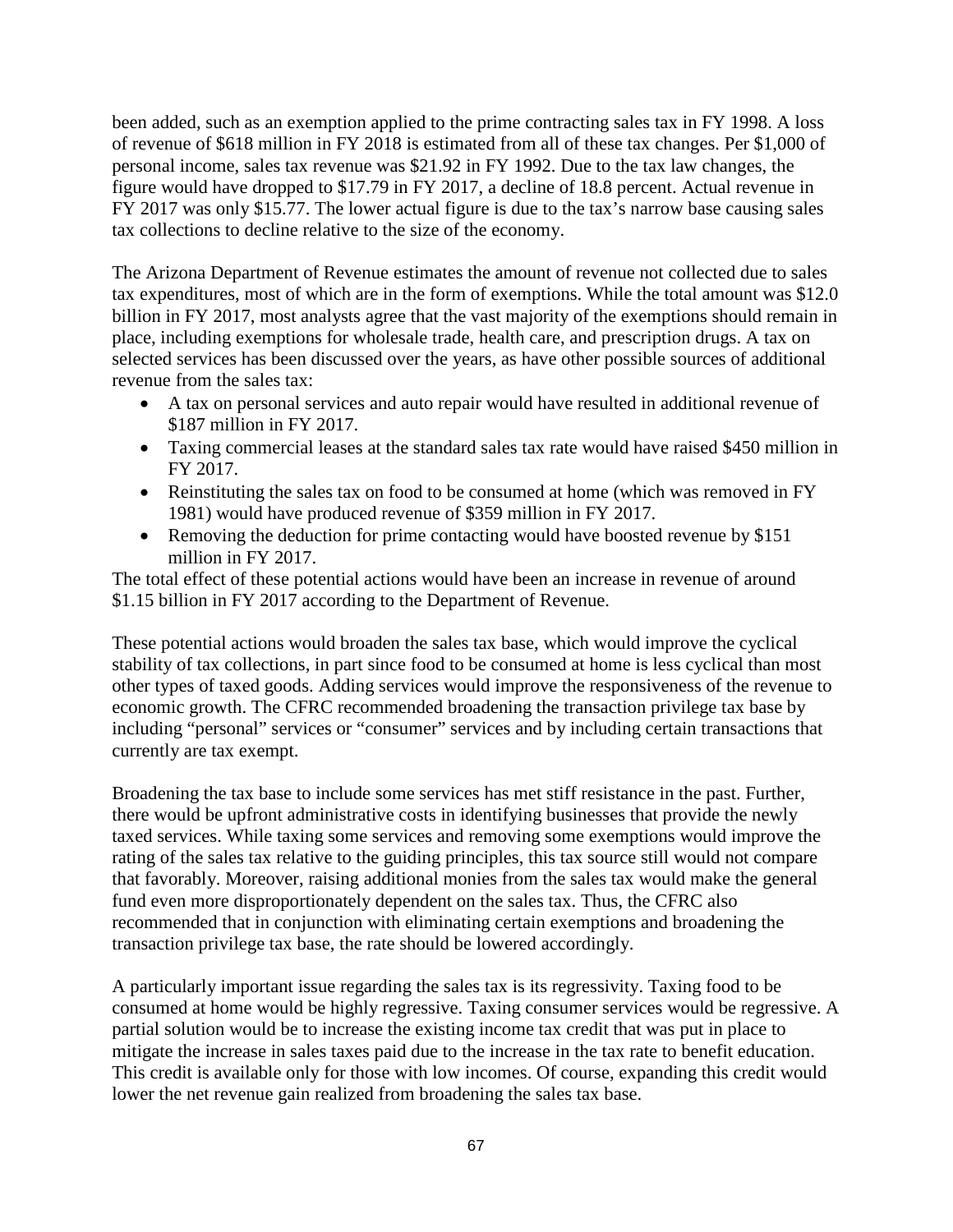As an alternative to raising additional sales tax revenue by broadening the base, an increase in the general sales tax rate has frequently been proposed. The sales tax is perceived as having the least public resistance to a tax increase and thus has been the preferred source of additional revenue — it was used for Proposition 301 in 2000, for the temporary increase in revenue passed by voters in 2010, and for failed initiatives. Currently, about \$112 million is raised by a 0.1 percent tax rate. However, an increase in the sales tax rate would increase the already high dependence of the general fund on a tax source that compares poorly relative to the guiding principles.

Another issue related to the sales tax is the upcoming expiration (in June 2021) of the 0.6 percent sales tax dedicated to education, which raised about \$670 million in FY 2017. Based on a business share of the sales tax paid of 41.9 percent, as derived from the amount in the Ernst & Young study and the total amount reported by the Census Bureau in FY 2015, the 0.6 percent tax cost individuals \$364 million. In FY 2015, this amounted to \$54 per person, or \$146 per household. The size of the impact of course varies with household income and household size.

#### **Individual Income Tax**

Changes in tax laws since FY 1992 lowered general fund revenue from the individual income tax by \$2,283 million in FY 2017. Individual income tax revenue was not nearly this far below the general fund's historical norm since FY 2017 was in the midst of an economic expansion, greatly boosting revenue. State and local government individual income tax collections are far below the national average (by \$2,604 million in FY 2015 based on the personal income calculation), making the individual income tax a possible source of additional revenue. Moreover, the individual income tax as currently structured compares fairly well overall on the guiding principles.

The assessment of the individual income tax could be improved if two primary actions were taken: reduce the number of credits and adjust the tax rates to be more progressive. With these changes, the primary drawback to the individual income tax would be its cyclicality.

A significant change to Arizona's individual income tax was implemented in 1990, when the number of tax brackets were consolidated to five and the dollar limits of the brackets were substantially increased. In 1990, the tax rates in the five brackets ranged from 3.8-to-7.0 percent. Between 1990 and 2007, tax rates were lowered several times, reaching the current rates of 2.59 to-4.54 percent. The cumulative effect of the tax rate reductions was a 32 percent decrease in the rate for the lowest income bracket and reductions of 35-to-36 percent in the other brackets. Arizona's tax rates are among the lowest in the nation among the 42 states that broadly tax individual income; seven states do not levy an individual income tax and two apply the tax only to dividend and interest income.

Using data from the Census Bureau, revenue from the individual income tax was \$2.6 billion (41 percent) less in FY 2015 in Arizona than if the state's revenue per \$1,000 of personal income had been equal to the national average. For those earning at least \$50,000, the amount paid in Phoenix was less than half the national average according to the District of Columbia's study. According to the Minnesota study, the amount paid in Arizona was between 30-and-40 percent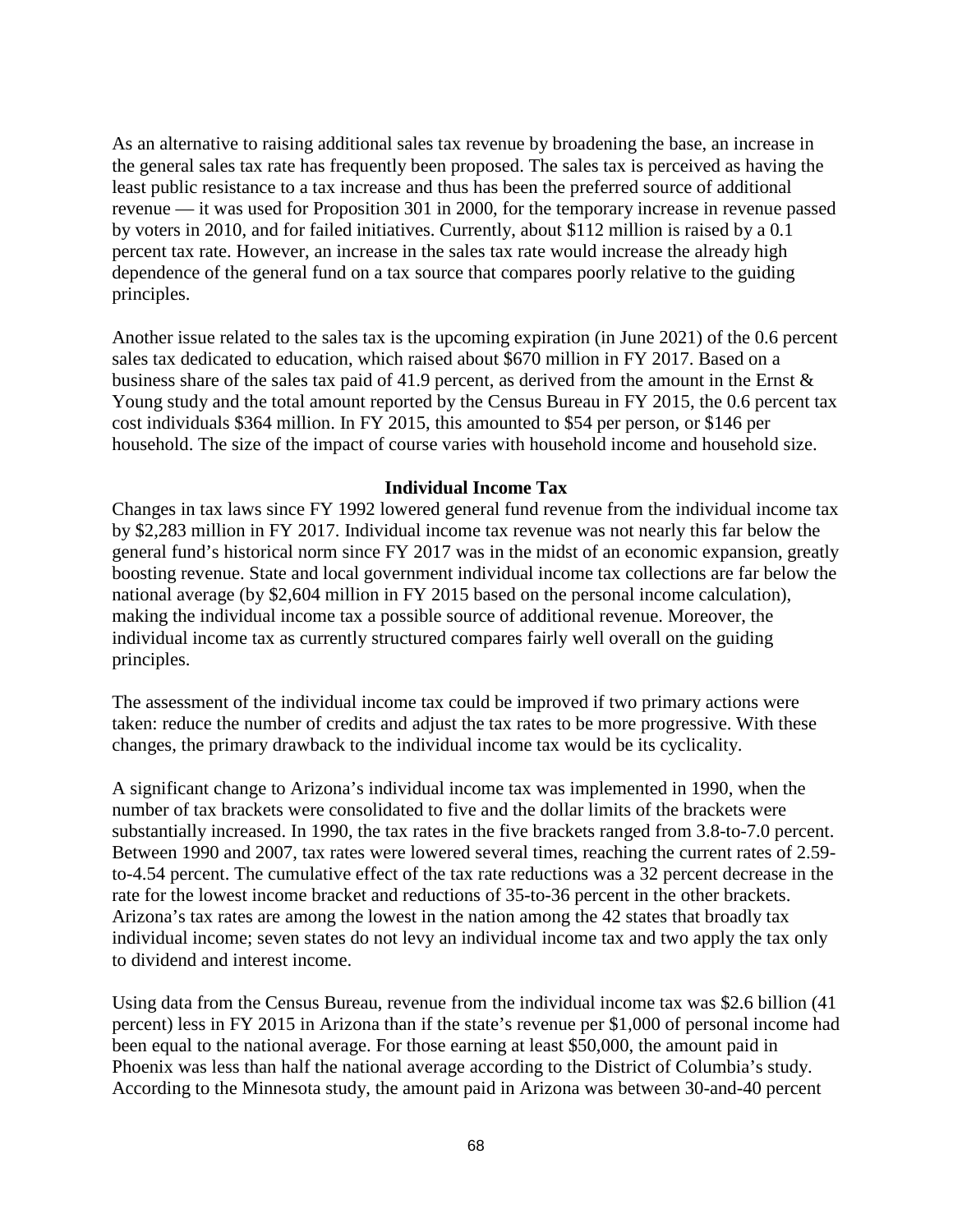less than the national average for those earning at least \$50,000. In each study, the tax burden in Arizona was near the bottom of the states that apply the tax. According to the Urban Institute's analysis of FY 2012 data, the capacity of Arizonans to pay the individual income tax was 20 percent below average while actual collections were 52 percent below average (ranked 42nd), resulting in a tax effort 39 percent below average (ranked 41st).

A number of statutory changes to Arizona's individual income tax have been made since the late 1980s. In the late 1980s, the changes had the net effect of raising revenue from the individual income tax. Beginning in the early 1990s, tax rates have been lowered and a number of tax credits have been adopted. Relative to FY 1992, a loss of revenue of \$2.41 billion in FY 2018 is estimated from the tax changes. The net decrease since FY 1988 is a loss of revenue of \$1.34 billion in FY 2018.

Actual individual income tax collections per \$1,000 of personal income are compared to what collections would have been had no tax law changes occurred since the late 1980s in Chart 16. Initially, actual revenues were higher, but since FY 1996, actual revenues have been increasingly lower than if no tax changes had been made. As seen in Chart 16, collections from the individual income tax are cyclical.





Source: Calculated from Arizona Joint Legislative Budget Committee (revenue and estimated initial effects of tax changes) and U.S. Department of Commerce, Bureau of Economic Analysis (quarterly personal income).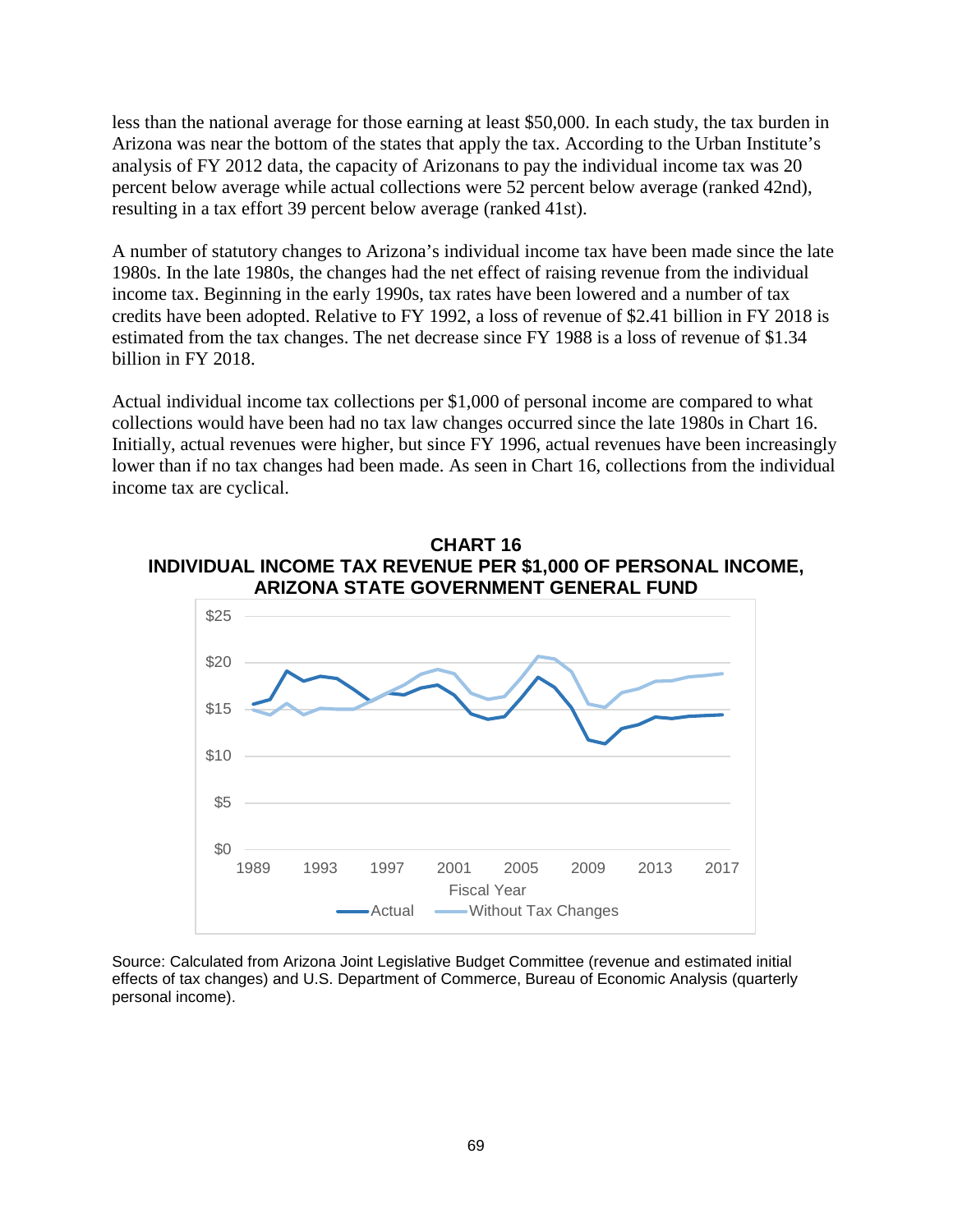The credits available to individual income tax payers include \$97.6 million in credits related to private schools, \$45.9 million for the credit for public school extracurricular activities, and \$36.8 million for charitable organizations that primarily serve low-income Arizonans. (These figures are for tax year 2015.) These credits were created during the 1990s and the value associated with these credits has increased substantially. The CFRC recommended as few tax credits as possible and specifically questioned the use of the tax credits related to schools.

Eliminating the tax credits for private and public schools and for charitable organizations would have increased revenue by \$180 million in 2015. The elimination of the tax credits likely would have a lesser effect on the out-of-pocket expenses of taxpayers, since some individuals probably would no longer make these donations.

Given the low tax burden and the generally favorable evaluation of the individual income tax relative to the guiding principles, another option to raise revenue from this source would be to increase the tax rates. Using an abstract of actual tax data from the 2015 tax year from the Arizona Department of Revenue, an estimate was made of the amount of additional individual income tax revenue that would have been realized in FY 2015 in each of three scenarios; many other scenarios could be considered. Since the income brackets in the abstract do not match those of the tax law, some imprecision is inevitable in this analysis.

Each of the scenarios is generally based on the reversal of the last of the tax rate reductions that was implemented in FYs 2007 and 2008 and that amounted to 10 percent. Considerably larger increases in tax rates could be considered without tax rates returning to the level present in 1990.

In the first scenario, the tax rate in each income bracket is raised by 10 percent. This would have raised \$372 million in FY 2015.

An alternative is to implement a graduated increase in tax rates, with the least percentage increase in the lowest income bracket and the greatest percentage increase in the highest income bracket. This would improve the progressivity of the individual income tax and decrease the regressivity of the overall tax system. Moreover, this alternative would raise more revenue than an equal percentage increase in each bracket.

In this second scenario, tax rates would not change in the lowest income bracket but would rise in the other brackets: by 4 percent in the second bracket, 8 percent in the middle bracket, 12 percent in the fourth bracket, and 16 percent in the fifth bracket. In 2015, about 21 percent of taxpayers would not have experienced an increase in their taxes due and 30 percent would have had an increase of 4 percent. Only 4 percent of taxpayers would have experienced a 16 percent increase, but these taxpayers paid about 35 percent of the total individual income tax revenue in 2015. The estimated additional revenue in FY 2015 in the second scenario would have been \$457 million.

A third possibility is to increase tax rates only for those with high incomes. In this scenario, tax rates would not change in the three lowest income brackets, would rise 10 percent in the fourth bracket and would increase 20 percent in the highest bracket. The estimated additional revenue in FY 2015 would have been \$351 million.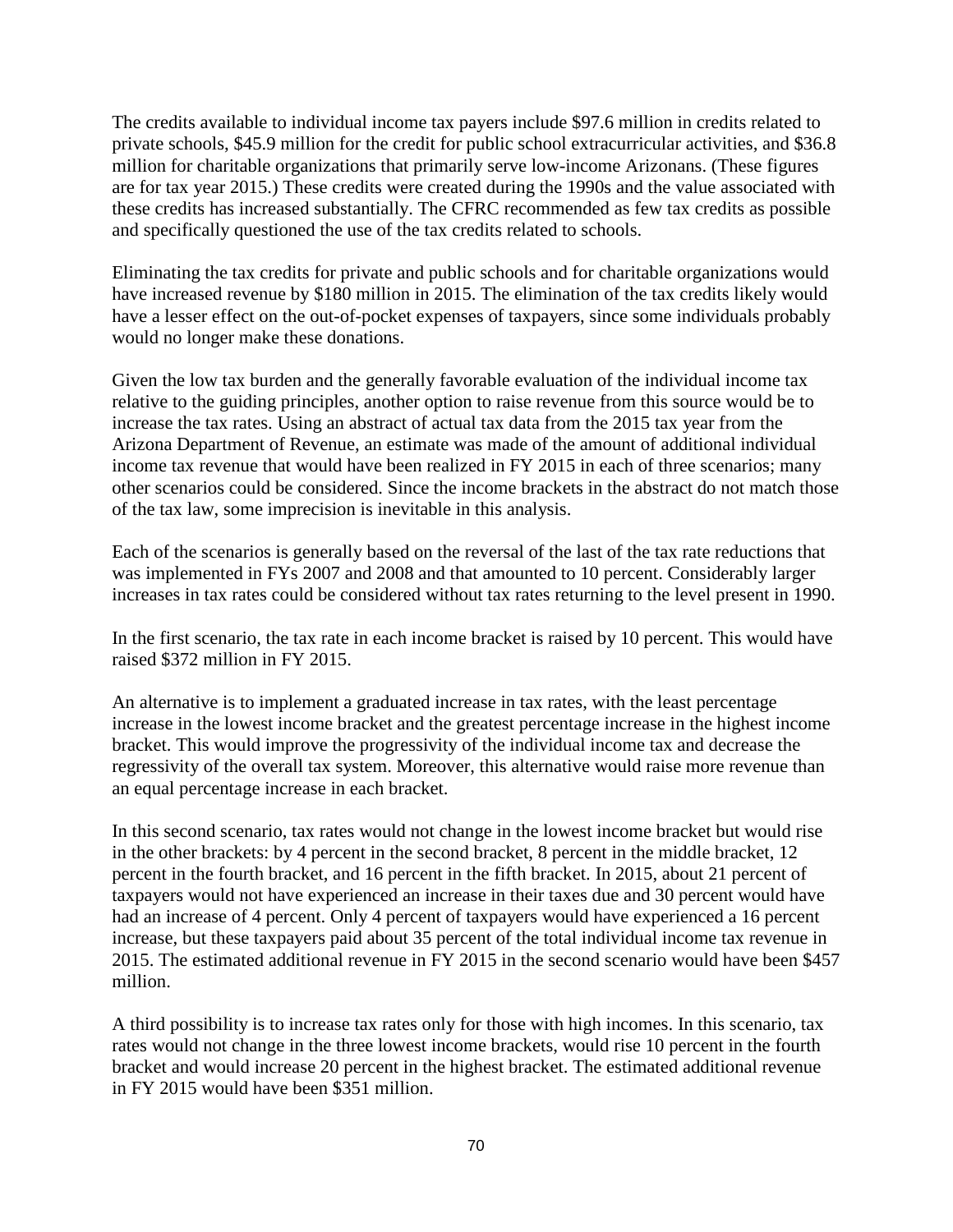Even if individual income tax collections had been \$637 million higher in FY 2015 due to a graduated increase in tax rates (\$457 million) and elimination of the specified tax credits (\$180 million), the individual income tax burden in Arizona would have remained substantially below the national average. Tax rates in the second scenario would have remained below those in place before the last tax cut for the three lower tax brackets. In the two highest tax brackets, tax rates would have been considerably below those present in 1990.

Using the actual 2015 data, the increase in tax rates in the second scenario would have resulted in an additional average tax payment of \$173 per tax return filed. However, those with federal adjusted gross income (FAGI) of less than \$25,000 would have paid less than \$10 in additional tax. The 85 percent of tax returns reporting FAGI of less than \$100,000 would have paid less than the overall average of \$173.

The state government general fund would not realize all of the revenue gain from increasing tax rates and/or reducing tax credits. Due to urban revenue sharing, local governments would receive a portion of the additional revenue. The URS amount is 15 percent of income tax revenue from two years prior.

### **Corporate Income Tax**

Changes in tax laws since FY 1992 lowered general fund revenue from the corporate income tax by \$757 million in FY 2017. General fund corporate income tax revenue was similarly far below the historical norm. In addition, corporate income tax collections are below the national state and local government average (by \$299 million in FY 2015 based on the personal income calculation; this amount likely is considerably larger currently due to the recent reductions in the tax rate), making the corporate income tax a possible source of additional revenue.

Following recent reductions, Arizona's corporate income tax rate is 4.9 percent. The state's tax rate historically was much higher. In 1990, when a single tax rate was adopted, the rate was 9.3 percent. By 2001, it had declined to 6.968 percent. It remained at this level until 2014, when it started to phase down to 4.9 percent in 2017. The tax rate (using the maximum rate for those states with a graduated rate structure) is 10th lowest in the nation.

In FY 2015 in Arizona, revenue from the corporate income tax as reported by the Census Bureau was \$299 million less than if the state's revenue per \$1,000 of personal income had been equal to the national average. The corporate income tax burden in Arizona in FY 2015 was 30 percent below the U.S. average based on the personal income measure. According to Ernst & Young's study, the amount paid in Arizona ranked 33rd in FY 2016 at 41 percent below average. According to the Urban Institute's analysis of FY 2012 data — before the latest round of tax rate reductions began — Arizona's capacity to pay the corporate income tax was 24 percent below average while actual collections were 36 percent below average (ranked 36th), resulting in a tax effort 16 percent below average (ranked 31st).

A number of statutory changes to Arizona's corporate income tax have been made since the late 1980s. Revenue from the corporate income tax was increased in the late 1980s. Between 1996 and 2002 and between 2006 and 2014, a number of changes, including the lowering of tax rates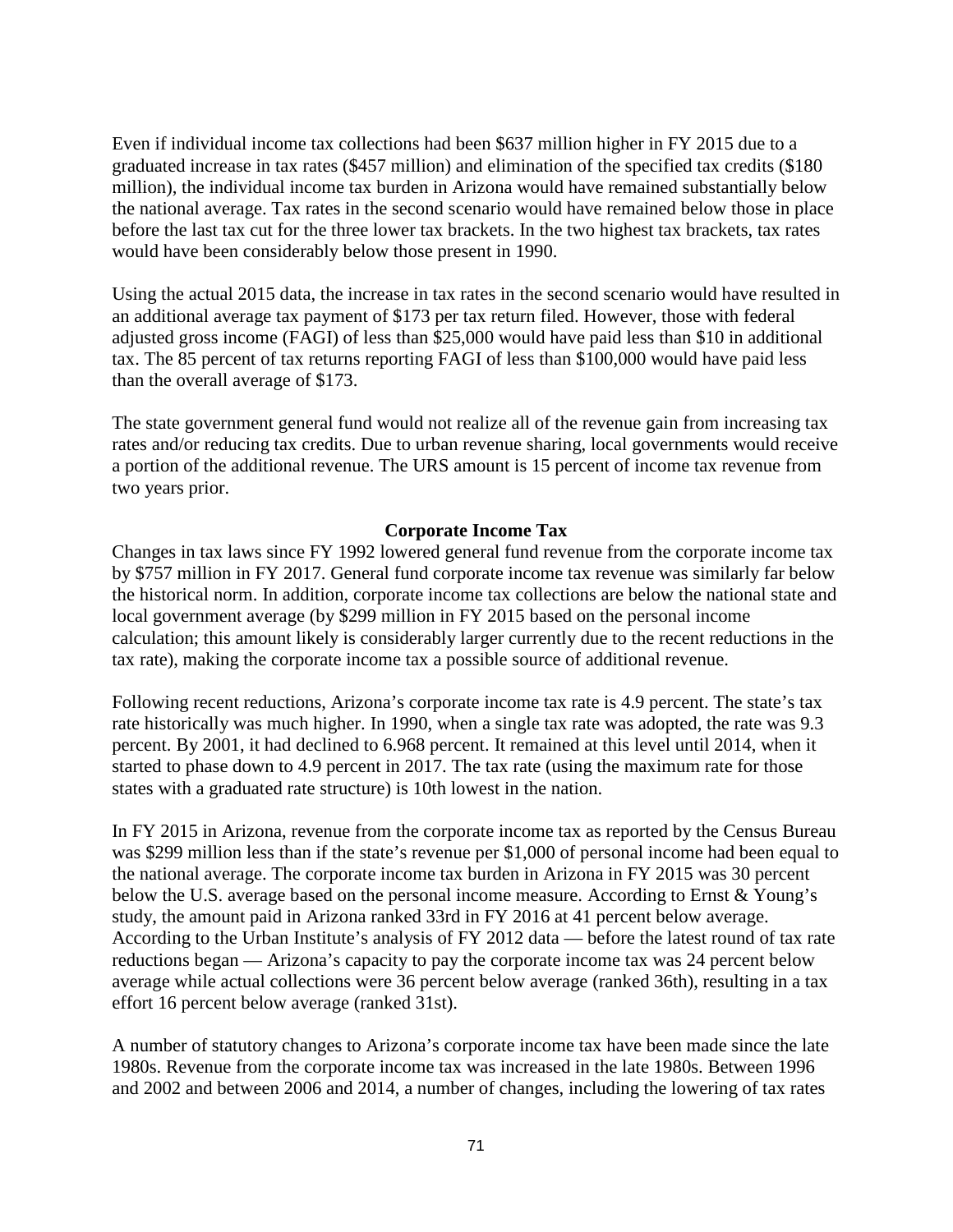and implementation of tax credits, gradually reduced revenues. Since 2014, the impact of the tax law changes has been greater. Relative to FY 1993, a loss of revenue of \$893 million in FY 2018 is estimated from the tax changes since the early 1990s, with most of this coming in the last four years. The net decrease since FY 1989 is a loss of revenue of \$602 million in FY 2018.

Actual corporate income tax collections per \$1,000 of personal income are compared to what collections would have been had no tax law changes occurred since the late 1980s in Chart 17. A net increase in revenue from the tax changes lasted until FY 2009. Since then, actual revenue has been increasingly lower than if no tax changes had been made. As seen in Chart 17, collections from the corporate income tax are highly variable.

The primary income tax credit used by corporations in 2015 was the credit for research and development, valued at \$87 million. Tax credits related to schools totaled \$24 million and the tax credit for renewable energy production was \$9 million.

Due to the existing low tax burden, it would be possible to raise additional revenue from the corporate income tax without creating a competitive disadvantage. However, collections from this tax are both highly cyclical and unpredictable from year to year. Since nearly three-fourths of the corporations pay the minimum corporate income tax of \$50 per year, any increase in the

# **CHART 17 CORPORATE INCOME TAX REVENUE PER \$1,000 OF PERSONAL INCOME, ARIZONA STATE GOVERNMENT GENERAL FUND**



Source: Calculated from Arizona Joint Legislative Budget Committee (revenue and estimated initial effects of tax changes) and U.S. Department of Commerce, Bureau of Economic Analysis (quarterly personal income).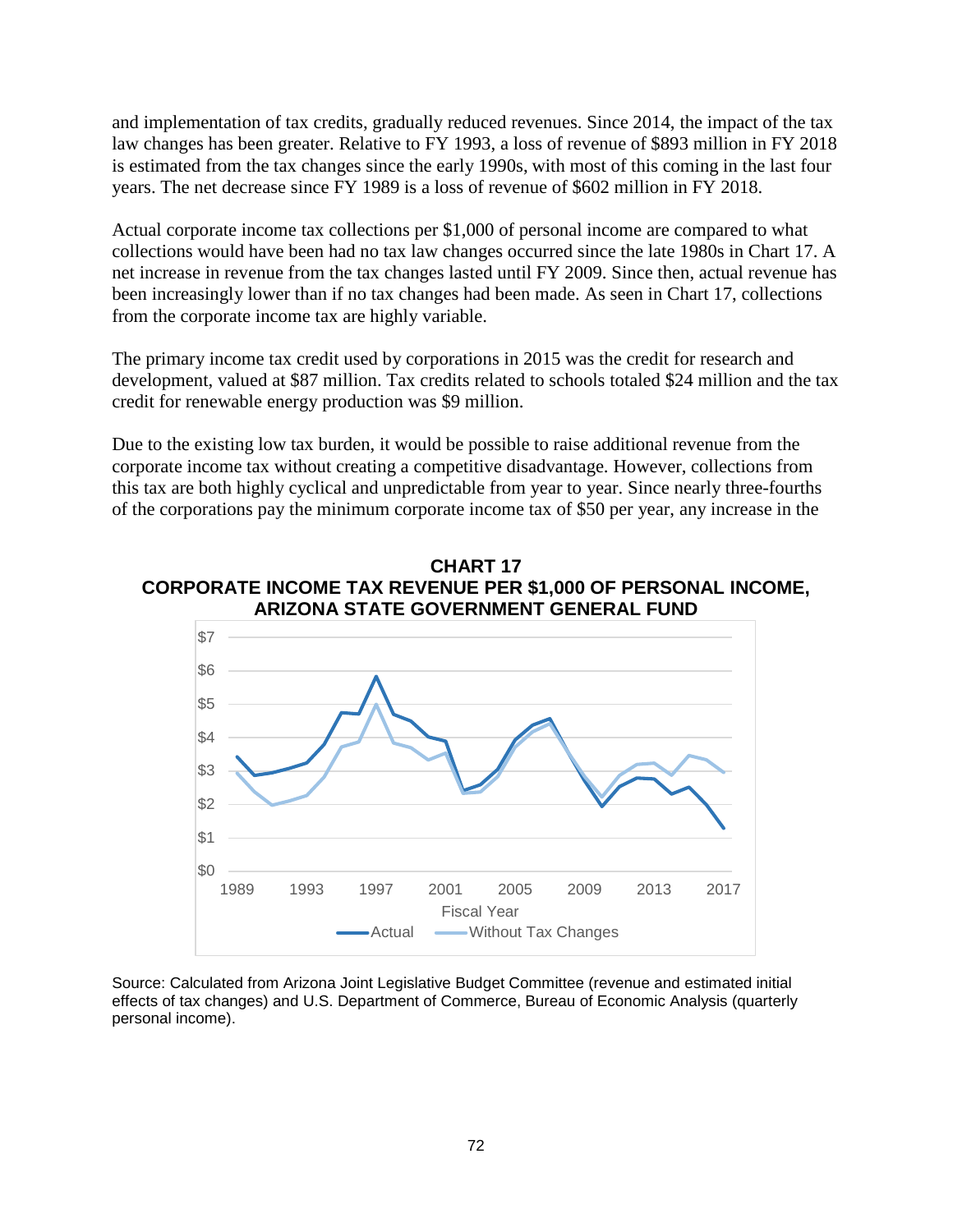corporate tax rate disproportionately affects relatively few corporations. [35](#page-75-0) Further, the overall tax burden on businesses remains relatively higher than the tax burden on individuals.

# **Insurance Premium Tax**

Changes in tax laws have hardly affected general fund revenue from the insurance premium tax. Revenue is now higher than from the entire corporate income tax. Further, collections relative to personal income are considerably higher than the national average. Thus, the insurance premium tax is a less-desirable source of additional revenue.

According to the JLBC, this tax is imposed on net insurance premiums received by insurance companies for risks that exist within the state. Included are premiums for life insurance, accident and health insurance, AHCCCS contracted coverage, fire insurance, vehicle insurance, prepaid dental and legal insurance, and other property and casualty premiums such as homeowners and commercial insurance, medical malpractice, and fidelity and surety insurance. The tax applies to insurance companies formed under the laws of this state and insurance companies formed under the laws of another state within the United States or another country.

The Census Bureau includes the revenue from the insurance premium tax in the "other selective sales taxes" category. However, the Census Bureau provides a more detailed file of data. Based on this file, every state government levies an insurance premium tax; in only a few states is the tax levied by local governments. Relative to personal income, the amount collected by state government in Arizona was 41 percent above the national average of state governments in FY 2015. Arizona ranked 14th nationally and second among the western states (Nevada was higher). According to the Urban Institute's analysis of FY 2012 data, Arizona's capacity to pay the insurance premium tax was 25 percent below average while actual collections were 16 percent above average (19th highest), resulting in a tax effort 55 percent above average (ranked 10th).

According to the JLBC, the insurance premium tax raised a total of \$542 million in FY 2017, of which \$504 million was deposited in the general fund. This is more revenue than was received from the corporate income tax. Few changes were made to the insurance premium tax until recently; the tax rate currently is being reduced from 2.0 percent in 2015 to 1.7 percent in 2021.

# **Property Tax**

Changes in tax laws since FY 1992 lowered general fund revenue from the property tax by \$490 million in FY 2017. General fund property tax revenue was similarly far below the historical norm. In addition, collections are considerably below the national state and local government average (by \$1,368 million in FY 2015 based on the personal income calculation), making the property tax a possible source of additional revenue.

The assessment of the property tax as currently structured in Arizona ranges from poor to good across the guiding principles. The major improvements would be to standardize the assessment ratios across property classifications and to simplify the tax. Of particular significance, property tax revenues typically are relatively stable across an economic cycle, better matching the need for stable government revenue than either of the other two primary taxes (sales and income).

l

<span id="page-75-0"></span><sup>&</sup>lt;sup>35</sup> Some have proposed raising the minimum tax, to say \$500, but this would not be a major source of additional revenue.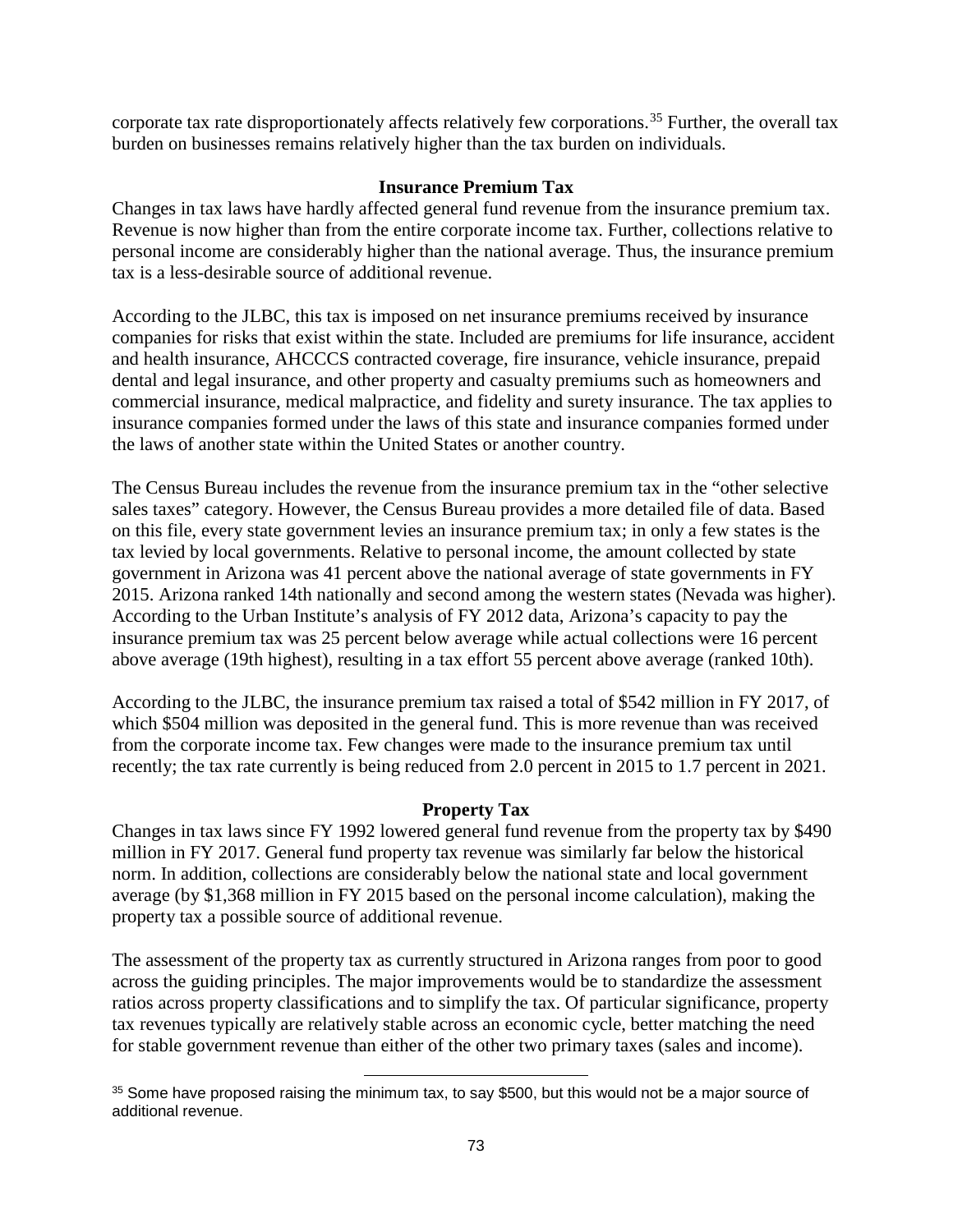A statewide property tax predated statehood. Starting in 1913, the tax rate was set at whatever was necessary to balance the budget. This was clarified in 1945. The rate was to be set each year at a level that would produce sufficient revenue to cover all state expenses that could not be covered by the balance forward and by revenue from sources other than the property tax. The rate varied by year, but typically was around \$1.60 per \$100 of assessed value from 1960 through 1980. Revenue was deposited into the general fund. A change was made in 1980, with the statewide property tax becoming dedicated to education in all but one of the succeeding years. Between 1981 and 1996, the tax rate was much lower at between \$0.38-and-0.47 per \$100. In 1996, the statewide property tax was repealed.

In addition to the changes in the tax rate, a number of other changes were made to the property tax beginning in 1967. One major change was to assign properties to property classifications that had differing assessment ratios. Many changes to the classifications and assessment ratios were made in subsequent years, but the constant was that the assessment ratios were lower for residential properties than for commercial properties. Currently, most commercial properties are assessed at 18 percent, compared to 10 percent for residential properties.

Another significant change was to reduce the property tax of homeowners through a separate mechanism. This began in 1973, with a change to the program in 1980. Since then, the state has paid a portion of the school district primary tax levy for owner-occupied residential properties. This subsidy is known as the "homeowner's rebate." The portion paid by the state has varied over time. It exceeded 50 percent during the 1980s, capped at a maximum state payment of \$500 per parcel. In 1990, a law was passed to phase out the rebate over 10 years, but this was suspended in 1994 when the state's share was 35 percent. Since 2006, the share paid by the state has increased to the current 47.19 percent, up to a maximum of \$600 per parcel.

In addition to the homeowner's rebate, a provision in the 1980 law limited the combined property tax levy from all governments to 1 percent of the property value for residential properties. The state pays any tax above this amount, though beginning in FY 2016, the total amount paid by the state in each county was capped. Numerous other modifications to property tax laws have resulted in a very complex system.

Arizona's state government currently receives little revenue from the property tax — only \$32.5 million in FY 2017. The monies deposited into the state general fund are from taxes levied on property not located within any school district, and on property in certain school districts ineligible for state aid. In contrast, the property tax is a significant revenue source for local governments.

The overall property tax burden in Arizona in FY 2015 was 16 percent less than the national average and ranked 34th, according to the Census Bureau.<sup>[36](#page-76-0)</sup> According to the Urban Institute's analysis of FY 2012 data, Arizona's capacity to pay property taxes was 23 percent below average while actual collections were 27 percent below average (33rd highest), resulting in a tax effort 4 percent below average (ranked 23rd).

l

<span id="page-76-0"></span><sup>36</sup> Taxes on business and residential real property are included in this category, as are taxes based on the value of other property, such as automobiles.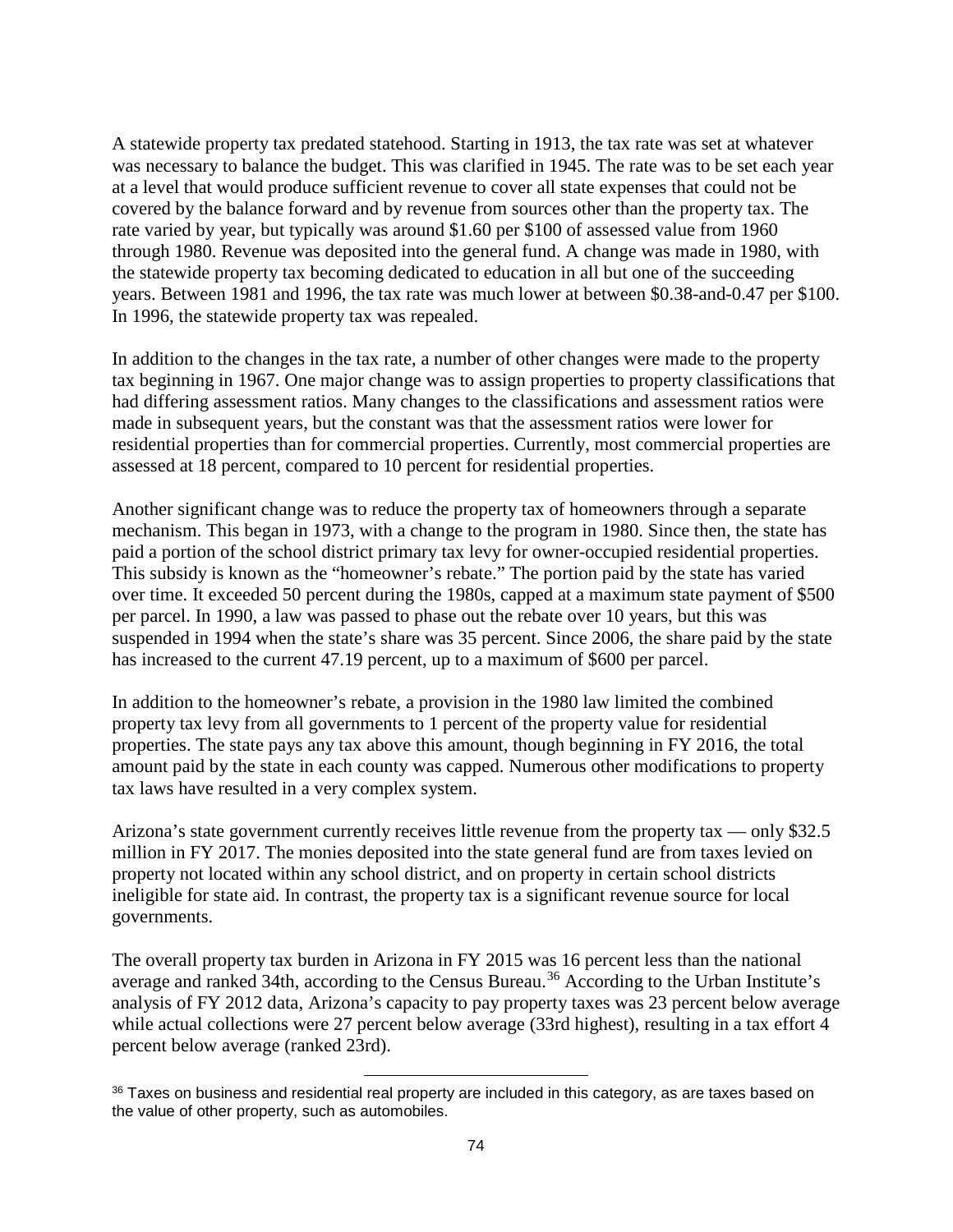More detailed comparisons of property tax burdens are challenging because the amount of tax paid varies geographically within a state and even within a city. Several sources of data on the residential property tax generally place the tax burden in Arizona or Phoenix as moderately below the national average. However, according to the District of Columbia's study, the amount paid in Phoenix was close to the norm in 2015 at income levels of \$50,000 and higher.

The business property tax burden in Arizona relative to the nation is unclear. Ernst & Young's study reports a tax burden well above the national average, but data from ATRA suggest that Ernst & Young's estimate of business property taxes paid in Arizona is considerably too high. The Minnesota/Lincoln study indicates that the relative tax burden varies by type of business property and by value, ranging from below average to considerably above average.

The elimination of the statewide property tax, effective in FY 1997, resulted in a loss of general fund revenue of \$150 million at that time. The effect on general fund revenue from this elimination and various other modifications since the early 1990s is estimated at \$511 million in FY 2018. Per \$1,000 of personal income, general fund property tax revenue was \$2.62 in FY 1992 but only \$0.11 in FY 2017.

The Arizona Department of Revenue lists just one property tax expenditure. The homeowner's rebate cost the general fund \$420 million in FY 2017. The effect of the 1 percent cap is not known. Elimination of both the 1 percent cap and the homeowner's rebate was recommended by the CFRC. Rather than being accounted for as a revenue increase, reducing or eliminating the homeowner's rebate and 1 percent cap would allow general fund spending on K-12 education to decrease without the loss of any revenue to the schools. Alternatively, general fund spending on K-12 education or another program could increase.

The CFRC also recommended re-enacting a statewide property tax. The revenue yield would depend on the tax rate and the assessment ratios. Based on the existing assessment ratios, the primary net assessed value is \$59.4 billion in 2017. Applying a tax rate of 47 cents per \$100 of net assessed value — the rate that was applied in the last several years before the statewide property tax was repealed — would have raised \$279 million in FY 2017. However, the CFRC recommended that for a statewide tax, all properties should have the same assessment ratio.

Using data from ATRA, a statewide tax rate of 47 cents per \$100 of net assessed value would have increased the overall effective tax rate only from 1.18 percent to 1.23 percent. Based on the median home value in 2016 of \$205,900, as reported in the American Community Survey (ACS), the additional tax due to the implementation of a statewide property tax would have been \$79.

The removal of the homeowner's rebate would have averaged \$259 per homeowner, based on the \$404 million tax expenditure in FY 2016 and 1.559 million homeowners (the average of 2015 and 2016 from the ACS). The cost to the homeowner of removing the homeowner's rebate would vary with value of the property and by school district.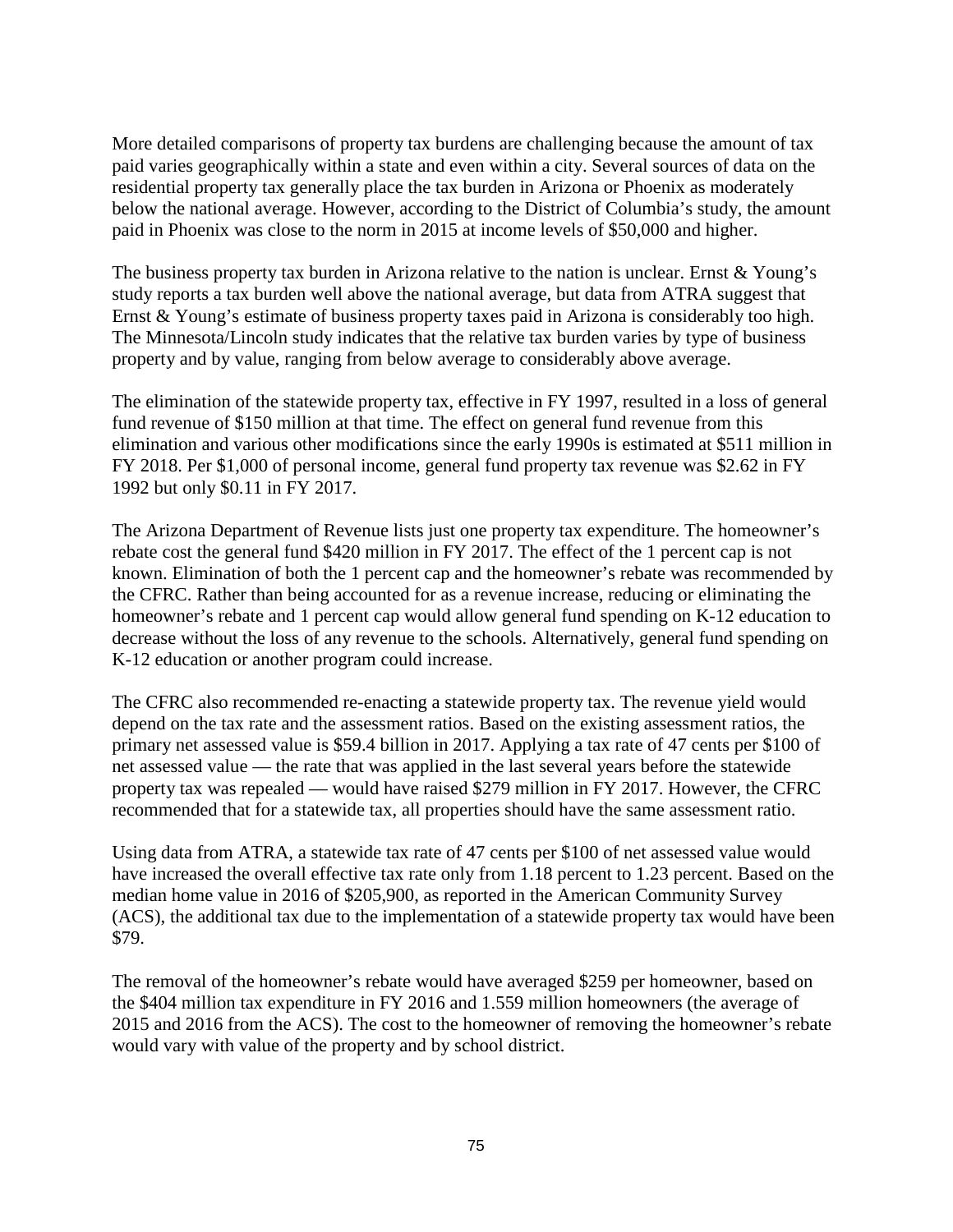Even with an increase of \$700 million in property taxes paid — the total of the homeowner's rebate and a 47-cent statewide property tax in FY 2017, the overall property tax burden in Arizona would remain below the national average. According to the Census Bureau, an additional \$1.4 billion could have been raised in FY 2015 without putting Arizona above average.

If there are concerns that a property tax increase — the sum of a statewide property tax and the elimination of the homeowner's rebate — of this magnitude would be too great a burden for lowincome homeowners or small businesses to bear, an option would be to exempt the first \$xx,000 of property value from the tax. This would mean that a higher rate than 47 cents per \$100 would need to be levied on the statewide property tax in order to raise the same amount of additional revenue, but this alternative would have the effect of reducing the regressivity of the property tax.

# **Alcoholic Beverages Tax**

Arizona's tax rates on beer and on distilled spirits are below the national average; Arizona is in the middle of the states on the tax rate for wine. The tax rates, which have not changed since 1984, are applied per volume rather than as a percentage of the retail price.

Collections from the alcoholic beverages tax in Arizona in FY 2015 per \$1,000 of personal income were 41 percent less than the national average, ranking 33rd in the nation, according to the Census Bureau. Collections fell sharply relative to personal income between FYs 1993 and 2007 and dropped further between FYs 2007 and 2015. An additional \$51 million could have been raised in FY 2015 without the amount per \$1,000 of personal income exceeding the national average.

According to the Urban Institute, per capita revenue in FY 2012 from the tax on alcoholic beverages in Arizona was 79 percent below average while revenue capacity was 2 percent above average, putting revenue effort at 79 percent below average. Arizona ranked 45th on revenue collected and 44th on tax effort.

The JLBC reports that \$74 million was collected from the tax on alcoholic beverages in FY 2017, of which \$35 million was deposited in the general fund. No estimate of tax expenditures is available.

The CFRC recommended that unit-based fees and taxes be replaced with percentage-based fees and taxes. Switching the alcoholic beverage tax rates to a percentage of the retail price rather than a fixed amount per ounce or gallon would improve the responsiveness of this tax and allow it to rate favorably versus the guiding principles, except for its regressivity. While tax rates for alcoholic beverages are relatively low in Arizona, increasing the tax rates would not produce substantial revenue.

# **Tobacco Tax**

Arizona has one of the nation's higher tax rates on cigarettes, following a series of voterapproved increases between 1994 and 2006. The tobacco tax has a mediocre rating versus the guiding principles. Its regressivity and poor responsiveness are important considerations.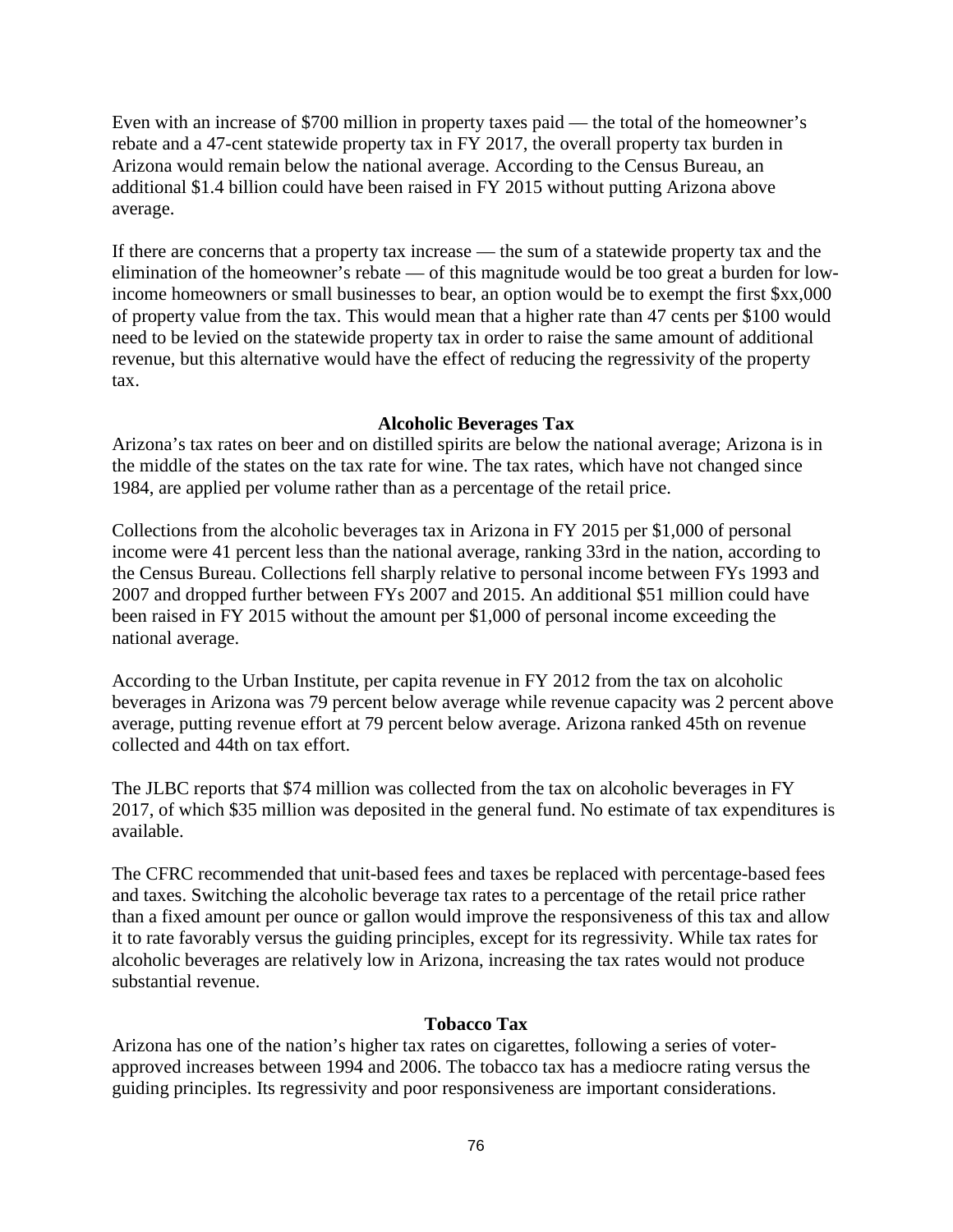Collections from the tobacco tax in Arizona in FY 2015 per \$1,000 of personal income were at the national average, 30th in the nation, according to the Census Bureau. Collections more than doubled relative to personal income between FYs 1993 and 2007, but dropped between FYs 2007 and 2015. The tax base is shrinking as the percentage of Arizonans who smoke continues to decline.

According to the Urban Institute, per capita revenue in FY 2012 from the tax on tobacco in Arizona was 17 percent below average while revenue capacity was 46 percent below average, putting revenue effort at 49 percent above average. Arizona ranked 33rd on revenue collected and 17th on tax effort.

The JLBC reports that \$311 million was collected from the tax on tobacco in FY 2017, of which only \$23 million was deposited in the general fund. According to the DOR, tax expenditures in the form of discounts totaled \$14 million in FY 2016.

# **Motor Vehicle License Tax**

Arizona's "motor vehicle license tax" really is a property tax since it is assessed per \$100 of value. A portion of motor vehicle license tax revenues were deposited in the general fund through FY 1998, but a tax cut phased in over three years largely eliminated the general fund revenue. Generally, taxes related to motor vehicles are dedicated to transportation funds.

On a new vehicle, a tax rate of \$2.80 per \$100 is levied on 60 percent of the assessed value. The value of older vehicles is depreciated 16.25 percent per year; the tax rate is \$2.89 per \$100.

The JLBC reports that \$940 million was collected from the motor vehicle license tax in FY 2017. The monies were distributed in five ways, including \$721 million to local governments, \$177 million to the state highway fund, and \$8 million to the general fund. No estimate of tax expenditures is available.

Using the Census Bureau's definition of motor vehicle license taxes, which does not include Arizona's motor vehicle license tax but includes other licenses and fees related to motor vehicles, collections in Arizona in FY 2015 per \$1,000 of personal income were 54 percent less than the national average, fourth-lowest in the nation and lowest in the West. Collections dropped sharply relative to personal income between FYs 1993 and 2007 and dropped further between FYs 2007 and 2015. An additional \$247 million could have been raised in FY 2015 without the amount per \$1,000 of personal income exceeding the national average.

According to the Urban Institute, which uses the Census Bureau's definition of motor vehicle license taxes, per capita revenue in FY 2012 in Arizona was 67 percent below average while revenue capacity was 3 percent below average, putting revenue effort at 66 percent below average. Arizona ranked second lowest on revenue collected and on tax effort.

#### **Motor Fuel Tax**

There are three taxes levied per gallon of motor fuel in Arizona. The excise tax on gasoline of 18 cents per gallon is referred to as the "motor vehicle fuel" tax. The tax rate has not changed since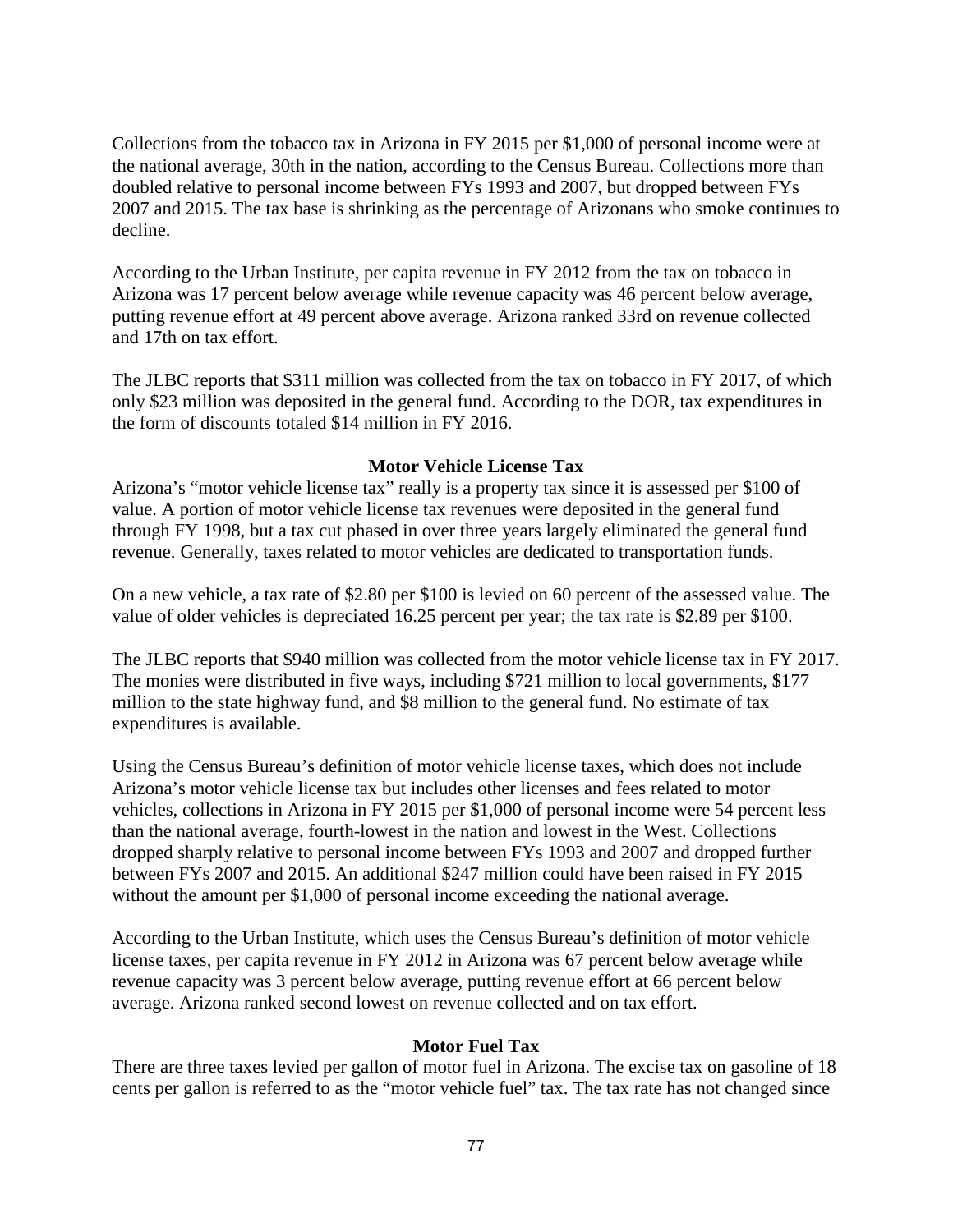1990. According to the JLBC, revenue totaled \$527 million in FY 2017, with \$504 million deposited in the state's highway user revenue fund. According to the DOR, tax expenditures in FY 2017 totaled \$12 million, primarily for fuel for export.

The second tax is the "use fuel" excise tax levied on diesel fuels of 26 cents per gallon. Light vehicles pay a lower rate of 18 cents per gallon. Revenue from the excise tax also is deposited in the highway user revenue fund and totaled \$202 million in FY 2017. The DOR reports tax expenditures of \$48 million in FY 2017, largely in the form of exemptions. The preferential rate of 18 cents for lighter vehicles accounted for \$16 million of the total tax expenditure.

The third tax of 1 cent per gallon applied to both gasoline and diesel fuels is dedicated to maintaining underground fuel storage tanks. It raised \$30 million in FY 2017. None of the revenue from any of the motor fuel taxes was deposited in the general fund.

The combined 19-cent tax rate on gasoline in Arizona is among the 10 lowest in the nation at 34 percent less than the median of the states. However, revenue per \$1,000 of personal income was nearly equal to the national average in FY 2015, according to the Census Bureau. Revenue decreased considerably relative to personal income between FYs 1993 and 2015.

According to the Urban Institute, per capita revenue in FY 2012 from Arizona's motor fuel taxes was 4 percent above average while revenue capacity was 6 percent below average, putting revenue effort at 10 percent above average. Arizona ranked in the middle of the states on revenue collected but above average on tax effort.

The District of Columbia study combines four automobile-related taxes — gasoline tax, motor vehicle registration fees, excise taxes, and personal property taxes levied on autos — into one category. As seen in Table 5, these taxes in Phoenix were below average in 2015 at the \$25,000 income level, near average at incomes of \$50,000 to \$100,000, and above average at the \$150,000 income level.

Switching the motor fuel tax rates to a percentage of the retail price rather than a fixed amount per gallon would improve the responsiveness of this tax and allow it to rate favorably versus the guiding principles, except for its regressivity.

#### **Other Taxes**

In addition to the tobacco, alcoholic beverages, and motor fuel taxes discussed above, the Census Bureau separately reports public utility taxes as a category of selective sales taxes. Arizona underutilizes this tax relative to other states, with revenue per \$1,000 of personal income 56 percent below average in FY 2015, ranked 38th. Collections have fallen significantly relative to personal income. The state could have raised \$274 million more in FY 2015 without exceeding the national average.

Some states have recently considered adopting a gross receipts tax; in 2015, Nevada joined four other states in levying this tax — only one of which also utilizes a corporate income tax. A gross receipts tax is applied to all business transactions. Unlike sales taxes, which apply only to final sales, a gross receipts tax is levied on business-to-business purchases of intermediate goods,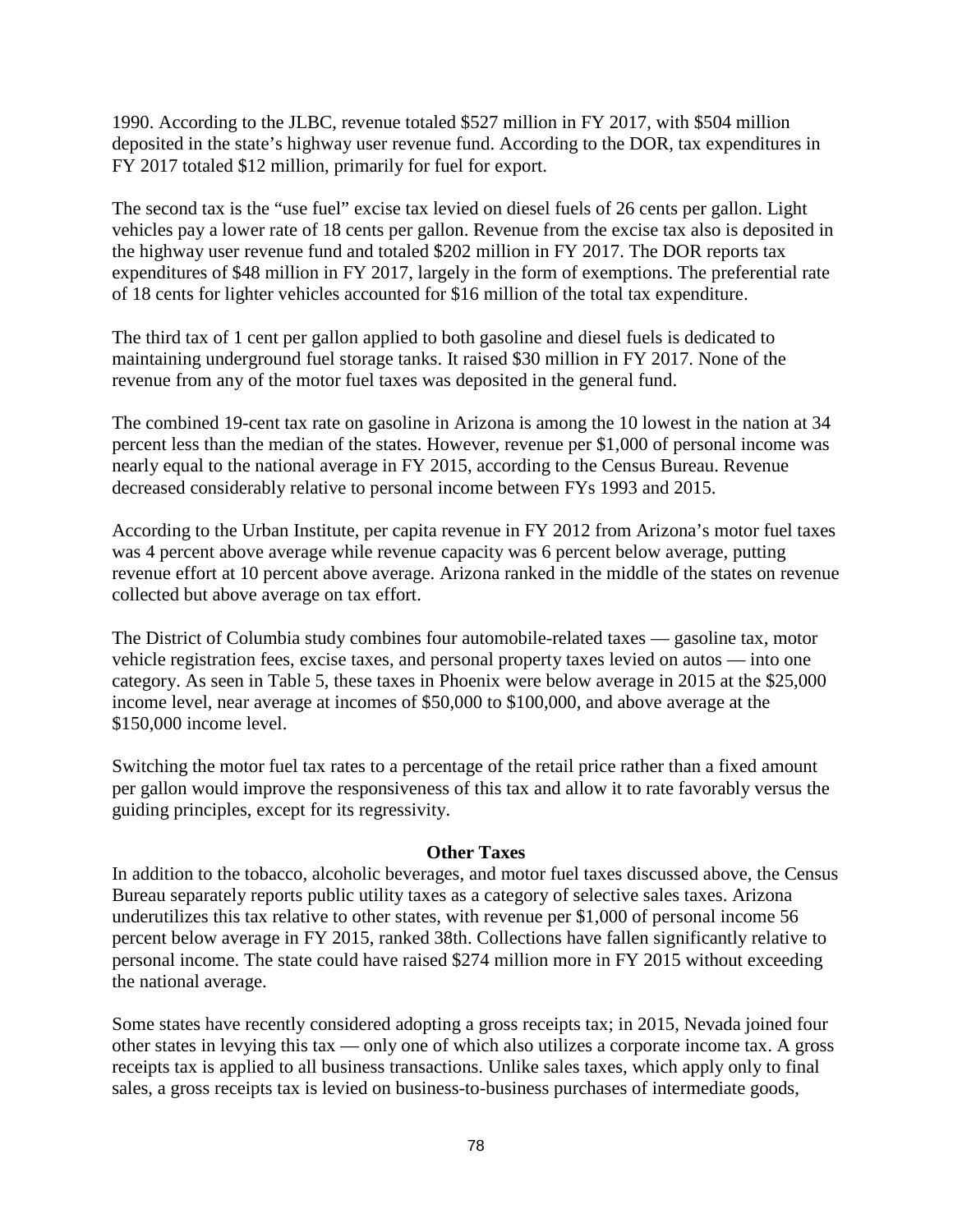including supplies, raw materials, and equipment. Thus, it is criticized for "tax pyramiding." The CFRC recommended not to use this tax.

A number of other taxes are applied in some states, including various license taxes and severance taxes. None of these sources individually provide substantial amounts of revenue, but combined, they can generate a considerable amount. According to the Census Bureau, tax collections in the "other" category were 53 percent below average in Arizona per \$1,000 of personal income in FY 2015. Arizona ranked third lowest among the states. Additional revenue of \$757 million could have been realized without exceeding the national average relative to personal income. One reason that Arizona is so low in this category is that a real estate transfer tax is used in many states but was banned by voters in Arizona.

The Urban Institute split some of these taxes out separately, as well as leaving an "all other" category (see Table 8). In each of these categories, per capita revenue in Arizona was less than the national average in FY 2012. Revenue effort was far below average in most of the categories.

# **Nontax Revenue Sources**

### **Federal Funding**

According to the Census Bureau, intergovernmental transfers from the federal government make up the largest category of state and local government revenues other than taxes. In FY 2015, federal funds per \$1,000 of personal income were 17 percent greater in Arizona than the national average, with the state ranking 18th (and third among the western states). Federal funding to Arizona rose more than personal income between FYs 1993 and 2015. The CFRC recommended that the state centralize information about federal funds in an effort to increase the federal grant dollars received.

# **Current Charges**

Most of the own-source nontax revenue received by state and local governments is in the form of "current charges" (user fees), according to the Census Bureau. Overall, current charges were underutilized in Arizona in FY 2015 at 21 percent below the national average per \$1,000 of personal income (rank of 41st nationally and last in the West). Revenue from current charges could have been \$1.75 billion higher without exceeding the national average. According to the Urban Institute, per capita revenue from user fees was 22 percent below average in FY 2012 (43rd) while revenue capacity was 17 percent below average. Revenue effort was 6 percent below average (31st).

The Census Bureau splits user fees into a number of categories. The amount raised in Arizona per \$1,000 of personal income ranged across these categories from far below average to above average (see Table 4). The CFRC recommended that the state "hire a consultant to examine the fairness and extent of miscellaneous taxes and fees imposed by the state for services."

#### **Other**

Numerous other nontax sources provide revenue to state and local governments. Relative to personal income, these other revenues were 21 percent below average in Arizona and ranked